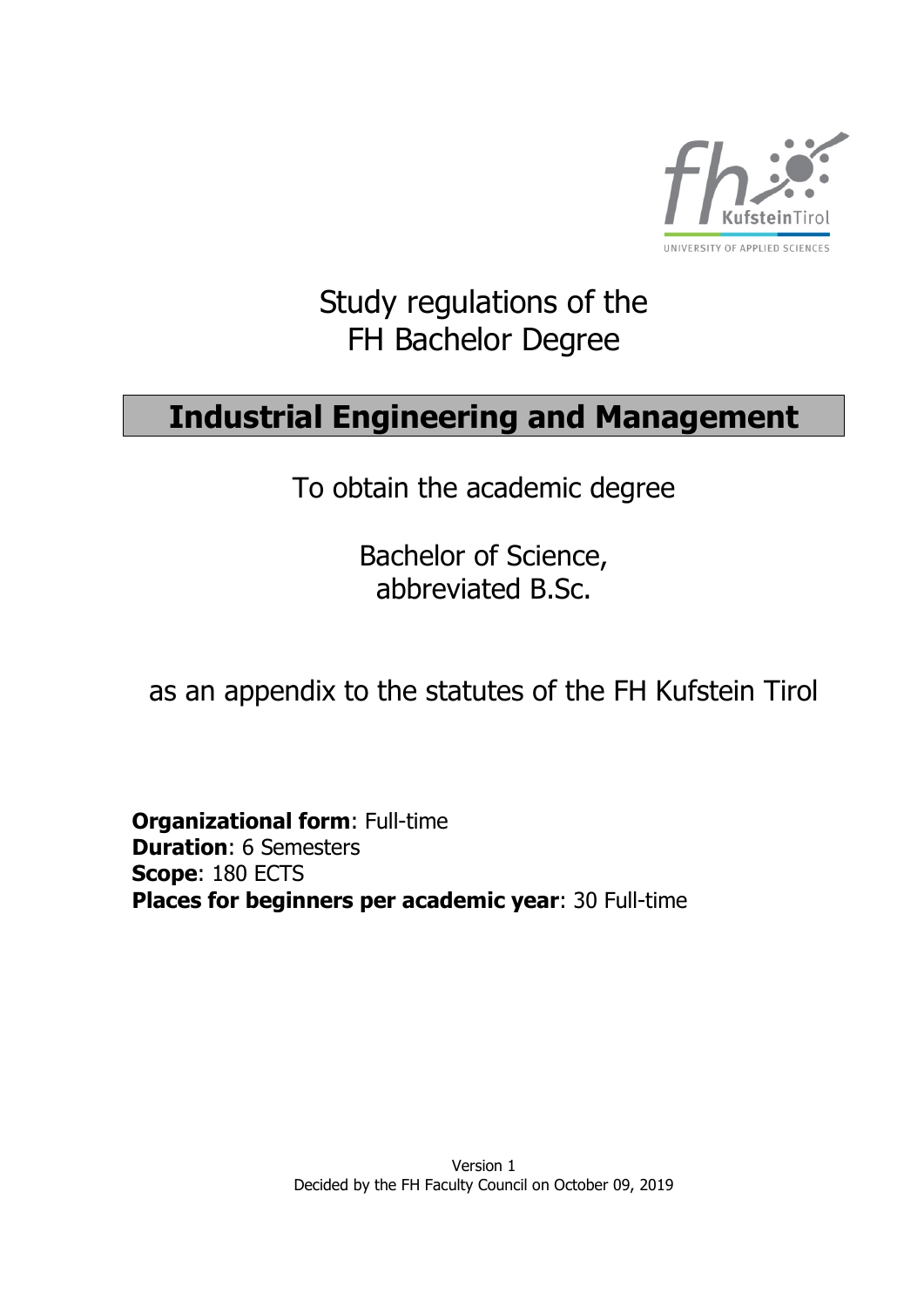

## **Table of Contents**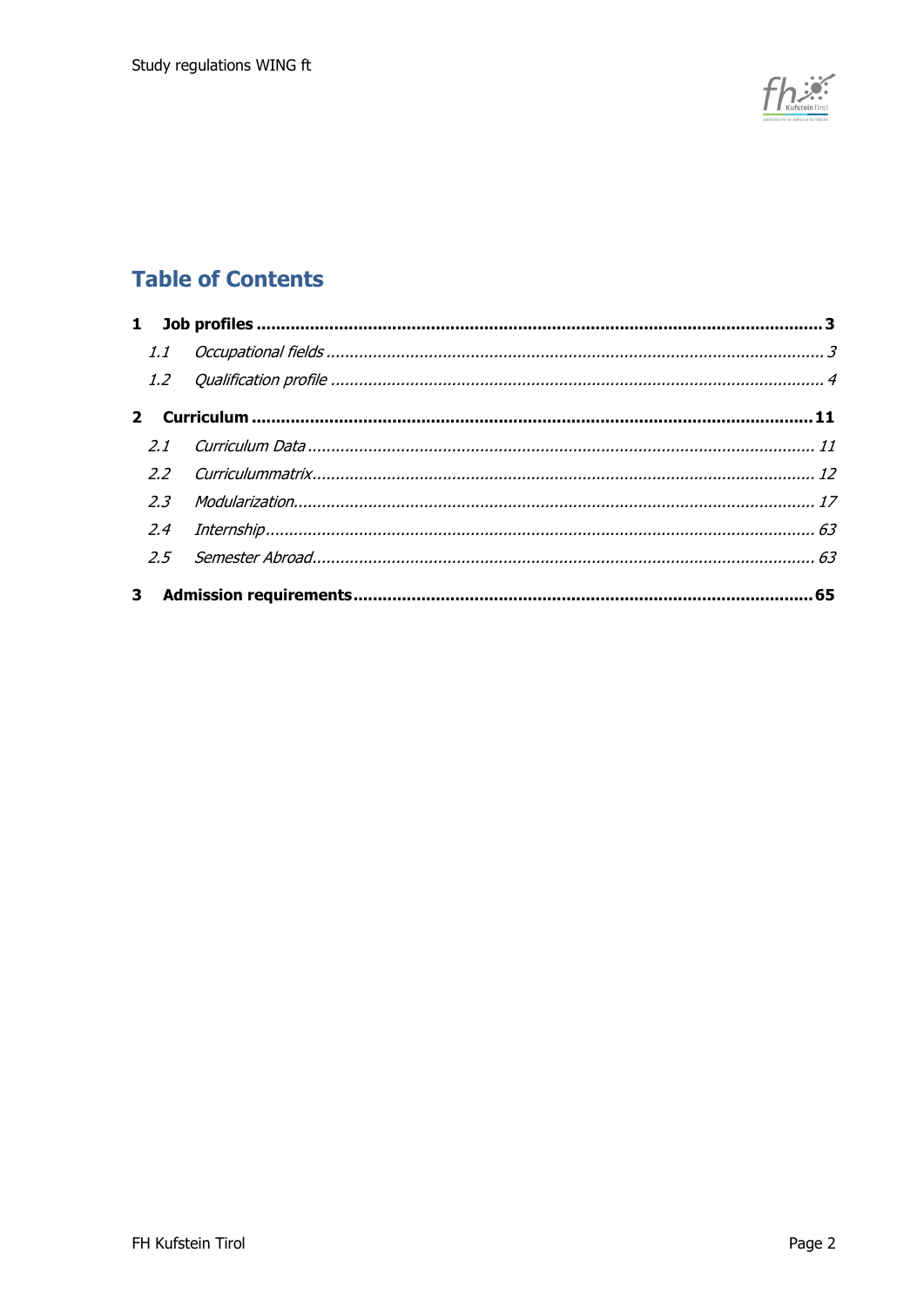

## <span id="page-2-0"></span>**1 JOB PROFILES**

## <span id="page-2-1"></span>**1.1 Occupational fields**

Due to their wide-ranging technical and economic training, graduates of the Bachelor degree program in Industrial Engineering and Management have a multitude of career opportunities at the interface of technology and business.

The graduates find employment opportunities in the following regional core industries:

- Construction industry
- Chemical and pharmaceutical industry
- Electrical engineering and electronics companies
- Energy industry
- Equipment manufacturers
- Timber industry
- Production of consumer and industrial goods
- Mechanical and plant engineering
- Public sector
- Transport and traffic industry

Within these sectors, graduates can work in the following professional fields, for example:

#### **(1) Product management**

Product management tasks include market studies to identify economic and technical trends, the translation of these findings into market and customer requirements and derived technical requirements, support in product development, production, market launch, sales and after sales. In a different organizational structure in terms of functional specialization, this corresponds to the occupational fields of innovation and technology management, as well as product marketing.

#### **(2) Production planning, production control & production logistics**

Logistics and supply chain management, which have meanwhile developed into a crosssectional discipline, as well as the close integration of logistics with production planning and control, offer industrial engineers a broad field of activity thanks to their interface competence and versatility. Tasks in this area are:

- **Production program planning**, materials management, scheduling and capacity planning, production control and order monitoring. Analysis and optimization of transport structures with regard to costs and deadlines.
- **Materials management/purchasing** with a focus on the required materials for production, auxiliary, operating and additive materials. Operational and strategic mechanisms for storage and procurement have to be applied. In this context, article requirements and cost developments must be analyzed and ongoing optimization measures must be undertaken (e.g. towards warehouse management, component standardization, procurement strategies, supplier selection).
- **Supply chain management/logistics,** in particular, the planning of the flow of goods and information with special consideration of technical and economic conditions. In addition to tasks relating to planning, simulation and control, this also includes controlling and quality management for the entire value chain.

#### **(3) Work preparation/cost planning**

The work preparation during the product development ensures economic manufacturing/production and, as an interface task, also constitutes a core competence of an industrial engineer. The tasks include the design of the workflow and the work system. The focus is thus on the question of internal or external services, the production steps with specified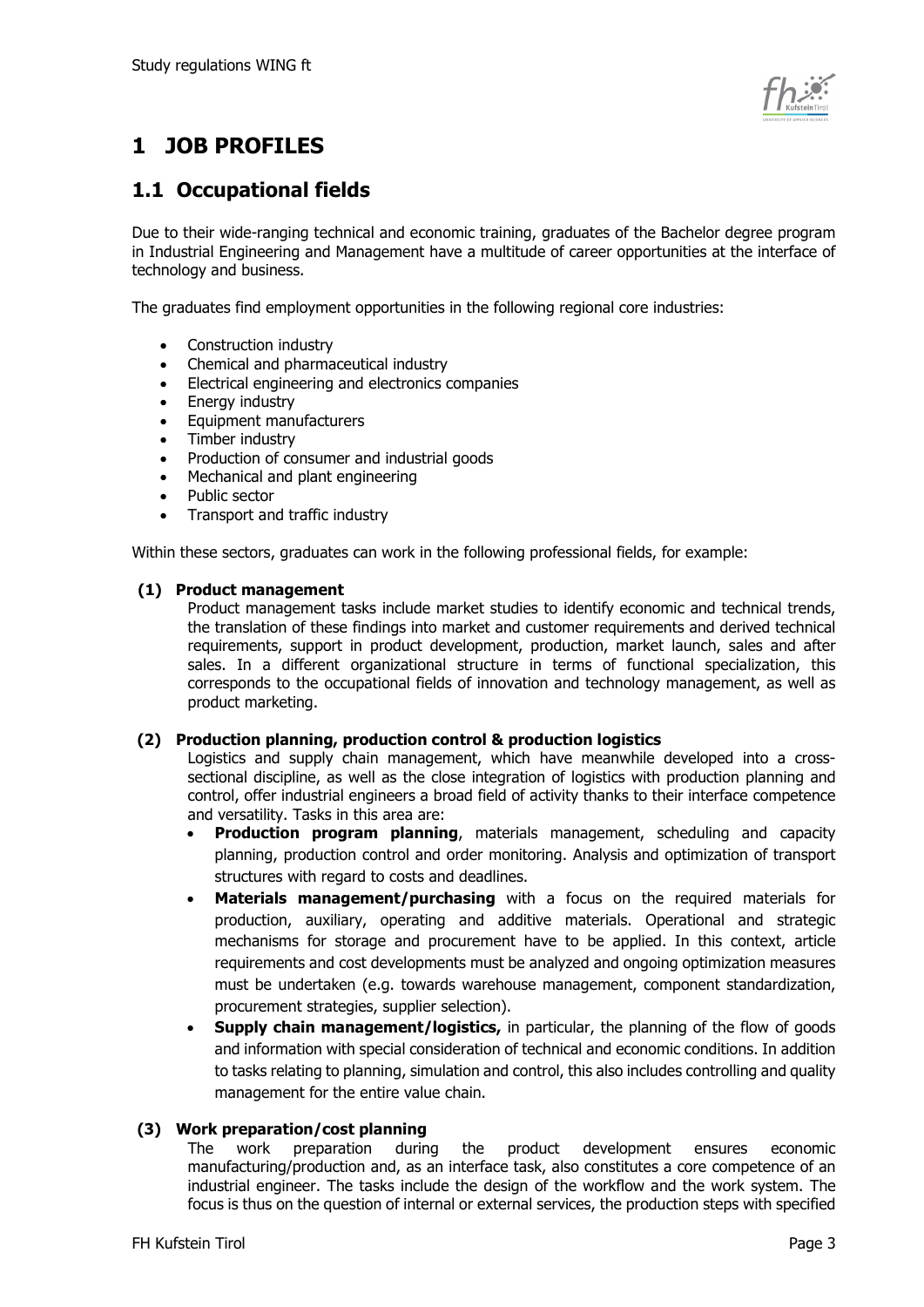

times depending on the general conditions, the planning of operations, testing and costs, etc. In large companies, the cost planning role is a separate function due to its cost significance.

#### **(4) Project management**

Nowadays, interdisciplinary and international project teams are standard in all company areas. Project management with the various tasks from planning to control is one of the core tasks of industrial engineers due to their expertise in a wide range of fields and their ability to handle the technical/economic interface.

#### **(5) Information management & IT support**

The support of business processes through information management and modern IT systems is an essential aspect for business success. Industrial engineers can use their applied knowledge to identify requirements, evaluate the selection of IT tools and support the implementation ..

#### **(6) Product marketing**

Development and implementation of strategies for sales promotion via product price, customer communication and distribution channels based on customer/market analyses.

#### **(7) Quality and process management**

Planning and organization of all measures to improve products, processes and services of a company as well as management of processes during product development. This includes maintenance or requirement management for the construction of production facilities or the topic of occupational safety.

#### **(8) Procurement**

Selecting, evaluating and appointing a supplier requires a technical and economic understanding and knowledge of the product development processes. A successful decision can only be made through a global view (economic/technical). In addition to the analysis/observation of the procurement market, the tasks include the assessment of technologies/concepts, the evaluation of suppliers and the negotiation. In addition to the physical scope, this also includes the procurement of services as part of product development, e.g. development services.

#### **(9) Product development / design**

Collaboration in the development of new products and product design, from development through the transition to production to production itself. Research into components and materials for product development and design, in particular with computer-aided tools using rapid prototyping technologies.

#### **(10) Management consultants**

Management consultants offer their advice as a service. As a rule, the management of the client (or clients) is the object of the consultation. Alternatively, consulting services can also be offered for technical decisions and changes or problem solving for specific economic-technical questions.

Entry positions for graduates of the Bachelor degree program in the above-mentioned areas are usually positions with no management responsibility (administration, project work, assistance) or trainee positions. After appropriate professional experience and depending on personal performance, there are career prospects for management tasks.

## <span id="page-3-0"></span>**1.2 Qualification profile**

The qualification goals and learning outcomes of the Bachelor degree program *Industrial Engineering* and Management correspond both to the academic and vocational requirements and to the ISCED level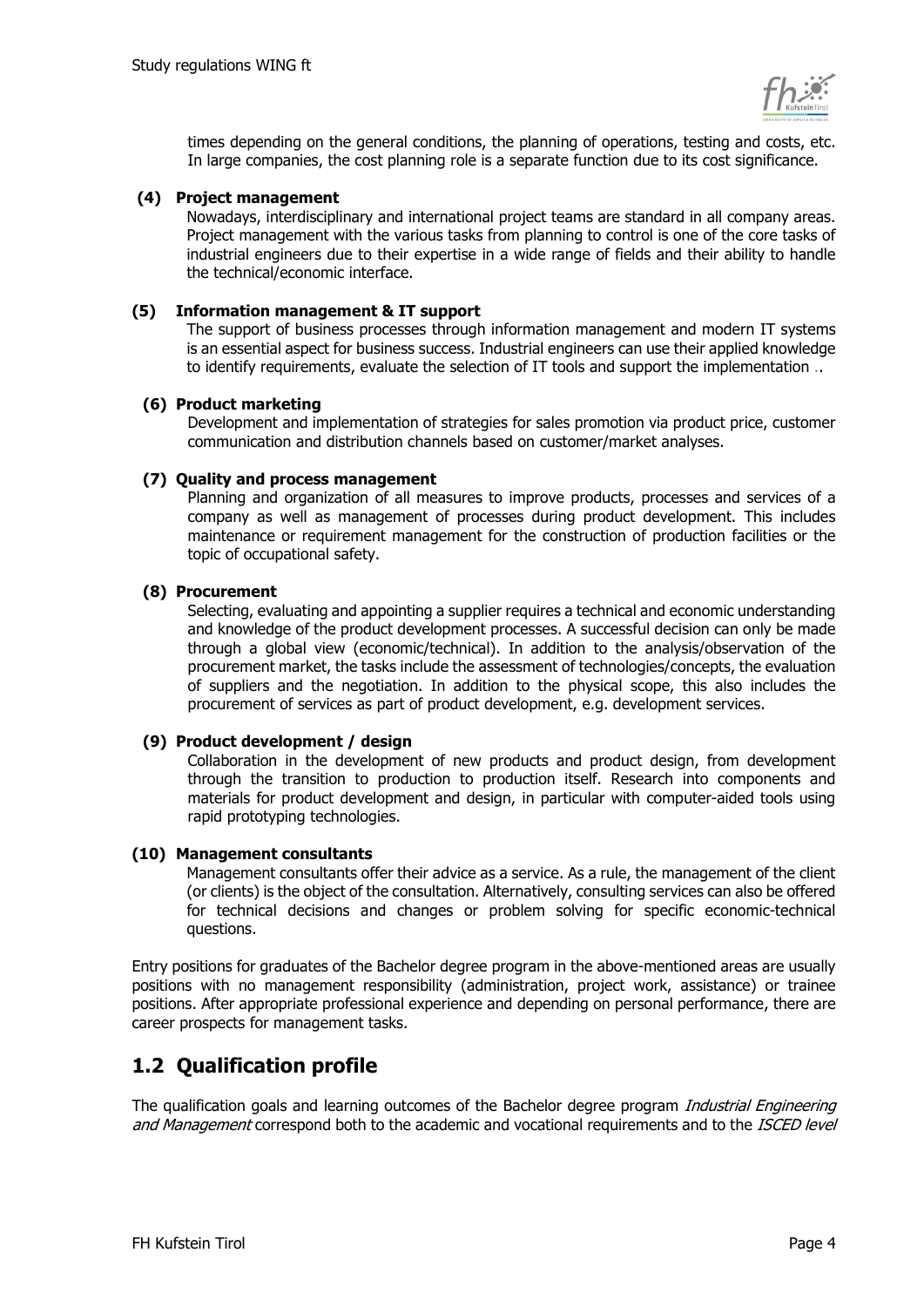

 $0788<sup>1</sup>$  International Standard (Classification of Education). The contents conveyed qualify the graduates for the professional fields of activity mentioned in the previous chapters.

The qualification goals and learning outcomes of the Bachelor degree program in Industrial Engineering and Management meet both professional and academic requirements. The contents taught qualify the graduates for the above-mentioned professional fields of activity. On completion of the Bachelor degree program, the following **competences** are acquired on the basis of a cross-industry and cross-company qualification profile:

#### **Technical competence** (Scientific competence)

The graduates recognize and understand basic technical problems and can solve tasks with the existing methods and tools. They master basic approaches and methods, which are generally necessary for the accomplishment of technical problems in the area of mechanical engineering and automation based on it. In detail, the graduates are able to:

- Classify and understand basic technical contexts and technical terms.
- Classify and understand scientific fundamentals.
- Classify and understand the basic interrelationships of mechanical engineering.
- Solve technical tasks by using the knowledge from the basic subjects such as mathematics, statics and strength theory, machine elements etc.
- Identify and understand the basic technical structure of machines and plants.
- Understand and classify technical principles and laws for solving technical problems.
- Analyze technical tasks and on this basis to develop proposals for a suitable procedure (requirement, concept, draft, development) incl. suitable tools/methods, to select and implement a proposal.

The following **modules** and **courses** serve to acquire the technical competence. (Note "E" for Englishlanguage courses):

#### **Module: "Formal Sciences" (FWW):**

- Mathematics 1
- Mathematics 2

#### **Module: "Engineering Sciences" (ING):**

- Statics and Strength Theory
- Dynamics & Hydromechanics
- Thermodynamics

#### **Module: "Electrical Engineering" (ELT):**

- Electrical Engineering (VO)
- Electrical Engineering (UE)
- Automation Technology (VO)
- Automation Technology (UE)

#### **Module: "Mechanical engineering" (MAB):**

- Technical Drawing / CAX
- Machine Elements I

<sup>1</sup> *Example 4: A program consisting of 40% engineering (071), 30 % business (041) and 30 % languages (023) should be classified as 0788 (*"*Inter-disciplinary programs and qualifications involving engineering, manufacturing and construction*"*) as no field predominates but 07 is the leading broad field. If engineering and business were equally important and greater than languages (e.g. 40 %, 40 % and 2 0%), the program would be classified as either 0788 or 0488 depending on which program, engineering (071) or business (041), is listed first in the program title (or, if not in the title, in the curriculum or syllabus).*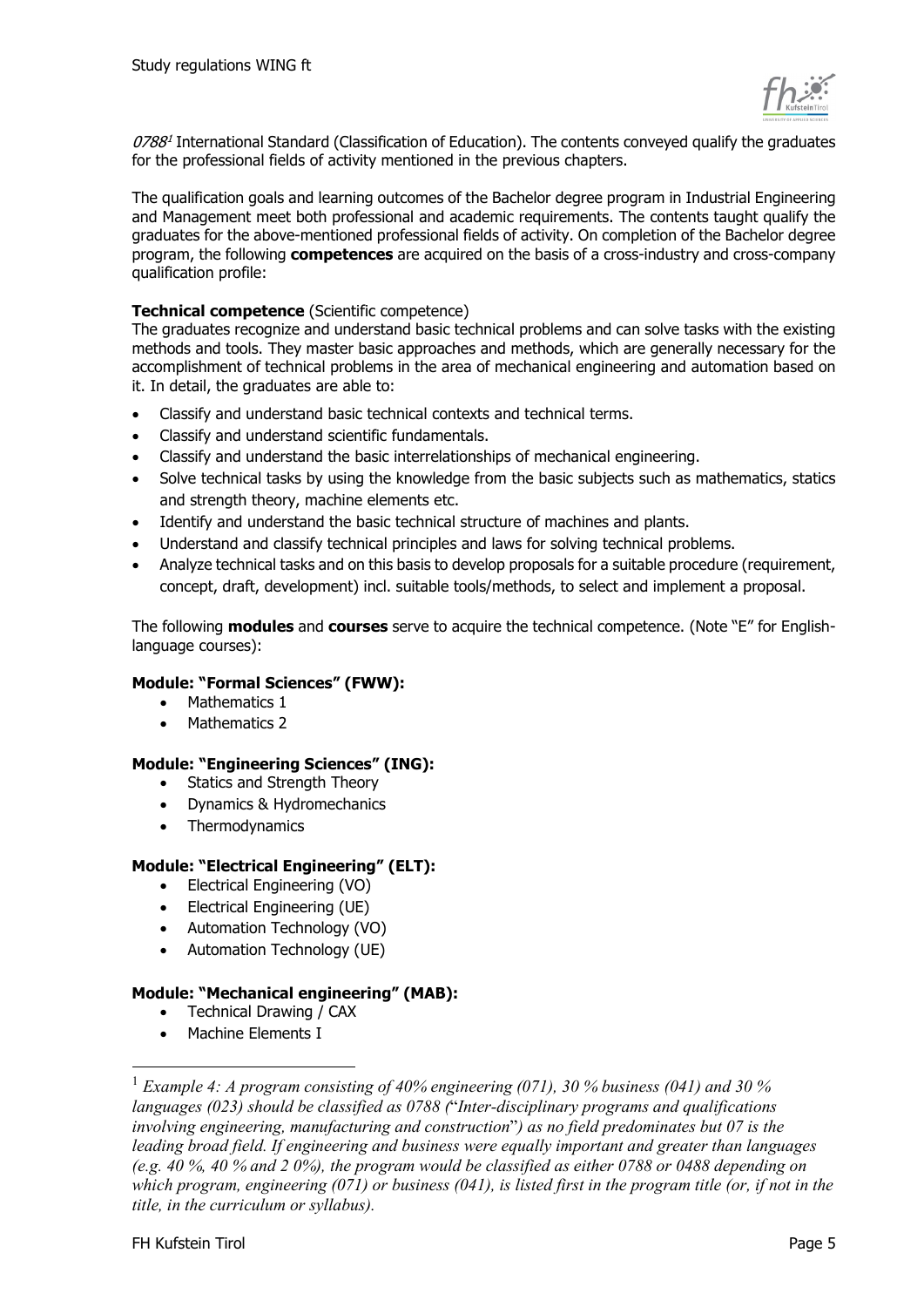

- Machine Elements II
- Mechanical and plant engineering

#### **Module: "Information Technology" (INF):**

- Fundamentals of Data Management (E)
- Introduction to Programming
- Fundamentals of Information Systems (E)

#### **Module: "Product & Production Fundamentals" (GPP)**

- Digital Product Creation
- Manufacturing Technology and Materials Engineering

#### **Module: "Semester Abroad Engineering" (ATE)**

Courses from the following two areas are recommended:

- Higher engineering science (e.g. fluid mechanics, heat transfer, machine dynamics, multi-body dynamics, modelling and simulation, etc.)
- Product development (e.g. mechatronic systems, internal combustion engines, drive and control technology, thermal turbomachinery, hydraulic fluid machines, robotics, plant design, systems engineering, etc.)

#### Business / management competence (scientific competence)

The graduates recognize and understand basic economic problems and can solve tasks with the existing methods and tools. They master basic approaches and methods that are necessary to cope with economic challenges. In detail, the graduates are able to:

- Understand and classify economic/legal technical vocabulary
- Understand and classify basic economic relationships
- Understand and classify basic contents/principles of management
- Understand tasks, methods and procedures in the key functional areas of companies, in particular marketing, finance and accounting, human resources and organization.
- Analyze and classify corporate organizations and strategies.
- Describe and explain relevant tasks, processes and tools/instruments on a strategic and operational level.
- Identify requirements and framework conditions based on an initial situation and derive goals.
- Based on these goals, derive a suitable approach and develop, evaluate and select alternative solutions.
- Understand and explain the management cycle (objectives, planning, execution, control) in the respective area.

The following **module** and **courses** contribute to the achievement of the basic business/management competence. (Note "E" for English-language courses):

#### **Module: "Economics" (WIR):**

- Fundamentals of Economics (E)
- Investment & Financing (E)
- Introduction to Law
- Introduction to Accounting

#### **Module: "Management" (MGM):**

- Project Management (E)
- Marketing & Sales (E)
- Supply Chain Management (E)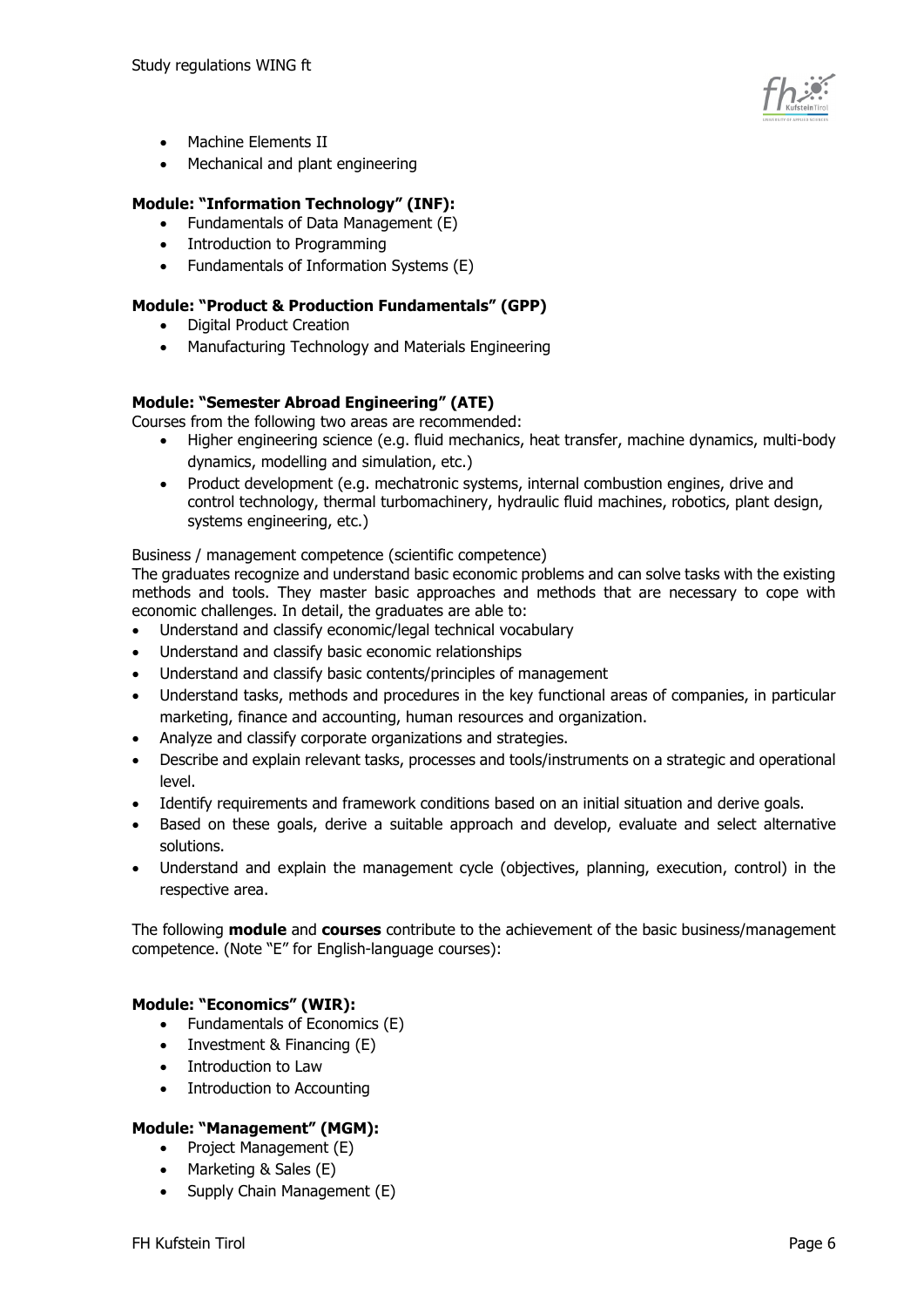

Innovation Management & Product Development (E)

#### **Module: "Semester Abroad Economics/Management" (AWM)**

Courses from the following four areas are recommended:

- Management (e.g. Strategic Management, Competitive Strategies, Management of Multinational Corporations, Organizational Theory, Corporate Behavior, Corporate Culture, Knowledge Management, Quality Management etc.)
- Marketing/Sales (e.g. Advanced Marketing Management, Consumer Behavior, Customer Service Excellence, Global Marketing, Sales Management, Sales Techniques etc.)
- Accounting/Finance/Controlling/Procurement (e.g. Financial Management, Portfolio Management, Options and Futures, International Finance, Global buying, Buying, E-Procurement etc.)
- Law (e.g. Patent Law, Product Identification, Product Liability etc.)

#### **Product development competence (optional)** (Scientific competence)

The graduates recognize and understand fundamental problems in the field of product development and are able to solve them on a task-specific basis. They possess the basic approaches and methods necessary to meet research and development challenges. In detail, the graduates are able to:

- Name and apply the fundamentals and methods of design in product development.
- Optimize product development processes through system support and apply modern methods.
- Analyze and evaluate product data and prepare it for transfer to production.
- Identify current trends in development and describe their impact on development.
- Recognize the current challenges of the market and implement them in product development.
- Identify the process and tools for cost management in product development.
- Define and track goals in product development using suitable key figures.
- Analyze core processes in the development area and derive measures against the background of networking and interpret their effects.

The following **modules and courses** serve to acquire the core competence "Product Development" (Note "E" for English-language courses):

#### **Module: "Product Development" (PEE):**

- Design Project Product Development
- Information systems in product development
- R&D Management (E)
- Trends in R&D (E)

#### **Production competence** (Scientific competence)

The graduates recognize and understand fundamental problems in the field of product development and are able to solve them on a task-specific basis. They possess the basic approaches and methods necessary to meet research and development challenges. In detail, the graduates are able to:

- Name and apply the fundamentals and methods of design in production (for machines).
- Optimize production processes through system support and apply modern methods.
- Identify current trends in production and describe their impact on production.
- Recognize the current challenges of the market and implement the production requirements.
- Identify current trends in production and describe their impact on production.
- Define and track targets in production using suitable key figures.
- Identify and derive new, global production methods and identify the effects on innovative production.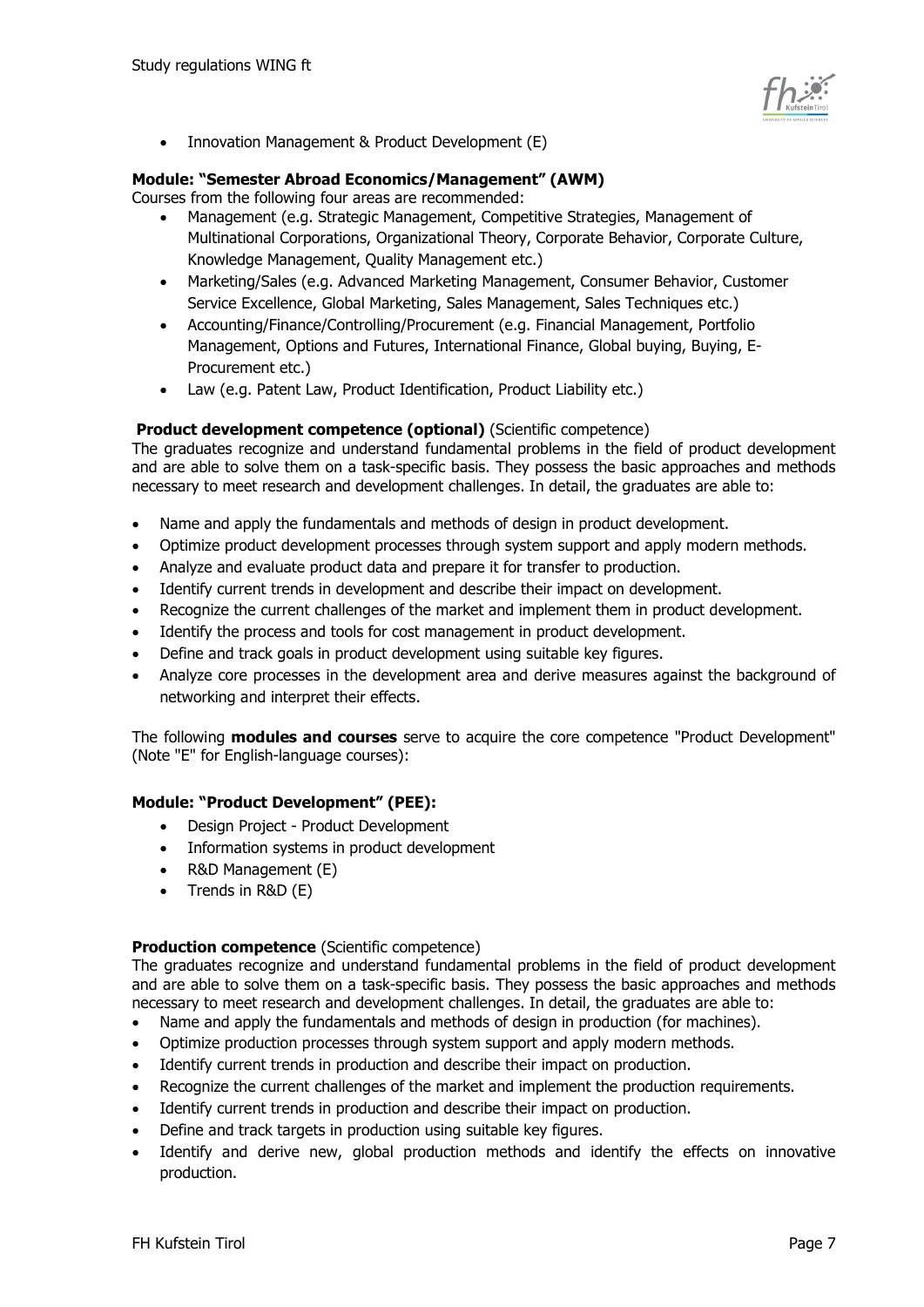

The following **modules and courses** serve to achieve the application competence "Production" (note "E" for English-language courses):

#### **Module: "Production" (PEP):**

- Design project Production
- Information systems in production
- Production Management (E)
- Trends in Production (E)

#### **Practical transfer competence** (Scientific competence)

The graduates are able to:

- Adapt or apply theoretical knowledge to practical tasks.
- Think in an integrated and interdisciplinary way in terms of practical theory reflection.
- Present and communicate results in a structured and appropriate way, apply formal and contentrelated requirements of academic work, especially when writing Bachelor theses.

#### The following **modules and courses ensure the acquisition of competence:**

#### **Module: "Practical Projects" (PRA):**

- Practical Project 1
- Practical Project 2

#### **Module: "Bachelor Thesis and Bachelor Thesis Seminar" (BAS):**

• Bachelor Thesis Seminar

#### **Module: Internship (BPR)** at least 12 weeks

• Internship

**Competence Individual, social and methodological skills** (Personal and social competence)

In addition to the subject-related core competences, a series of **individual, methodological and social skills** is taught for mastering team-related and leadership-related tasks with a view to being successful in interactive and intercultural situations. In addition, the students gain valuable practical experience through the practical application of what they have learned.

The graduates are able to:

- Communicate in confident English. (Working in English-speaking teams, reading and writing documentation).
- Recognize social conflicts, develop and implement conflict solutions and develop the ability to recognize, treat and avoid conflicts.
- Use basic mediation techniques.

#### The following **modules and courses ensure the acquisition of competence:**

#### **Module: "Languages" (SPR)**

• Foreign Language I-III

#### **Module: "Individual and Social Skills" (ISK)**

- Presentation Techniques and Communication
- Problem Solving in a Team
- Academic Research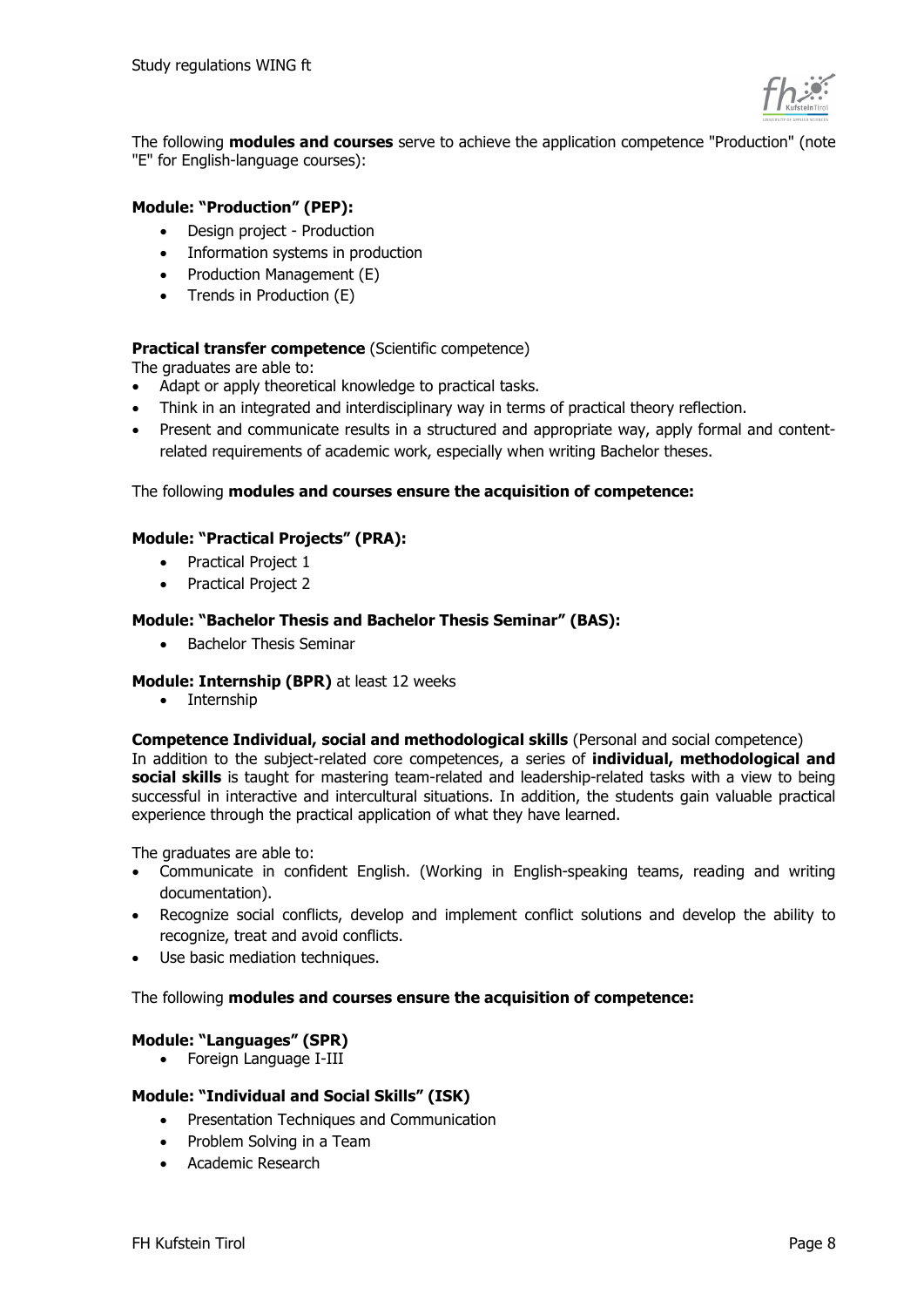

### **Module: Semester abroad Individual and Social Skills (AIS)**

The following types of courses are recommended:

• Business Communication, Negotiation and Conflict Resolution, International Business Communication, Bargaining Behavior etc.

#### **Competence description:**

| <b>Occupational</b><br>field of activity                                    | <b>Competence description</b><br>(selection)                                                                                                                                                                                                                                                                                                                                                                                                                                                                                           | <b>Competenc</b><br>e   | <b>Modules</b>                                                                                                                                                                                                          |
|-----------------------------------------------------------------------------|----------------------------------------------------------------------------------------------------------------------------------------------------------------------------------------------------------------------------------------------------------------------------------------------------------------------------------------------------------------------------------------------------------------------------------------------------------------------------------------------------------------------------------------|-------------------------|-------------------------------------------------------------------------------------------------------------------------------------------------------------------------------------------------------------------------|
| Construction<br>and Design<br>Information<br>$\bullet$<br>Management        | Understands basic technical<br>$\bullet$<br>contexts and technical terms<br>Understands academic<br>$\bullet$<br>Fundamentals<br>Understands the<br>$\bullet$<br>fundamental<br>interrelationships of<br>mechanical engineering<br>Can solve technical problems<br>$\bullet$<br>by using knowledge from the<br>basic subjects<br>Understands the basic<br>$\bullet$<br>technical structure of<br>machines and systems<br>Can analyze technical tasks<br>$\bullet$<br>and develop proposals for a<br>suitable approach based on<br>them | Technology              | • Formal Sciences<br><b>Engineering Sciences</b><br>• Electrical Engineering<br>• Mechanical Engineering<br>• Information Technology<br>• Product<br>& Production<br>Fundamentals<br>• Semester<br>Abroad<br>Technology |
| Work<br>preparation<br>Cost planning<br>Product<br>marketing<br>Procurement | Understands economic/legal<br>$\bullet$<br>technical vocabulary<br>Understands basic economic<br>$\bullet$<br>relationships<br>Understands<br>basic<br>the<br>$\bullet$<br>contents/principles<br>οf<br>management<br>Understands tasks, methods<br>$\bullet$<br>procedures<br>the<br>and<br>in<br>essential functional areas of<br>companies.<br>Can identify requirements<br>framework conditions<br>and<br>initial<br>situation,<br>from<br>an<br>derive goals and<br>develop<br>alternative solutions                              | Economy &<br>Management | • Economic<br>• Management<br>• Semester<br>Abroad<br>Economics<br>&<br>Management                                                                                                                                      |
| Product<br>$\bullet$<br>Management                                          | Can<br>design<br>apply<br>$\bullet$<br>fundamentals and methods in<br>product development<br>Can analyze product data and<br>$\bullet$<br>prepare it for transfer to<br>production                                                                                                                                                                                                                                                                                                                                                     | Product<br>development  | • Product Development                                                                                                                                                                                                   |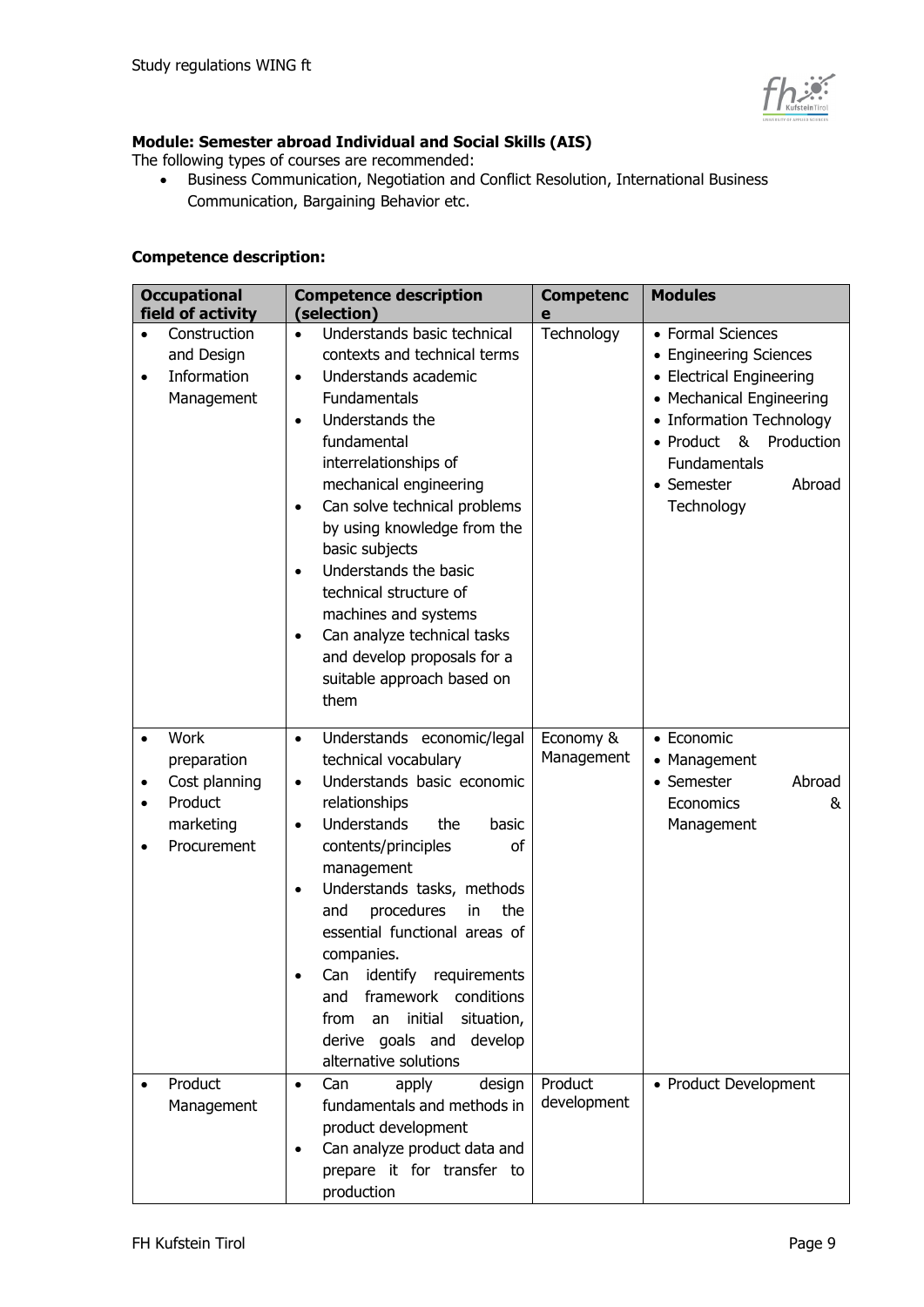

|           |                                                | Can identify current trends in<br>$\bullet$<br>development<br>Understands the process and<br>$\bullet$<br>tools for cost management in<br>product development                                                                                                                                                                                                                                                                                             |                                                   |                                                                                                                                       |
|-----------|------------------------------------------------|-----------------------------------------------------------------------------------------------------------------------------------------------------------------------------------------------------------------------------------------------------------------------------------------------------------------------------------------------------------------------------------------------------------------------------------------------------------|---------------------------------------------------|---------------------------------------------------------------------------------------------------------------------------------------|
|           | Production<br>planning<br>control<br>Logistics | design<br>Can<br>apply<br>$\bullet$<br>fundamentals and methods in<br>production<br>optimize<br>production<br>Can<br>٠<br>processes through system<br>support<br>Can identify current trends in<br>$\bullet$<br>production<br>Knows new, global methods<br>of production                                                                                                                                                                                  | Production                                        | • Production                                                                                                                          |
| $\bullet$ |                                                | theoretical<br>Can<br>apply<br>$\bullet$<br>knowledge to practical tasks<br>Can think in an integrated<br>$\bullet$<br>and interdisciplinary way in<br>terms of reflection on practice<br>and theory<br>Can<br>present<br>and<br>$\bullet$<br>communicate results<br>in a<br>structured and appropriate<br>way<br>formal<br>Can<br>apply<br>and<br>substantive requirements of<br>academic work in particular to<br>the preparation of Bachelor<br>theses | Practical<br>Transfer                             | • Practical Projects<br>• Bachelor<br><b>Thesis</b><br>and<br><b>Bachelor Thesis Seminar</b><br>• Internship                          |
|           | Project<br>Management                          | communicate<br>Can<br>in<br>٠<br>confident English<br>Recognizes social conflicts<br>$\bullet$<br>Can develop and implement<br>$\bullet$<br>conflict solutions and develop<br>the ability to recognize, deal<br>with and avoid conflicts                                                                                                                                                                                                                  | Individual,<br>social and<br>methodical<br>skills | • Languages<br>• Individual<br>Social<br>and<br><b>Skills</b><br>• Semester<br>abroad<br>Individual<br>Social<br>and<br><b>Skills</b> |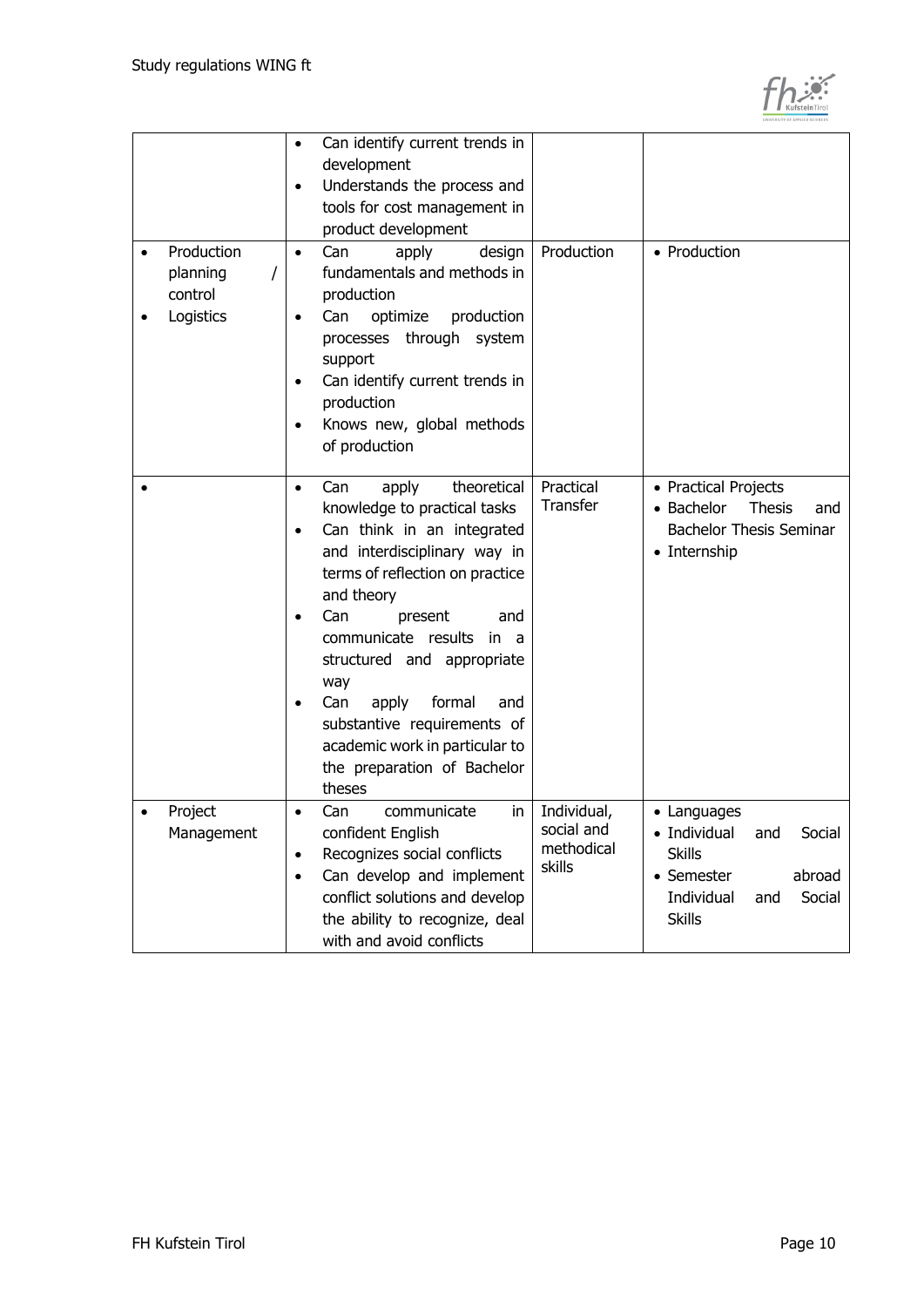

## <span id="page-10-0"></span>**2 CURRICULUM**

## <span id="page-10-1"></span>**2.1 Curriculum Data**

**Curriculum data** (Depending on how the course of studies is organized, "FT" or "PT" or "FT"+"PT" must be filled out.)

|                                                                                                   | <b>FT</b>                    | PT | <b>Comment if applicable</b>                                                                                                                                                  |
|---------------------------------------------------------------------------------------------------|------------------------------|----|-------------------------------------------------------------------------------------------------------------------------------------------------------------------------------|
| First year of study<br>$(YYY/YY_{+1})$                                                            | 2020/21                      |    |                                                                                                                                                                               |
| <b>Standard duration of study</b><br>(number of semesters)                                        | 6                            |    |                                                                                                                                                                               |
| <b>Obligatory WSH</b><br>(Total number for all sem.)                                              | 81.5                         |    | In the FT program, a semester<br>abroad with weekly semester<br>hours of the respective partner<br>universities takes place within<br>the specified weekly semester<br>hours. |
| <b>Course weeks per semester</b> (number of weeks)                                                | 15                           |    |                                                                                                                                                                               |
| <b>Obligatory LVS</b><br>(Total for all sem.)                                                     | 1792.5                       |    | In the full-time program, a<br>semester abroad with contact<br>hours of the respective partner<br>universities takes place within<br>the specified weekly semester<br>hours.  |
| <b>Obligatory ECTS</b><br>(Total for all sem.)                                                    | 180                          |    |                                                                                                                                                                               |
| <b>WS start</b><br>(Date, comm.: poss. CW)                                                        | CW 40                        |    |                                                                                                                                                                               |
| <b>WS end</b><br>(Date, comm.: poss. CW)                                                          | CW <sub>5</sub>              |    |                                                                                                                                                                               |
| <b>SS start</b><br>(Date, comm.: poss. CW)                                                        | <b>CW 11</b>                 |    |                                                                                                                                                                               |
| <b>SS end</b><br>(Date, comm.: poss. CW)                                                          | <b>CW 28</b>                 |    |                                                                                                                                                                               |
| <b>WS weeks</b>                                                                                   | 15                           |    |                                                                                                                                                                               |
| <b>SS weeks</b>                                                                                   | 15                           |    |                                                                                                                                                                               |
| <b>Obligatory semester abroad</b><br>(semester specification)                                     | 5th semester                 |    |                                                                                                                                                                               |
| <b>Course language</b><br>(specify)                                                               | German/English               |    | The percentage of English-<br>language specialist courses is<br>currently 21%                                                                                                 |
| <b>Internship</b><br>(semester information, duration in weeks per<br>semester)                    | 6th semester,<br>12<br>weeks |    |                                                                                                                                                                               |
| Resulting from the merging of the study programs or from the separation from<br>the study program |                              |    |                                                                                                                                                                               |

(StgKz; to be specified only for merging or separation)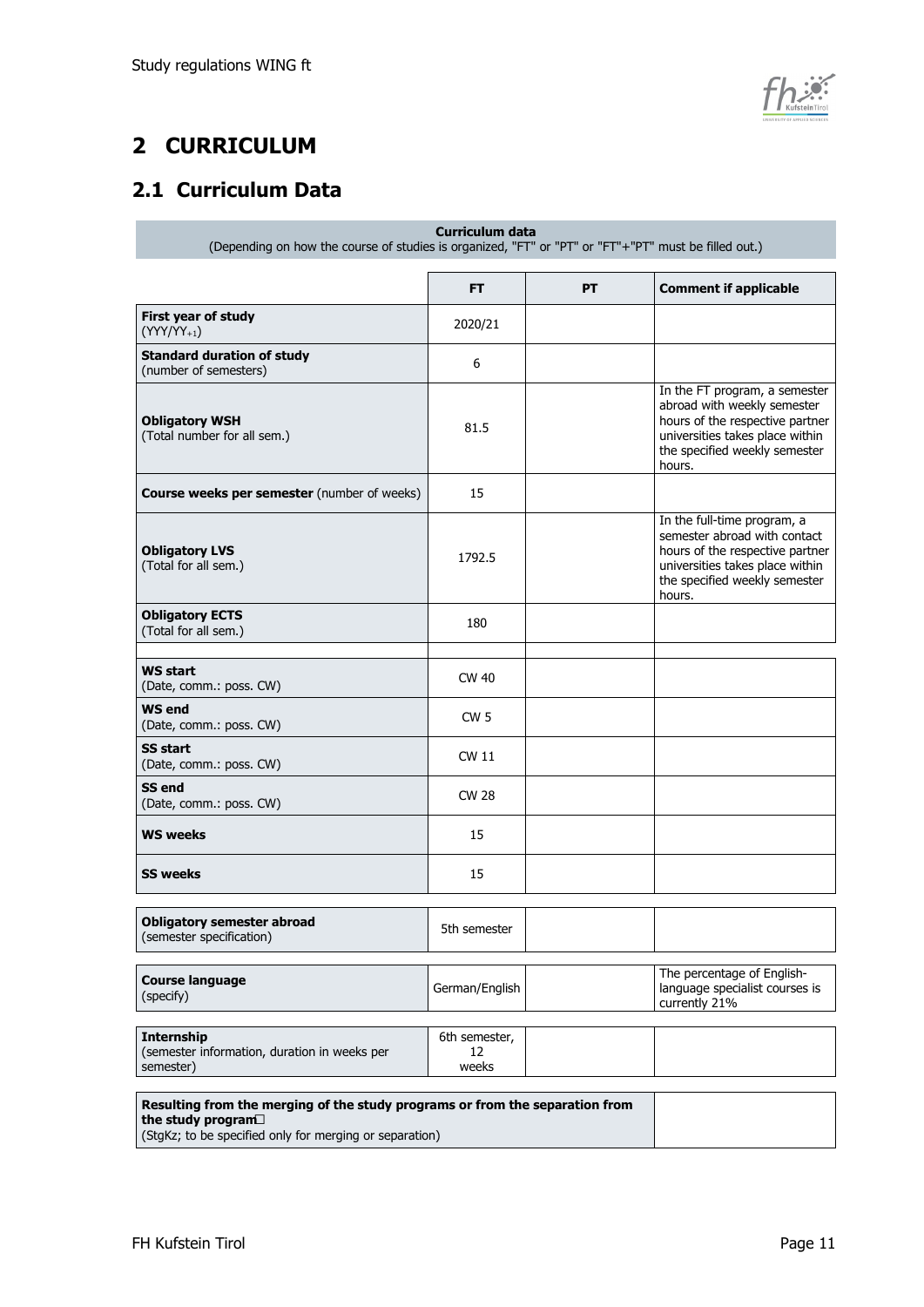

## <span id="page-11-0"></span>**2.2 Curriculum matrix**

The following description of the courses does not include the work involved in supervising Bachelor theses. 0.2 weekly semester hours are planned per supervised thesis, i.e. for 30 students an additional 6 thesis weekly semester hours, which are incurred in the 6th semester. In total, an AWSH sum of 125.5 AWSH is achieved over all 6 semesters.

| 1st semester |  |
|--------------|--|

| Course no.  | Course title                  | Course<br>type | т | Е | eLV   | <b>WSH</b>     | groups         | No. of AWSH    | <b>ALVS</b> | <b>MODULE</b> | <b>ECTS</b>    |
|-------------|-------------------------------|----------------|---|---|-------|----------------|----------------|----------------|-------------|---------------|----------------|
| vzELT1      | <b>Electrical Engineering</b> | VO             | X |   | 20 %  | $\overline{2}$ | 1              | $\overline{2}$ | 30          | <b>ELT</b>    | 3              |
| vzELT2      | <b>Electrical Engineering</b> | <b>UE</b>      | X |   | 20 %  | 1.5            | 2              | 3.0            | 45.0        | <b>ELT</b>    | 3              |
| vzFWW1      | Mathematics 1                 | ILV            | X |   | $0\%$ | 4              | $\mathbf{1}$   | 4              | 60          | <b>FWW</b>    | 6              |
| vzING1      | Statics and Strength Theory   | <b>ILV</b>     | X |   | 20 %  | 4              | 1              | 4              | 60          | <b>ING</b>    | 6              |
| vzISK1      | Problem Solving in a Team     | ILV            |   |   | $0\%$ | 1.5            | 2              | 3.0            | 45.0        | <b>ISK</b>    | $\overline{2}$ |
| vzMAB1      | Technical Drawing / CAX       | <b>ILV</b>     | X |   | 15 %  | $\overline{4}$ | $\overline{2}$ | 8              | 120         | <b>MAB</b>    | 5              |
| vzMAB2      | Machine Elements I            | VO             |   |   | 15 %  | 1.5            | $\mathbf{1}$   | 1.5            | 22.5        | <b>MAB</b>    | $\overline{2}$ |
| vzSPR1      | Foreign Language              | ILV            |   |   | 15 %  | $\overline{2}$ | $\overline{2}$ | 4              | 60          | <b>SPR</b>    | 3              |
| Total line: |                               |                |   |   |       | 20.5           |                | 29.5           | 442.5       |               | 30             |
|             | $LVS = Total WSH * LV$ weeks  |                |   |   |       | 307.5          |                |                |             |               |                |

#### **2nd semester**

| Course no.  | Course title                                          | Course     | т                       | Ε | eLV   | <b>WSH</b>     | No. of<br>groups | <b>AWSH</b>  | <b>ALVS</b> | <b>MODULE</b> | <b>ECTS</b>    |
|-------------|-------------------------------------------------------|------------|-------------------------|---|-------|----------------|------------------|--------------|-------------|---------------|----------------|
|             |                                                       | type       |                         |   |       |                |                  |              |             |               |                |
| vzFWW2      | Mathematics 2                                         | <b>ILV</b> | X                       |   | 15 %  | 4              | 1                | 4            | 60          | <b>FWW</b>    | 5              |
| vzGPP1      | Manufacturing Technology and Materials<br>Engineering | ILV        | X                       |   | 15 %  | 2.5            | $\mathbf{1}$     | 2.5          | 37.5        | GPP           | $\overline{4}$ |
| vzINF1      | Introduction to Programming                           | ILV        | X                       |   | 15 %  | $\overline{2}$ | $\overline{2}$   | 4            | 60          | <b>INF</b>    | 3              |
| vzING2      | Dynamics & Hydromechanics                             | ILV        | X                       |   | 15 %  | 2.5            | $\mathbf{1}$     | 2.5          | 37.5        | <b>ING</b>    | $\overline{4}$ |
| vzISK2      | Presentation Techniques and Communication             | <b>ILV</b> |                         |   | $0\%$ | 1.5            | $\overline{2}$   | 3.0          | 45.0        | <b>ISK</b>    | $\overline{2}$ |
| vzISK3      | Academic Research                                     | ILV        |                         |   | 20 %  | $\mathbf{1}$   | $\mathbf{1}$     |              | 15          | <b>ISK</b>    | 1.5            |
| vzMAB3      | Machine Elements II                                   | ILV        | $\overline{\mathsf{x}}$ |   | 20 %  | 2.5            | $\overline{2}$   | 5.0          | 75.0        | <b>MAB</b>    | $\overline{4}$ |
| vzMGM2      | Project Management (E)                                | <b>ILV</b> |                         | X | 10%   | $\mathbf{1}$   | $\mathbf{1}$     | $\mathbf{1}$ | 15          | <b>MGM</b>    | 1.5            |
| vzSPR2      | Foreign Language                                      | ILV        |                         |   | 15 %  | 4              | 2                | 8            | 120         | <b>SPR</b>    | 5              |
| Total line: |                                                       |            |                         |   |       | 21.0           |                  | 31.0         | 465.0       |               | 30.0           |
|             | $LVS = Total WSH * LV$ weeks                          |            |                         |   |       | 315.0          |                  |              |             |               |                |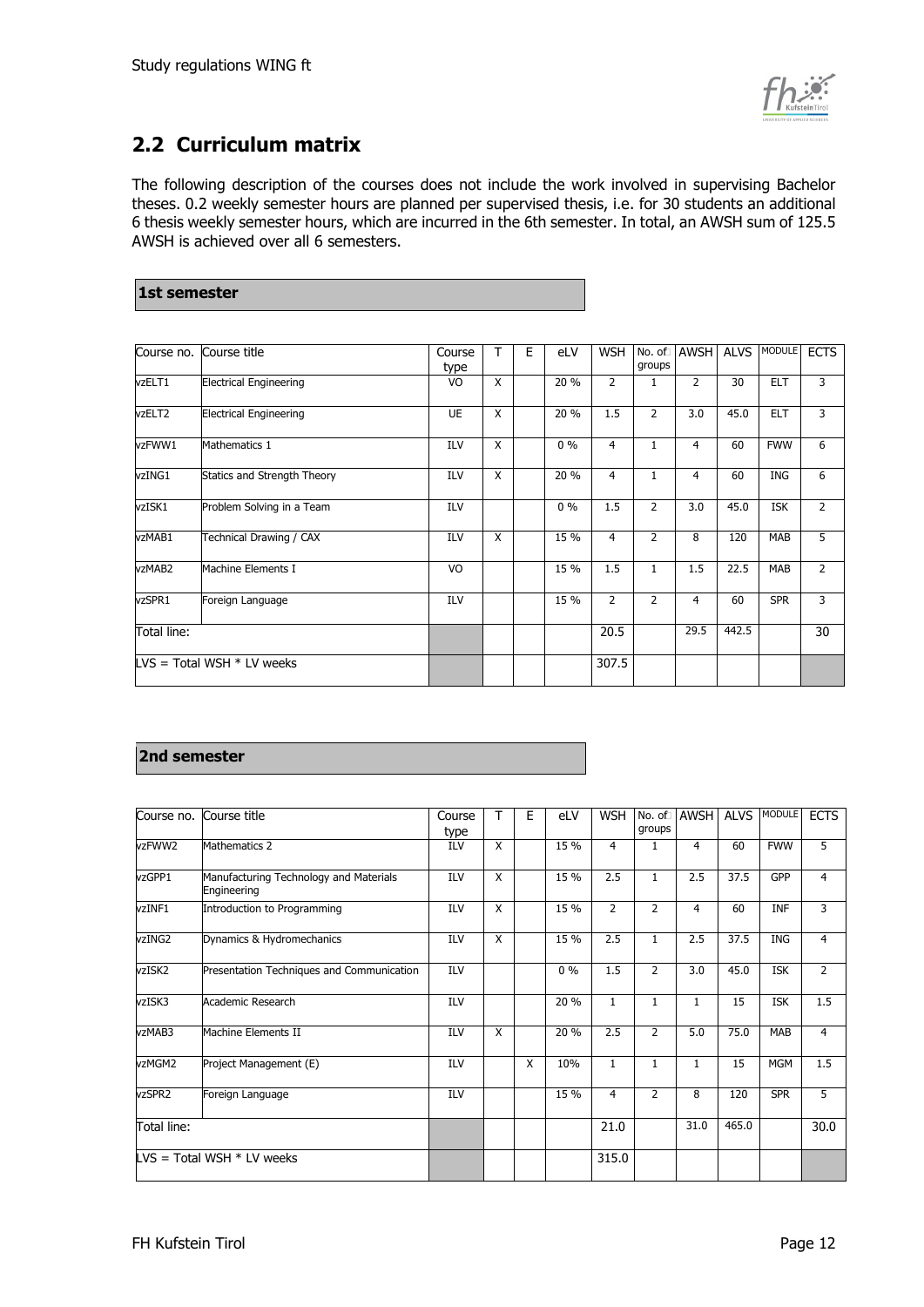

#### **3rd semester**

| Course no.  | Course title                              | Course<br>type | $\mathsf{T}$ | E | eLV   | <b>WSH</b>     | groups         | No. of AWSH    | <b>ALVS</b> | <b>MODULE</b> | <b>ECTS</b> |
|-------------|-------------------------------------------|----------------|--------------|---|-------|----------------|----------------|----------------|-------------|---------------|-------------|
| vzELT3      | <b>Automation Technology</b>              | VO             | X            |   | 20 %  | $\overline{2}$ | 1              | $\overline{2}$ | 30          | <b>ELT</b>    | 3           |
| vzELT4      | <b>Automation Technology</b>              | <b>UE</b>      | X            |   | 20 %  | 1.5            | 3              | 4.5            | 67.5        | <b>ELT</b>    | 3           |
| vzINF2      | Fundamentals of Data Management (E)       | ILV            | X            | X | 15 %  | 1              | $\overline{2}$ | $\overline{2}$ | 30          | <b>INF</b>    | 1.5         |
| vzING3      | Thermodynamics                            | ILV            | X            |   | 20 %  | 3              | $\mathbf{1}$   | 3              | 45          | ING           | 4.5         |
| vzMAB4      | Mechanical and plant engineering          | VO             | X            |   | 20 %  | $\overline{2}$ | $\mathbf{1}$   | $\overline{2}$ | 30          | <b>MAB</b>    | 3           |
| vzPEE1      | Design Project - Product Development (O)* | <b>ILV</b>     | X            |   | $0\%$ | $\overline{2}$ | $\mathbf{1}$   | $\overline{2}$ | 30          | PEE           | 3           |
| vzPEP1      | Design project - Production (O)*          | <b>ILV</b>     | X            |   | 0%    | $\overline{2}$ | $\mathbf{1}$   | $\overline{2}$ | 30          | PEP           | 3           |
| vzPRA1      | Practical Project 1                       | PT             |              |   | 20 %  | $\overline{2}$ | $\overline{4}$ | 8              | 120         | PRA           | 4           |
| vzSPR3      | Foreign Language                          | ILV            |              |   | 15 %  | 3              | $\overline{2}$ | 6              | 90          | <b>SPR</b>    | 4           |
| vzWIR2      | <b>Basic Accounting</b>                   | <b>ILV</b>     |              |   | 30%   | 2.5            | $\mathbf{1}$   | 2.5            | 37.5        | <b>WIR</b>    | 4           |
| Total line: |                                           |                |              |   |       | 19.0           |                | 32.0           | 480.0       |               | 30.0        |
|             | $LVS = Total WSH * LV weeks$              |                |              |   |       | 285.0          |                |                |             |               |             |

\*Advanced modules: choose one of the 2 possible advanced modules.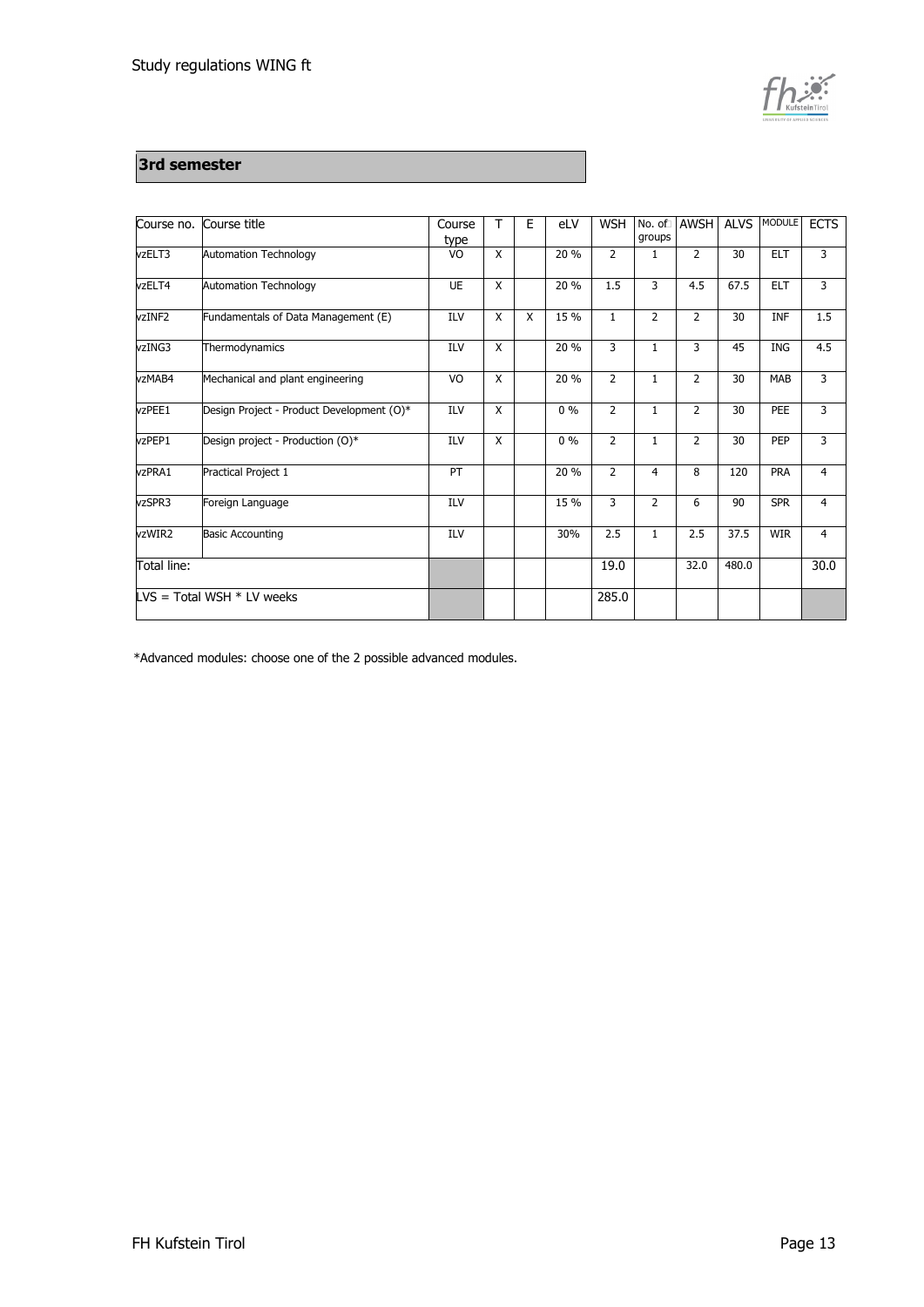

#### **4th semester**

| Course no.  | Course title                                          | Course<br>type   | T.                      | E            | eLV   | <b>WSH</b>     | groups         | No. of AWSH    | <b>ALVS</b>     | <b>MODULE</b> | <b>ECTS</b>    |
|-------------|-------------------------------------------------------|------------------|-------------------------|--------------|-------|----------------|----------------|----------------|-----------------|---------------|----------------|
| vzGPP2      | Digital Product Creation                              | $\overline{6}$   | X                       |              | 15 %  | $\overline{2}$ | $\mathbf{1}$   | $\overline{2}$ | $\overline{30}$ | GPP           | $\overline{3}$ |
| vzINF3      | Fundametals of Information Systems (E)                | $\overline{ILV}$ | $\overline{\mathsf{x}}$ | X            | 10%   | $\mathbf{1}$   | $\mathbf{1}$   | $\mathbf{1}$   | $\overline{15}$ | <b>INF</b>    | 1.5            |
| vzMGM2      | Marketing and Sales (E)                               | ILV              |                         | X            | 10%   | 1.5            | $\mathbf{1}$   | 1.5            | 22.5            | <b>MGM</b>    | $\overline{2}$ |
| vzMGM3      | Supply Chain Management (E)                           | <b>ILV</b>       |                         | X            | 10%   | 1.5            | $\mathbf{1}$   | 1.5            | 22.5            | <b>MGM</b>    | $\overline{2}$ |
| vzMGM4      | Innovation Management & Product<br>Development (E)    | ILV              |                         | X            | 15 %  | $\overline{2}$ | $\mathbf{1}$   | $\overline{2}$ | 30              | <b>MGM</b>    | 3              |
| vzPEE2      | Information systems in Product Development<br>$(WP)*$ | ILV              |                         |              | 15 %  | $\overline{2}$ | $\mathbf{1}$   | $\overline{2}$ | 30              | PEE           | 2.5            |
| vzPEE3      | R&D Management (WP)(E)*                               | IUV              |                         | X            | 15 %  | 1.5            | $\mathbf{1}$   | 1.5            | 22.5            | PEE           | $\overline{2}$ |
| vzPEE4      | Trends in R&D (WP)(E)*                                | VO               |                         | $\mathsf{x}$ | $0\%$ | $\mathbf{1}$   | $\mathbf{1}$   | $\mathbf{1}$   | 15              | PEE           | 1.5            |
| vzPEP2      | Information Systems in Production (WP)*               | <b>ILV</b>       |                         |              | 15 %  | $\overline{2}$ | $\mathbf{1}$   | $\overline{2}$ | 30              | PEP           | 2.5            |
| vzPEP3      | Production Management (WP)(E)*                        | <b>ILV</b>       |                         | X            | 15 %  | 1.5            | $\mathbf{1}$   | 1.5            | 22.5            | PEP           | $\overline{2}$ |
| vzPEP4      | Trends in Production (WP)(E)*                         | VO               |                         | X            | $0\%$ | $\mathbf{1}$   | $\mathbf{1}$   | $\mathbf{1}$   | 15              | PEP           | 1.5            |
| vzPRA2      | <b>Practical Project 2</b>                            | PT               |                         |              | 20 %  | $\overline{2}$ | $\overline{4}$ | 8              | 120             | PRA           | $\overline{4}$ |
| vzWIR1      | Fundamentals of Economics (E)                         | ILV              |                         | X            | 30%   | $\overline{4}$ | $\mathbf{1}$   | $\overline{4}$ | 60              | <b>WIR</b>    | 5              |
| vzWIR3      | Investment and Financing (E)                          | ILV              |                         | X            | 10%   | $\mathbf{1}$   | $\mathbf{1}$   | $\mathbf{1}$   | 15              | <b>WIR</b>    | 1.5            |
| vzWIR4      | Introduction to Law                                   | $\overline{6}$   |                         |              | $0\%$ | $\overline{1}$ | $\mathbf{1}$   | $\mathbf{1}$   | 15              | <b>WIR</b>    | $\overline{2}$ |
| Total line: |                                                       |                  |                         |              |       | 20.5           |                | 26.5           | 397.5           |               | 30.0           |
|             | $LVS = Total WSH * LV$ weeks                          |                  |                         |              |       | 307.5          |                |                |                 |               |                |

\*Consolidation modules: from the 6 possible consolidation modules, three modules of 6 ECTS must be chosen.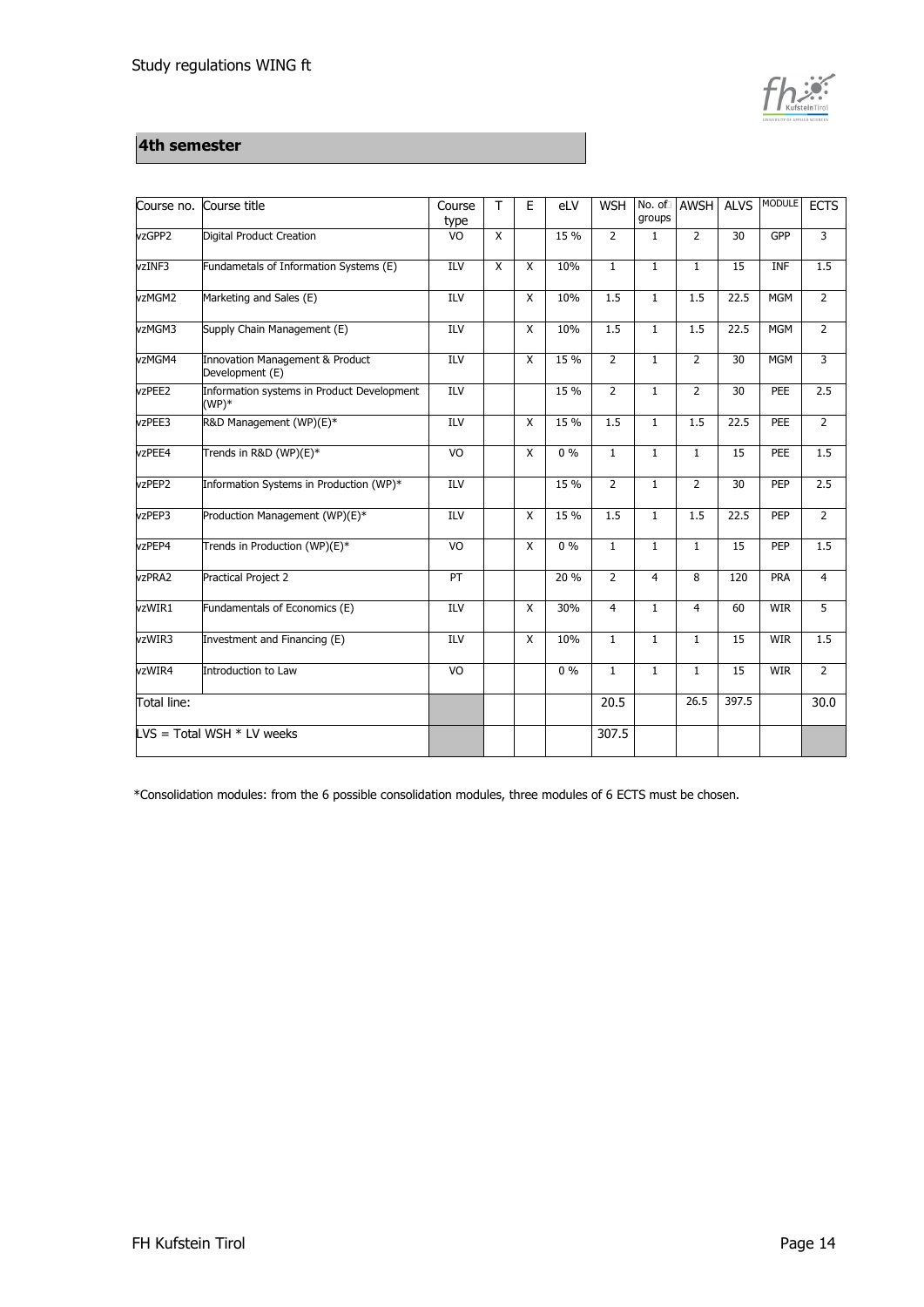

#### **5th semester**

| Course no.                   | Course title                                 | Course | E | eLV   | <b>WSH</b> | groups | No. of AWSH ALVS |   | <b>MODULE</b> | <b>ECTS</b> |
|------------------------------|----------------------------------------------|--------|---|-------|------------|--------|------------------|---|---------------|-------------|
|                              |                                              | type   |   |       |            |        |                  |   |               |             |
| vzAIS                        | Semester Abroad Individual and Social Skills | ILV    |   | $0\%$ | 0          |        |                  | 0 | <b>AIS</b>    | 5           |
| vzATE                        | Semester Abroad Technology                   | ILV    |   | $0\%$ | 0          |        |                  | 0 | <b>ATE</b>    | 15          |
| vzAWM                        | Semester Abroad Economics & Management       | ILV    |   | $0\%$ | 0          |        |                  | 0 | <b>AWM</b>    | 10          |
| Total line:                  |                                              |        |   |       | 0          |        |                  | 0 |               | 30          |
| $LVS = Total WSH * LV weeks$ |                                              |        |   |       | 0          |        |                  |   |               |             |

#### **6th semester**

|              | Course no. Course title        | Course    |  | eLV   | <b>WSH</b> |        | No. of AWSH ALVS |     | <b>MODULE</b> | <b>ECTS</b> |
|--------------|--------------------------------|-----------|--|-------|------------|--------|------------------|-----|---------------|-------------|
|              |                                | type      |  |       |            | groups |                  |     |               |             |
| vzBAS1       | <b>Bachelor Thesis Seminar</b> | <b>SE</b> |  | $0\%$ | 0.5        |        | 0.5              | 7.5 | <b>BAS</b>    | 10          |
| <b>vzBPR</b> | Internship                     | PT        |  | $0\%$ | 0          |        |                  |     | <b>BRP</b>    | 20          |
| Total line:  |                                |           |  |       | 0.5        |        | 0.5              | 7.5 |               | 30          |
|              | $LVS = Total WSH * LV$ weeks   |           |  |       | 7.5        |        |                  |     |               |             |

| <b>Abbreviations</b> |                         |
|----------------------|-------------------------|
| LV                   | Course                  |
| LVS                  | Course hour(s)          |
| <b>ALVS</b>          | Offered LVS             |
| <b>WSH</b>           | Weekly semester hour(s) |
| <b>AWSH</b>          | Offered WSH             |
| <b>ECTS</b>          | <b>ECTS</b> credits     |
| E                    | English-language course |
| el v                 | Courses with eLearning  |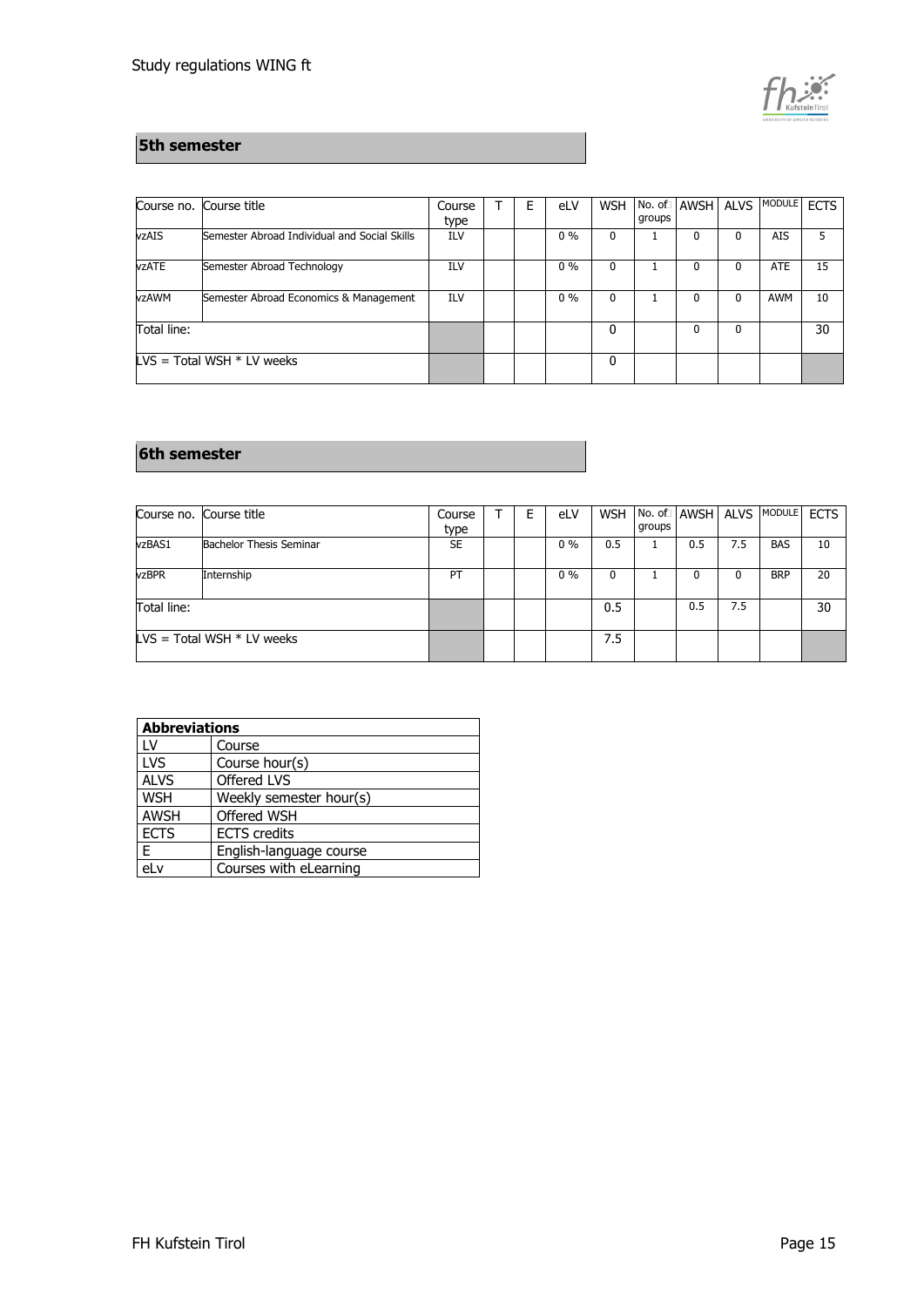## **Summary of curriculum data**

| <b>Description</b>                                                         | <b>WSH</b> | <b>AWSH</b> | <b>ALVS</b> | <b>ECTS</b> |
|----------------------------------------------------------------------------|------------|-------------|-------------|-------------|
| Total number of courses over all semesters                                 | 81.5       | 119.5       | 1792.5      | 180         |
| Total number of courses in 1st year of study                               | 41.5       | 60.5        | 907.5       | 60          |
| Total number of courses in 2nd year of study                               | 39.5       | 58.5        | 877.5       | 60          |
| Total number of courses in 3rd year of study                               | 0.5        | 0.5         | 7.5         | 60          |
| Total number of technical events over all semesters                        | 43.5       |             |             | 65.5        |
| Percentage of technical courses over all semesters based<br>on WSH / ECTS  | 53.37 %    |             |             | 36.39 %     |
| Total number of courses in English over all semesters                      | 15.5       |             |             | 21.5        |
| Proportion of courses in English over all semesters based<br>on WSH / ECTS | 21.38 %    |             |             | 12.8 %      |
| Proportion of eLearning units over all semesters based on<br>WSH           | 15.15 %    |             |             | 10.22 %     |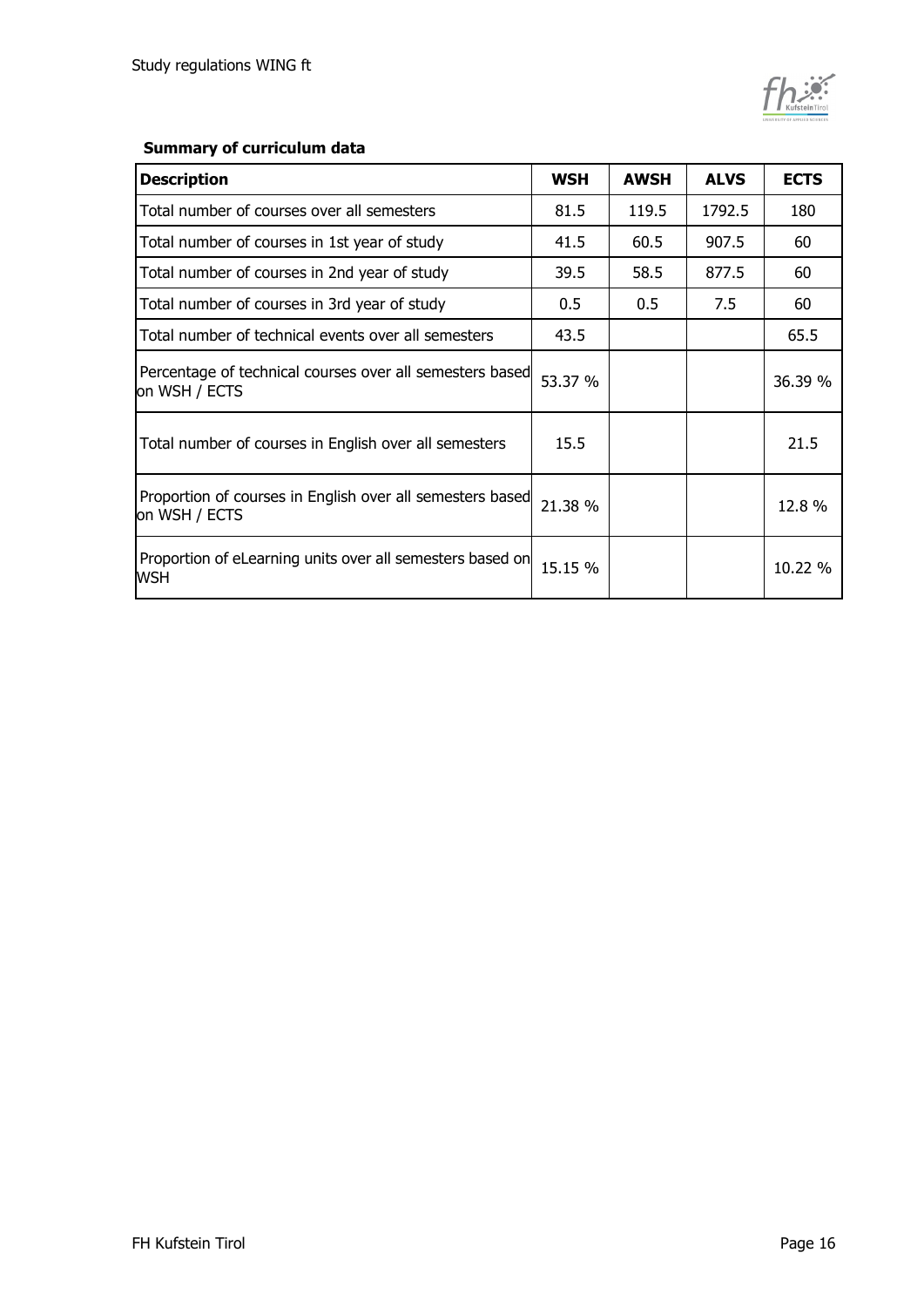

## <span id="page-16-0"></span>**2.3 Modularization**

The course program is divided into 18 coordinated modules. The following abbreviations are used for the following module descriptions. These are also included in the names of the individual courses.

| <b>Module designations</b>                                    | <b>Competence areas</b><br>(*Number of ECTS and % of total volume)    |  |
|---------------------------------------------------------------|-----------------------------------------------------------------------|--|
| Formal Sciences (FWW)<br>1.                                   | Technical competence (total 79.5<br>ECTS or 44%*)                     |  |
| Engineering Sciences (ING)<br>2.                              |                                                                       |  |
| Electrical Engineering (ELT)<br>3.                            |                                                                       |  |
| Mechanical Engineering (MAB)<br>4.                            |                                                                       |  |
| Information Technology (INF)<br>5.                            |                                                                       |  |
| Product & Production Fundamentals (GPP)<br>6.                 |                                                                       |  |
| Semester Abroad Engineering (ATE)<br>7.                       |                                                                       |  |
| Economics (WIR)<br>8.                                         | <b>Business and Management</b><br>Competence (total 31 ECTS or 17%*)  |  |
| Management (MGM)<br>9.                                        |                                                                       |  |
| 10. Semester Abroad Economics & Management (AWM)              |                                                                       |  |
| 11. Product Development (PEE)                                 | Product Development Competence<br>(total 9 ECTS or 5%*)               |  |
| 12. Production (PEP)                                          | Production Competence (total 9 ECTS<br>or 5%*)                        |  |
| 13. Practical Projects (PRA)                                  | Practical Transfer Competence (total<br>38 ECTS or 21%*)              |  |
| 14. Bachelor Thesis and Bachelor Thesis Seminar (BAS)         |                                                                       |  |
| 15. Internship (BPR)                                          |                                                                       |  |
| 16. Languages (SPR)                                           | Competence in Personal and Social<br>Skills (total 22.5 ECTS or 13%*) |  |
| 17. Individual, Social and Methodological Competence<br>(ISK) |                                                                       |  |
| 18. Semester abroad Individual and Social Skills (AIS)        |                                                                       |  |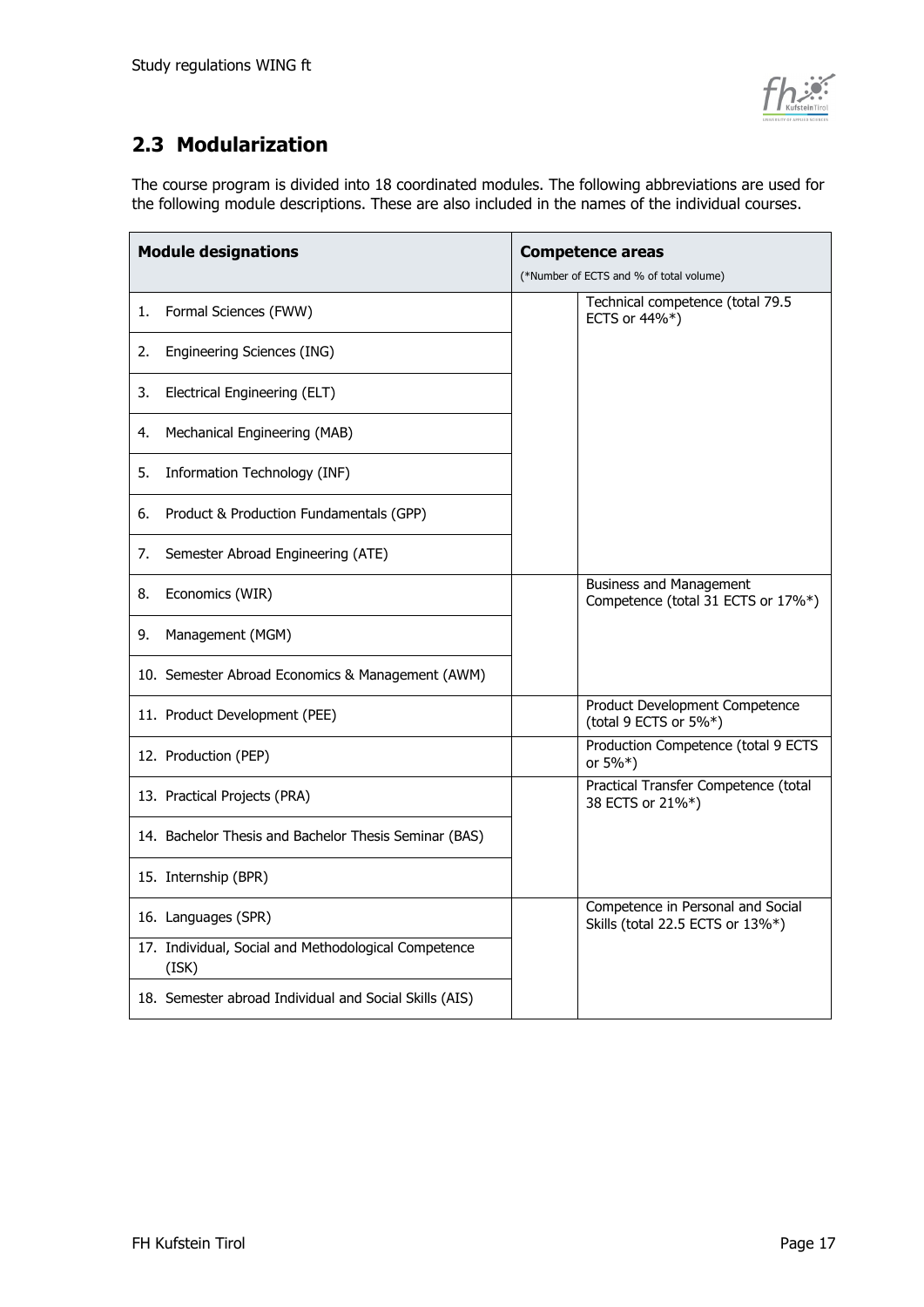

| <b>Module number:</b>      | <b>Scope:</b>                                                                                                                                                                                                                                                                                                                                                                                                                                                                                                                                                                                                                                                                                                                                                                                                                                                                                                                                                                                                                                                                                                                                                                                                                                                                                                                                                                                                                                                                                                                                                                                                                          |    |             |
|----------------------------|----------------------------------------------------------------------------------------------------------------------------------------------------------------------------------------------------------------------------------------------------------------------------------------------------------------------------------------------------------------------------------------------------------------------------------------------------------------------------------------------------------------------------------------------------------------------------------------------------------------------------------------------------------------------------------------------------------------------------------------------------------------------------------------------------------------------------------------------------------------------------------------------------------------------------------------------------------------------------------------------------------------------------------------------------------------------------------------------------------------------------------------------------------------------------------------------------------------------------------------------------------------------------------------------------------------------------------------------------------------------------------------------------------------------------------------------------------------------------------------------------------------------------------------------------------------------------------------------------------------------------------------|----|-------------|
| <b>FWW</b>                 | <b>Formal Sciences</b>                                                                                                                                                                                                                                                                                                                                                                                                                                                                                                                                                                                                                                                                                                                                                                                                                                                                                                                                                                                                                                                                                                                                                                                                                                                                                                                                                                                                                                                                                                                                                                                                                 | 11 | <b>ECTS</b> |
| Degree program             | University of Applied Sciences Bachelor Degree Program - Industrial Engineering and<br>Management Full-time                                                                                                                                                                                                                                                                                                                                                                                                                                                                                                                                                                                                                                                                                                                                                                                                                                                                                                                                                                                                                                                                                                                                                                                                                                                                                                                                                                                                                                                                                                                            |    |             |
| Position in the curriculum | 1st semester                                                                                                                                                                                                                                                                                                                                                                                                                                                                                                                                                                                                                                                                                                                                                                                                                                                                                                                                                                                                                                                                                                                                                                                                                                                                                                                                                                                                                                                                                                                                                                                                                           |    |             |
|                            | 2nd semester                                                                                                                                                                                                                                                                                                                                                                                                                                                                                                                                                                                                                                                                                                                                                                                                                                                                                                                                                                                                                                                                                                                                                                                                                                                                                                                                                                                                                                                                                                                                                                                                                           |    |             |
| Level                      | 1st semester: 1. Study cycle, Bachelor / 2nd semester: 1. Study cycle, Bachelor                                                                                                                                                                                                                                                                                                                                                                                                                                                                                                                                                                                                                                                                                                                                                                                                                                                                                                                                                                                                                                                                                                                                                                                                                                                                                                                                                                                                                                                                                                                                                        |    |             |
| Previous knowledge         | None                                                                                                                                                                                                                                                                                                                                                                                                                                                                                                                                                                                                                                                                                                                                                                                                                                                                                                                                                                                                                                                                                                                                                                                                                                                                                                                                                                                                                                                                                                                                                                                                                                   |    |             |
| <b>Blocked</b>             | no                                                                                                                                                                                                                                                                                                                                                                                                                                                                                                                                                                                                                                                                                                                                                                                                                                                                                                                                                                                                                                                                                                                                                                                                                                                                                                                                                                                                                                                                                                                                                                                                                                     |    |             |
| Participant group          | A-levels and/or corresponding previous training, beginners                                                                                                                                                                                                                                                                                                                                                                                                                                                                                                                                                                                                                                                                                                                                                                                                                                                                                                                                                                                                                                                                                                                                                                                                                                                                                                                                                                                                                                                                                                                                                                             |    |             |
| Literature recommendation  | Math 1 /ILV / Course no: vzFWW1 / 1st semester / ECTS: 6                                                                                                                                                                                                                                                                                                                                                                                                                                                                                                                                                                                                                                                                                                                                                                                                                                                                                                                                                                                                                                                                                                                                                                                                                                                                                                                                                                                                                                                                                                                                                                               |    |             |
|                            | Papula (2011): Mathematik für Ingenieure und Naturwissenschaftler, Vol 1, 13th<br>$\bullet$<br>Edition, Vieweg+Teubner Publisher Wiesbaden<br>Papula (2011): Mathematik für Ingenieure und Naturwissenschaftler, Vol 2, 13th<br>٠<br>Edition, Vieweg+Teubner Publisher Wiesbaden<br>Papula (2011): Mathematik für Ingenieure und Naturwissenschaftler, Vol 3, 6th<br>٠<br>edition.- Vieweg+Teubner Publisher Wiesbaden<br>Schwarze (2010): Mathematik für Wirtschaftswissenschaftler - Vol 1: Grundlagen,<br>٠<br>13th Edition, NWB Publisher Herne<br>Schwarze (2010): Mathematik für Wirtschaftswissenschaftler - Vol 2: Differenzi-al-<br>$\bullet$<br>und Integralrechnung, 13th Edition, NWB Publisher Herne<br>Schwarze (2010): Mathematik für Wirtschaftswissenschaftler - Vol 3: Lineare<br>٠<br>Algebra, Lineare Optimierung und Graphentheorie, 13th Edition, NWB Publisher<br>Herne<br>Schwarze (2003): Mathematik für Wirtschaftswissenschaftler - Elementare Grund-<br>٠<br>lagen für Studienanfänger, Chapters 1 to 10, 7th Edition, NWB Publisher Herne<br>Stingl (2009): Mathematik für Fachhochschulen: Technik und Informatik, 8th<br>٠<br>Edition, Carl Hanser Publisher Munich<br>Tietze (2000): Einführung in die Angewandte Wirtschafts-Mathematik, 9th Edition,                                                                                                                                                                                                                                                                                                                                                 |    |             |
|                            | Vieweg+Teubner Publisher Wiesbaden                                                                                                                                                                                                                                                                                                                                                                                                                                                                                                                                                                                                                                                                                                                                                                                                                                                                                                                                                                                                                                                                                                                                                                                                                                                                                                                                                                                                                                                                                                                                                                                                     |    |             |
|                            | Math 2 /ILV / Course no: vzFWW2 / 2nd semester / ECTS: 5<br>Papula (2011): Mathematik für Ingenieure und Naturwissenschaftler, Vol 1, 13th<br>Edition, Vieweg+Teubner Publisher Wiesbaden<br>Papula (2011): Mathematik für Ingenieure und Naturwissenschaftler, Vol 2, 13th<br>Edition, Vieweg+Teubner Publisher Wiesbaden<br>Papula (2011): Mathematik für Ingenieure und Naturwissenschaftler, Vol 3, 6th<br>edition.- Vieweg+Teubner Publisher Wiesbaden<br>Schwarze (2010): Mathematik für Wirtschaftswissenschaftler - Vol 1: Grundlagen,<br>٠<br>13th Edition, NWB Publisher Herne<br>Schwarze (2010): Mathematik für Wirtschaftswissenschaftler - Vol 2: Differenzial-<br>٠<br>und Integralrechnung, 13th Edition, NWB Publisher Herne<br>Schwarze (2010): Mathematik für Wirtschaftswissenschaftler - Vol 3: Lineare<br>٠<br>Algebra, Lineare Optimierung und Graphentheorie, 13th Edition, NWB Publisher<br>Herne<br>Schwarze (2003): Mathematik für Wirtschaftswissenschaftler - Elementare<br>٠<br>Grundlagen für Studienanfänger, Chapters 1 to 10, 7th Edition, NWB Publisher<br>Herne<br>Stingl (2009): Mathematik für Fachhochschulen: Technik und Informatik, 8th<br>Edition, Carl Hanser Publisher Munich<br>Tietze (2000): Einführung in die Angewandte Wirtschafts-Mathematik, 9th Edition,<br>٠<br>Vieweg+Teubner Publisher Wiesbaden<br>Janssen, Laatz (2007): Statistische Datenanalyse mit SPSS für Windows, 6th<br>٠<br>Edition, Springer Verlag Berlin<br>Brosius (2002): SPSS 11, Verlag Moderne Industrie Bonn<br>Bourier (2014): Beschreibende Statistik: Praxisorientierte Einführung, 12th Edition,<br>٠ |    |             |

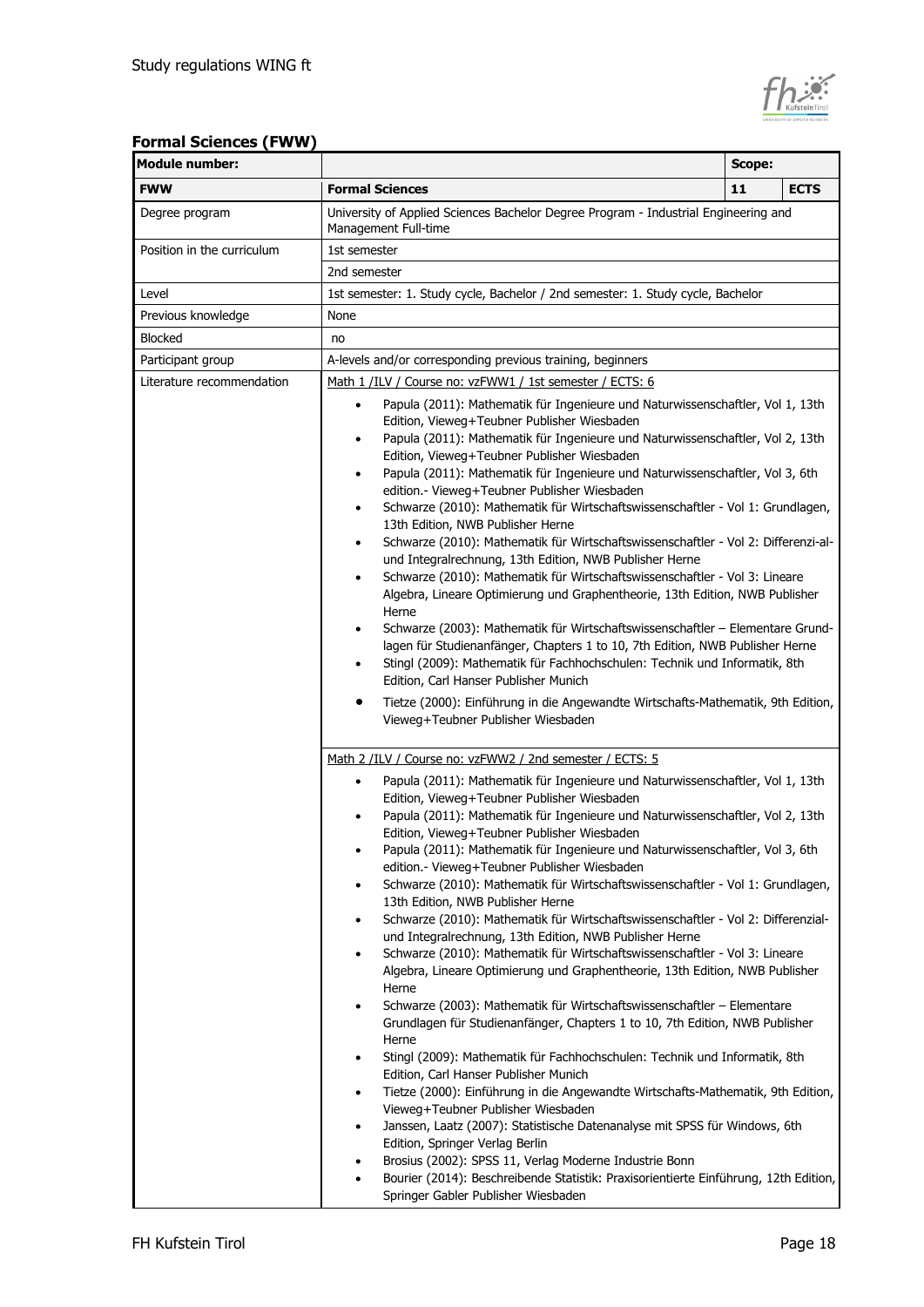|                                    | Jeske (2003): Spaß mit Statistik: Aufgaben, Lösungen und Formeln für Statistik,<br>4th Edition, Oldenbourg Wissenschaftsverlag Munich<br>Mosler, Schmid (2008): Wahrscheinlichkeitsrechnung und schließende Statistik, 3rd<br>$\bullet$<br>Edition, Springer Verlag Berlin<br>Mosler, Schmid (2009): Deskriptive Statistik und Wirtschaftsstatistik, 4th Edition,<br>Springer Verlag Berlin                       |
|------------------------------------|-------------------------------------------------------------------------------------------------------------------------------------------------------------------------------------------------------------------------------------------------------------------------------------------------------------------------------------------------------------------------------------------------------------------|
| Skills acquisition                 | Math 1 /ILV / Course no: vzFWW1 / 1st semester / ECTS: 6<br>Students are able to translate an economic or engineering problem into the language of<br>mathematics in simple cases. To draw conclusions from the mathematical models obtained<br>with suitable mathematical methods and finally to translate these conclusions back into<br>statements about the original problem formulated in everyday language. |
|                                    | Math 2 /ILV / Course no: vzFWW2 / 2nd semester / ECTS: 5<br>The students are able to:<br>To characterize, present and communicate data sets based on observations or<br>$\bullet$<br>experimental results by a few key figures.                                                                                                                                                                                   |
|                                    | In simple cases, to estimate mathematical models in engineering taking into<br>٠<br>account the associated uncertainties that are inevitable due to lack of data,<br>knowledge and natural variability.                                                                                                                                                                                                           |
| Course contents                    | Math 1 /ILV / Course no: vzFWW1 / 1st semester / ECTS: 6                                                                                                                                                                                                                                                                                                                                                          |
|                                    | Equations: linear, quadratic, system of linear equations, matrices and determinants                                                                                                                                                                                                                                                                                                                               |
|                                    | Functions: Linear functions, polynomials, trigonometric functions, exponential<br>functions and logarithms                                                                                                                                                                                                                                                                                                        |
|                                    | Complex numbers and functions<br>٠                                                                                                                                                                                                                                                                                                                                                                                |
|                                    | Vector calculus                                                                                                                                                                                                                                                                                                                                                                                                   |
|                                    | Differential calculus in a variable: Derivation rules, curve discussions, extreme<br>٠<br>value tasks, Taylor series, Newton methods                                                                                                                                                                                                                                                                              |
|                                    | Differential calculus in several variables: Extreme value tasks with and without<br>٠<br>constraints                                                                                                                                                                                                                                                                                                              |
|                                    | Integral calculation in one variable: Fundamental theory of integral calculus,<br>integration techniques, technical applications, nonauthentic integrals, numerical<br>integration                                                                                                                                                                                                                                |
|                                    | Math 2 /ILV / Course no: vzFWW2 / 2nd semester / ECTS: 5                                                                                                                                                                                                                                                                                                                                                          |
|                                    | Important differential equations (DGI):                                                                                                                                                                                                                                                                                                                                                                           |
|                                    | General information about linear and nonlinear DGI, DGI 1st order with separated variables,<br>linear DGI 1st order with constant coefficients and technical applications, linear DGL 2nd<br>order with constant coefficients and vibration problems, systems of linear DGI 2nd order with<br>constant coefficients and coupled vibrations<br>Statistics:<br>$\bullet$                                            |
|                                    | Descriptive Statistics: Characteristics, frequency, mean values, scatter measures, regression,<br>correlation, time series<br>Inductive statistics: Elements of probability theory, random variables and their distribution,                                                                                                                                                                                      |
|                                    | forecasting, estimation methods, hypothesis tests                                                                                                                                                                                                                                                                                                                                                                 |
| Teaching and learning methods      | Math 1 /ILV / Course no: vzFWW1 / 1st semester / ECTS: 6                                                                                                                                                                                                                                                                                                                                                          |
|                                    | Integrated course                                                                                                                                                                                                                                                                                                                                                                                                 |
|                                    | Math 2 /ILV / Course no: vzFWW2 / 2nd semester / ECTS: 5                                                                                                                                                                                                                                                                                                                                                          |
|                                    | Integrated course                                                                                                                                                                                                                                                                                                                                                                                                 |
| <b>Evaluation Methods Criteria</b> | Math 1 /ILV / Course no: vzFWW1 / 1st semester / ECTS: 6                                                                                                                                                                                                                                                                                                                                                          |
|                                    | Final exam                                                                                                                                                                                                                                                                                                                                                                                                        |
|                                    | Math 2 /ILV / Course no: vzFWW2 / 2nd semester / ECTS: 5                                                                                                                                                                                                                                                                                                                                                          |
|                                    | Final exam                                                                                                                                                                                                                                                                                                                                                                                                        |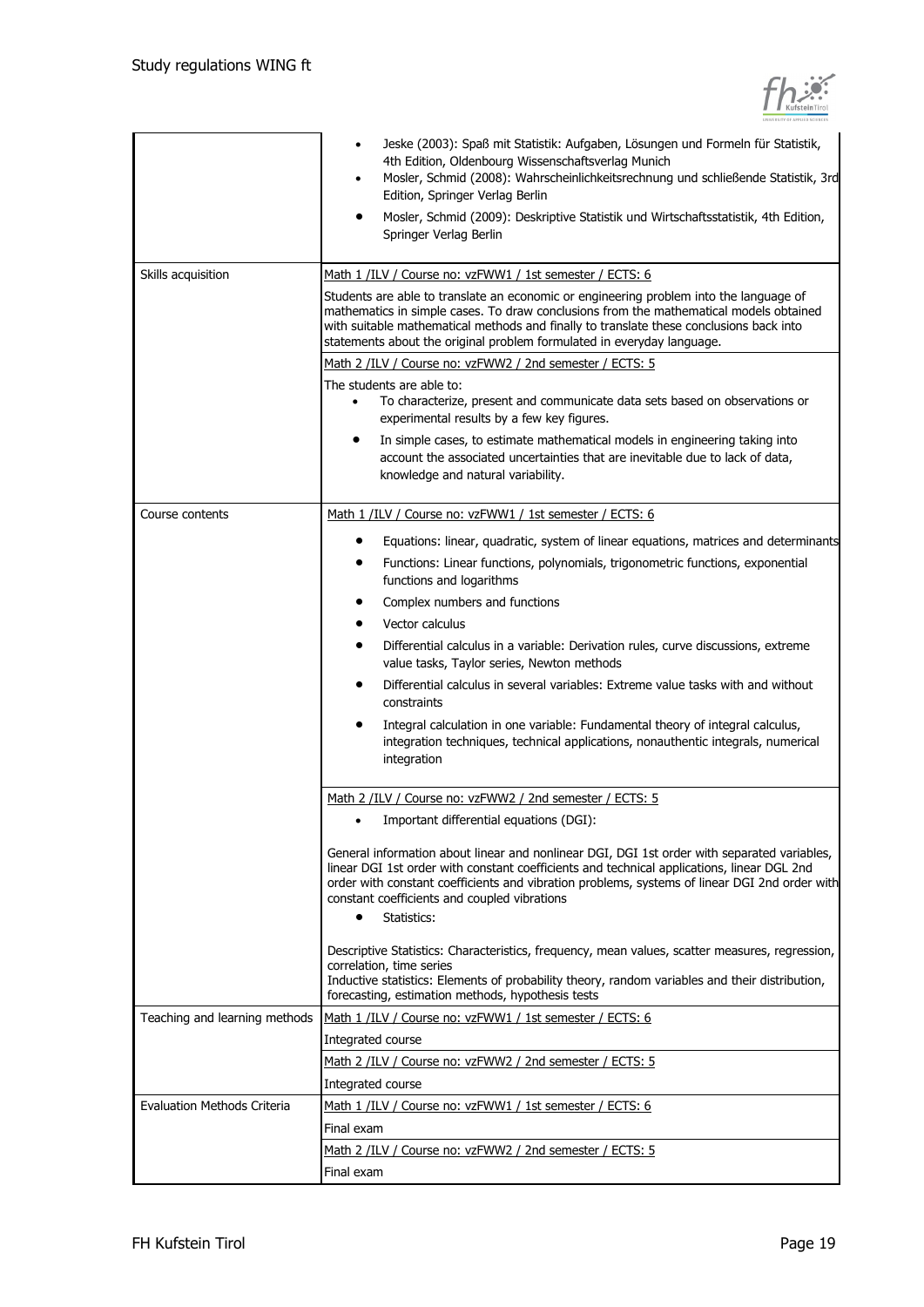

## **Engineering Science (ING)**

| <b>Module number:</b>      | Scope:                                                                                                                                                                                                                                                                                                                                                                                                                                                                                                                                                                                                                                                                                                                                                                                                                                                                                                                                                                                                                      |      |             |
|----------------------------|-----------------------------------------------------------------------------------------------------------------------------------------------------------------------------------------------------------------------------------------------------------------------------------------------------------------------------------------------------------------------------------------------------------------------------------------------------------------------------------------------------------------------------------------------------------------------------------------------------------------------------------------------------------------------------------------------------------------------------------------------------------------------------------------------------------------------------------------------------------------------------------------------------------------------------------------------------------------------------------------------------------------------------|------|-------------|
| <b>ING</b>                 | <b>Engineering Sciences</b>                                                                                                                                                                                                                                                                                                                                                                                                                                                                                                                                                                                                                                                                                                                                                                                                                                                                                                                                                                                                 | 14.5 | <b>ECTS</b> |
| Degree program             | University of Applied Sciences Bachelor Degree Program - Industrial Engineering and<br>Management Full-time                                                                                                                                                                                                                                                                                                                                                                                                                                                                                                                                                                                                                                                                                                                                                                                                                                                                                                                 |      |             |
| Position in the curriculum | 1st semester                                                                                                                                                                                                                                                                                                                                                                                                                                                                                                                                                                                                                                                                                                                                                                                                                                                                                                                                                                                                                |      |             |
|                            | 2nd semester                                                                                                                                                                                                                                                                                                                                                                                                                                                                                                                                                                                                                                                                                                                                                                                                                                                                                                                                                                                                                |      |             |
|                            | 3rd semester                                                                                                                                                                                                                                                                                                                                                                                                                                                                                                                                                                                                                                                                                                                                                                                                                                                                                                                                                                                                                |      |             |
| Level                      | 1st semester: 1. Study cycle, Bachelor / 2nd semester: 1. Study cycle, Bachelor / 3rd<br>semester: 1. Study cycle, Bachelor                                                                                                                                                                                                                                                                                                                                                                                                                                                                                                                                                                                                                                                                                                                                                                                                                                                                                                 |      |             |
| Previous knowledge         | 1st semester: None / 2nd semester: None / 3rd semester: None                                                                                                                                                                                                                                                                                                                                                                                                                                                                                                                                                                                                                                                                                                                                                                                                                                                                                                                                                                |      |             |
| <b>Blocked</b>             | no                                                                                                                                                                                                                                                                                                                                                                                                                                                                                                                                                                                                                                                                                                                                                                                                                                                                                                                                                                                                                          |      |             |
| Participant group          | A-levels and/or corresponding previous training, beginners                                                                                                                                                                                                                                                                                                                                                                                                                                                                                                                                                                                                                                                                                                                                                                                                                                                                                                                                                                  |      |             |
| Literature recommendation  | Statics and Strength Theory /ILV / Course no.: vzING1 / 1st semester / ECTS: 6<br>Assmann (2009): Technische Mechanik vol. 1: Statik, 19th Edition, Oldenbourg<br>$\bullet$<br>Publishers Munich<br>Assmann (2013): Technische Mechanik vol. 2: Festigkeitslehre, 18th Edition,<br>٠<br>Oldenbourg Publishers Munich<br>Böge (2013): Technische Mechanik: Statik - Reibung - Dynamik - Festigkeitslehre<br>٠<br>- Fluidmechanik, 30th Edition, Springer Vieweg Verlag Wiesbaden<br>Böge (2013): Aufgabensammlung Technische Mechanik, 21st Edition, Springer<br>٠<br>Vieweg Verlag Wiesbaden<br>Gross (2013): Technische Mechanik 1: Statik, 12th Edition, Springer Vieweg Verlag<br>٠<br>Wiesbaden<br>Gross (2014): Technische Mechanik 2: Elastostatik, 12th Edition, Springer Vieweg<br>Verlag Wiesbaden<br>Dynamics and Hydromechanics /ILV / Course no.: vzING2 / 2nd semester / ECTS: 4<br>Assmann (2010): Technische Mechanik vol. 3 T: Kinematik und Kinetik,<br>$\bullet$<br>Oldenbourg Wissenschaftsverlag Munich |      |             |
|                            | Böswirth (2007): Technische Strömungslehre: Lehr- und Übungsbuch, 7th Edition,<br>٠<br>Vieweg+Teubner Publisher Wiesbaden<br>Bohl, Elmendorf (2008): Technische Strömungslehre, 14th Edition, Vogel Business<br>٠<br>Media Würzburg<br>Böge (2011): Technische Mechanik: Statik - Dynamik - Fluidmechanik -<br>٠<br>Festigkeitslehre, 29th Edition, Vieweg+Teubner Publisher Wiesbaden<br>Junge (2011): Einführung in die Technische Strömungslehre, Fachbuchverlage<br>Leipzig Mayr (2012): Technische Mechanik: Statik - Kinematik - Kinetik -<br>Schwingungen - Festigkeitslehre, 7th Edition, Carl Hanser Publisher Munich<br>Richard, Sander (2008): Technische Mechanik. Dynamik - effektive und<br>anwendungsnah, Vieweg+Teubner Verlag Wiesbaden                                                                                                                                                                                                                                                                    |      |             |
|                            | Thermodynamics /ILV / Course no: vzING3 / 3rd semester / ECTS: 4.5<br>Cerbe, Wilhelms (2013): Technische Thermodynamik: Theoretische Grundlagen<br>$\bullet$<br>und praktische<br>Anwendungen, 17th Edition, Carl Hanser Publisher Munich<br>Baehr (2005): Thermodynamik: Grundlagen und technische Anwendungen, 12th<br>٠<br>Edition, Springer Vieweg Verlag Wiesbaden<br>Doering, Schedwill, Dehli (2012): Grundlagen der technischen Thermodynamik, 7th<br>٠<br>Edition,                                                                                                                                                                                                                                                                                                                                                                                                                                                                                                                                                 |      |             |
|                            | Springer Vieweg Publisher Wiesbaden<br>Berties (1996): Übungsbeispiele aus der Wärmelehre, 20th Edition,<br>Fachbuchverlag Leipzig                                                                                                                                                                                                                                                                                                                                                                                                                                                                                                                                                                                                                                                                                                                                                                                                                                                                                          |      |             |
| Skills acquisition         | Statics and Strength Theory /ILV / Course no.: vzING1 / 1st semester / ECTS: 6                                                                                                                                                                                                                                                                                                                                                                                                                                                                                                                                                                                                                                                                                                                                                                                                                                                                                                                                              |      |             |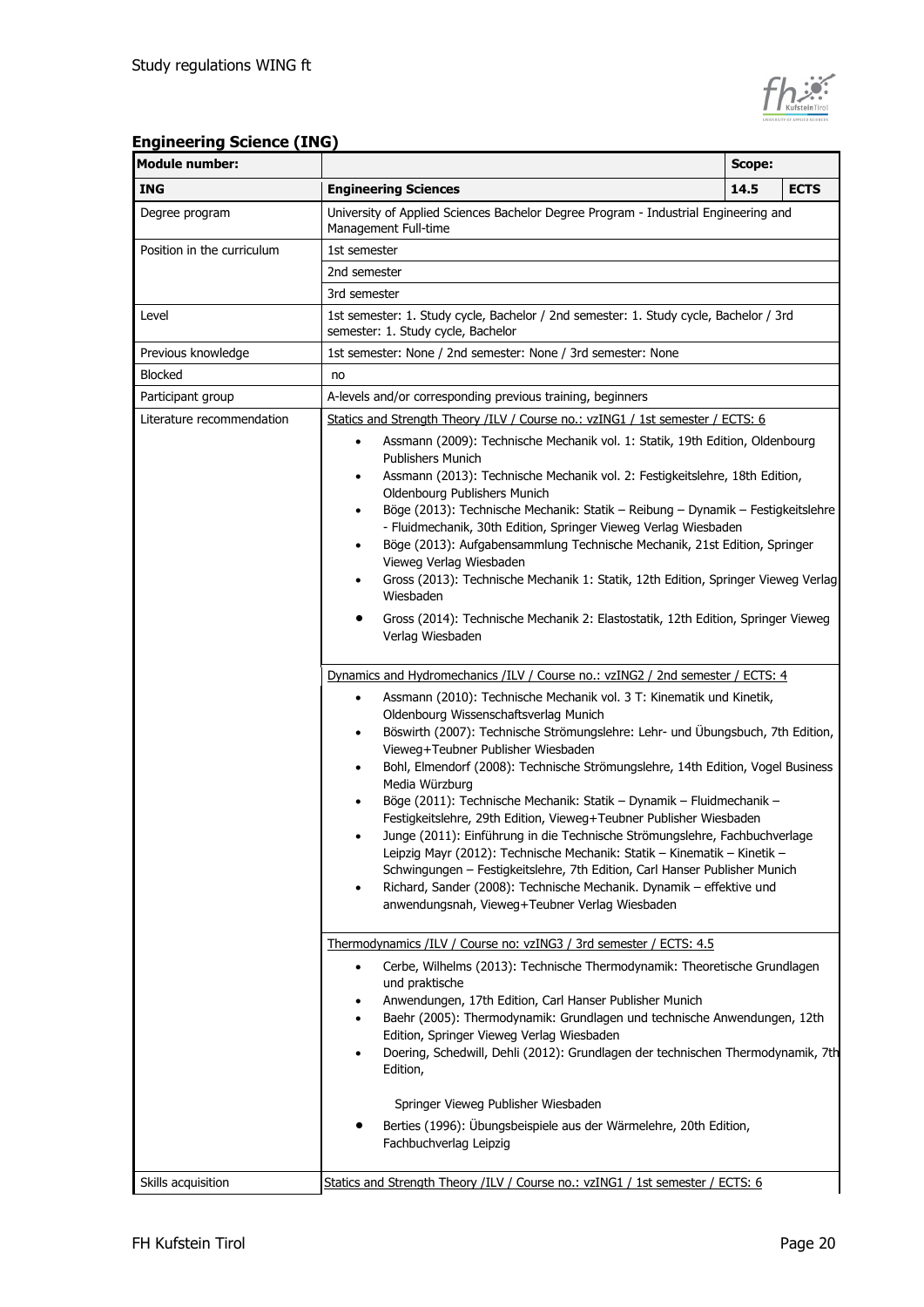|  | KufsteinTirol |
|--|---------------|

|                 | The students are able to:<br>Analyze systems of forces and calculate unknown forces by size and direction.<br>To apply the equilibrium conditions in statically determined systems.<br>٠<br>Determine the existing internal forces in members, beams and frames.<br>٠<br>Examine the level of framework and determine the magnitude of the bar forces.<br>٠<br>Investigate friction between machine parts.<br>٠<br>Differentiate between shear and normal stresses and identify vulnerable areas in<br>٠<br>machine components.<br>To apply the basic relationships of strength theory to simple machine parts and to<br>٠<br>perform cross-sectional dimensioning.<br>Make essential statements on strength hypotheses. |
|-----------------|--------------------------------------------------------------------------------------------------------------------------------------------------------------------------------------------------------------------------------------------------------------------------------------------------------------------------------------------------------------------------------------------------------------------------------------------------------------------------------------------------------------------------------------------------------------------------------------------------------------------------------------------------------------------------------------------------------------------------|
|                 | Dynamics and Hydromechanics /ILV / Course no.: vzING2 / 2nd semester / ECTS: 4                                                                                                                                                                                                                                                                                                                                                                                                                                                                                                                                                                                                                                           |
|                 | Through the "Dynamics" component, the students are able to:<br>Analyze physical problems in the field of dynamics independently,<br>Develop solution methods and devise solutions.<br>$\bullet$<br>Reduce technical systems of a mechanical nature to the underlying physical<br>$\bullet$<br>principles.<br>Apply mathematical methods to solve physical problems.<br>$\bullet$<br>Independently identify problems in technical systems, develop physical models for<br>solutions and estimate the feasibility of physical processes.<br>Describe, present and pass on knowledge gained.                                                                                                                                |
|                 | Through the "Hydromechanics" component, the students are able to:<br>Describe the essential material properties of liquids.<br>Determine and calculate the forces acting on geometric surfaces due to hydrostatic<br>$\bullet$<br>pressure.                                                                                                                                                                                                                                                                                                                                                                                                                                                                              |
|                 | Calculate the momentum of simple geometric bodies.<br>$\bullet$<br>Apply and calculate the continuity and energy equations to simple hydraulic<br>٠<br>systems.<br>Analyze simple systems of pipe hydraulics and calculate the occurring pressure<br>losses, volume flows and flow velocities.<br>Apply the impulse and twist laws to simple hydraulic systems and calculate the<br>$\bullet$<br>force effect of flowing fluids.<br>Apply similarity laws to simple hydraulic systems.                                                                                                                                                                                                                                   |
|                 | Thermodynamics /ILV / Course no: vzING3 / 3rd semester / ECTS: 4.5                                                                                                                                                                                                                                                                                                                                                                                                                                                                                                                                                                                                                                                       |
|                 | The students are able to:<br>Explain the basic principles and laws of thermodynamics.<br>$\bullet$<br>Understand the use of principles and laws for the design of machinery and<br>٠<br>equipment.<br>Explain the procedure for the evaluation and comparison of real processes on the<br>٠<br>basis of comparison processes.<br>Apply the principles and laws of thermodynamics to concrete problems<br>(evaluation/design).<br>Apply the principles and laws to machines and plants.<br>٠<br>Mathematically analyze and evaluate real processes on the basis of comparative<br>processes.                                                                                                                              |
| Course contents | Statics and Strength Theory /ILV / Course no.: vzING1 / 1st semester / ECTS: 6                                                                                                                                                                                                                                                                                                                                                                                                                                                                                                                                                                                                                                           |
|                 | Power systems and balance on the rigid body<br>$\bullet$<br>Bearing reactions, focus<br>٠<br>Rod, beam, frame - internal forces<br>٠<br>Level framework<br>٠<br>Adhesion and friction on machine parts<br>٠<br>Stress types: Tension/compression, shear, surface pressure, moment of area and<br>٠<br>resistance, bending, torsion<br>Change of shape<br>٠<br>General information about forces; breakdown, resultant, reduction, moment of a<br>٠<br>force, distributed forces                                                                                                                                                                                                                                           |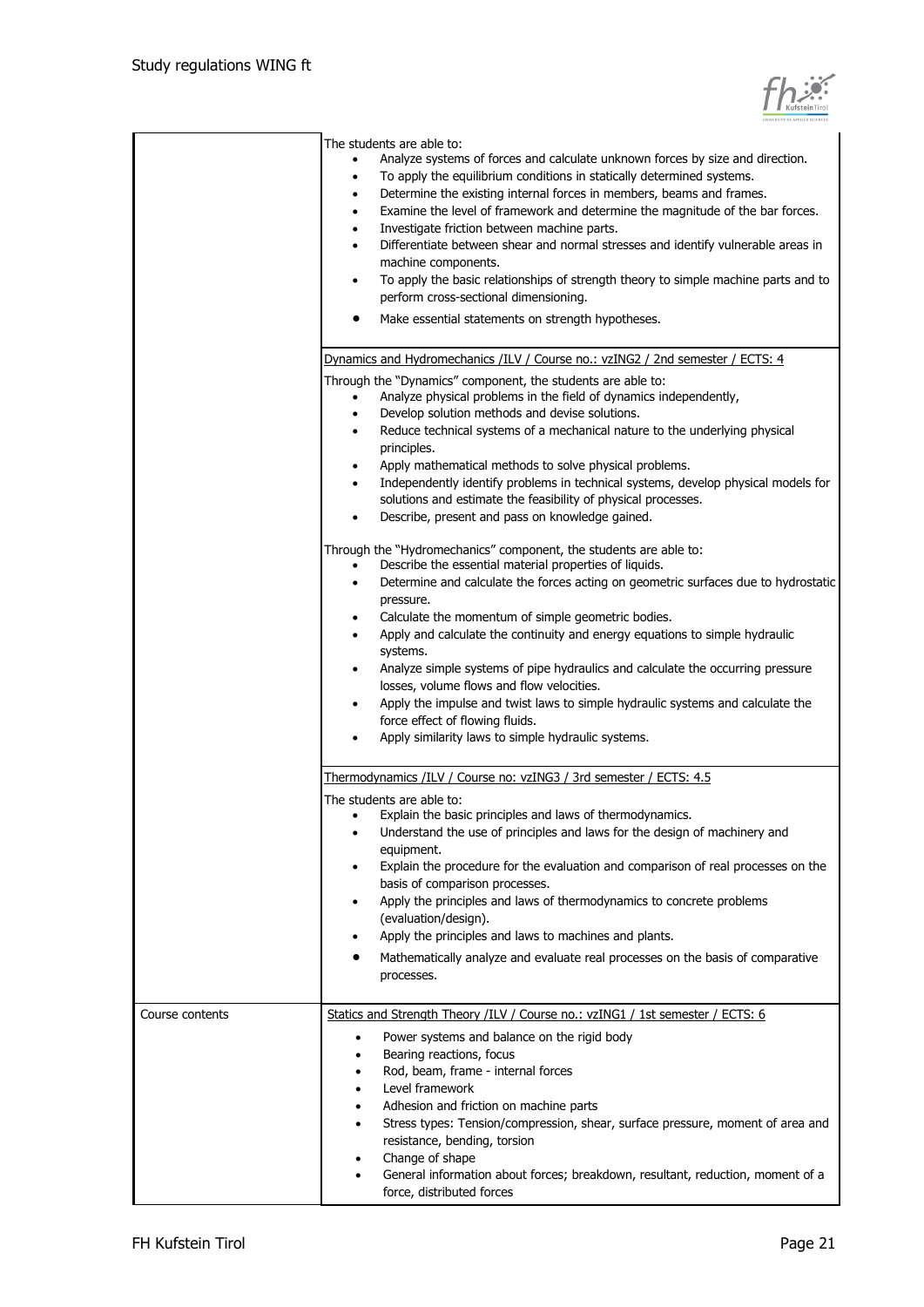

|                                    | Cutting methods, equilibrium in central and general force groups<br>Coulomb friction<br>Center of gravity & area torques<br>٠<br>Internal forces on rod and beam<br>٠<br>Stress state, principal stresses, Hooke's law<br>Tensile/compressive stresses, shear stresses, bending stresses, torsion, |
|------------------------------------|----------------------------------------------------------------------------------------------------------------------------------------------------------------------------------------------------------------------------------------------------------------------------------------------------|
|                                    | deformations<br>Strength hypotheses, composite loading                                                                                                                                                                                                                                             |
|                                    |                                                                                                                                                                                                                                                                                                    |
|                                    | Dynamics and Hydromechanics /ILV / Course no.: vzING2 / 2nd semester / ECTS: 4                                                                                                                                                                                                                     |
|                                    | Dynamics component:<br>Kinematics of the mass point; description of the movement of the mass point,<br>velocity, acceleration, relative movement<br>Kinetics of the mass point; Newtonian law, momentum theorem, spin theorem,<br>٠<br>energy conservation theorem                                 |
|                                    | Kinematics and kinetics of the rigid body: Kinematics of the general motion of a<br>٠<br>rigid body, mass moment of inertia, impulse theorem, twist theorem, energy<br>conservation theorem, systems of rigid bodies                                                                               |
|                                    | Impact processes; straight central impact, eccentric impact<br>Vibrations; classification of vibrations, free and forced vibrations, damped and<br>undamped vibrations, resonance                                                                                                                  |
|                                    | Hydromechanics component:<br>Substance properties of liquids and gases<br>Hydrostatic pressure                                                                                                                                                                                                     |
|                                    | Buoyancy                                                                                                                                                                                                                                                                                           |
|                                    | Equation of continuity<br>$\bullet$                                                                                                                                                                                                                                                                |
|                                    | Energy equation<br>٠<br>Pipe hydraulics                                                                                                                                                                                                                                                            |
|                                    | ٠<br>Outflow from containers                                                                                                                                                                                                                                                                       |
|                                    | Principle of linear momentum                                                                                                                                                                                                                                                                       |
|                                    | Principle of angular momentum                                                                                                                                                                                                                                                                      |
|                                    | Laws of similarity                                                                                                                                                                                                                                                                                 |
|                                    | Thermodynamics /ILV / Course no: vzING3 / 3rd semester / ECTS: 4.5                                                                                                                                                                                                                                 |
|                                    | Main theorems of thermodynamics<br>٠                                                                                                                                                                                                                                                               |
|                                    | Equation of state and change of state of ideal gases                                                                                                                                                                                                                                               |
|                                    | Cyclic processes                                                                                                                                                                                                                                                                                   |
|                                    | Water and steam<br>Thermal machines                                                                                                                                                                                                                                                                |
|                                    | Heat transfer, combustion                                                                                                                                                                                                                                                                          |
| Teaching and learning methods      | Statics and Strength Theory /ILV / Course no.: vzING1 / 1st semester / ECTS: 6<br>Integrated course                                                                                                                                                                                                |
|                                    | Dynamics and Hydromechanics /ILV / Course no.: vzING2 / 2nd semester / ECTS: 4                                                                                                                                                                                                                     |
|                                    | Integrated course,                                                                                                                                                                                                                                                                                 |
|                                    | Thermodynamics /ILV / Course no: vzING3 / 3rd semester / ECTS: 4.5                                                                                                                                                                                                                                 |
|                                    | Integrated course                                                                                                                                                                                                                                                                                  |
| <b>Evaluation Methods Criteria</b> | Statics and Strength Theory /ILV / Course no.: vzING1 / 1st semester / ECTS: 6<br>Final exam                                                                                                                                                                                                       |
|                                    | Dynamics and Hydromechanics /ILV / Course no.: vzING2 / 2nd semester / ECTS: 4                                                                                                                                                                                                                     |
|                                    | Project documentation and final presentation, final report                                                                                                                                                                                                                                         |
|                                    | Thermodynamics /ILV / Course no: vzING3 / 3rd semester / ECTS: 4.5                                                                                                                                                                                                                                 |
|                                    | Final presentation (20 %) and final exam (80 %)                                                                                                                                                                                                                                                    |
|                                    |                                                                                                                                                                                                                                                                                                    |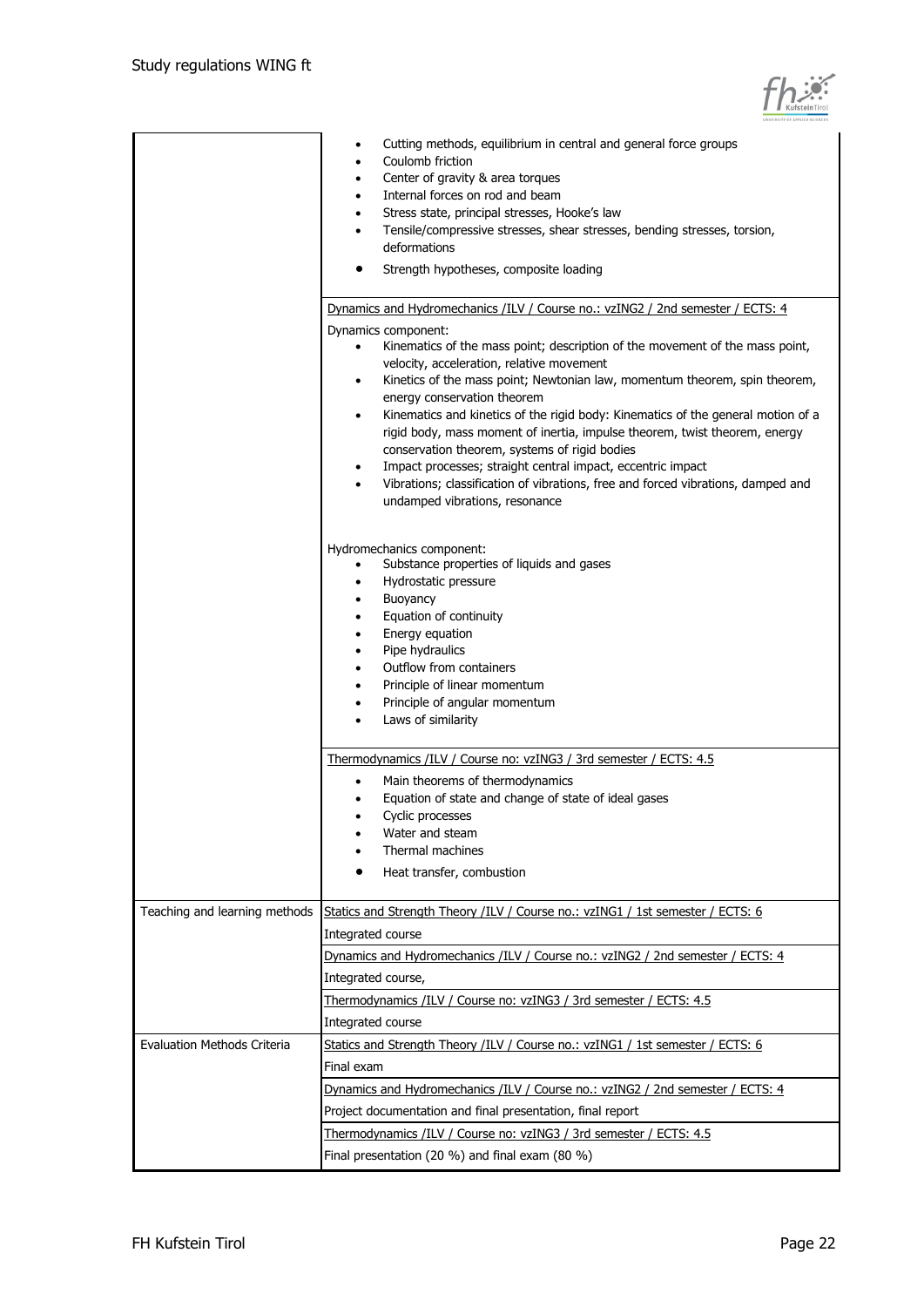

## **Electrical Engineering (ELT)**

| <b>Module number:</b>      | Scope:                                                                                                                                                                                                                                                                                                                                                                                                                                                                                                                                                                                                                                                                                                                                                                                                                                                                                                                                                                                |    |             |  |
|----------------------------|---------------------------------------------------------------------------------------------------------------------------------------------------------------------------------------------------------------------------------------------------------------------------------------------------------------------------------------------------------------------------------------------------------------------------------------------------------------------------------------------------------------------------------------------------------------------------------------------------------------------------------------------------------------------------------------------------------------------------------------------------------------------------------------------------------------------------------------------------------------------------------------------------------------------------------------------------------------------------------------|----|-------------|--|
| <b>ELT</b>                 | <b>Electrical Engineering</b>                                                                                                                                                                                                                                                                                                                                                                                                                                                                                                                                                                                                                                                                                                                                                                                                                                                                                                                                                         | 12 | <b>ECTS</b> |  |
| Degree program             | University of Applied Sciences Bachelor Degree Program - Industrial Engineering and<br>Management Full-time                                                                                                                                                                                                                                                                                                                                                                                                                                                                                                                                                                                                                                                                                                                                                                                                                                                                           |    |             |  |
| Position in the curriculum | 1st semester                                                                                                                                                                                                                                                                                                                                                                                                                                                                                                                                                                                                                                                                                                                                                                                                                                                                                                                                                                          |    |             |  |
|                            | 3rd semester                                                                                                                                                                                                                                                                                                                                                                                                                                                                                                                                                                                                                                                                                                                                                                                                                                                                                                                                                                          |    |             |  |
| Level                      | 1st semester: 1. Study cycle, Bachelor / 3rd semester: 1. Study cycle, Bachelor                                                                                                                                                                                                                                                                                                                                                                                                                                                                                                                                                                                                                                                                                                                                                                                                                                                                                                       |    |             |  |
| Previous knowledge         | 1st semester: None / 3rd semester: None / 3rd semester: None                                                                                                                                                                                                                                                                                                                                                                                                                                                                                                                                                                                                                                                                                                                                                                                                                                                                                                                          |    |             |  |
| Blocked                    | no                                                                                                                                                                                                                                                                                                                                                                                                                                                                                                                                                                                                                                                                                                                                                                                                                                                                                                                                                                                    |    |             |  |
| Participant group          | A-levels and/or corresponding previous training, beginners                                                                                                                                                                                                                                                                                                                                                                                                                                                                                                                                                                                                                                                                                                                                                                                                                                                                                                                            |    |             |  |
| Literature recommendation  | Electrotechnology /VO / Course no: vzELT1 / 1st semester / ECTS: 3<br>Hagmann (2006): Grundlagen der Elektrotechnik, 12th Edition., AULA Publisher<br>٠<br>Graz<br>Bieneck (2005): Elektro T, Grundlagen der Elektrotechnik, Lehrbuch: Informations-<br>٠<br>und Arbeitsbuch für Schüler und Studenten der elektrotechnischen Berufe, Holland<br>& Josenhans Stuttgart<br>Orlowski (2008): Praktische Regeltechnik: Anwendungsorientierte Einführung für<br>٠<br>Maschinenbauer und Elektrotechniker, 7th Edition, Springer Verlag Berlin<br>Stiller (2006): Grundlagen der Mess- und Regelungstechnik, Shaker Publisher<br>Munich<br>Electrotechnology / UE / Course no.: vzELT2 / 1st semester / ECTS: 3<br>Hagmann (2006): Grundlagen der Elektrotechnik, 12th Edition., AULA Publisher<br>٠<br>Graz<br>Bieneck (2005): Elektro T, Grundlagen der Elektrotechnik, Lehrbuch: Informations-<br>٠<br>und Arbeitsbuch für Schüler und Studenten der elektrotechnischen Berufe, Holland |    |             |  |
|                            | & Josenhans Stuttgart<br>Orlowski (2008): Praktische Regeltechnik: Anwendungsorientierte Einführung für<br>٠<br>Maschinenbauer und Elektrotechniker, 7th Edition, Springer Verlag Berlin<br>Stiller (2006): Grundlagen der Mess- und Regelungstechnik, Shaker Publisher<br>٠<br>Munich                                                                                                                                                                                                                                                                                                                                                                                                                                                                                                                                                                                                                                                                                                |    |             |  |
|                            | Automation techniques /VO / Course no.: vzELT3 / 3rd semester / ECTS: 3                                                                                                                                                                                                                                                                                                                                                                                                                                                                                                                                                                                                                                                                                                                                                                                                                                                                                                               |    |             |  |
|                            | Stiller, Christoph (2006): Grundlagen der Mess- und Regelungstechnik, Shaker<br>٠<br>Verlag Herzogenrath<br>Orlowski, Peter (2011): Praktische Regeltechnik: Anwendungsorientierte<br>$\bullet$<br>Einführung für Maschinenbauer und Elektrotechniker, 9th Edition, Springer Verlag<br>Berlin                                                                                                                                                                                                                                                                                                                                                                                                                                                                                                                                                                                                                                                                                         |    |             |  |
|                            | Automation techniques / UE / Course no.: vzELT4 / 3rd semester / ECTS: 3                                                                                                                                                                                                                                                                                                                                                                                                                                                                                                                                                                                                                                                                                                                                                                                                                                                                                                              |    |             |  |
|                            | Stiller, Christoph (2006): Grundlagen der Mess- und Regelungstechnik, Shaker<br>Verlag Herzogenrath<br>Orlowski, Peter (2011): Praktische Regeltechnik: Anwendungsorientierte<br>Einführung für Maschinenbauer und Elektrotechniker, 9th Edition, Springer Verlag<br><b>Berlin</b>                                                                                                                                                                                                                                                                                                                                                                                                                                                                                                                                                                                                                                                                                                    |    |             |  |
| Skills acquisition         | Electrotechnology /VO / Course no: vzELT1 / 1st semester / ECTS: 3                                                                                                                                                                                                                                                                                                                                                                                                                                                                                                                                                                                                                                                                                                                                                                                                                                                                                                                    |    |             |  |
|                            | The students are able to:<br>Explain electrical quantities and units.<br>$\bullet$<br>Describe the basic laws of electrical engineering.<br>Read electrical or electronic circuit diagrams.<br>Calculate currents, voltages and resistances in electrical circuits.<br>Explain the difference between direct current, alternating current and three-phase<br>current.<br>Describe the operation of electrical systems and machines.                                                                                                                                                                                                                                                                                                                                                                                                                                                                                                                                                   |    |             |  |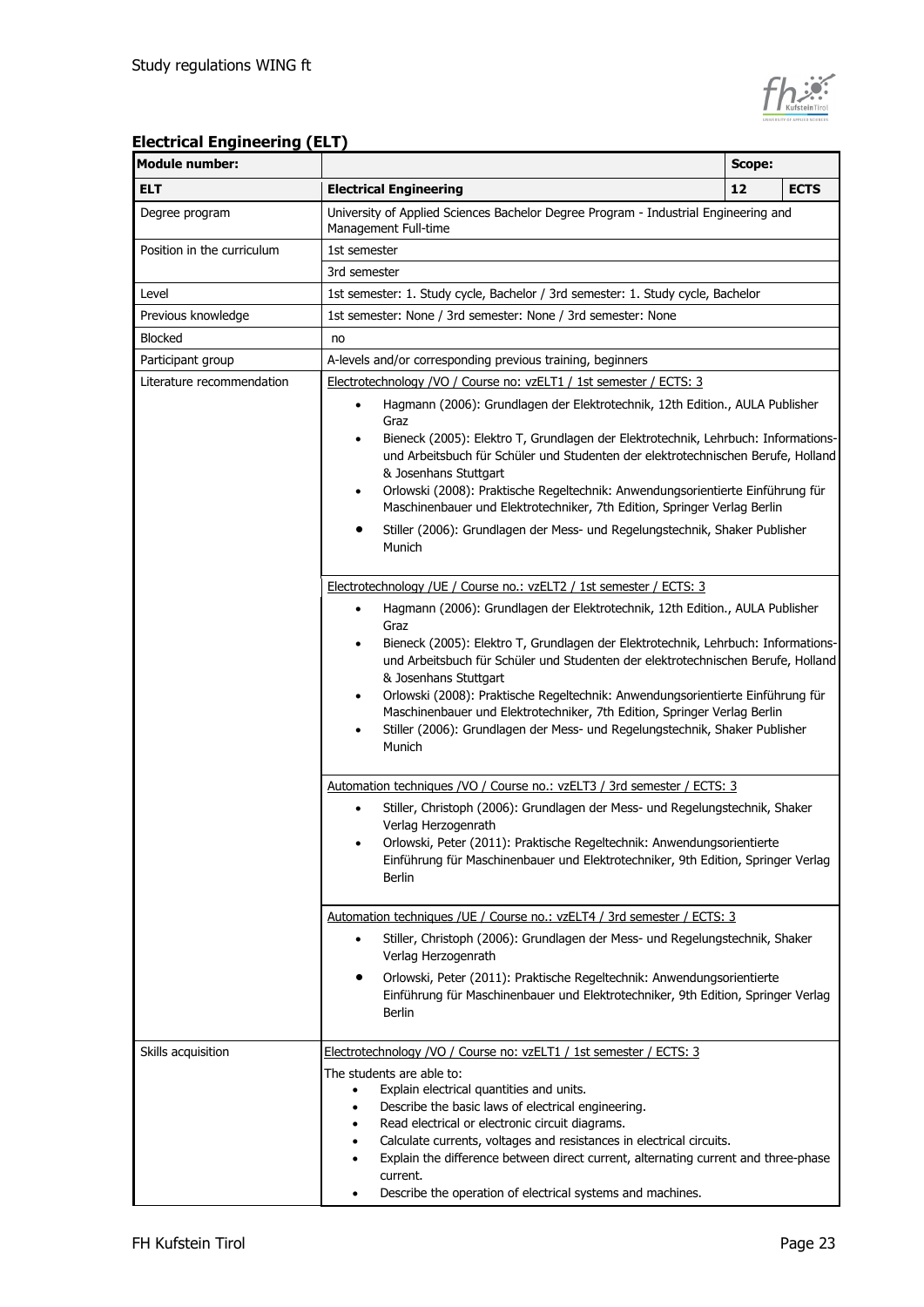

|                 | Distinguish between electrical protective measures.                                                                                                                                                                                                                                                                                                                                                                                                                                                                                                                                                                                                                                                                                                                                                                                                                                                                                                                                                                                                                                                                                                                                                                                                                                                            |
|-----------------|----------------------------------------------------------------------------------------------------------------------------------------------------------------------------------------------------------------------------------------------------------------------------------------------------------------------------------------------------------------------------------------------------------------------------------------------------------------------------------------------------------------------------------------------------------------------------------------------------------------------------------------------------------------------------------------------------------------------------------------------------------------------------------------------------------------------------------------------------------------------------------------------------------------------------------------------------------------------------------------------------------------------------------------------------------------------------------------------------------------------------------------------------------------------------------------------------------------------------------------------------------------------------------------------------------------|
|                 | Explain electronic components.                                                                                                                                                                                                                                                                                                                                                                                                                                                                                                                                                                                                                                                                                                                                                                                                                                                                                                                                                                                                                                                                                                                                                                                                                                                                                 |
|                 |                                                                                                                                                                                                                                                                                                                                                                                                                                                                                                                                                                                                                                                                                                                                                                                                                                                                                                                                                                                                                                                                                                                                                                                                                                                                                                                |
|                 | Electrotechnology / UE / Course no.: vzELT2 / 1st semester / ECTS: 3                                                                                                                                                                                                                                                                                                                                                                                                                                                                                                                                                                                                                                                                                                                                                                                                                                                                                                                                                                                                                                                                                                                                                                                                                                           |
|                 | The students are able to:<br>Use common electrical measuring instruments (e.g. digital multimeters,<br>$\bullet$<br>oscilloscopes, ) correctly and safely.<br>Understand electrical or electronic circuit diagrams.<br>$\bullet$<br>Measure and evaluate current, voltage and resistance in electrical circuits.<br>$\bullet$<br>Identify basic laws of electrical engineering.<br>$\bullet$<br>Construct and analyze electrical and electronic circuits according to circuit<br>$\bullet$<br>diagrams.<br>Demonstrate the behavior of capacitor and coil in the AC circuit.<br>$\bullet$<br>Distinguish and select electronic components.<br>$\bullet$<br>Identify and select circuits for electrical machines (e.g. three-phase asynchronous<br>$\bullet$<br>motors).                                                                                                                                                                                                                                                                                                                                                                                                                                                                                                                                        |
|                 |                                                                                                                                                                                                                                                                                                                                                                                                                                                                                                                                                                                                                                                                                                                                                                                                                                                                                                                                                                                                                                                                                                                                                                                                                                                                                                                |
|                 | Automation techniques /VO / Course no.: vzELT3 / 3rd semester / ECTS: 3<br>The students are able to:<br>Assign the corresponding positioning elements to the actuators.<br>$\bullet$<br>Explain the function of the sensors (capacitive, inductive, optical and magnetic<br>$\bullet$<br>proximity switches, limit switches).<br>Explain binary, digital and analog signals.<br>٠<br>Explain the structure and function of a programmable logic controller (PLC).<br>$\bullet$<br>Explain the basic rules of control design.<br>$\bullet$<br>Apply basic logic functions in control engineering.<br>$\bullet$<br>Evaluate control systems and regulations.<br>$\bullet$<br>The control engineering terms: Explain step response, controlled variable,<br>$\bullet$<br>manipulated variable, reference variable, disturbance variable, dynamic behavior.<br>Classify bus systems.<br>$\bullet$<br>Compare robotic systems.<br>Automation techniques / UE / Course no.: vzELT4 / 3rd semester / ECTS: 3<br>The students are able to:<br>Use various measuring instruments for measuring non-electrical quantities<br>$\bullet$<br>correctly and safely.<br>Use sensors, positioning elements and actuators.<br>$\bullet$<br>Carry out programming for automation.<br>$\bullet$<br>Modify bus systems (networks). |
|                 | Operate robot systems.                                                                                                                                                                                                                                                                                                                                                                                                                                                                                                                                                                                                                                                                                                                                                                                                                                                                                                                                                                                                                                                                                                                                                                                                                                                                                         |
| Course contents | Electrotechnology /VO / Course no: vzELT1 / 1st semester / ECTS: 3<br>Introduction and basic terms<br>Basic laws of electrical engineering<br>$\bullet$<br>Sources of voltage and current<br><b>Basic circuits</b><br>Electric field and capacitor<br>Magnetic field and coil<br>Circuit technology<br>Alternating current and three-phase current technology<br>Electrical installations and machines<br>Protective measures<br>Fundamentals of electronic components                                                                                                                                                                                                                                                                                                                                                                                                                                                                                                                                                                                                                                                                                                                                                                                                                                         |
|                 | Electrotechnology / UE / Course no.: vzELT2 / 1st semester / ECTS: 3<br>Measurement of current, voltage and resistance<br>Interpretation of the fundamental electrotechnical laws<br>Series and parallel connection                                                                                                                                                                                                                                                                                                                                                                                                                                                                                                                                                                                                                                                                                                                                                                                                                                                                                                                                                                                                                                                                                            |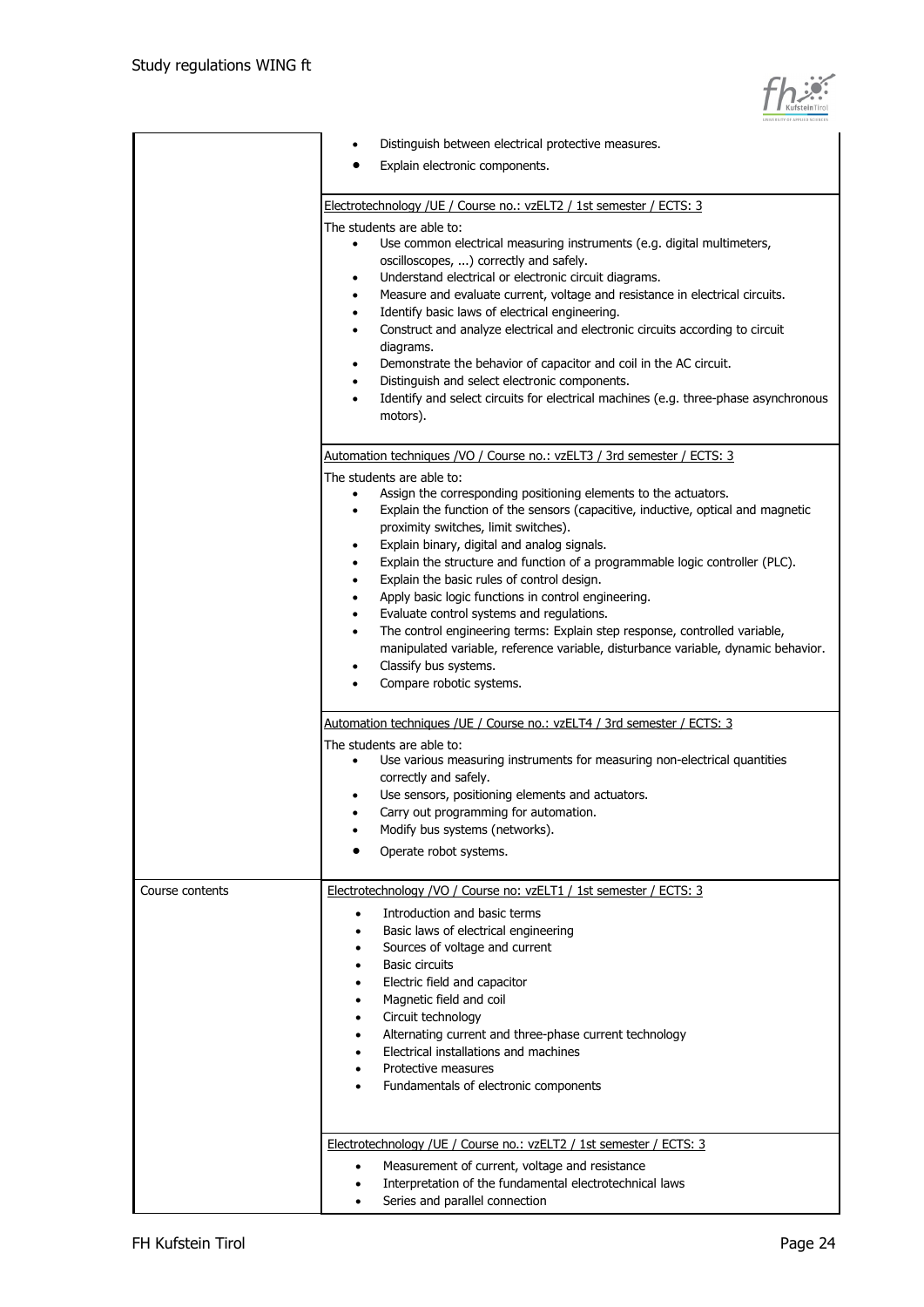

|                                    | Capacitor and coil in AC circuit<br>Use and switching of electrical equipment and electrical machines<br>Structure of basic logic functions with integrated circuits (IC)<br>$\bullet$<br>Electronic components                                                                                                                                                                                                                                                                                                                                                                                                                                                                                                                     |
|------------------------------------|-------------------------------------------------------------------------------------------------------------------------------------------------------------------------------------------------------------------------------------------------------------------------------------------------------------------------------------------------------------------------------------------------------------------------------------------------------------------------------------------------------------------------------------------------------------------------------------------------------------------------------------------------------------------------------------------------------------------------------------|
|                                    | Automation techniques /VO / Course no.: vzELT3 / 3rd semester / ECTS: 3<br>Positioners and actuators in pneumatics, electropneumatics, hydraulics and<br>٠<br>electrical engineering<br>Path-step diagram (state diagram)<br>٠<br>Sensor technology and data acquisition<br>٠<br>Measuring non-electrical quantities<br>٠<br>Binary, digital and analog signals<br>٠<br>Basic knowledge of digital control technology (SPS)<br>Control design<br>٠<br>Disjunctive and conjunctive normal form<br>٠<br>Basic logical functions<br>٠<br>Basic knowledge of control engineering and control algorithms<br>٠<br>Concepts and applications of bus systems<br>٠<br>Principle of automation technology<br>٠<br>Overview of robotic systems |
|                                    | Automation techniques / UE / Course no.: vzELT4 / 3rd semester / ECTS: 3<br>Design of pneumatic, electropneumatic and hydraulic circuits<br>$\bullet$<br>Recording measured values<br>٠<br>Measurement of non-electrical quantities such as temperature, pressure, speed,<br>٠<br>sound level, frequency<br>Measured value transmission<br>Programming of control units (SPS)<br>٠<br>Structure of control transmission elements<br>٠<br>Industrial bus systems and robot systems                                                                                                                                                                                                                                                   |
| Teaching and learning methods      | Electrotechnology /VO / Course no: vzELT1 / 1st semester / ECTS: 3<br>Lecture<br>Electrotechnology / UE / Course no.: vzELT2 / 1st semester / ECTS: 3<br>Tutorial                                                                                                                                                                                                                                                                                                                                                                                                                                                                                                                                                                   |
|                                    | Automation techniques /VO / Course no.: vzELT3 / 3rd semester / ECTS: 3<br>Lecture<br>Automation techniques / UE / Course no.: vzELT4 / 3rd semester / ECTS: 3<br>Tutorial                                                                                                                                                                                                                                                                                                                                                                                                                                                                                                                                                          |
| <b>Evaluation Methods Criteria</b> | Electrotechnology /VO / Course no: vzELT1 / 1st semester / ECTS: 3<br>Final presentation and final exam<br>Electrotechnology / UE / Course no.: vzELT2 / 1st semester / ECTS: 3                                                                                                                                                                                                                                                                                                                                                                                                                                                                                                                                                     |
|                                    | Final presentation<br>Automation techniques /VO / Course no.: vzELT3 / 3rd semester / ECTS: 3<br>Final presentation, final presentation<br>Automation techniques /UE / Course no.: vzELT4 / 3rd semester / ECTS: 3<br>Final report                                                                                                                                                                                                                                                                                                                                                                                                                                                                                                  |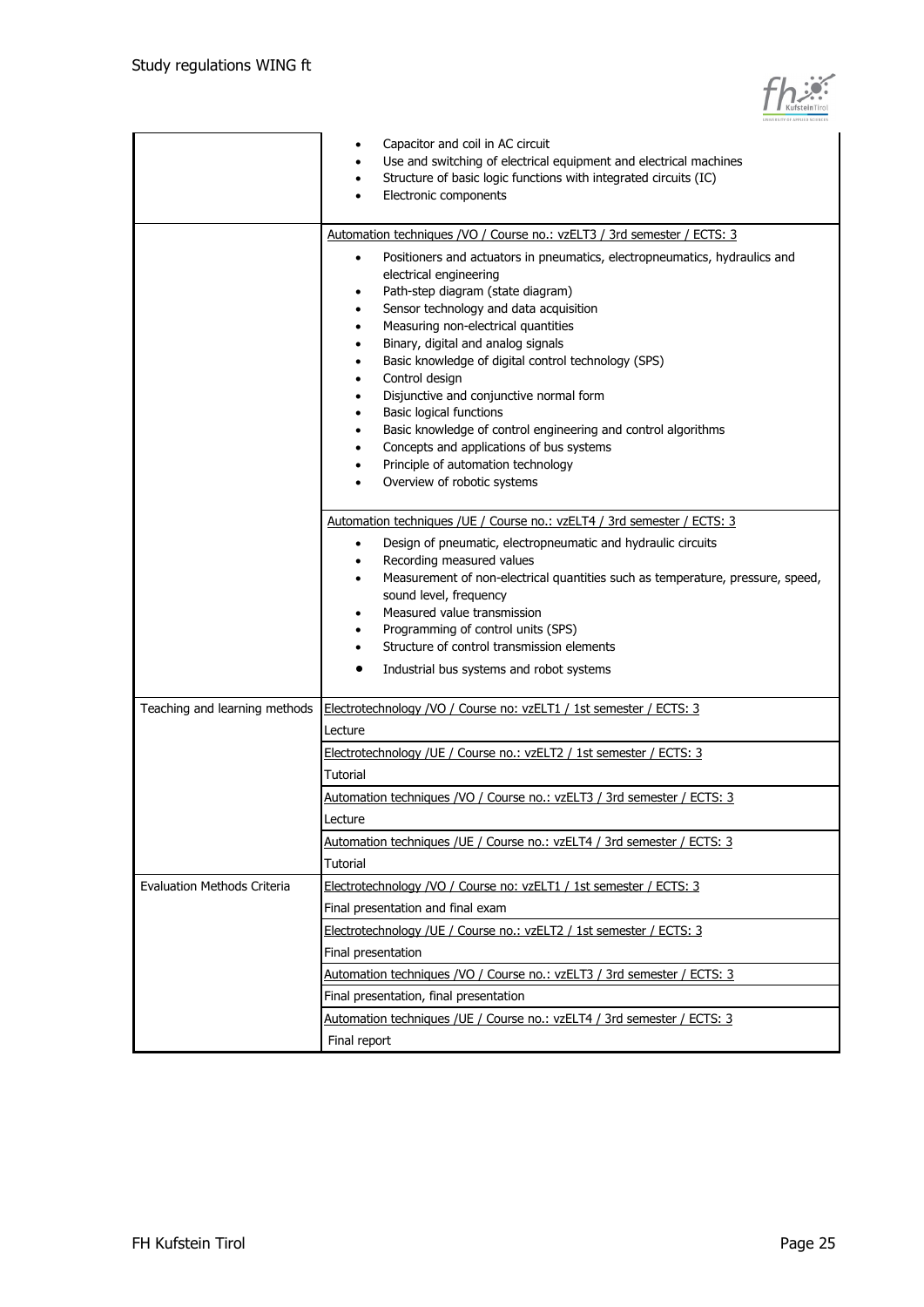

### **Mechanical Engineering (MAB)**

| <b>Module number:</b>      | Scope:                                                                                                                                                                                                                                                                                                                                                                                                                                                                                                                                                                                       |    |             |
|----------------------------|----------------------------------------------------------------------------------------------------------------------------------------------------------------------------------------------------------------------------------------------------------------------------------------------------------------------------------------------------------------------------------------------------------------------------------------------------------------------------------------------------------------------------------------------------------------------------------------------|----|-------------|
| <b>MAB</b>                 | <b>Mechanical Engineering</b>                                                                                                                                                                                                                                                                                                                                                                                                                                                                                                                                                                | 14 | <b>ECTS</b> |
| Degree program             | University of Applied Sciences Bachelor Degree Program - Industrial Engineering and<br>Management Full-time                                                                                                                                                                                                                                                                                                                                                                                                                                                                                  |    |             |
| Position in the curriculum | 1st semester                                                                                                                                                                                                                                                                                                                                                                                                                                                                                                                                                                                 |    |             |
|                            | 2nd semester                                                                                                                                                                                                                                                                                                                                                                                                                                                                                                                                                                                 |    |             |
|                            | 3rd semester                                                                                                                                                                                                                                                                                                                                                                                                                                                                                                                                                                                 |    |             |
| Level                      | 1st semester: 1. Study cycle, Bachelor / 2nd semester: 1. Study cycle, Bachelor / 3rd<br>semester: 1. Study cycle, Bachelor                                                                                                                                                                                                                                                                                                                                                                                                                                                                  |    |             |
| Previous knowledge         | None                                                                                                                                                                                                                                                                                                                                                                                                                                                                                                                                                                                         |    |             |
| <b>Blocked</b>             | no                                                                                                                                                                                                                                                                                                                                                                                                                                                                                                                                                                                           |    |             |
| Participant group          | A-levels and/or corresponding previous training, beginners                                                                                                                                                                                                                                                                                                                                                                                                                                                                                                                                   |    |             |
| Literature recommendation  | Technical Drawing / CAX /ILV / Course no.: vzMAB1 / 1st semester / ECTS: 5                                                                                                                                                                                                                                                                                                                                                                                                                                                                                                                   |    |             |
|                            | Dobler, et al. (2007): Fachkunde Metall, 55th Aufl., Europa Lehrmittelverlag Haan<br>$\bullet$                                                                                                                                                                                                                                                                                                                                                                                                                                                                                               |    |             |
|                            | Frischherz (1987): Tabellenbuch für Metalltechnik, Bohmann Fachbuch im Verlag<br>Jugend & Volk Wiener Neudorf                                                                                                                                                                                                                                                                                                                                                                                                                                                                                |    |             |
|                            | Machine elements I /VO / Course no.: vzMAB2 / 1st semester / ECTS: 2                                                                                                                                                                                                                                                                                                                                                                                                                                                                                                                         |    |             |
|                            | Dobler, et al. (2007): Fachkunde Metall, 55th Aufl., Europa Lehrmittelverlag Haan<br>٠<br>Wittel, et al. (2009): Roloff/Matek Maschinenelemente: Normung, Berechnung,<br>$\bullet$<br>Gestaltung, 19th Edition, Vieweg+Teubner Publisher Wiesbaden<br>Frischherz (2006): Tabellenbuch für Metalltechnik, Bohmann Fachbuch im Verlag<br>٠<br>Jugend & Volk Wiener NeudorfKünne (2007): Köhler/Rögnitz Maschinenteile 1 und<br>2, 10th Edition, Vieweg+Teubner Publisher Wiesbaden                                                                                                             |    |             |
|                            | Machine elements II /ILV / Course no.: vzMAB3 / 2nd semester / ECTS: 4<br>Wittel, et al. (2009): Roloff/Matek Maschinenelemente: Normung, Berechnung,<br>$\bullet$<br>Gestaltung, 19th Edition, Vieweg+Teubner Publisher Wiesbaden<br>Frischherz (1987): Tabellenbuch für Metalltechnik, Bohmann Fachbuch im Verlag<br>٠<br>Jugend & Volk Wiener Neudorf<br>Raich (2005): Metalltechnik / Konstruktionsgrundlagen für Metalltechnik, Jugend &<br>Volk Verlag Wiener Neudorf<br>Künne (2007): Köhler/Rögnitz Maschinenteile 1 und 2, 10th Edition,<br>٠<br>Vieweg+Teubner Publisher Wiesbaden |    |             |
|                            | Mechanical and plant engineering /IIV / Course no.: vzMAB4 / 3rd semester / ECTS: 3                                                                                                                                                                                                                                                                                                                                                                                                                                                                                                          |    |             |
|                            | Dolmetsch (2011): Metalltechnik Fachbildung. Der Werkzeugbau, softcover, 15th<br>$\bullet$<br>Edition, Europa Lehrmittelverlag Haan<br>Dubbel (2001): Taschenbuch für den Maschinenbau, 20th Edition, Springer Verlag<br><b>Berlin</b><br>Franzke (1990): Einführung in die Maschinen- und Anlagentechnik Volume 1 & 2,<br>$\bullet$<br>Springer Verlag Berlin<br>Hering (2002): Grundwissen des Ingenieurs, 13th Edition, Fachbuchverlag Leipzig<br>٠<br>Kalide (2010): Energieumwandlung in Kraft- und Arbeitsmaschinen, 10th Edition,<br>Carl Hanser Publisher Munich                     |    |             |
|                            | Koether (2007): Fertigungstechnik für Wirtschaftsingenieure, 3rd Edition, Carl<br>Hanser Publisher Munich                                                                                                                                                                                                                                                                                                                                                                                                                                                                                    |    |             |
| Skills acquisition         | Technical Drawing / CAX /ILV / Course no.: vzMAB1 / 1st semester / ECTS: 5<br>The students are able to:<br>Read standard-compliant workpiece drawings and correctly interpret display and<br>$\bullet$<br>dimension details.<br>Create basic part drawings of simple bodies manually.<br>Independently extract information from table books and apply it to their own<br>drawing representations.                                                                                                                                                                                            |    |             |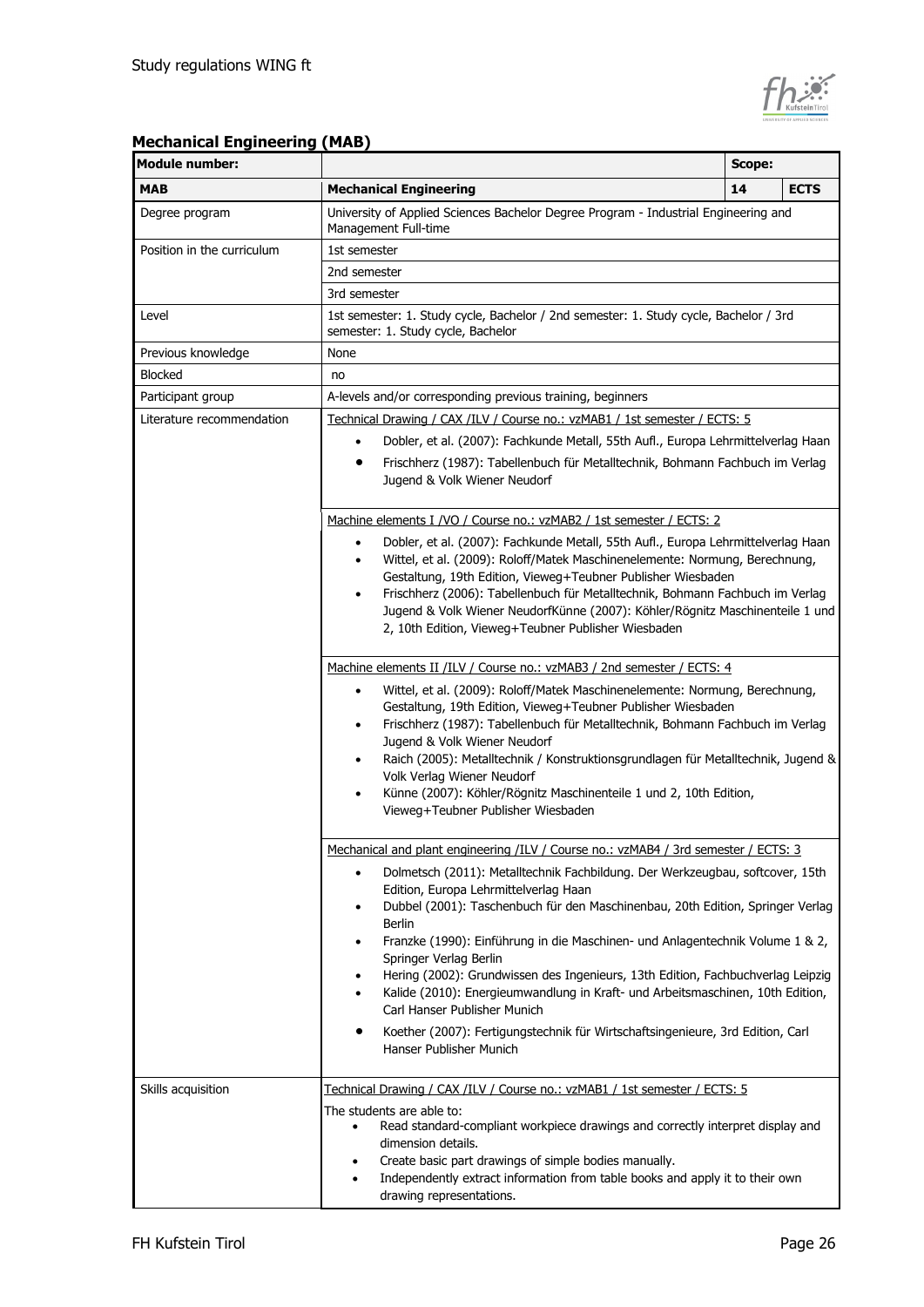

|                 | Independently present machine elements in accordance with the applicable<br>٠<br>standards.<br>Model 3D models based on 2D representations of different machine components.<br>٠<br>Configure a functional assembly from self-constructed components and parts from<br>standard parts libraries.<br>Use 3D CAD software in such a way that they can carry out complete design<br>٠<br>projects.<br>Generate production-ready 2D drawing derivations.                                                                                                                                                                                                                                                                                                                                                                                                                                                                                                                                                                                                                                                                                                                                                                                                                                                                                                                                                                                               |
|-----------------|----------------------------------------------------------------------------------------------------------------------------------------------------------------------------------------------------------------------------------------------------------------------------------------------------------------------------------------------------------------------------------------------------------------------------------------------------------------------------------------------------------------------------------------------------------------------------------------------------------------------------------------------------------------------------------------------------------------------------------------------------------------------------------------------------------------------------------------------------------------------------------------------------------------------------------------------------------------------------------------------------------------------------------------------------------------------------------------------------------------------------------------------------------------------------------------------------------------------------------------------------------------------------------------------------------------------------------------------------------------------------------------------------------------------------------------------------|
|                 | Machine elements I /VO / Course no.: vzMAB2 / 1st semester / ECTS: 2                                                                                                                                                                                                                                                                                                                                                                                                                                                                                                                                                                                                                                                                                                                                                                                                                                                                                                                                                                                                                                                                                                                                                                                                                                                                                                                                                                               |
|                 | The students are able to:<br>Analyze, select and apply tolerances and fits<br>$\bullet$<br>Analyze and calculate simple static and dynamic component loads.<br>$\bullet$<br>Design simple components for shape and fatigue strength.<br>٠<br>Identify and calculate stresses in simple adhesive, solder, weld, rivet and screw<br>$\bullet$<br>connections.<br>Design and dimension simple adhesive, solder, weld, rivet and bolt connections.<br>٠<br>Select, design and dimension simple shaft-hub connections.                                                                                                                                                                                                                                                                                                                                                                                                                                                                                                                                                                                                                                                                                                                                                                                                                                                                                                                                  |
|                 | Machine elements II /ILV / Course no.: vzMAB3 / 2nd semester / ECTS: 4                                                                                                                                                                                                                                                                                                                                                                                                                                                                                                                                                                                                                                                                                                                                                                                                                                                                                                                                                                                                                                                                                                                                                                                                                                                                                                                                                                             |
|                 | The students are able to:<br>Identify the structure and function of axes and shafts, dimension them and<br>$\bullet$<br>support them in rolling and plain bearings.<br>Knowing the design and function of rolling bearings and hydrodynamic plain<br>٠<br>bearings, as well as select and dimension them.<br>Know the design and function of different sealing elements, select and dimension<br>٠<br>them.<br>Know the design and mode of operation of elastic springs, select and dimension<br>$\bullet$<br>them.<br>Know the design and mode of operation of clutches and brakes, select and<br>$\bullet$<br>dimension them accordingly.<br>Know the design and function of belt drives, select and dimension them.<br>$\bullet$<br>Know the design and mode of operation of gear units, select and dimension them.<br>٠<br>Analyze and calculate dimensional tolerances and fits.<br>$\bullet$<br>Read and interpret form and position tolerances.<br>$\bullet$<br>Distinguish and calculate stress types on machine parts.<br>٠<br>Determine static and dynamic strength values.<br>Calculate detachable and non-detachable connections such as adhesive, soldered,<br>welded, screw, stud and pin connections.<br>Solve dimensioning problems for shaft-hub connections, axles and shafts.<br>Design springs and spring systems.<br>Apply the basic terms of bearing technology and calculate the bearings<br>Calculate belt and gear drives |
|                 |                                                                                                                                                                                                                                                                                                                                                                                                                                                                                                                                                                                                                                                                                                                                                                                                                                                                                                                                                                                                                                                                                                                                                                                                                                                                                                                                                                                                                                                    |
|                 | Mechanical and plant engineering /ILV / Course no.: vzMAB4 / 3rd semester / ECTS: 3                                                                                                                                                                                                                                                                                                                                                                                                                                                                                                                                                                                                                                                                                                                                                                                                                                                                                                                                                                                                                                                                                                                                                                                                                                                                                                                                                                |
|                 | The students are able to:<br>Differentiate between power and working machines in their basic function, give<br>examples and know the most important areas of application.<br>Know the basic structure of machines and plants, be able to determine the basic<br>$\bullet$<br>design, and calculate it if necessary and know the strengths and weaknesses of<br>the variants.<br>Analyze and evaluate practical examples.<br>Identify companies from the mechanical and plant engineering industry.                                                                                                                                                                                                                                                                                                                                                                                                                                                                                                                                                                                                                                                                                                                                                                                                                                                                                                                                                 |
| Course contents | Technical Drawing / CAX /ILV / Course no.: vzMAB1 / 1st semester / ECTS: 5<br>Fundamentals of technical communication:<br>Preparation of workpiece drawings with standard-compliant view arrangement,<br>$\bullet$<br>cuts, dimensions, surface and tolerance specifications, workpiece details<br>Creation of parts lists and interpretation of exploded drawings<br>٠                                                                                                                                                                                                                                                                                                                                                                                                                                                                                                                                                                                                                                                                                                                                                                                                                                                                                                                                                                                                                                                                            |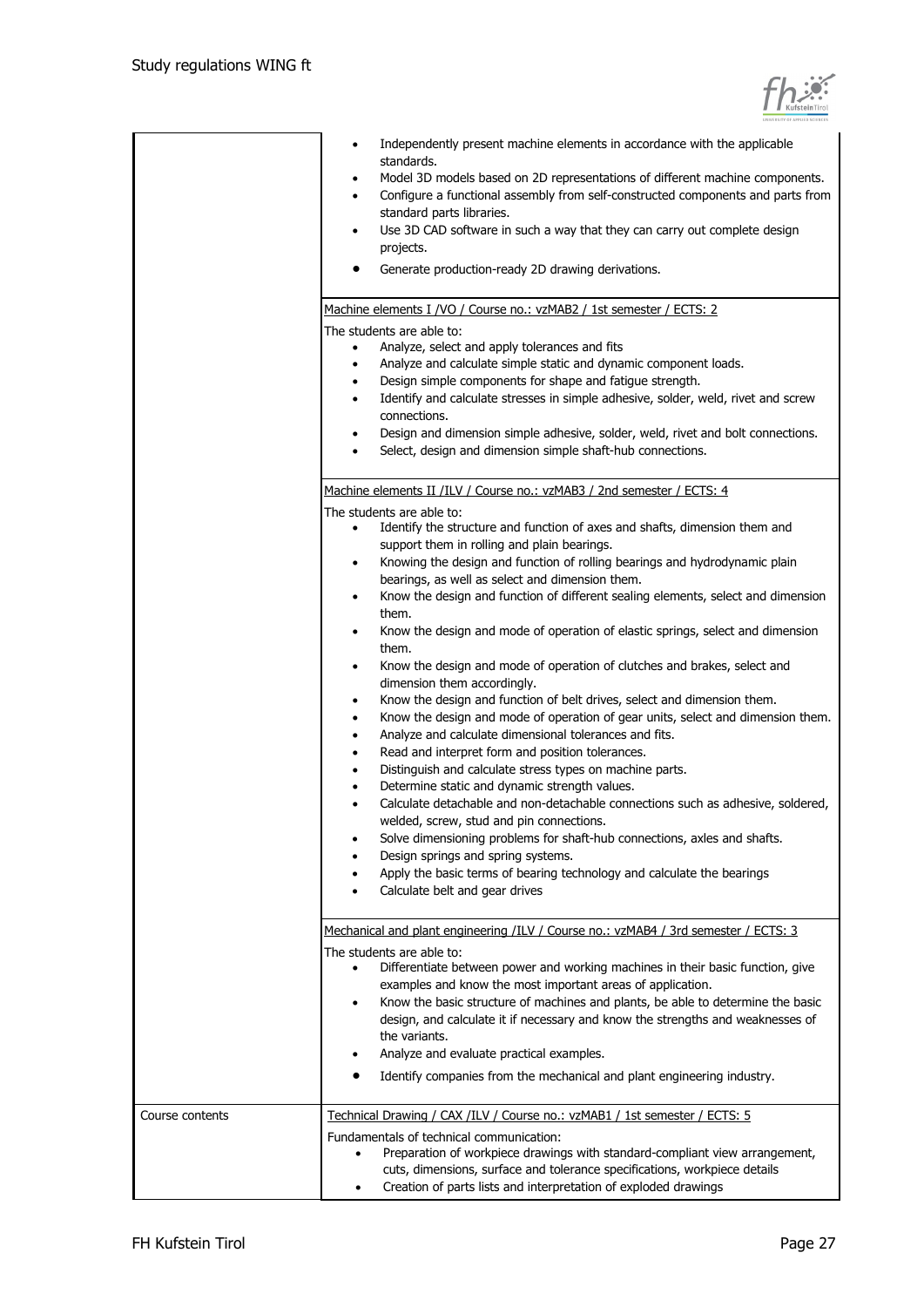| Standard-compliant representation of basic machine elements:<br>Representation of threads, countersinks                                 |
|-----------------------------------------------------------------------------------------------------------------------------------------|
| ٠<br>Representation of screw, bolt and pin connections<br>٠                                                                             |
| Representation of shaft-hub connections, bearings, gear wheels<br>$\bullet$                                                             |
|                                                                                                                                         |
| CAX:                                                                                                                                    |
| Function structure of the menu bars                                                                                                     |
| Sketch mode, dimensions and relationships<br>$\bullet$                                                                                  |
| Volume features such as rotation, extrusion, discharging                                                                                |
| Patterns, chamfers, curves, walls etc.<br>٠                                                                                             |
| Assembly design, links<br>٠                                                                                                             |
| Integration of local standard parts libraries and parts from online catalogs<br>Hands-on practical examples                             |
| ٠                                                                                                                                       |
| Standard-compliant drawing derivations                                                                                                  |
| Machine elements I /VO / Course no.: vzMAB2 / 1st semester / ECTS: 2                                                                    |
| Tolerances and fits:                                                                                                                    |
| Basic concepts of tolerances and fits<br>$\bullet$                                                                                      |
| Tolerance and fit selection, tolerance systems<br>$\bullet$                                                                             |
|                                                                                                                                         |
| Fundamentals of the calculation methods:<br>Simple stress types: Tensile and compressive stress, surface pressure, bending<br>$\bullet$ |
| and torsion                                                                                                                             |
| Static and dynamic stress types<br>٠                                                                                                    |
| Durability and design strength, permissible stresses and safety                                                                         |
|                                                                                                                                         |
| Connecting elements in mechanical engineering:                                                                                          |
| Functions and design variants of bolts, pins, screws and rivets                                                                         |
| Fundamentals of soldering, gluing and welding connections                                                                               |
| Design rules and calculation bases for feather keys, spline shafts, polygon<br>$\bullet$                                                |
| connections, serrations, press fits, clamping and spline connections, clamping<br>element connections                                   |
|                                                                                                                                         |
| Machine elements II /ILV / Course no.: vzMAB3 / 2nd semester / ECTS: 4                                                                  |
| Elements for supporting and carrying machine components and for torque transmission:                                                    |
| Functions and design rules as well as calculation bases for axes and shafts                                                             |
| Design fundamentals and calculation bases of hydrodynamic plain bearings<br>٠                                                           |
| Bearing types, areas of application, bearing concepts and calculation bases for<br>٠                                                    |
| rolling bearings Elements for sealing machine components                                                                                |
| Elastic springs:                                                                                                                        |
| Spring types, design rules and calculation bases for springs                                                                            |
|                                                                                                                                         |
| Clutches and brakes:<br>Design, functions, mode of operation and calculation bases of selected clutch and                               |
| brake types                                                                                                                             |
|                                                                                                                                         |
| Belt drives:                                                                                                                            |
| Design principles and calculation bases for flat and V-belt drives and timing belt                                                      |
| drives                                                                                                                                  |
| Gear drives:                                                                                                                            |
| Gear types and design, gearing law, design and calculation bases for straight,                                                          |
| helical, bevel and helical gears                                                                                                        |
|                                                                                                                                         |
| Mechanical and plant engineering /ILV / Course no.: vzMAB4 / 3rd semester / ECTS: 3                                                     |
| Power and working machines, classification and history                                                                                  |
| Hydropower plants: Low, medium and high pressure plants, Hydropower machines<br>٠                                                       |
| Pumps: Displacement, centrifugal and vacuum pumps. Pump systems<br>٠                                                                    |
| Thermal plants: Steam generators, steam and gas turbines, power plant<br>٠                                                              |
| construction forms                                                                                                                      |
| Compressors: Compressors with displacement effect, turbo compressors<br>٠                                                               |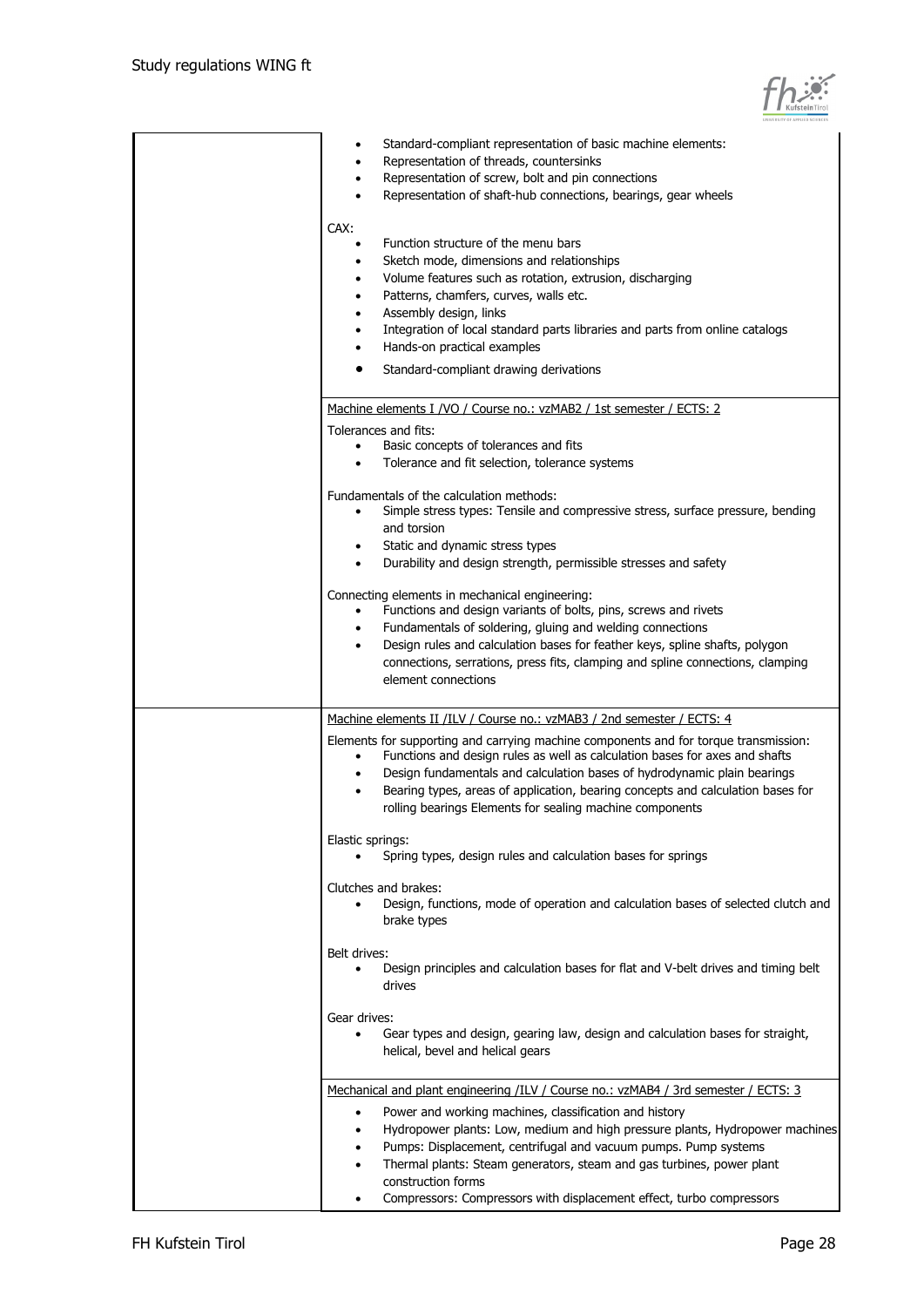|                               | Internal combustion engines: Two-stroke and four-stroke, petrol and diesel<br>engines.<br>Conveying systems: Lifting machines (winches, cranes, elevators), continuous<br>conveyors and floor conveyors |
|-------------------------------|---------------------------------------------------------------------------------------------------------------------------------------------------------------------------------------------------------|
| Teaching and learning methods | Technical Drawing / CAX /ILV / Course no.: vzMAB1 / 1st semester / ECTS: 5                                                                                                                              |
|                               | Integrated course                                                                                                                                                                                       |
|                               | Machine elements I /VO / Course no.: vzMAB2 / 1st semester / ECTS: 2                                                                                                                                    |
|                               | Lecture                                                                                                                                                                                                 |
|                               | Machine elements II /ILV / Course no.: vzMAB3 / 2nd semester / ECTS: 4                                                                                                                                  |
|                               | Integrated course                                                                                                                                                                                       |
|                               | Mechanical and plant engineering /ILV / Course no.: vzMAB4 / 3rd semester / ECTS: 3                                                                                                                     |
|                               | Integrated course                                                                                                                                                                                       |
| Evaluation Methods Criteria   | Technical Drawing / CAX /ILV / Course no.: vzMAB1 / 1st semester / ECTS: 5                                                                                                                              |
|                               | Assignment, written exam                                                                                                                                                                                |
|                               | Machine elements I /VO / Course no.: vzMAB2 / 1st semester / ECTS: 2                                                                                                                                    |
|                               | Final exam                                                                                                                                                                                              |
|                               | Machine elements II /ILV / Course no.: vzMAB3 / 2nd semester / ECTS: 4                                                                                                                                  |
|                               | Final exam                                                                                                                                                                                              |
|                               | Mechanical and plant engineering /ILV / Course no.: vzMAB4 / 3rd semester / ECTS: 3                                                                                                                     |
|                               | final presentation and written exam                                                                                                                                                                     |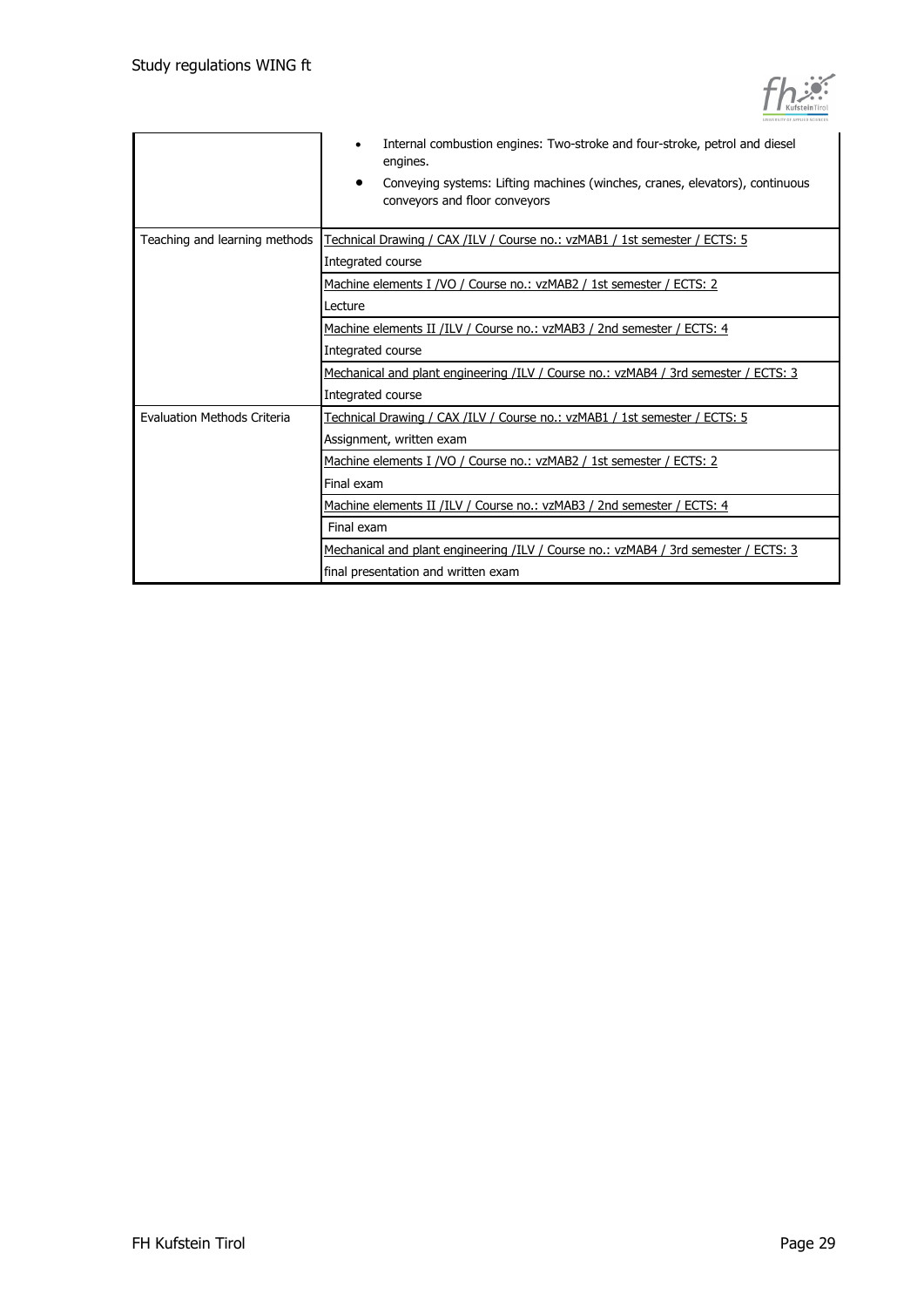

## **Information Technology (INF)**

| <b>Module number:</b>      |                                                                                                                                                                                                                                                                                                                                                                                                                                                                                                                                                                                                                                                                                                                                                                                                                                                                                                                                                                                                                                                                                            | Scope: |             |  |
|----------------------------|--------------------------------------------------------------------------------------------------------------------------------------------------------------------------------------------------------------------------------------------------------------------------------------------------------------------------------------------------------------------------------------------------------------------------------------------------------------------------------------------------------------------------------------------------------------------------------------------------------------------------------------------------------------------------------------------------------------------------------------------------------------------------------------------------------------------------------------------------------------------------------------------------------------------------------------------------------------------------------------------------------------------------------------------------------------------------------------------|--------|-------------|--|
| <b>INF</b>                 | <b>Information Technology</b>                                                                                                                                                                                                                                                                                                                                                                                                                                                                                                                                                                                                                                                                                                                                                                                                                                                                                                                                                                                                                                                              | 6.0    | <b>ECTS</b> |  |
| Degree program             | University of Applied Sciences Bachelor Degree Program - Industrial Engineering and<br>Management Full-time                                                                                                                                                                                                                                                                                                                                                                                                                                                                                                                                                                                                                                                                                                                                                                                                                                                                                                                                                                                |        |             |  |
| Position in the curriculum | 2nd semester                                                                                                                                                                                                                                                                                                                                                                                                                                                                                                                                                                                                                                                                                                                                                                                                                                                                                                                                                                                                                                                                               |        |             |  |
|                            | 3rd semester                                                                                                                                                                                                                                                                                                                                                                                                                                                                                                                                                                                                                                                                                                                                                                                                                                                                                                                                                                                                                                                                               |        |             |  |
|                            | 4th semester                                                                                                                                                                                                                                                                                                                                                                                                                                                                                                                                                                                                                                                                                                                                                                                                                                                                                                                                                                                                                                                                               |        |             |  |
| Level                      | 2nd semester: 1. Study cycle, Bachelor / 3rd semester: 1. Study cycle, Bachelor / 4th<br>semester: 1. Study cycle, Bachelor                                                                                                                                                                                                                                                                                                                                                                                                                                                                                                                                                                                                                                                                                                                                                                                                                                                                                                                                                                |        |             |  |
| Previous knowledge         | None                                                                                                                                                                                                                                                                                                                                                                                                                                                                                                                                                                                                                                                                                                                                                                                                                                                                                                                                                                                                                                                                                       |        |             |  |
| <b>Blocked</b>             | no                                                                                                                                                                                                                                                                                                                                                                                                                                                                                                                                                                                                                                                                                                                                                                                                                                                                                                                                                                                                                                                                                         |        |             |  |
| Participant group          | A-levels and/or corresponding previous training, beginners                                                                                                                                                                                                                                                                                                                                                                                                                                                                                                                                                                                                                                                                                                                                                                                                                                                                                                                                                                                                                                 |        |             |  |
| Literature recommendation  | Introduction to Programming /ILV / Course no.: vzINF1 / 2nd semester / ECTS: 3                                                                                                                                                                                                                                                                                                                                                                                                                                                                                                                                                                                                                                                                                                                                                                                                                                                                                                                                                                                                             |        |             |  |
|                            | Braun, Esswein, Greifenberg (2006): Einführung in die Programmierung; Springer<br>$\bullet$<br>Herold, Wurz, Wohlrad, Hopf (2017): Einführung in die Informatik; Person<br>$\bullet$                                                                                                                                                                                                                                                                                                                                                                                                                                                                                                                                                                                                                                                                                                                                                                                                                                                                                                       |        |             |  |
|                            | Wolf (2016): Grundkurs C, 2nd Edition, Rheinwerk                                                                                                                                                                                                                                                                                                                                                                                                                                                                                                                                                                                                                                                                                                                                                                                                                                                                                                                                                                                                                                           |        |             |  |
|                            | Fundamentals of Data Management (E) /ILV / Course no: vzINF2 / 3rd semester / ECTS: 1.5                                                                                                                                                                                                                                                                                                                                                                                                                                                                                                                                                                                                                                                                                                                                                                                                                                                                                                                                                                                                    |        |             |  |
|                            | Bocij, Greasley, Hickie (2008): Business Information Systems, 5th Ed., Pearson<br>$\bullet$<br>Studium Munich.<br>Wagner, Hüttel, Backin (2012) Einführung Wirtschaftsinformatik: IT-Grundwissen<br>٠<br>für Studium und Praxis, Springer, Gabler Verlag<br>Laudon, Schoder (2009): Wirtschaftsinformatik, eine Einführung, 2nd Ed. Pearson<br>٠<br>Studium Munich.<br>Gronwald (2015) Integrierte Business-Informationssysteme: ERP, SCM, CRM, BI,<br>٠<br>Big Data Analytics - Prozesssimulation, Rollenspiel, Serious Gaming (eXa-<br>men.press), Springer Vieweg Verlag.<br>Alpar, Alt (2014), Anwendungsorientierte Wirtschaftsinformatik: Strategische<br>٠<br>Planung, Entwicklung und Nutzung von Informationssystemen, 7th Edition,<br>Springer Verlag<br>Chamoni, Gluchowski (2010): Analytical information systems: Business Intelli-<br>٠<br>gence-Technologien und -Anwendungen, Springer Verlag Berlin and Heidelberg<br>Tanenbaum, Goodman (2005): Computer architecture:<br>Fundametals of Information Systems (E) /ILV / Course no.: vzINF3 / 4th semester / ECTS:<br>1.5 |        |             |  |
|                            | Sendler, Wawer (2007): CAD and PDM: Prozessoptimierung durch Integration, 2nd<br>Edition, Carl Hanser Verlag Munich<br>Frick (2007): Grundkurs SAP ERP: Geschäftsprozessorientierte Einführung Mit<br>٠<br>Durchgehendem Fallbeispiel, Vieweg+Teubner Verlag Wiesbaden<br>Gronau (2010): Enterprise Resource Planning: Architektur, Funktionen und Ma-<br>٠<br>nagement von ERP-Systemen, Oldenbourg Wissenschaftsverlag Munich<br>Kurbel (2010): Enterprise Resource Planning und Supply Chain Management in der<br>Industrie,<br>Oldenbourg Wissenschaftsverlag Munich<br>Scheer (1998): ARIS vom Geschäftsprozess zum Anwendungssystem, 3rd Edition,<br>٠<br>Springer<br>Verlag Berlin<br>Hesseler, Görtz (2007): Basiswissen ERP-Systeme: Auswahl, Einführung & Einsatz<br>betriebswirtschaftlicher Standardsoftware, W3I Verlag Dortmund                                                                                                                                                                                                                                              |        |             |  |
| Skills acquisition         | <u>Introduction to Programming /ILV / Course no.: vzINF1 / 2nd semester / ECTS: 3</u><br>The students are able to:<br>Read software programs<br>Program and test simple software on their own                                                                                                                                                                                                                                                                                                                                                                                                                                                                                                                                                                                                                                                                                                                                                                                                                                                                                              |        |             |  |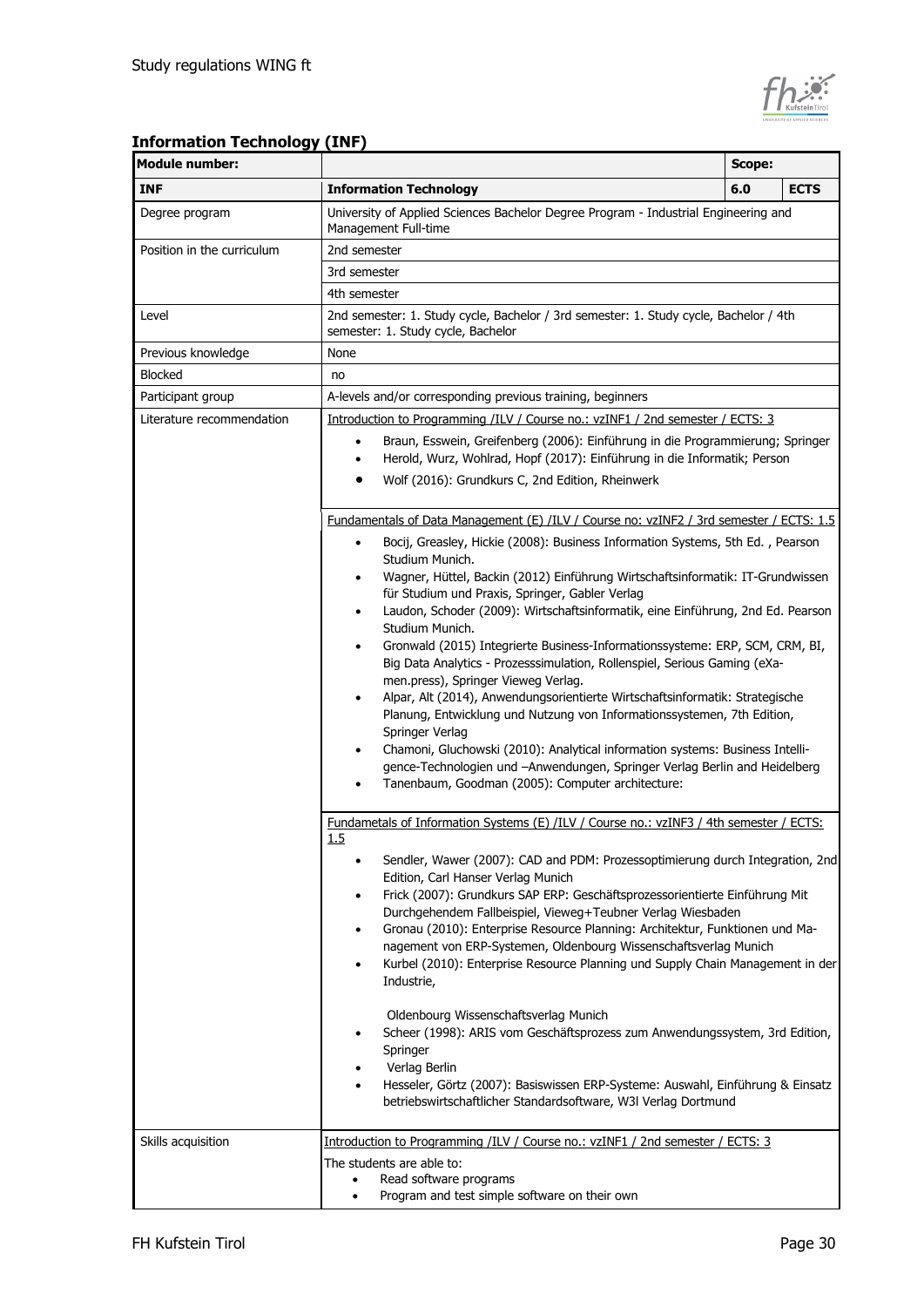| KufsteinTirol |
|---------------|

|                 | Understand the software development process                                                                                                                   |  |  |  |  |
|-----------------|---------------------------------------------------------------------------------------------------------------------------------------------------------------|--|--|--|--|
|                 | Understand the importance of software for product development and production                                                                                  |  |  |  |  |
|                 |                                                                                                                                                               |  |  |  |  |
|                 | Fundamentals of Data Management (E) /ILV / Course no: vzINF2 / 3rd semester / ECTS: 1.5                                                                       |  |  |  |  |
|                 | The students are able to:<br>Understand the history and fundamentals of information systems.<br>$\bullet$                                                     |  |  |  |  |
|                 | Classify and categorize computer systems.<br>٠<br>Recognize and analyze the specifics and requirements of today's companies.<br>٠                             |  |  |  |  |
|                 | Identify technologies, products and trends of information systems.<br>٠                                                                                       |  |  |  |  |
|                 | Know ERP, SCM, CRM and be able to differentiate between them.<br>$\bullet$                                                                                    |  |  |  |  |
|                 | Apply the fundamentals of data security.<br>$\bullet$                                                                                                         |  |  |  |  |
|                 | Obtain an overview of networks, the Internet and the cloud and analyze them.<br>٠<br>Classify information systems and the integration of mobile devices.<br>٠ |  |  |  |  |
|                 | Identify and differentiate interfaces.<br>٠                                                                                                                   |  |  |  |  |
|                 | Understand and classify the use of sensors.<br>٠                                                                                                              |  |  |  |  |
|                 | Differentiate between different programming languages.                                                                                                        |  |  |  |  |
|                 | Fundametals of Information Systems (E) /ILV / Course no.: vzINF3 / 4th semester / ECTS:                                                                       |  |  |  |  |
|                 | 1.5                                                                                                                                                           |  |  |  |  |
|                 | The students are able to:                                                                                                                                     |  |  |  |  |
|                 | Understand the history and fundamentals of information systems, analyze and<br>recognize the specifics of today's companies.                                  |  |  |  |  |
|                 | Classify them through a broad knowledge of different information systems.<br>٠                                                                                |  |  |  |  |
|                 | Understand the technical structure of an information system and be able to classify<br>$\bullet$                                                              |  |  |  |  |
|                 | it on the basis of certain advantages and disadvantages.                                                                                                      |  |  |  |  |
|                 | Classify and analyze ERP lifecycles.<br>$\bullet$<br>Specify a broad overview of requirements to perform the selection of an ERP<br>$\bullet$                 |  |  |  |  |
|                 | system using tools and methods learned.                                                                                                                       |  |  |  |  |
|                 | Understand quality requirements and test an ERP system.<br>٠                                                                                                  |  |  |  |  |
|                 | Identify ERP enterprise architecture and terminology and transfer them to a<br>٠                                                                              |  |  |  |  |
|                 | company.                                                                                                                                                      |  |  |  |  |
|                 | Understand the complexity of an integrated ERP system and the most important<br>٠<br>interfaces.                                                              |  |  |  |  |
|                 |                                                                                                                                                               |  |  |  |  |
| Course contents | Introduction to Programming /ILV / Course no.: vzINF1 / 2nd semester / ECTS: 3                                                                                |  |  |  |  |
|                 | Introduction to programming languages (classification, principles, history)<br>Teaching skills for procedural and object-oriented programming using C# as an  |  |  |  |  |
|                 | example                                                                                                                                                       |  |  |  |  |
|                 | Structure of programs, data types, operators                                                                                                                  |  |  |  |  |
|                 | Structured programming, functions, file handling, modularization                                                                                              |  |  |  |  |
|                 | Aspects of the software development process (conception, implementation, test,<br>introduction)                                                               |  |  |  |  |
|                 | References to industrial engineering-specific application fields (e.g. programmable                                                                           |  |  |  |  |
|                 | control and regulation systems)                                                                                                                               |  |  |  |  |
|                 | Fundamentals of Data Management (E) /ILV / Course no: vzINF2 / 3rd semester / ECTS: 1.5                                                                       |  |  |  |  |
|                 | Fundamentals of information systems incl. economic aspect<br>$\bullet$                                                                                        |  |  |  |  |
|                 | Understanding and differentiating the structure of information systems                                                                                        |  |  |  |  |
|                 | Identification of interfaces to mobile devices as well                                                                                                        |  |  |  |  |
|                 | Cloud computing                                                                                                                                               |  |  |  |  |
|                 | Technical structure and history; networks, interfaces<br>Structure and logical structure of programs and overview of programming                              |  |  |  |  |
|                 | languages e.g. web programming                                                                                                                                |  |  |  |  |
|                 | Data security                                                                                                                                                 |  |  |  |  |
|                 | Hardware software components                                                                                                                                  |  |  |  |  |
|                 | Reporting<br>Permissions                                                                                                                                      |  |  |  |  |
|                 | Testing                                                                                                                                                       |  |  |  |  |
|                 |                                                                                                                                                               |  |  |  |  |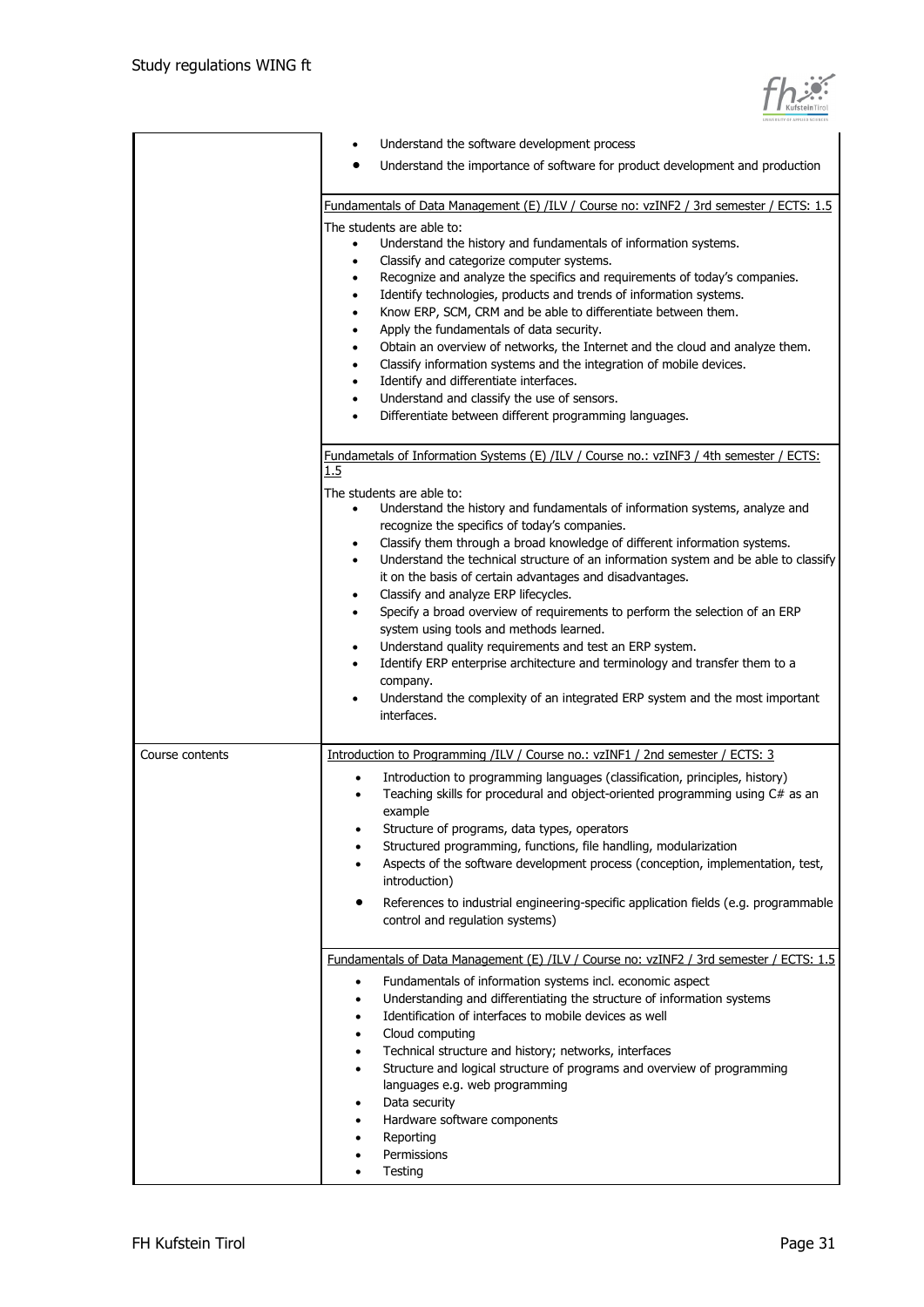| KufsteinTirol |
|---------------|

|                                    | Technical design of systems, sensors and mobile terminals                                                                       |  |  |  |  |
|------------------------------------|---------------------------------------------------------------------------------------------------------------------------------|--|--|--|--|
|                                    | Fundametals of Information Systems (E) /ILV / Course no.: vzINF3 / 4th semester / ECTS:<br>1.5<br>ERP lifecycle management<br>٠ |  |  |  |  |
|                                    | ERP enterprise resource planning                                                                                                |  |  |  |  |
|                                    | SCM supply chain management                                                                                                     |  |  |  |  |
|                                    | CRM (customer relation management)                                                                                              |  |  |  |  |
|                                    | Production planning and control<br>٠                                                                                            |  |  |  |  |
|                                    | Application integration, long-term archiving                                                                                    |  |  |  |  |
|                                    | PDM (Product data management)                                                                                                   |  |  |  |  |
|                                    | PLM (Product Lifecycle Management)                                                                                              |  |  |  |  |
|                                    |                                                                                                                                 |  |  |  |  |
| Teaching and learning methods      | Introduction to Programming /ILV / Course no.: vzINF1 / 2nd semester / ECTS: 3                                                  |  |  |  |  |
|                                    | Integrated course,                                                                                                              |  |  |  |  |
|                                    | Fundamentals of Data Management (E) /ILV / Course no: vzINF2 / 3rd semester / ECTS: 1.5                                         |  |  |  |  |
|                                    | Lecture, case studies, exercises                                                                                                |  |  |  |  |
|                                    | Fundametals of Information Systems (E) /ILV / Course no.: vzINF3 / 4th semester / ECTS:<br>1.5                                  |  |  |  |  |
|                                    | Integrated course                                                                                                               |  |  |  |  |
| <b>Evaluation Methods Criteria</b> | Introduction to Programming /ILV / Course no.: vzINF1 / 2nd semester / ECTS: 3                                                  |  |  |  |  |
|                                    | Final exam                                                                                                                      |  |  |  |  |
|                                    | Fundamentals of Data Management (E) /ILV / Course no: vzINF2 / 3rd semester / ECTS: 1.5                                         |  |  |  |  |
|                                    | Term paper, final exam                                                                                                          |  |  |  |  |
|                                    | Fundametals of Information Systems (E) /ILV / Course no.: vzINF3 / 4th semester / ECTS:<br>1.5                                  |  |  |  |  |
|                                    | Final exam                                                                                                                      |  |  |  |  |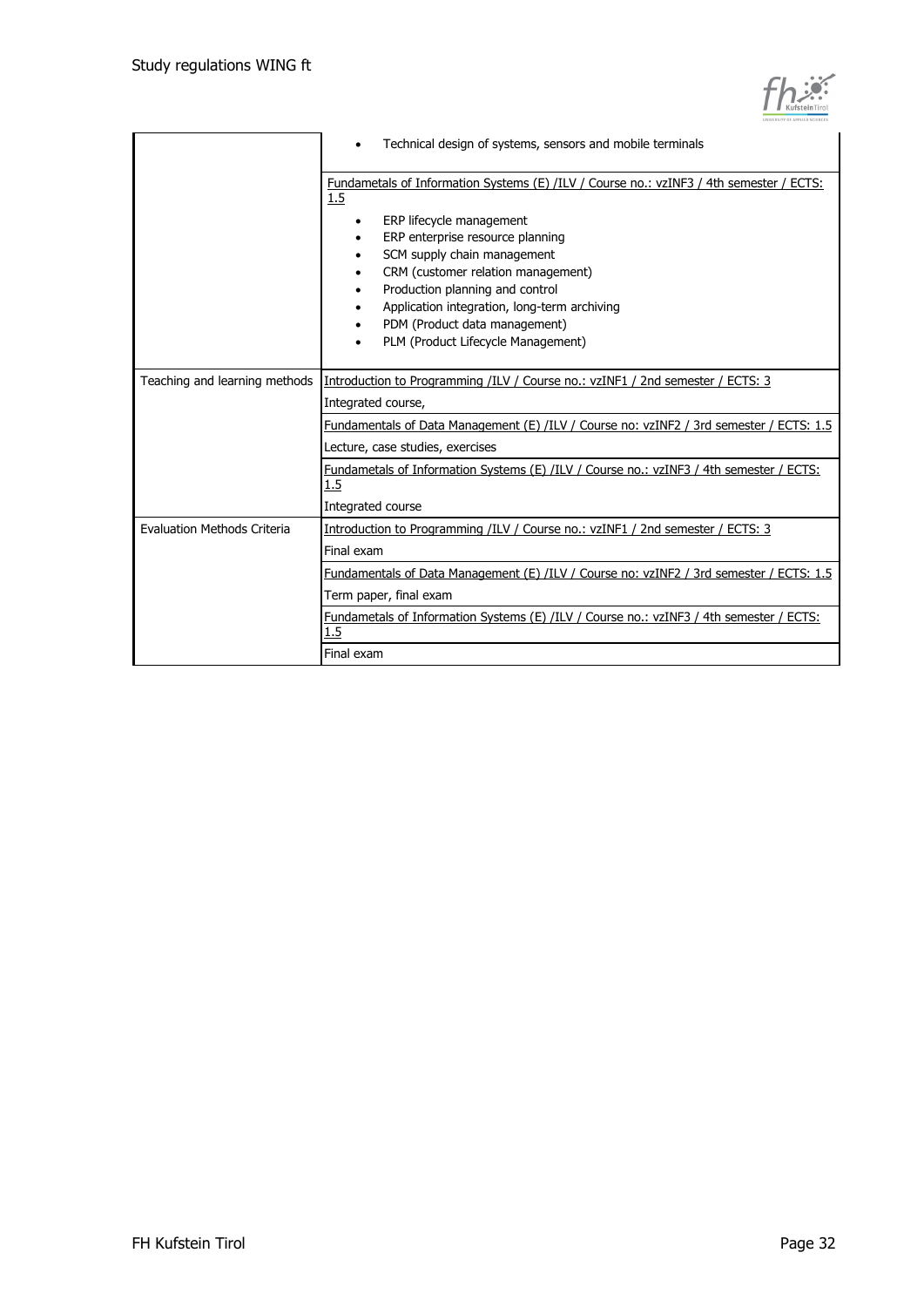

### **Product & Production Fundamentals (GPP)**

| <b>Module number:</b>      |                                                                                                                                                                                                                                                                                                                                                                            | Scope: |             |
|----------------------------|----------------------------------------------------------------------------------------------------------------------------------------------------------------------------------------------------------------------------------------------------------------------------------------------------------------------------------------------------------------------------|--------|-------------|
| <b>GPP</b>                 | <b>Product &amp; Production Fundamentals</b>                                                                                                                                                                                                                                                                                                                               | 7      | <b>ECTS</b> |
| Degree program             | University of Applied Sciences Bachelor Degree Program - Industrial Engineering and<br>Management Full-time                                                                                                                                                                                                                                                                |        |             |
| Position in the curriculum | 2nd semester                                                                                                                                                                                                                                                                                                                                                               |        |             |
|                            | 4th semester                                                                                                                                                                                                                                                                                                                                                               |        |             |
| Level                      | 2nd semester: 1. Study cycle, Bachelor<br>/ 4th semester: 1. Study cycle, Bachelor                                                                                                                                                                                                                                                                                         |        |             |
| Previous knowledge         | None                                                                                                                                                                                                                                                                                                                                                                       |        |             |
| <b>Blocked</b>             | no                                                                                                                                                                                                                                                                                                                                                                         |        |             |
| Participant group          | A-levels and/or corresponding previous training, beginners                                                                                                                                                                                                                                                                                                                 |        |             |
| Literature recommendation  | Manufacturing Technology and Materials Engineering /ILV / Course no: vzGPP1 / 2nd<br>semester / ECTS: 4<br>Dolmetsch (2011): Metalltechnik Fachbildung. Der Werkzeugbau, softcover, 15th<br>$\bullet$                                                                                                                                                                      |        |             |
|                            | Edition, Europa Lehrmittelverlag Haan<br>Schmid, et al. (2013): Produktionsorganisation: Qualitätsmanagement und<br>٠<br>Produktpolitik, 8th Edition, Europa Lehrmittelverlag Haan<br>Kief, Roschiwal (2009): CNC-Handbuch, Hanser Verlag Munich<br>$\bullet$                                                                                                              |        |             |
|                            | Morgan, Liker (2006): The Toyota Product Development System: Integrating<br>People, Process and Technology, Productivity Press<br>Scheer, et al. (2005): Prozessorientiertes Product Lifecycle Management, Springer                                                                                                                                                        |        |             |
|                            | Verlag Berlin<br>Gebhardt (2007): Generative Fertigungsverfahren, 3rd Edition, Carl Hanser<br><b>Publisher Munich</b>                                                                                                                                                                                                                                                      |        |             |
|                            | Digital Product Creation /VO / Course no.: vzGPP2 / 4th semester / ECTS: 3                                                                                                                                                                                                                                                                                                 |        |             |
|                            | Heufler (2012): Design Basics, 4th Edition, Verlag Niggli AG Sulgen<br>$\bullet$<br>Corsten, et al. (2006): Grundlagen des Innovationsmanagements, Vahlen Verlag<br>٠<br>Munich<br>Hauschildt, Salomo (2007): Innovationsmanagement, 4th edition, Vahlen Verlag<br>٠                                                                                                       |        |             |
|                            | Munich<br>Blasy (2008): Reverse Engineering im CAD-Prozess, 1st Edition, VDM Verlag Dr.<br>Müller Saarbrücken                                                                                                                                                                                                                                                              |        |             |
|                            | Teutsch (2007): Model-based Analysis and Evaluation of Point Sets from Optical<br>$\bullet$<br>3D Laser Scanners, 1st Edition, Shaker Verlag Herzogenrath                                                                                                                                                                                                                  |        |             |
|                            | Kief, Roschiwal (2009): CNC-Handbuch, Hanser Verlag Munich<br>Dolmetsch (2011): Metalltechnik Fachbildung. Der Werkzeugbau, softcover, 15th<br>Edition, Europa Lehrmittelverlag Haan                                                                                                                                                                                       |        |             |
|                            | Morgan, Liker (2006): The Toyota Product Development System: Integrating<br>People, Process and Technology, Productivity Press<br>Scheer, et al. (2005): Prozessorientiertes Product Lifecycle Management, Springer                                                                                                                                                        |        |             |
|                            | Verlag Berlin                                                                                                                                                                                                                                                                                                                                                              |        |             |
| Skills acquisition         | Manufacturing Technology and Materials Engineering /ILV / Course no: vzGPP1 / 2nd<br>semester / ECTS: 4                                                                                                                                                                                                                                                                    |        |             |
|                            | The students are able to:<br>Identify modern manufacturing processes with advantages/disadvantages and<br>limitations.<br>Optimize the cutting parameters during machining.<br>Analyze and define the use of handling technology.<br>Identify procedures and methods of quality assurance/improvement and apply<br>selected methods.<br>Draw up work plans for production. |        |             |
|                            | Digital Product Creation /VO / Course no.: vzGPP2 / 4th semester / ECTS: 3<br>The students are able to:                                                                                                                                                                                                                                                                    |        |             |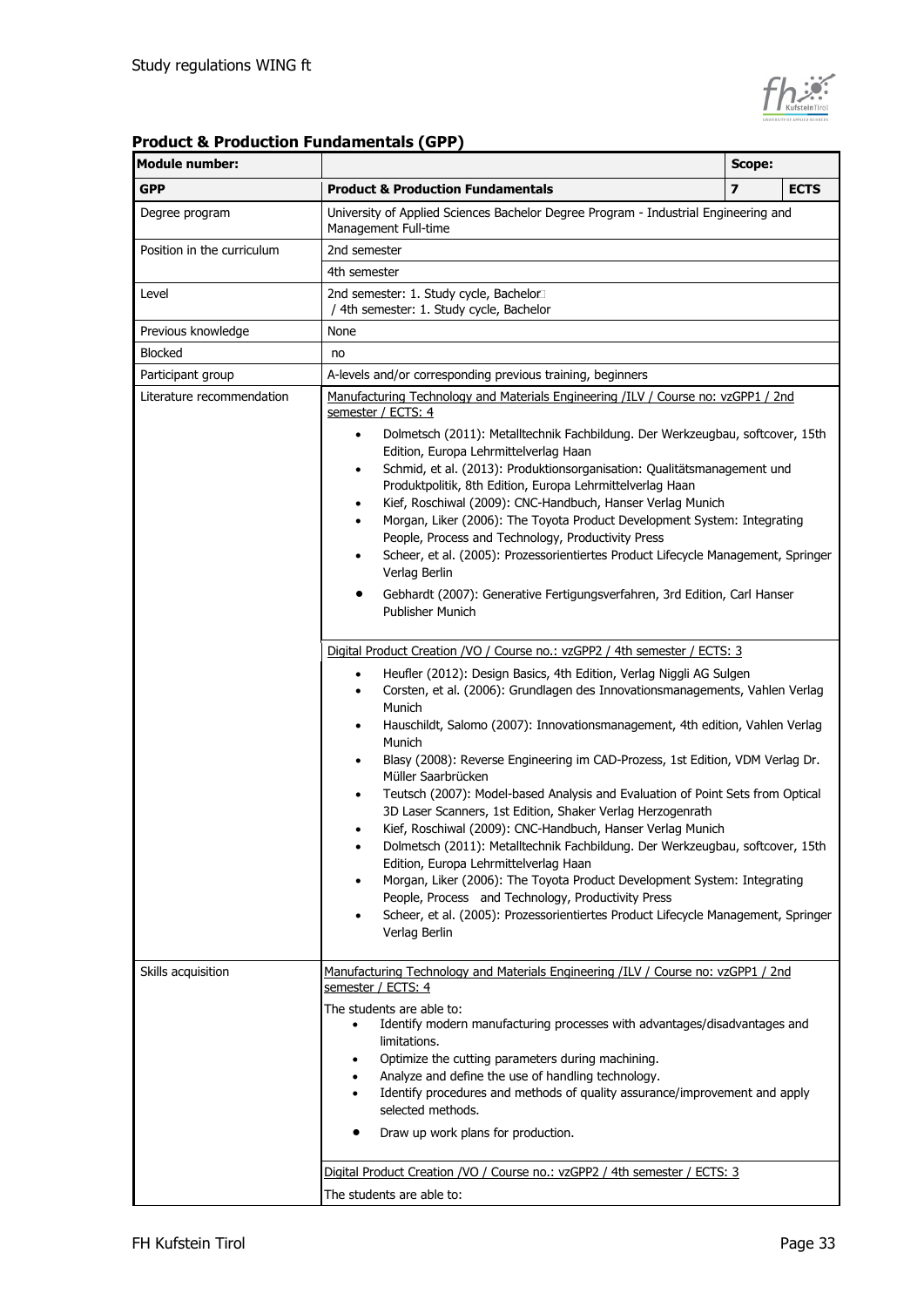|                               | Understand the entire process of digital product creation and its individual<br>$\bullet$<br>elements.<br>Depending on the requirements of the product to be developed, combine the<br>٠<br>elements of product creation into a meaningful process.<br>Have an overview of the technologies so as to be able to solve the problem in the<br>$\bullet$<br>individual process steps.                                                                                                                                                                                                                                                                                                                                                                                                                                                                                                                                                                                                                                                                                                                                                                                                                                                                                                                                                                                                                                                                                                                                                                                                                                                                                                                                                                                                                                                                                                                                                                                                                                                                                                                                                            |
|-------------------------------|-----------------------------------------------------------------------------------------------------------------------------------------------------------------------------------------------------------------------------------------------------------------------------------------------------------------------------------------------------------------------------------------------------------------------------------------------------------------------------------------------------------------------------------------------------------------------------------------------------------------------------------------------------------------------------------------------------------------------------------------------------------------------------------------------------------------------------------------------------------------------------------------------------------------------------------------------------------------------------------------------------------------------------------------------------------------------------------------------------------------------------------------------------------------------------------------------------------------------------------------------------------------------------------------------------------------------------------------------------------------------------------------------------------------------------------------------------------------------------------------------------------------------------------------------------------------------------------------------------------------------------------------------------------------------------------------------------------------------------------------------------------------------------------------------------------------------------------------------------------------------------------------------------------------------------------------------------------------------------------------------------------------------------------------------------------------------------------------------------------------------------------------------|
| Course contents               | Manufacturing Technology and Materials Engineering /ILV / Course no: vzGPP1 / 2nd<br>semester / ECTS: 4                                                                                                                                                                                                                                                                                                                                                                                                                                                                                                                                                                                                                                                                                                                                                                                                                                                                                                                                                                                                                                                                                                                                                                                                                                                                                                                                                                                                                                                                                                                                                                                                                                                                                                                                                                                                                                                                                                                                                                                                                                       |
|                               | Production engineering:<br>Overview of manufacturing processes in the fields of prototyping, forming,<br>$\bullet$<br>separating, joining, changing material properties and coating<br>Machining: Turning, milling, drilling, grinding<br>٠<br>Beam cutting by oxy-fuel flame cutting, plasma beam, electron beam, laser beam<br>$\bullet$<br>and water beam cutting<br>Cutting with cutting tools with progressive and complete cutting tools<br>٠<br>Prototypes: Casting with lost molds and with permanent molds, sintering<br>$\bullet$<br>Forming: Forging, rolling, sheet metal working by bending, deep drawing, bending<br>٠<br>Joining: Welding, soldering and adhesive technology<br>٠<br>Changing substance properties: Annealing, hardening, tempering and tempering<br>٠<br>Basic design of machine tools and manufacturing equipment for different<br>$\bullet$<br>machining processes<br>Practically relevant determination of key production figures for various<br>٠<br>manufacturing processes<br>Metrology<br>Production engineering:<br>Manual and automated handling technology in the production area, in the special<br>$\bullet$<br>construction, programming and application areas of industrial robots<br>Fundamentals of fixture construction: Positioning, clamping devices and additional<br>$\bullet$<br>functions of turning, milling, drilling and welding devices<br>Processes and methods for increasing productivity by optimizing the cutting values<br>$\bullet$<br>Procedures and methods for quality assurance and improvement as well as for<br>٠<br>ongoing quality control in the production area<br>Work planning:<br>٠<br>Tasks of work planning<br>٠<br>Schedule creation<br>٠<br>Materials engineering:<br>Internal structure of metallic materials and plastics<br>٠<br>Basic principles of alloy formation and description using phase diagrams<br>٠<br>Properties of iron and iron alloys and of selected non-ferrous metals<br>Properties, characteristics and applications of important steel groups, non-ferrous<br>metals and plastics<br>Methods of static and dynamic material testing |
|                               | Digital Product Creation /VO / Course no.: vzGPP2 / 4th semester / ECTS: 3                                                                                                                                                                                                                                                                                                                                                                                                                                                                                                                                                                                                                                                                                                                                                                                                                                                                                                                                                                                                                                                                                                                                                                                                                                                                                                                                                                                                                                                                                                                                                                                                                                                                                                                                                                                                                                                                                                                                                                                                                                                                    |
|                               | Tools for industrial design<br>Innovation management                                                                                                                                                                                                                                                                                                                                                                                                                                                                                                                                                                                                                                                                                                                                                                                                                                                                                                                                                                                                                                                                                                                                                                                                                                                                                                                                                                                                                                                                                                                                                                                                                                                                                                                                                                                                                                                                                                                                                                                                                                                                                          |
|                               | Reverse engineering / surface reconstruction                                                                                                                                                                                                                                                                                                                                                                                                                                                                                                                                                                                                                                                                                                                                                                                                                                                                                                                                                                                                                                                                                                                                                                                                                                                                                                                                                                                                                                                                                                                                                                                                                                                                                                                                                                                                                                                                                                                                                                                                                                                                                                  |
|                               | Rapid prototyping, rapid tooling, rapid manufacturing                                                                                                                                                                                                                                                                                                                                                                                                                                                                                                                                                                                                                                                                                                                                                                                                                                                                                                                                                                                                                                                                                                                                                                                                                                                                                                                                                                                                                                                                                                                                                                                                                                                                                                                                                                                                                                                                                                                                                                                                                                                                                         |
|                               | CAD (computer aided design)                                                                                                                                                                                                                                                                                                                                                                                                                                                                                                                                                                                                                                                                                                                                                                                                                                                                                                                                                                                                                                                                                                                                                                                                                                                                                                                                                                                                                                                                                                                                                                                                                                                                                                                                                                                                                                                                                                                                                                                                                                                                                                                   |
|                               | PDM (Product data management)<br>Simulation and analysis technologies                                                                                                                                                                                                                                                                                                                                                                                                                                                                                                                                                                                                                                                                                                                                                                                                                                                                                                                                                                                                                                                                                                                                                                                                                                                                                                                                                                                                                                                                                                                                                                                                                                                                                                                                                                                                                                                                                                                                                                                                                                                                         |
|                               | CAM (computer aided manufacturing)                                                                                                                                                                                                                                                                                                                                                                                                                                                                                                                                                                                                                                                                                                                                                                                                                                                                                                                                                                                                                                                                                                                                                                                                                                                                                                                                                                                                                                                                                                                                                                                                                                                                                                                                                                                                                                                                                                                                                                                                                                                                                                            |
|                               | Interfaces in the manufacturing process                                                                                                                                                                                                                                                                                                                                                                                                                                                                                                                                                                                                                                                                                                                                                                                                                                                                                                                                                                                                                                                                                                                                                                                                                                                                                                                                                                                                                                                                                                                                                                                                                                                                                                                                                                                                                                                                                                                                                                                                                                                                                                       |
|                               | Quality assurance                                                                                                                                                                                                                                                                                                                                                                                                                                                                                                                                                                                                                                                                                                                                                                                                                                                                                                                                                                                                                                                                                                                                                                                                                                                                                                                                                                                                                                                                                                                                                                                                                                                                                                                                                                                                                                                                                                                                                                                                                                                                                                                             |
| Teaching and learning methods | Manufacturing Technology and Materials Engineering /ILV / Course no: vzGPP1 / 2nd<br>semester / ECTS: 4                                                                                                                                                                                                                                                                                                                                                                                                                                                                                                                                                                                                                                                                                                                                                                                                                                                                                                                                                                                                                                                                                                                                                                                                                                                                                                                                                                                                                                                                                                                                                                                                                                                                                                                                                                                                                                                                                                                                                                                                                                       |
|                               | Integrated course                                                                                                                                                                                                                                                                                                                                                                                                                                                                                                                                                                                                                                                                                                                                                                                                                                                                                                                                                                                                                                                                                                                                                                                                                                                                                                                                                                                                                                                                                                                                                                                                                                                                                                                                                                                                                                                                                                                                                                                                                                                                                                                             |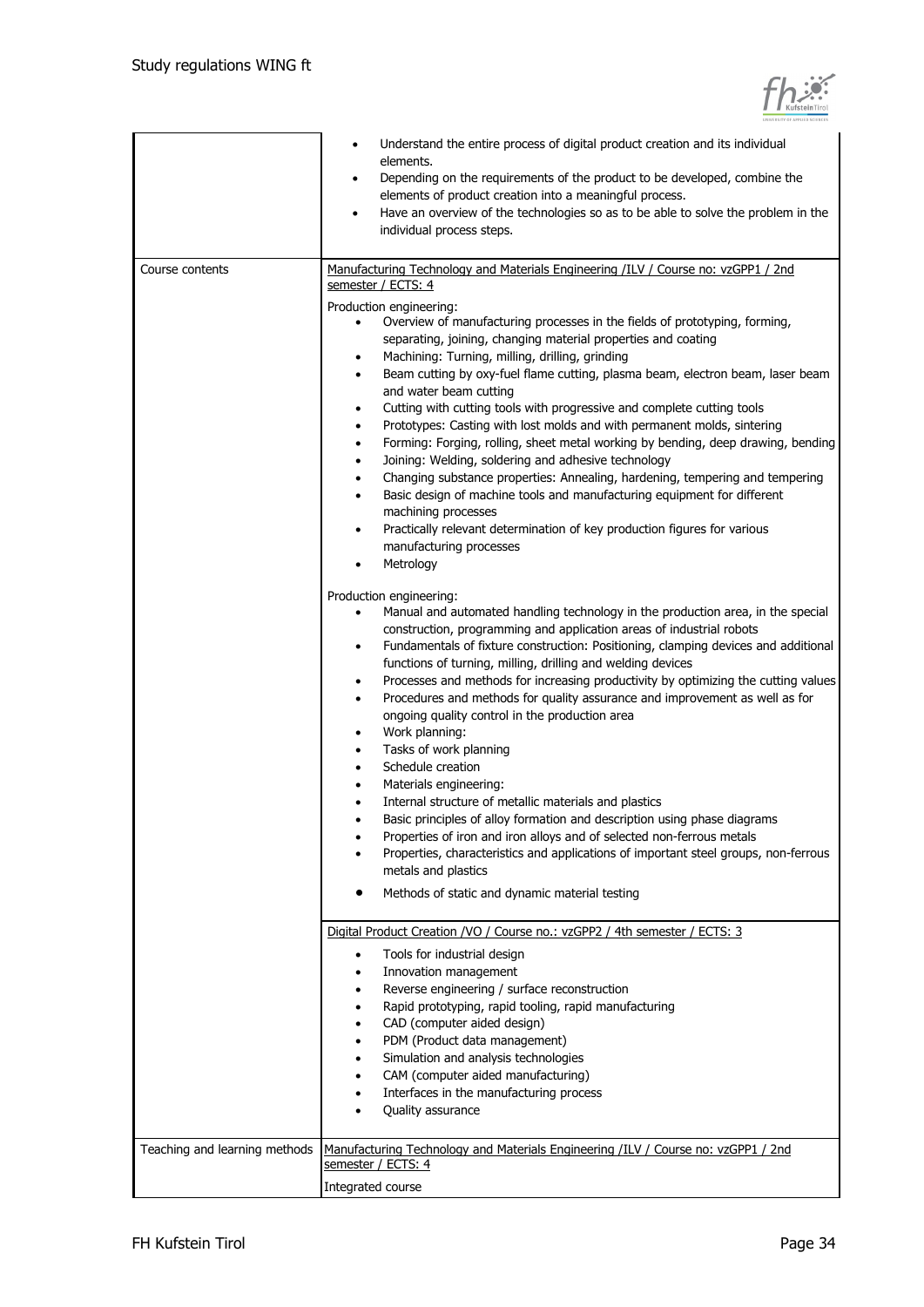

| Digital Product Creation /VO / Course no.: vzGPP2 / 4th semester / ECTS: 3 |
|----------------------------------------------------------------------------|
| Integrated course                                                          |

### **Semester Abroad Engineering (ATE)**

| <b>Module number:</b>         |                                                                                                                                                                                                                                                                                                                                                                                                                                                                                                                                                                                                          | Scope: |             |
|-------------------------------|----------------------------------------------------------------------------------------------------------------------------------------------------------------------------------------------------------------------------------------------------------------------------------------------------------------------------------------------------------------------------------------------------------------------------------------------------------------------------------------------------------------------------------------------------------------------------------------------------------|--------|-------------|
| <b>ATE</b>                    | <b>Semester Abroad Technology</b>                                                                                                                                                                                                                                                                                                                                                                                                                                                                                                                                                                        | 15     | <b>ECTS</b> |
| Degree program                | University of Applied Sciences Bachelor Degree Program - Industrial Engineering and<br>Management Full-time                                                                                                                                                                                                                                                                                                                                                                                                                                                                                              |        |             |
| Position in the curriculum    | 5th semester                                                                                                                                                                                                                                                                                                                                                                                                                                                                                                                                                                                             |        |             |
| Level                         | 5th semester: 1. Study cycle, Bachelor                                                                                                                                                                                                                                                                                                                                                                                                                                                                                                                                                                   |        |             |
| Previous knowledge            | 5th semester: None                                                                                                                                                                                                                                                                                                                                                                                                                                                                                                                                                                                       |        |             |
| <b>Blocked</b>                | no                                                                                                                                                                                                                                                                                                                                                                                                                                                                                                                                                                                                       |        |             |
| Participant group             | A-levels and/or corresponding previous training, beginners                                                                                                                                                                                                                                                                                                                                                                                                                                                                                                                                               |        |             |
| Literature recommendation     | Depending on the subject focus of the respective elective subjects                                                                                                                                                                                                                                                                                                                                                                                                                                                                                                                                       |        |             |
| Skills acquisition            | The students practice the acquisition of knowledge during the semester abroad at a partner<br>university. They deepen their individual and social competence in a foreign language,<br>thereby enhancing their language skills (technical vocabulary).                                                                                                                                                                                                                                                                                                                                                   |        |             |
| Course contents               | Consolidation through courses in the following two areas:<br>1. Higher engineering science (e.g. fluid mechanics, heat transfer, machine dynamics, multi-<br>body dynamics, modelling and simulation, higher strength, quality assurance, corrosion and<br>corrosion protection, composite materials, welding, metrology, forming technology, foundry<br>technology, joining technology, etc.)<br>2. Product development (e.g. mechatronic systems, internal combustion engines, drive and<br>control technology, thermal turbomachinery, hydraulic fluid machines, robotics, plant<br>simulation, etc.) |        |             |
| Teaching and learning methods | Depending on selected courses                                                                                                                                                                                                                                                                                                                                                                                                                                                                                                                                                                            |        |             |
| Evaluation Methods Criteria   | Depending on selected courses                                                                                                                                                                                                                                                                                                                                                                                                                                                                                                                                                                            |        |             |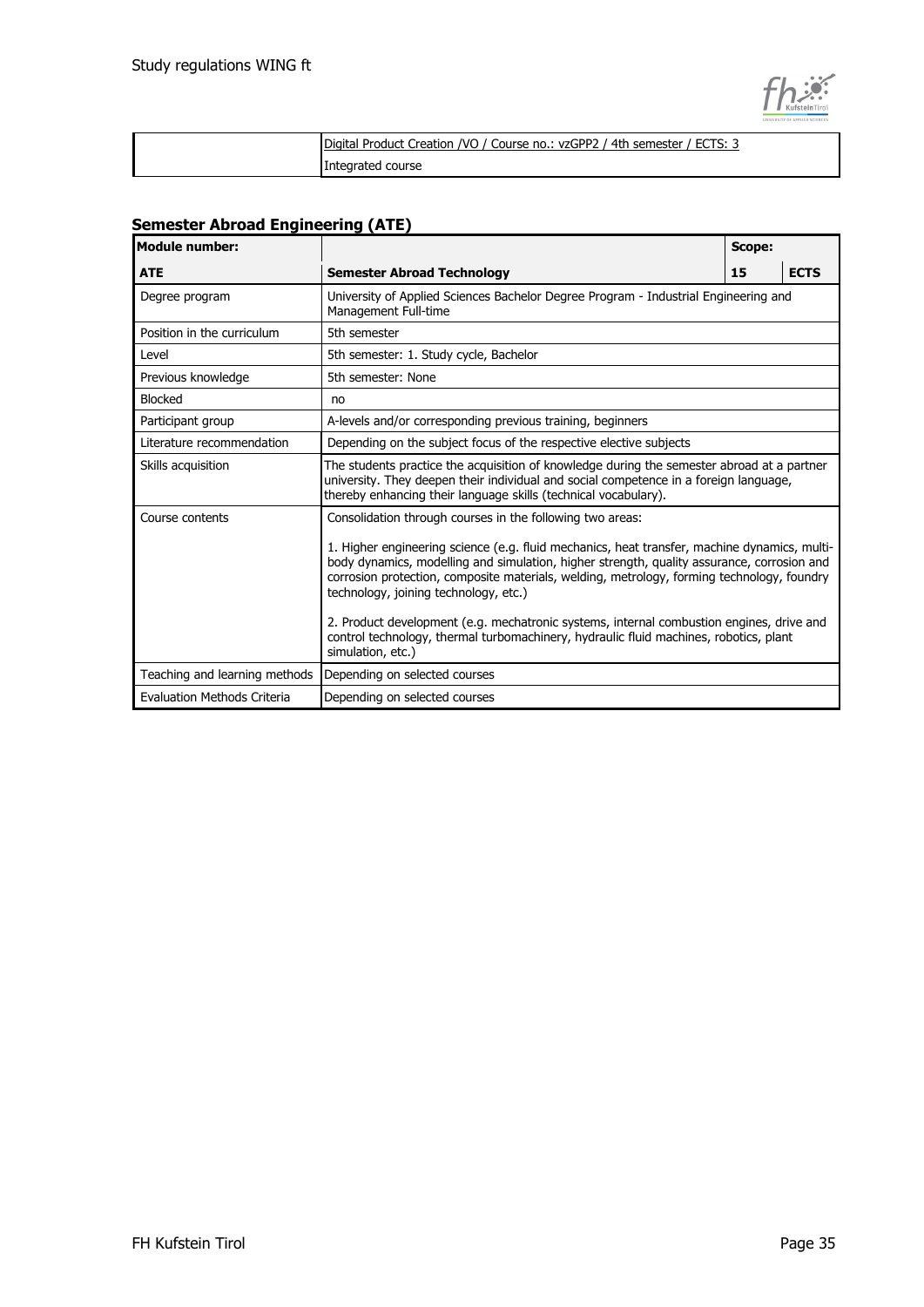

| <b>Module number:</b>      | Scope:                                                                                                                                                                                                                                                                                                                                                                                                                                                                                                                                                                                                                                                                                                                                                                                                                                                                                                                                                                                                                                                                                                                                                                                                                                                                                                                                                                                                                                                                                                                                                                                                                                                                                                                                                                                                                              |      |             |
|----------------------------|-------------------------------------------------------------------------------------------------------------------------------------------------------------------------------------------------------------------------------------------------------------------------------------------------------------------------------------------------------------------------------------------------------------------------------------------------------------------------------------------------------------------------------------------------------------------------------------------------------------------------------------------------------------------------------------------------------------------------------------------------------------------------------------------------------------------------------------------------------------------------------------------------------------------------------------------------------------------------------------------------------------------------------------------------------------------------------------------------------------------------------------------------------------------------------------------------------------------------------------------------------------------------------------------------------------------------------------------------------------------------------------------------------------------------------------------------------------------------------------------------------------------------------------------------------------------------------------------------------------------------------------------------------------------------------------------------------------------------------------------------------------------------------------------------------------------------------------|------|-------------|
| <b>WIR</b>                 | <b>Economic</b>                                                                                                                                                                                                                                                                                                                                                                                                                                                                                                                                                                                                                                                                                                                                                                                                                                                                                                                                                                                                                                                                                                                                                                                                                                                                                                                                                                                                                                                                                                                                                                                                                                                                                                                                                                                                                     | 12.5 | <b>ECTS</b> |
| Degree program             | University of Applied Sciences Bachelor Degree Program - Industrial Engineering and<br>Management Full-time                                                                                                                                                                                                                                                                                                                                                                                                                                                                                                                                                                                                                                                                                                                                                                                                                                                                                                                                                                                                                                                                                                                                                                                                                                                                                                                                                                                                                                                                                                                                                                                                                                                                                                                         |      |             |
| Position in the curriculum | 3rd semester                                                                                                                                                                                                                                                                                                                                                                                                                                                                                                                                                                                                                                                                                                                                                                                                                                                                                                                                                                                                                                                                                                                                                                                                                                                                                                                                                                                                                                                                                                                                                                                                                                                                                                                                                                                                                        |      |             |
|                            | 4th semester                                                                                                                                                                                                                                                                                                                                                                                                                                                                                                                                                                                                                                                                                                                                                                                                                                                                                                                                                                                                                                                                                                                                                                                                                                                                                                                                                                                                                                                                                                                                                                                                                                                                                                                                                                                                                        |      |             |
| Level                      | 3rd semester: 1. Study cycle, Bachelor / 4th semester: 1. Study cycle, Bachelor / 4th<br>semester: 1. Study cycle, Bachelor□                                                                                                                                                                                                                                                                                                                                                                                                                                                                                                                                                                                                                                                                                                                                                                                                                                                                                                                                                                                                                                                                                                                                                                                                                                                                                                                                                                                                                                                                                                                                                                                                                                                                                                        |      |             |
| Previous knowledge         | None                                                                                                                                                                                                                                                                                                                                                                                                                                                                                                                                                                                                                                                                                                                                                                                                                                                                                                                                                                                                                                                                                                                                                                                                                                                                                                                                                                                                                                                                                                                                                                                                                                                                                                                                                                                                                                |      |             |
| <b>Blocked</b>             | no                                                                                                                                                                                                                                                                                                                                                                                                                                                                                                                                                                                                                                                                                                                                                                                                                                                                                                                                                                                                                                                                                                                                                                                                                                                                                                                                                                                                                                                                                                                                                                                                                                                                                                                                                                                                                                  |      |             |
| Participant group          | A-levels and/or corresponding previous training, beginners                                                                                                                                                                                                                                                                                                                                                                                                                                                                                                                                                                                                                                                                                                                                                                                                                                                                                                                                                                                                                                                                                                                                                                                                                                                                                                                                                                                                                                                                                                                                                                                                                                                                                                                                                                          |      |             |
| Literature recommendation  | Fundamentals to Economics (E) /ILV / Course no.: vzWIR1 / 4th semester / ECTS: 5<br>Vahs, Schäfer-Kunz (2012): Einführung in die Betriebswirtschaftslehre, 6th Edition,<br>$\bullet$<br>Schäffer-Poeschel Verlag Stuttgart<br>Mankiw (2012): Grundzüge der Volkswirtschaftslehre, 5th edition, Schäffer-<br>٠<br>Poeschel Verlag Stuttgart<br>Mankiw (2003): Makroökonomik, 5th edition, Schäffer-Poeschel Verlag Stuttgart<br>٠<br>Blanchard (2008): Macroeconomics, 5th edition, Pearson Education<br>$\bullet$<br>Pindyck, Rubinfeld (2012): Microeconomics, 8th edition, Pearson Education<br>٠<br>Varian (2010): Intermediate Microeconomics, 8th edition, Norton & Company<br>٠<br>Basic Accounting /ILV / Course no.: vzWIR2 / 3rd semester / ECTS: 4<br>Coenenberg, et al. (2014): Jahresabschluss und Jahresabschlussanalyse: Aufgaben<br>$\bullet$<br>und Lösungen, 15th edition, Schäffer-Poeschel Verlag Stuttgart<br>Buchholz (2015): Internationale Rechnungslegung: Die wesentlichen Vorschriften<br>$\bullet$<br>nach IFRS und HGB, 12th edition, Erich Schmidt Verlag Berlin<br>Bähr, Fischer-Winkelmann, List (2006): Buchführung und Jahresabschluss, 9th<br>٠<br>edition, Gabler Verlag Wiesbaden<br>Coenenberg, et al. (2014): Jahresabschluss und Jahresabschlussanalyse:<br>$\bullet$<br>Betriebswirtschaftliche, handelsrechliche, steuerrechtliche und internationale<br>Grund-lagen, 23rd edition, Schäffer-Poeschel Verlag Stuttgart<br>Döring, Buchholz (2013): Buchhaltung und Jahresabschluss, 13th edition, Erich<br>٠<br>Schmidt Verlag Berlin<br>German Commercial Code (HGB) in the latest version.<br>Küting, Weber (2015): Die Bilanzanalyse, 11th edition, Schäffer-Poeschel Verlag<br>٠<br>Stuttgart<br>Wöhe, Döring (2013): Einführung in die Allgemeine Betriebswirtschaftslehre, 25th<br>٠ |      |             |
|                            | edition, Vahlen Verlag Munich<br>Wöhe, Kußmaul (2015): Grundzüge der Buchführung und Bilanztechnik, 9th<br>٠<br>edition, Vahlen Verlag Munich                                                                                                                                                                                                                                                                                                                                                                                                                                                                                                                                                                                                                                                                                                                                                                                                                                                                                                                                                                                                                                                                                                                                                                                                                                                                                                                                                                                                                                                                                                                                                                                                                                                                                       |      |             |
|                            | Investment and Financing (E) /ILV / Course no.: vzWIR3 / 4th semester / ECTS: 1.5<br>Däumler, Grabe (2013).: Betriebliche Finanzwirtschaft, 10th edition, nwb Verlag<br>$\bullet$<br>Herne<br>Grill, Perczynski, Grill (2014): Wirtschaftslehre des Kreditwesens, Bildungsverlag<br>٠<br>Eins Troisdorf<br>Warnecke, et al. (1996): Wirtschaftlichkeitsrechnung für Ingenieure, 3rd Edition,<br>Carl Hanser Publisher Munich<br>Däumler, Grabe (2014): Grundlagen der Investitions- und Wirtschaftlichkeitsrech-<br>٠                                                                                                                                                                                                                                                                                                                                                                                                                                                                                                                                                                                                                                                                                                                                                                                                                                                                                                                                                                                                                                                                                                                                                                                                                                                                                                               |      |             |
|                            | nung, nwb Verlag Herne<br>Kruschwitz (2011): Investitionsrechnung, 13th Edition, Oldenbourg Publishers<br>٠<br>Munich<br>Bestmann (2008): Kompendium der Betriebswirtschaftslehre, 11th ed., Oldenbourg<br>Verlag Munich                                                                                                                                                                                                                                                                                                                                                                                                                                                                                                                                                                                                                                                                                                                                                                                                                                                                                                                                                                                                                                                                                                                                                                                                                                                                                                                                                                                                                                                                                                                                                                                                            |      |             |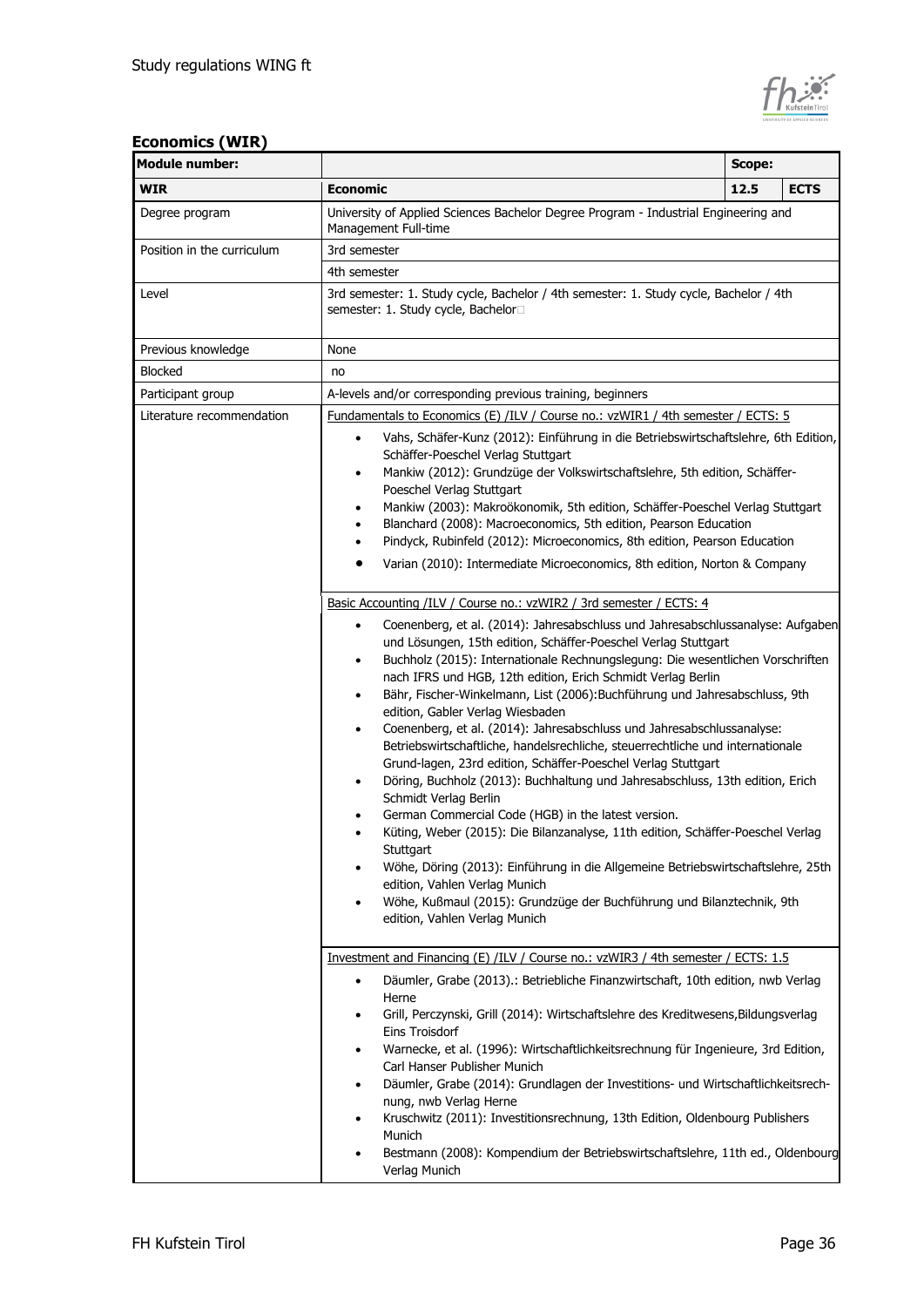

|                    | Wöhe, Döring (2013): Einführung in die Allgemeine Betriebswirtschaftslehre, 25th<br>edition, Vahlen Verlag Munich                                                                                                                                                                                                                                                                                                                                                                                                                                                                                                                                                                                                                                                                                                                                                                                                                                                                                                                                                                                                                                                |
|--------------------|------------------------------------------------------------------------------------------------------------------------------------------------------------------------------------------------------------------------------------------------------------------------------------------------------------------------------------------------------------------------------------------------------------------------------------------------------------------------------------------------------------------------------------------------------------------------------------------------------------------------------------------------------------------------------------------------------------------------------------------------------------------------------------------------------------------------------------------------------------------------------------------------------------------------------------------------------------------------------------------------------------------------------------------------------------------------------------------------------------------------------------------------------------------|
|                    | Introduction to Law /VO / Course no.: vzWIR4 / 4th semester / ECTS: 2                                                                                                                                                                                                                                                                                                                                                                                                                                                                                                                                                                                                                                                                                                                                                                                                                                                                                                                                                                                                                                                                                            |
|                    | Czernich, Hofstädter (2003): Vertragswissen leicht gemacht, Redline<br>$\bullet$<br>Wirtschaft Verlag München<br>Czernich, et al. (2011): Vertragsrecht für Unternehmen: Leitfaden zur<br>٠<br>sicheren Vertragsgestaltung, Linde Verlag Wien<br>Poduschka (2012): Vertragsrecht für jedermann, Verlag Österreich Wien<br>Mader (2014): Kapitalgesellschaften, 9. Aufl., LexisNexis Wien<br>Schummer (2013): Personengesellschaften, 8. Aufl., LexisNexis Wien<br>Haybäck (2014): Marken- und Immaterialgüterrecht, 4. Aufl., LexisNexis Wien<br>Borchardt (2011): Das ABC der Europäischen Union: Die Grundwerte der<br>Europäischen Union, Dictus Publishing Saarbrücken<br>Internetplattformen: RIS (www.ris.bka.gv.at), EUR-Lex, gesetze-im-<br>internet.de, internet4jurists.at, RDB (www.rdb.at)                                                                                                                                                                                                                                                                                                                                                           |
|                    |                                                                                                                                                                                                                                                                                                                                                                                                                                                                                                                                                                                                                                                                                                                                                                                                                                                                                                                                                                                                                                                                                                                                                                  |
| Skills acquisition | <u>Fundamentals to Economics (E) /ILV / Course no.: vzWIR1 / 4th semester / ECTS: 5</u>                                                                                                                                                                                                                                                                                                                                                                                                                                                                                                                                                                                                                                                                                                                                                                                                                                                                                                                                                                                                                                                                          |
|                    | The students are able to:<br>Introduction to Business Administration component:<br>Identify the different business subareas<br>$\bullet$<br>Understand the fundamentals of marketing<br>$\bullet$<br>Understand the fundamentals of personnel management<br>$\bullet$<br>Understand the structure of an enterprise and typical operational processes and<br>٠<br>they are familiar with the basic constitutive factors of an enterprise<br>Recognize relationships in the sense of the various relationships between the<br>٠<br>business functions<br>Clearly differentiate between central business terms<br>Identify the most important constitutional and functional corporate decisions<br>Applied Economics component:<br>Can deal with fundamental management problems from an economic point of<br>view.<br>$\bullet$<br>Are able to analyze decisions under uncertainty.<br>Can develop strategic decisions based on economic models.<br>Can evaluate the effects of digital technologies and products on the cost structure<br>of a company and the development of market forms<br>Basic Accounting /ILV / Course no.: vzWIR2 / 3rd semester / ECTS: 4 |
|                    |                                                                                                                                                                                                                                                                                                                                                                                                                                                                                                                                                                                                                                                                                                                                                                                                                                                                                                                                                                                                                                                                                                                                                                  |
|                    | The students are able to:<br>External accounting:<br>Know the fundamentals of mapping business decisions in the accounting system.<br>$\bullet$<br>Know and understand the basic concepts and subareas of accounting.<br>$\bullet$<br>Understand the technology and internal structure of double-entry bookkeeping.<br>٠<br>Can assess the structure of an accounting system and the characteristics of<br>different types of accounts.<br>Make simple business postings to balance sheet and profit and loss accounts and<br>create posting records.<br>Recognize the significant effects of business transactions on the balance sheet and<br>٠<br>income statement.                                                                                                                                                                                                                                                                                                                                                                                                                                                                                           |
|                    | Internal accounting:<br>Are familiar with the tasks and solutions of cost and revenue accounting with its<br>subsystems (cost element, cost center and cost unit accounting).<br>Can differentiate between the terms payments - disbursements, income -<br>٠<br>expenses, income - expenses<br>Can describe the organizational structure of a cost accounting system and explain<br>its main features.                                                                                                                                                                                                                                                                                                                                                                                                                                                                                                                                                                                                                                                                                                                                                           |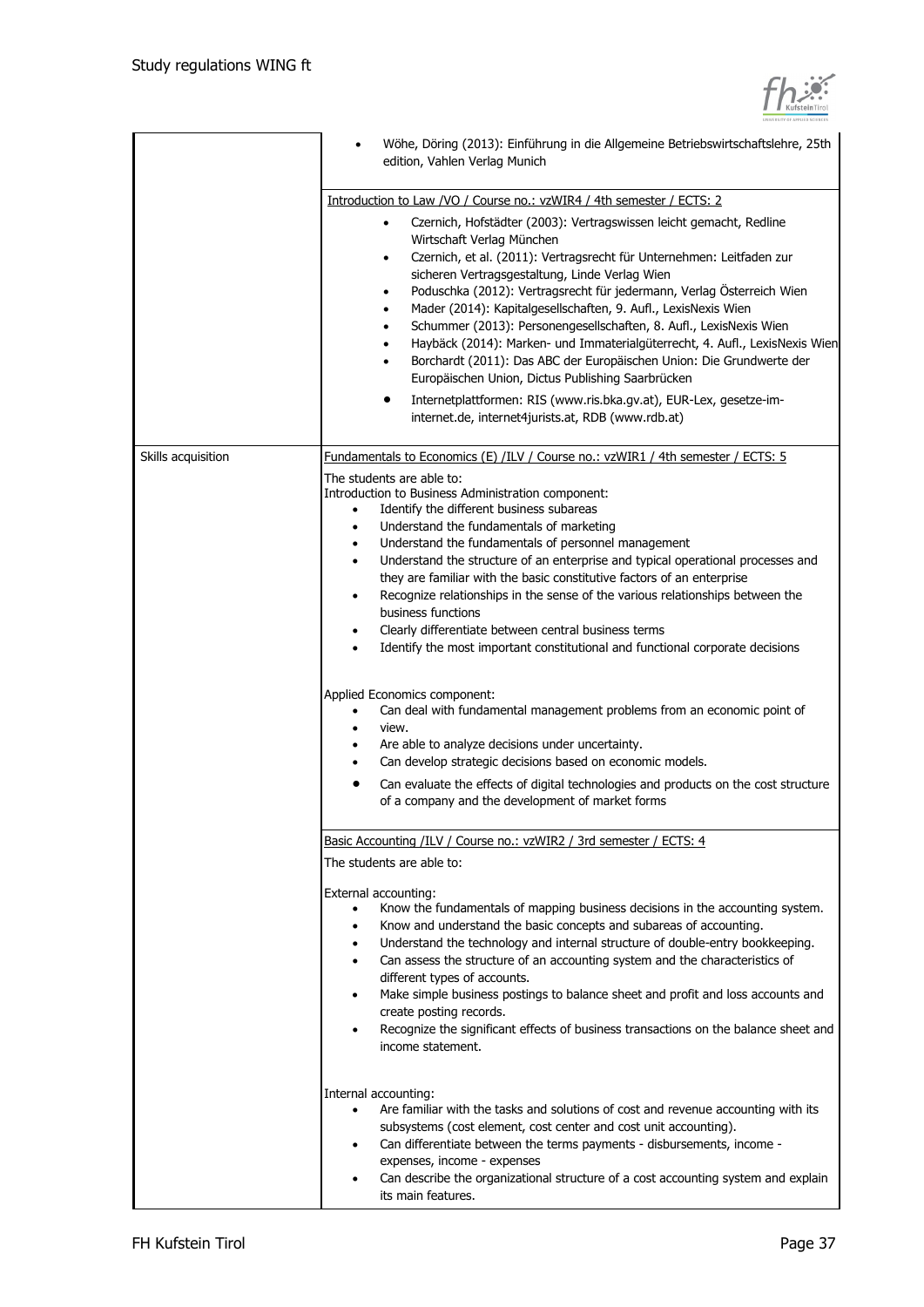| KufsteinTirol |
|---------------|

|                 | Know the systems of cost accounting (partial and full cost accounting)                                                                                                                                                                                                                                                                                                                                                                                                                                                                                                                                                                                                                                                                                                                                                                                                                                                                                 |
|-----------------|--------------------------------------------------------------------------------------------------------------------------------------------------------------------------------------------------------------------------------------------------------------------------------------------------------------------------------------------------------------------------------------------------------------------------------------------------------------------------------------------------------------------------------------------------------------------------------------------------------------------------------------------------------------------------------------------------------------------------------------------------------------------------------------------------------------------------------------------------------------------------------------------------------------------------------------------------------|
|                 | Investment and Financing (E) /ILV / Course no.: vzWIR3 / 4th semester / ECTS: 1.5<br>The students are able to:<br>Define the fundamentals of investment, financing and risk management and apply<br>$\bullet$<br>them in examples.<br>Calculate the financing requirements.<br>$\bullet$<br>Describe the fundamentals of the lending business as well as the processing of<br>$\bullet$<br>loans and the risk limitation of credit institutions.<br>Assess investments from an economic point of view.<br>٠<br>Apply the usual methods of investment calculation in everyday business.<br>Introduction to Law /VO / Course no.: vzWIR4 / 4th semester / ECTS: 2                                                                                                                                                                                                                                                                                        |
|                 | The students are able to:<br>Identify and classify legal problems (e.g. private, commercial, European law, etc.)<br>$\bullet$<br>in practice.<br>Find legal sources and research information independently.<br>٠<br>Differentiate legal problems and be able to find a solution independently.<br>$\bullet$<br>Analyze frequent problem cases from practice on the basis of concrete case<br>$\bullet$<br>studies.<br>Understand a legal topic independently and subsequently be able to explain it to<br>others.                                                                                                                                                                                                                                                                                                                                                                                                                                      |
| Course contents | Fundamentals to Economics (E) /ILV / Course no.: vzWIR1 / 4th semester / ECTS: 5<br>Introduction to Business Administration component:<br>Overview and context analysis of the most important subareas in business<br>administration<br>Subject and fundamentals of business administration:<br>Operational functional areas<br>٠<br>Business decision theory<br>٠<br>Fundamentals of management and ethics<br>٠<br>Fundamentals of personnel and organization<br>Marketing Fundamentals<br>٠<br>Fundamentals of:<br>Constitutive company decisions such as legal forms, location decisions, types of<br>mergers and acquisitions and choice of business segment.<br>Functional business decisions: Materials management, production management,<br>marketing.<br>Fundamentals of business value creation processes and functions (value creation<br>architecture and structure).<br>Fundamentals of market, process and strategy oriented management. |
|                 | Applied Economics component:<br>Microeconomics and the behavior of managers and companies<br>Price and product policy of the company<br>٠<br>Elementary principles of game theory<br>Company organization<br>٠<br>Market forms & market entry<br>٠<br>Decisions under uncertainty<br>Behavioral economics<br>Economics of digitization<br>Basic Accounting /ILV / Course no.: vzWIR2 / 3rd semester / ECTS: 4<br>External accounting:<br>Structure of the accounting system<br>Fundamentals of operational accounting: Tasks, subareas and basic terms<br>Commercial accounting system: From inventory to opening balance sheet<br>Double-entry accounting system: Posting of business cases to balance sheet and<br>٠<br>profit and loss accounts                                                                                                                                                                                                     |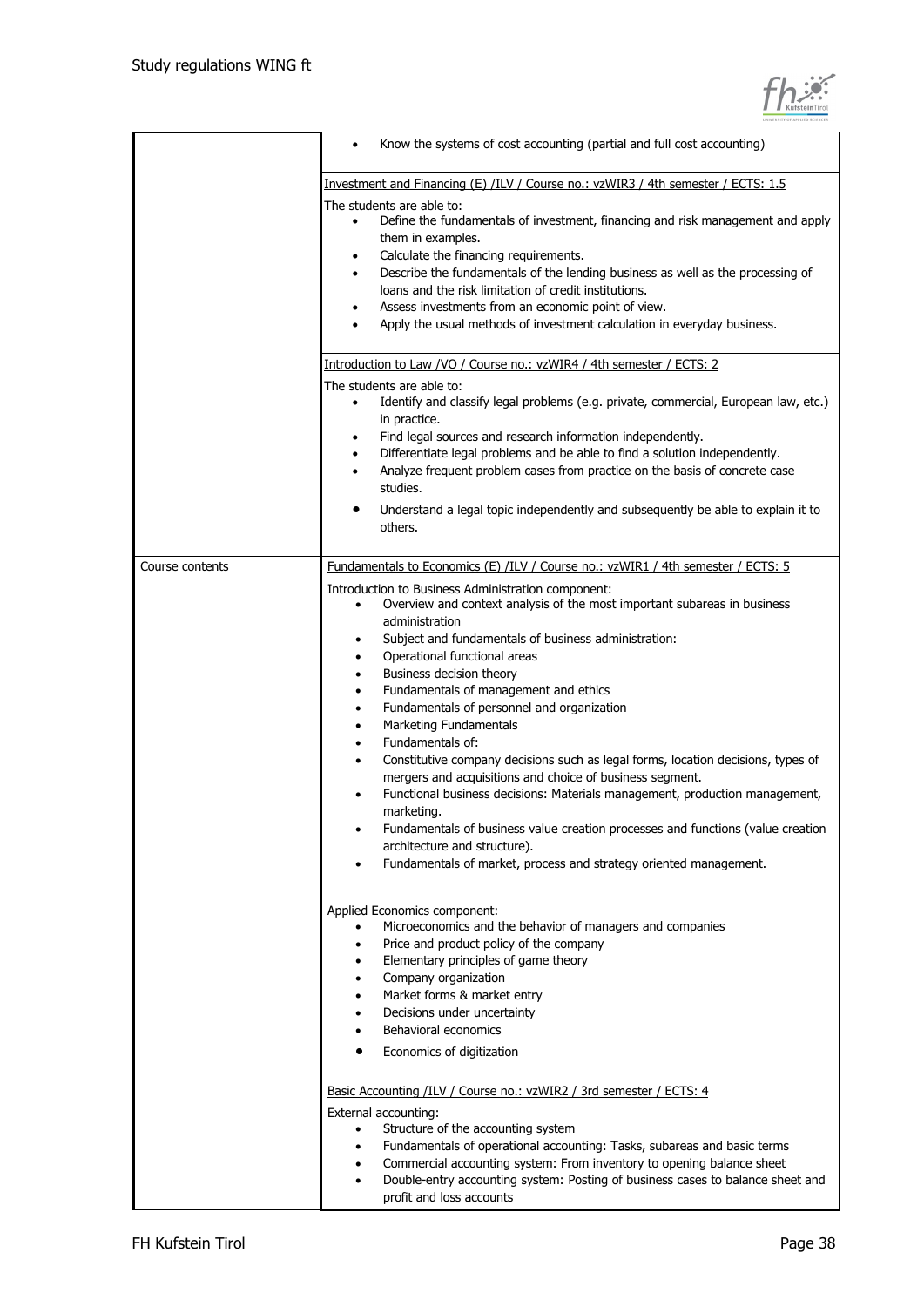

|                                    | Organization of bookkeeping (chart of accounts, sales tax, etc.)<br>Principle of period specificity and accruals and deferrals                                                                                                                                                                                                                                                                                                                                                                                                                                                                                                                                                                                                                                                                                                  |
|------------------------------------|---------------------------------------------------------------------------------------------------------------------------------------------------------------------------------------------------------------------------------------------------------------------------------------------------------------------------------------------------------------------------------------------------------------------------------------------------------------------------------------------------------------------------------------------------------------------------------------------------------------------------------------------------------------------------------------------------------------------------------------------------------------------------------------------------------------------------------|
|                                    | Internal accounting:<br>Objectives and basic concepts of cost and revenue accounting<br>$\bullet$<br>Fundamentals of cost and revenue accounting: Tasks, components and subareas<br>Structure of cost accounting (cost elements, cost centers, cost objects)<br>$\bullet$<br>Contribution margin accounting<br>$\bullet$                                                                                                                                                                                                                                                                                                                                                                                                                                                                                                        |
|                                    | Investment and Financing (E) /ILV / Course no.: vzWIR3 / 4th semester / ECTS: 1.5                                                                                                                                                                                                                                                                                                                                                                                                                                                                                                                                                                                                                                                                                                                                               |
|                                    | Introduction to financial management<br>$\bullet$<br>Economic business processes (investment, financing and risk management)<br>٠<br>Differences in financing needs for: Enterprises, public budgets and private budgets<br>٠<br>Structure and legal basis of the credit business of credit institutions<br>$\bullet$<br>Supply of credit to the credit markets<br>$\bullet$<br>The European Central Bank<br>$\bullet$<br>Execution and processing of credit transactions, e.g. credit types<br>$\bullet$<br>Company assessment and analysis<br>$\bullet$<br>Collateral, credit agreement and credit decisions<br>٠<br>Introduction to investment calculation<br>٠<br>Goals and tasks of a modern investment calculation<br>Fundamentals of business investment decisions<br>٠<br>Static methods of investment calculation<br>٠ |
|                                    | Dynamic methods of investment calculation<br>٠                                                                                                                                                                                                                                                                                                                                                                                                                                                                                                                                                                                                                                                                                                                                                                                  |
|                                    | Introduction to Law /VO / Course no.: vzWIR4 / 4th semester / ECTS: 2                                                                                                                                                                                                                                                                                                                                                                                                                                                                                                                                                                                                                                                                                                                                                           |
|                                    | History of law, significance of law, structure of the legal system, classification of<br>law<br>General private law<br>$\bullet$<br>Classification of private law, legal entities and legal objects, time, introduction to<br>$\bullet$<br>property law, legal transaction, contract law<br>Commercial law<br>$\bullet$<br>Entrepreneur status, company register, forms of enterprise, establishment of an<br>enterprise<br>European law                                                                                                                                                                                                                                                                                                                                                                                        |
|                                    | EU institutions, EU legal sources, fundamental freedoms of the internal market<br>Technology law<br>CE marking, intellectual property (IP) law                                                                                                                                                                                                                                                                                                                                                                                                                                                                                                                                                                                                                                                                                  |
|                                    | Access to legal information systems                                                                                                                                                                                                                                                                                                                                                                                                                                                                                                                                                                                                                                                                                                                                                                                             |
| Teaching and learning methods      | <b>Fundamentals to Economics (E) /ILV / Course no.: vzWIR1 / 4th semester / ECTS: 5</b><br>Integrated course                                                                                                                                                                                                                                                                                                                                                                                                                                                                                                                                                                                                                                                                                                                    |
|                                    | Basic Accounting /ILV / Course no.: vzWIR2 / 3rd semester / ECTS: 4                                                                                                                                                                                                                                                                                                                                                                                                                                                                                                                                                                                                                                                                                                                                                             |
|                                    | Integrated course,<br>Investment and Financing (E) /ILV / Course no.: vzWIR3 / 4th semester / ECTS: 1.5                                                                                                                                                                                                                                                                                                                                                                                                                                                                                                                                                                                                                                                                                                                         |
|                                    | Integrated course                                                                                                                                                                                                                                                                                                                                                                                                                                                                                                                                                                                                                                                                                                                                                                                                               |
|                                    | Introduction to Law /VO / Course no.: vzWIR4 / 4th semester / ECTS: 2                                                                                                                                                                                                                                                                                                                                                                                                                                                                                                                                                                                                                                                                                                                                                           |
|                                    | Lecture                                                                                                                                                                                                                                                                                                                                                                                                                                                                                                                                                                                                                                                                                                                                                                                                                         |
| <b>Evaluation Methods Criteria</b> | <u>Fundamentals to Economics (E) /ILV / Course no.: vzWIR1 / 4th semester / ECTS: 5</u>                                                                                                                                                                                                                                                                                                                                                                                                                                                                                                                                                                                                                                                                                                                                         |
|                                    | Final exam<br>Basic Accounting /ILV / Course no.: vzWIR2 / 3rd semester / ECTS: 4                                                                                                                                                                                                                                                                                                                                                                                                                                                                                                                                                                                                                                                                                                                                               |
|                                    | Final exam                                                                                                                                                                                                                                                                                                                                                                                                                                                                                                                                                                                                                                                                                                                                                                                                                      |
|                                    | Investment and Financing (E) /ILV / Course no.: vzWIR3 / 4th semester / ECTS: 1.5                                                                                                                                                                                                                                                                                                                                                                                                                                                                                                                                                                                                                                                                                                                                               |
|                                    | Final exam                                                                                                                                                                                                                                                                                                                                                                                                                                                                                                                                                                                                                                                                                                                                                                                                                      |
|                                    | Introduction to Law /VO / Course no.: vzWIR4 / 4th semester / ECTS: 2                                                                                                                                                                                                                                                                                                                                                                                                                                                                                                                                                                                                                                                                                                                                                           |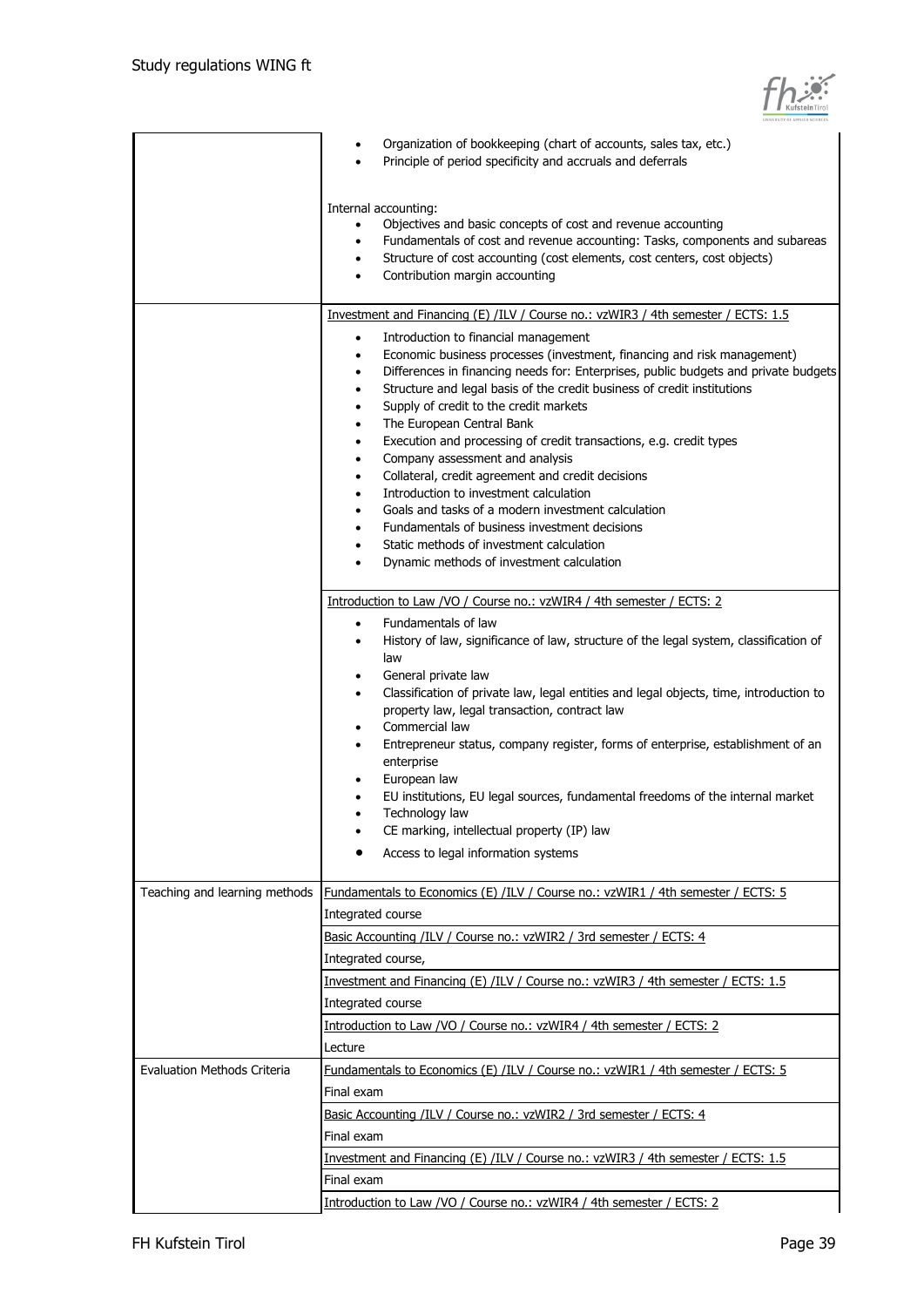

Term paper and project documentation or final exam

## **Management (MGM)**

| <b>Module number:</b>      | Scope:                                                                                                                                                                                                                                                                                                                                                                                                                                                                                                                                                                                                                                                                                                                                                                                                                                                                                                                                                       |  |  |  |  |
|----------------------------|--------------------------------------------------------------------------------------------------------------------------------------------------------------------------------------------------------------------------------------------------------------------------------------------------------------------------------------------------------------------------------------------------------------------------------------------------------------------------------------------------------------------------------------------------------------------------------------------------------------------------------------------------------------------------------------------------------------------------------------------------------------------------------------------------------------------------------------------------------------------------------------------------------------------------------------------------------------|--|--|--|--|
| MGM                        | 8.5<br><b>Management</b>                                                                                                                                                                                                                                                                                                                                                                                                                                                                                                                                                                                                                                                                                                                                                                                                                                                                                                                                     |  |  |  |  |
| Degree program             | University of Applied Sciences Bachelor Degree Program - Industrial Engineering and<br>Management Full-time                                                                                                                                                                                                                                                                                                                                                                                                                                                                                                                                                                                                                                                                                                                                                                                                                                                  |  |  |  |  |
| Position in the curriculum | 2nd semester                                                                                                                                                                                                                                                                                                                                                                                                                                                                                                                                                                                                                                                                                                                                                                                                                                                                                                                                                 |  |  |  |  |
|                            | 4th semester                                                                                                                                                                                                                                                                                                                                                                                                                                                                                                                                                                                                                                                                                                                                                                                                                                                                                                                                                 |  |  |  |  |
| Level                      | 2nd semester: 1. Study cycle, Bachelor / 4th semester: 1. Study cycle, Bachelor                                                                                                                                                                                                                                                                                                                                                                                                                                                                                                                                                                                                                                                                                                                                                                                                                                                                              |  |  |  |  |
| Previous knowledge         | None                                                                                                                                                                                                                                                                                                                                                                                                                                                                                                                                                                                                                                                                                                                                                                                                                                                                                                                                                         |  |  |  |  |
| Blocked                    | no                                                                                                                                                                                                                                                                                                                                                                                                                                                                                                                                                                                                                                                                                                                                                                                                                                                                                                                                                           |  |  |  |  |
| Participant group          | A-levels and/or corresponding previous training, beginners                                                                                                                                                                                                                                                                                                                                                                                                                                                                                                                                                                                                                                                                                                                                                                                                                                                                                                   |  |  |  |  |
| Literature recommendation  | Marketing and Sales (E) /ILV / Course no.: vzMGM2 / 4th semester / ECTS: 2<br>Kotler, Armstrong, Wong, Saunders (2010): Grundlagen des Marketing<br>$\bullet$<br>(Fundamentals of Marketing), 5th edition, Pearson Education<br>Kotler, Keller, Bliemel (2007): Marketing-Management, Strategien für wertschaf-<br>٠<br>fendes Handeln, 12th edition, Pearson Education<br>Homburg (2012): Marketingmanagement: Strategie-Instrumente-Umsetzung-<br>$\bullet$<br>Unternehmensführung, 4th Edition, Springer Gabler Publisher Wiesbaden<br>Meffert, Burmann, Kirchgeorg: Marketing, Grundlagen marktorientierter<br>$\bullet$<br>Unternehmensführung. Konzepte - Instrumente - Praxisbeispiele, 11th Edition,<br>Springer Gabler Publisher Wiesbaden<br>Sander (2011): Marketing-Management: Märkte, Marktinformationen und Markt-<br>٠<br>bearbeitung, 2nd edition, UTB Stuttgart<br>Project Management /ILV / Course no.: vzMGM2 / 2nd semester / ECTS: 1.5 |  |  |  |  |
|                            | Gareis (2005): Happy Projects!: Project and programme management. Project<br>$\bullet$<br>portfolio management. Management of the project-oriented organization.<br>Management in the project-oriented society, 1st edition, MANZ Verlag Vienna<br>Patzak, Rattay (2014): Project management: Leitfaden zum Management von<br>٠<br>Projekten, Projektportfolios und projektorientierten Unternehmen, 6th edition,<br>Linde Verlag Vienna                                                                                                                                                                                                                                                                                                                                                                                                                                                                                                                     |  |  |  |  |
|                            | Supply Chain Management (E) /ILV / Course no.: vzMGM3 / 4th semester / ECTS: 2<br>Gudehus (2012): Logistics 1: Grundlagen, Verfahren und Strategien, 4th Edition,<br>$\bullet$<br>Springer Verlag Berlin<br>Gudehus (2012): Logistics 2: Netzwerke, Systeme und Lieferketten, 4th Edition,<br>Springer Verlag Berlin<br>Cohen, Roussel (2006): Strategisches Supply Chain Management, 1st edition,<br>٠<br>Springer Verlag Berlin<br>Kummer, Grün, Jammernegg (2013): Grundzüge der Beschaffung, Produktion und<br>Logistik, 3rd edition, Pearson<br>Pfohl (2010): Logistiksysteme: Betriebswirtschaftliche Grundlagen, 8th Edition,<br>Springer Verlag Berlin<br>Erlach(2010): Wertstromdesign: Der Weg zur schlanken Fabrik, 2nd Edition,<br>٠<br>Springer Verlag Berlin                                                                                                                                                                                   |  |  |  |  |
|                            | Innovation Management & Product Development /ILV / Course no.: vzMGM4 / 4th semester<br><u>/ ECTS:3</u><br>Anthony, et al. (2008): The Innovator's guide to growth, Harvard Business Press<br>$\bullet$<br>Anthony (2012): The little black book of innovation, Harvard Business School<br>٠<br>Publishing<br>Corsten, et al. (2006): Grundlagen des Innovationsmanagements, Vahlen Verlag<br>Munich                                                                                                                                                                                                                                                                                                                                                                                                                                                                                                                                                         |  |  |  |  |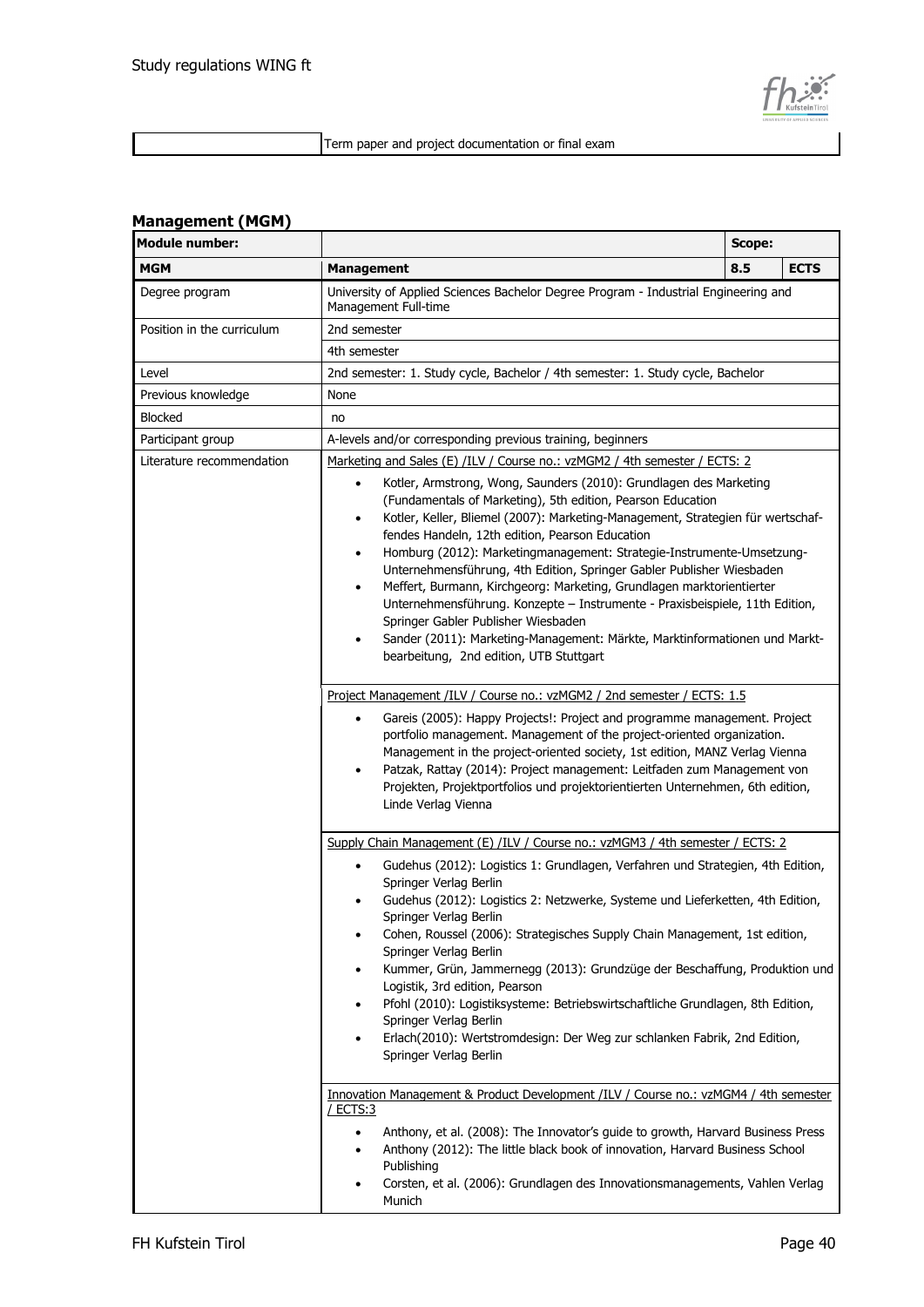

|                    | Hauschildt, Salomo (2007): Innovationsmanagement, 4th edition, Vahlen Verlag<br>Munich<br>Morgan, Liker (2006): The Toyota Product Development System: Integrating<br>$\bullet$<br>People, Process and Technology, Productivity Press<br>Scheer, et al. (2005): Prozessorientiertes Product Lifecycle Management, Springer<br>$\bullet$<br>Verlag Berlin<br>Gudehus (2012): Logistics 1: Grundlagen, Verfahren und Strategien, 4th Edition,<br>٠<br>Springer Verlag Berlin<br>Gudehus (2012): Logistics 2: Netzwerke, Systeme und Lieferketten, 4th Edition,<br>$\bullet$<br>Springer Verlag Berlin<br>Ehrlenspiel, Meerkamm (2013): Integrierte Produktentwicklung: Denkabläufe,<br>$\bullet$<br>Methodeneinsatz, Zusammenarbeit, 5th Edition, Carl Hanser Publisher Munich<br>Lindemann (2009): Methodische Entwicklung technischer Produkte: Methoden<br>٠<br>flexibel und situationsgerecht anwenden, 3rd Edition, Springer Verlag Berlin<br>Conrad (2005): Grundlagen der Konstruktionslehre: Methoden und Beispiele für<br>den Maschinenbau, 3rd Edition, Carl Hanser Publisher Munich |
|--------------------|----------------------------------------------------------------------------------------------------------------------------------------------------------------------------------------------------------------------------------------------------------------------------------------------------------------------------------------------------------------------------------------------------------------------------------------------------------------------------------------------------------------------------------------------------------------------------------------------------------------------------------------------------------------------------------------------------------------------------------------------------------------------------------------------------------------------------------------------------------------------------------------------------------------------------------------------------------------------------------------------------------------------------------------------------------------------------------------------|
| Skills acquisition | Marketing and Sales (E) /ILV / Course no.: vzMGM2 / 4th semester / ECTS: 2                                                                                                                                                                                                                                                                                                                                                                                                                                                                                                                                                                                                                                                                                                                                                                                                                                                                                                                                                                                                                   |
|                    |                                                                                                                                                                                                                                                                                                                                                                                                                                                                                                                                                                                                                                                                                                                                                                                                                                                                                                                                                                                                                                                                                              |
|                    | The students are able to:<br>Identify market-oriented management.<br>$\bullet$                                                                                                                                                                                                                                                                                                                                                                                                                                                                                                                                                                                                                                                                                                                                                                                                                                                                                                                                                                                                               |
|                    | Develop marketing concepts or a marketing plan based on an identified problem.<br>٠                                                                                                                                                                                                                                                                                                                                                                                                                                                                                                                                                                                                                                                                                                                                                                                                                                                                                                                                                                                                          |
|                    | Apply instruments of the marketing mix.                                                                                                                                                                                                                                                                                                                                                                                                                                                                                                                                                                                                                                                                                                                                                                                                                                                                                                                                                                                                                                                      |
|                    | Present basic market research methods.                                                                                                                                                                                                                                                                                                                                                                                                                                                                                                                                                                                                                                                                                                                                                                                                                                                                                                                                                                                                                                                       |
|                    |                                                                                                                                                                                                                                                                                                                                                                                                                                                                                                                                                                                                                                                                                                                                                                                                                                                                                                                                                                                                                                                                                              |
|                    | Project Management /ILV / Course no.: vzMGM2 / 2nd semester / ECTS: 1.5                                                                                                                                                                                                                                                                                                                                                                                                                                                                                                                                                                                                                                                                                                                                                                                                                                                                                                                                                                                                                      |
|                    | The students are able to:                                                                                                                                                                                                                                                                                                                                                                                                                                                                                                                                                                                                                                                                                                                                                                                                                                                                                                                                                                                                                                                                    |
|                    | Understand the importance of project management for a company.                                                                                                                                                                                                                                                                                                                                                                                                                                                                                                                                                                                                                                                                                                                                                                                                                                                                                                                                                                                                                               |
|                    | Describe generic project phases and project results.<br>$\bullet$                                                                                                                                                                                                                                                                                                                                                                                                                                                                                                                                                                                                                                                                                                                                                                                                                                                                                                                                                                                                                            |
|                    | Use methods to define project goals, define project scope and plan tasks, duration<br>$\bullet$                                                                                                                                                                                                                                                                                                                                                                                                                                                                                                                                                                                                                                                                                                                                                                                                                                                                                                                                                                                              |
|                    | and resource requirements.                                                                                                                                                                                                                                                                                                                                                                                                                                                                                                                                                                                                                                                                                                                                                                                                                                                                                                                                                                                                                                                                   |
|                    | Identify roles and participants in a project.<br>٠                                                                                                                                                                                                                                                                                                                                                                                                                                                                                                                                                                                                                                                                                                                                                                                                                                                                                                                                                                                                                                           |
|                    | Understand the importance of communication in projects.<br>٠                                                                                                                                                                                                                                                                                                                                                                                                                                                                                                                                                                                                                                                                                                                                                                                                                                                                                                                                                                                                                                 |
|                    | Apply methods to manage projects.                                                                                                                                                                                                                                                                                                                                                                                                                                                                                                                                                                                                                                                                                                                                                                                                                                                                                                                                                                                                                                                            |
|                    | Understand the reasons for the failure of projects and the corresponding                                                                                                                                                                                                                                                                                                                                                                                                                                                                                                                                                                                                                                                                                                                                                                                                                                                                                                                                                                                                                     |
|                    | measures.                                                                                                                                                                                                                                                                                                                                                                                                                                                                                                                                                                                                                                                                                                                                                                                                                                                                                                                                                                                                                                                                                    |
|                    | Understand the difference between single and multi-project management.                                                                                                                                                                                                                                                                                                                                                                                                                                                                                                                                                                                                                                                                                                                                                                                                                                                                                                                                                                                                                       |
|                    | Supply Chain Management (E) /ILV / Course no.: vzMGM3 / 4th semester / ECTS: 2                                                                                                                                                                                                                                                                                                                                                                                                                                                                                                                                                                                                                                                                                                                                                                                                                                                                                                                                                                                                               |
|                    | The students are able to:                                                                                                                                                                                                                                                                                                                                                                                                                                                                                                                                                                                                                                                                                                                                                                                                                                                                                                                                                                                                                                                                    |
|                    | Identify the tasks and contents of logistics.                                                                                                                                                                                                                                                                                                                                                                                                                                                                                                                                                                                                                                                                                                                                                                                                                                                                                                                                                                                                                                                |
|                    | Explain the importance of lead time and inventory.                                                                                                                                                                                                                                                                                                                                                                                                                                                                                                                                                                                                                                                                                                                                                                                                                                                                                                                                                                                                                                           |
|                    | Describe key figures for measuring logistics performance, costs and flexibility.                                                                                                                                                                                                                                                                                                                                                                                                                                                                                                                                                                                                                                                                                                                                                                                                                                                                                                                                                                                                             |
|                    | Describe concepts with regard to possible applications, advantages/disadvantages<br>$\bullet$                                                                                                                                                                                                                                                                                                                                                                                                                                                                                                                                                                                                                                                                                                                                                                                                                                                                                                                                                                                                |
|                    | and limits.                                                                                                                                                                                                                                                                                                                                                                                                                                                                                                                                                                                                                                                                                                                                                                                                                                                                                                                                                                                                                                                                                  |
|                    | Define goals based on framework conditions and select suitable concepts.                                                                                                                                                                                                                                                                                                                                                                                                                                                                                                                                                                                                                                                                                                                                                                                                                                                                                                                                                                                                                     |
|                    | Process basic logistical tasks independently.                                                                                                                                                                                                                                                                                                                                                                                                                                                                                                                                                                                                                                                                                                                                                                                                                                                                                                                                                                                                                                                |
|                    | Innovation Management & Product Development /ILV / Course no.: vzMGM4 / 4th semester                                                                                                                                                                                                                                                                                                                                                                                                                                                                                                                                                                                                                                                                                                                                                                                                                                                                                                                                                                                                         |
|                    | <u>/ ECTS:</u>                                                                                                                                                                                                                                                                                                                                                                                                                                                                                                                                                                                                                                                                                                                                                                                                                                                                                                                                                                                                                                                                               |
|                    | The students are able to:                                                                                                                                                                                                                                                                                                                                                                                                                                                                                                                                                                                                                                                                                                                                                                                                                                                                                                                                                                                                                                                                    |
|                    | Determine the innovation needs of a company and develop an innovation strategy.                                                                                                                                                                                                                                                                                                                                                                                                                                                                                                                                                                                                                                                                                                                                                                                                                                                                                                                                                                                                              |
|                    | Structure the innovation needs and define suitable processes with methods for<br>٠                                                                                                                                                                                                                                                                                                                                                                                                                                                                                                                                                                                                                                                                                                                                                                                                                                                                                                                                                                                                           |
|                    | further processing.                                                                                                                                                                                                                                                                                                                                                                                                                                                                                                                                                                                                                                                                                                                                                                                                                                                                                                                                                                                                                                                                          |
|                    | Apply creativity methods.<br>٠                                                                                                                                                                                                                                                                                                                                                                                                                                                                                                                                                                                                                                                                                                                                                                                                                                                                                                                                                                                                                                                               |
|                    | Analyze the most important framework conditions for product development and                                                                                                                                                                                                                                                                                                                                                                                                                                                                                                                                                                                                                                                                                                                                                                                                                                                                                                                                                                                                                  |
|                    | define requirements for the product development process.                                                                                                                                                                                                                                                                                                                                                                                                                                                                                                                                                                                                                                                                                                                                                                                                                                                                                                                                                                                                                                     |
|                    | Design product development processes in line with the requirements.                                                                                                                                                                                                                                                                                                                                                                                                                                                                                                                                                                                                                                                                                                                                                                                                                                                                                                                                                                                                                          |
|                    | Apply product development methods                                                                                                                                                                                                                                                                                                                                                                                                                                                                                                                                                                                                                                                                                                                                                                                                                                                                                                                                                                                                                                                            |
|                    |                                                                                                                                                                                                                                                                                                                                                                                                                                                                                                                                                                                                                                                                                                                                                                                                                                                                                                                                                                                                                                                                                              |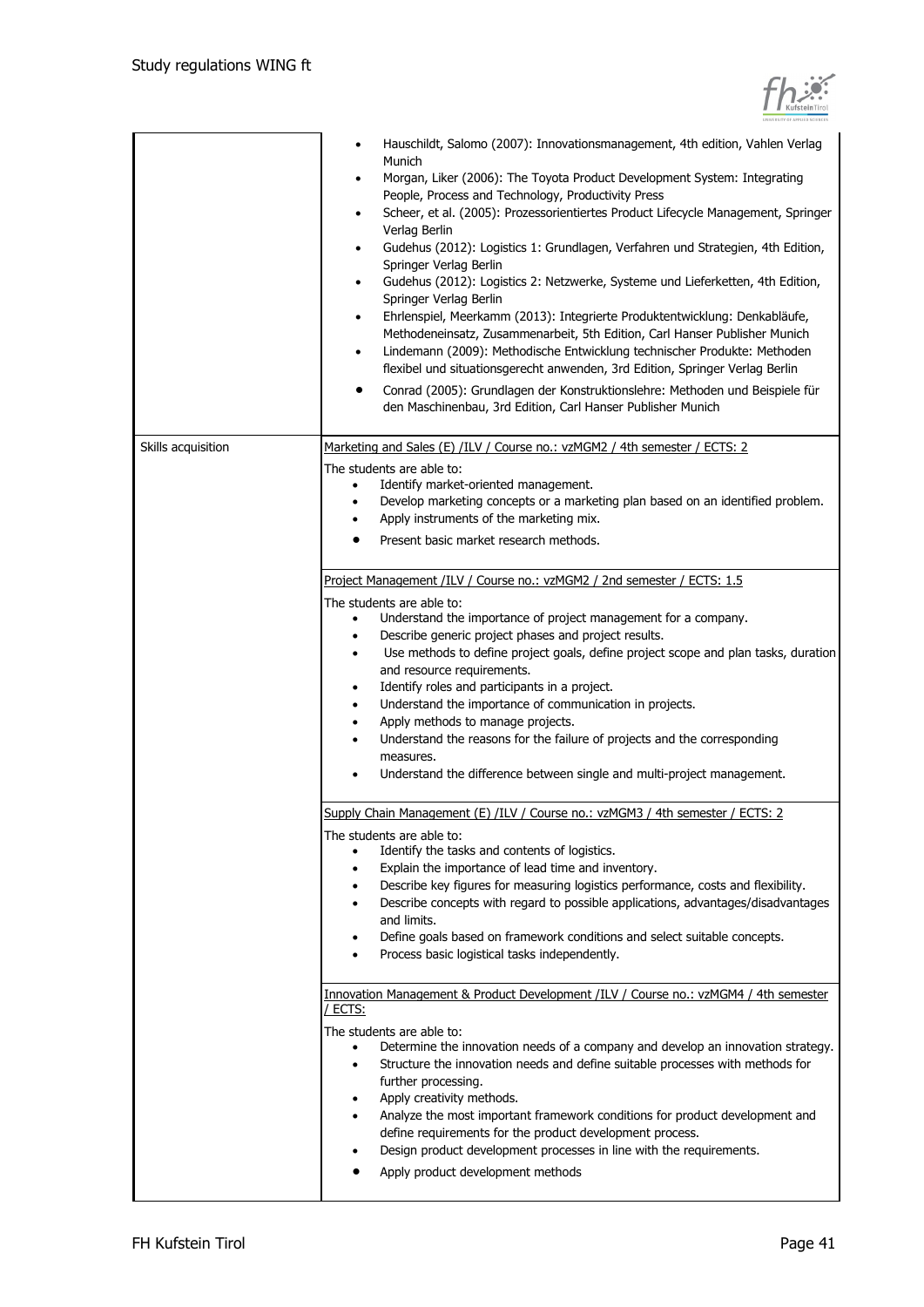$\blacksquare$ 

 $\overline{\phantom{a}}$ 

| Course contents               | Marketing and Sales (E) /ILV / Course no.: vzMGM2 / 4th semester / ECTS: 2<br>Importance and tasks of marketing in the 21st century<br>٠<br>Fundamentals of capital goods, consumer goods and services marketing<br>$\bullet$<br>Marketing plan<br>٠<br>Market research<br>$\bullet$<br>Market segmentation/positioning<br>Strategic marketing<br>Marketing mix<br>Project Management /ILV / Course no.: vzMGM2 / 2nd semester / ECTS: 1.5                                                                                                                                                                                                                                                                                                                                                                                                                                                                                 |
|-------------------------------|----------------------------------------------------------------------------------------------------------------------------------------------------------------------------------------------------------------------------------------------------------------------------------------------------------------------------------------------------------------------------------------------------------------------------------------------------------------------------------------------------------------------------------------------------------------------------------------------------------------------------------------------------------------------------------------------------------------------------------------------------------------------------------------------------------------------------------------------------------------------------------------------------------------------------|
|                               | Presentation of the specifics of the project organization and the organizational<br>$\bullet$<br>integration into, impact on, or resulting problems in companies.<br>Imparting basic project management methods, such as<br>Planning of goals, structure, time, costs and organization<br>٠<br>Performing environment, risk and interdependency analyses or project<br>٠<br>controlling/communication in the various phases of projects (start,<br>implementation/controlling, conclusion) on the basis of a selected project<br>management standard.<br>Addressing the relevant social skills for successful project work and the mediation<br>of successful practical projects and typical pitfalls.<br>Classification of the terms project management, program management and multi-<br>٠<br>project management.                                                                                                        |
|                               | Supply Chain Management (E) /ILV / Course no.: vzMGM3 / 4th semester / ECTS: 2<br>The course aims to introduce the subject of logistics, the scope, areas and value of which<br>cover the globalized and networked economy on a strategic and operational level.<br>Goals and conflicting goals in logistics against the background of the following<br>$\bullet$<br>framework conditions<br>Levels of logistics (functional service function, coordination, flow rationing, supply<br>٠<br>chain)<br>Storage/warehousing<br>٠<br>Demand planning<br>Internal and external transport<br>٠<br>ABC/XYZ analysis<br>٠<br>Approaches like Kanban, JIT/JIS, value stream analysis<br>$\bullet$<br>Order picking<br>Types of order control<br>Procurement, production, distribution and disposal logistics<br>Supply chain management<br>Procurement, production, distribution and disposal logistics<br>Supply chain management |
|                               | Innovation Management & Product Development /ILV / Course no.: vzMGM4 / 4th semester<br>ECTS:3<br>Strategic relevance of innovation (competitiveness)<br>٠<br>Structured handling of innovations (innovation-promoting organizational forms,<br>٠<br>corporate culture, management forms)<br>Importance of product development for companies<br>Scope and integration of product development in companies<br>Design forms of the product development process and organizational forms<br>Approaches in product development with regard to concept, concept and<br>$\bullet$<br>elaboration such as functional analysis, QFD, specification, FMEA, concept<br>evaluation (quality approaches) and production transition<br>Variant management and approaches for the representation of external complexity<br>Management of target costs                                                                                    |
| Teaching and learning methods | Marketing and Sales (E) /ILV / Course no.: vzMGM2 / 4th semester / ECTS: 2<br>Integrated course<br>Project Management /ILV / Course no.: vzMGM2 / 2nd semester / ECTS: 1.5                                                                                                                                                                                                                                                                                                                                                                                                                                                                                                                                                                                                                                                                                                                                                 |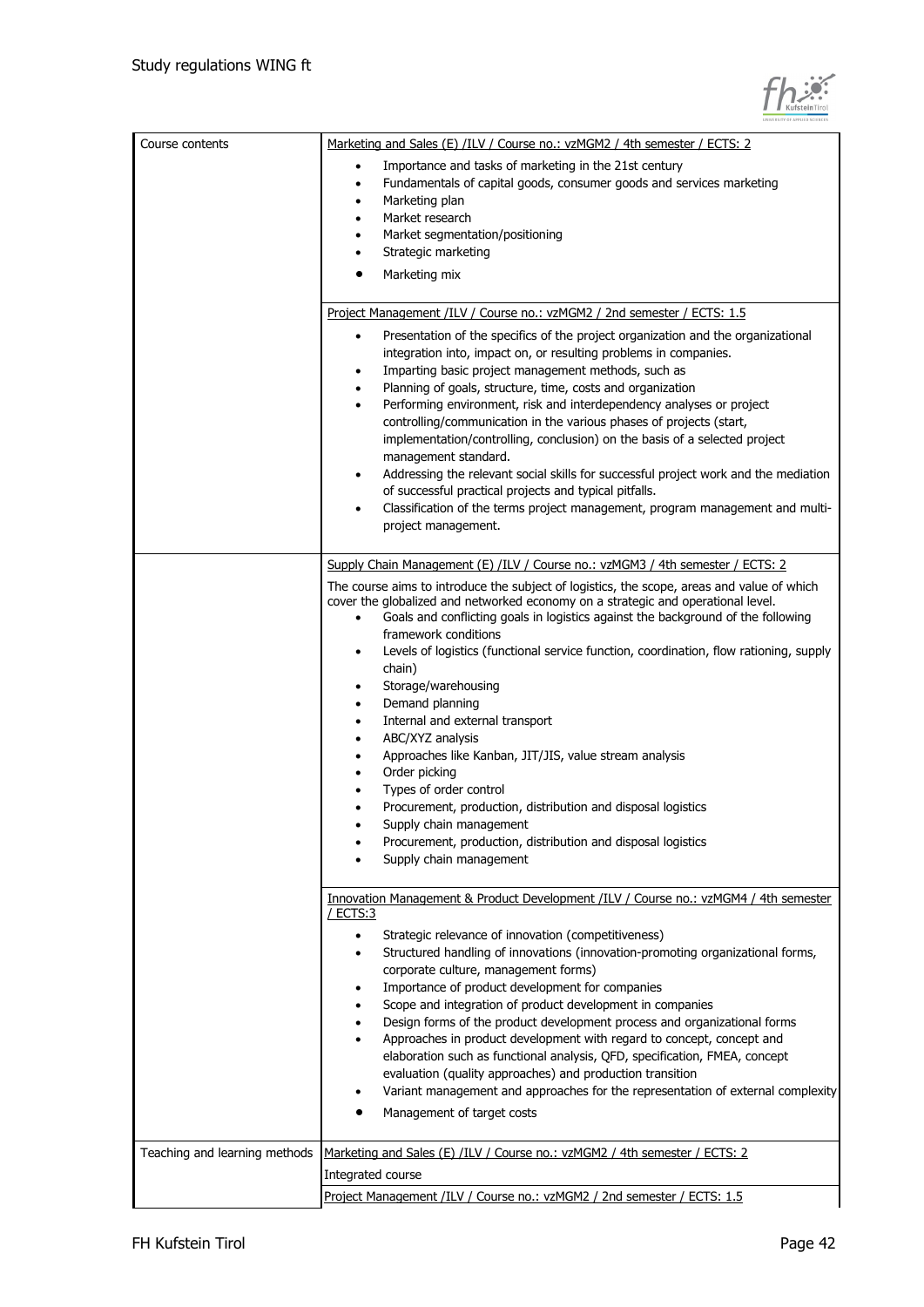

|                             | Lecture                                                                                       |
|-----------------------------|-----------------------------------------------------------------------------------------------|
|                             | Supply Chain Management (E) /ILV / Course no.: vzMGM3 / 4th semester / ECTS: 2                |
|                             | Lecture                                                                                       |
|                             | Innovation Management & Product Development /ILV / Course no.: vzMGM4 / 4th semester<br>ECTS: |
|                             | Integrated course                                                                             |
| Evaluation Methods Criteria | Marketing and Sales (E) /ILV / Course no.: vzMGM2 / 4th semester / ECTS: 2                    |
|                             | Final presentation and final exam                                                             |
|                             | Project Management /ILV / Course no.: vzMGM2 / 2nd semester / ECTS: 1.5                       |
|                             | Final exam                                                                                    |
|                             | Supply Chain Management (E) /ILV / Course no.: vzMGM3 / 4th semester / ECTS: 2                |
|                             | Final presentation and final exam                                                             |
|                             | Innovation Management & Product Development /ILV / Course no.: vzMGM4 / 4th semester<br>ECTS: |
|                             | Final presentation and final exam                                                             |

### **Semester Abroad Economics & Management (AWM)**

| <b>Module number:</b>         |                                                                                                                                                                                                                                                                                                                                                                                                                                                                                                                                                                                                                                                                                                                                                                                                                                                          | Scope: |             |
|-------------------------------|----------------------------------------------------------------------------------------------------------------------------------------------------------------------------------------------------------------------------------------------------------------------------------------------------------------------------------------------------------------------------------------------------------------------------------------------------------------------------------------------------------------------------------------------------------------------------------------------------------------------------------------------------------------------------------------------------------------------------------------------------------------------------------------------------------------------------------------------------------|--------|-------------|
| <b>AWM</b>                    | <b>Semester Abroad Economics &amp; Management</b>                                                                                                                                                                                                                                                                                                                                                                                                                                                                                                                                                                                                                                                                                                                                                                                                        | 10     | <b>ECTS</b> |
| Degree program                | University of Applied Sciences Bachelor Degree Program - Industrial Engineering and<br>Management Full-time                                                                                                                                                                                                                                                                                                                                                                                                                                                                                                                                                                                                                                                                                                                                              |        |             |
| Position in the curriculum    | 5th semester                                                                                                                                                                                                                                                                                                                                                                                                                                                                                                                                                                                                                                                                                                                                                                                                                                             |        |             |
| Level                         | 5th semester: 1. Study cycle, Bachelor                                                                                                                                                                                                                                                                                                                                                                                                                                                                                                                                                                                                                                                                                                                                                                                                                   |        |             |
| Previous knowledge            | 5th semester: None                                                                                                                                                                                                                                                                                                                                                                                                                                                                                                                                                                                                                                                                                                                                                                                                                                       |        |             |
| <b>Blocked</b>                | no                                                                                                                                                                                                                                                                                                                                                                                                                                                                                                                                                                                                                                                                                                                                                                                                                                                       |        |             |
| Participant group             | A-levels and/or corresponding previous training, beginners                                                                                                                                                                                                                                                                                                                                                                                                                                                                                                                                                                                                                                                                                                                                                                                               |        |             |
| Literature recommendation     | Depending on the subject focus of the respective elective subjects                                                                                                                                                                                                                                                                                                                                                                                                                                                                                                                                                                                                                                                                                                                                                                                       |        |             |
| Skills acquisition            | The students practice the acquisition of knowledge during the semester abroad at a partner<br>university. They deepen their individual and social competence in a foreign language,<br>thereby enhancing their language skills (technical vocabulary).                                                                                                                                                                                                                                                                                                                                                                                                                                                                                                                                                                                                   |        |             |
| Course contents               | Consolidation through courses in the following three areas:<br>1. Management (e.g. Strategic Management, Competitive Strategies, Management of<br>Multinational Corporations, Organizational Theory, Corporate Behavior, Corporate Culture,<br>Knowledge Management, Management of Innovations, Business Ethics, Corporate<br>Governance, Managerial Decision Behavior, HRM, Leadership, Quality, etc.)<br>2. Marketing/Sales (e.g. Advanced Marketing Management, Consumer Behavior, Customer<br>Service Excellence, Global Marketing, Sales Management, Sales Techniques etc.)<br>3. Accounting/Finance/Controlling/Purchasing (e.g. Financial Management, Portfolio<br>Management, Options and Futures, International Finance, Global buying, Buying, E-<br>Procurement etc.)<br>4. Law (e.g. patent law, product labelling, product liability, etc.) |        |             |
| Teaching and learning methods | Depending on selected courses                                                                                                                                                                                                                                                                                                                                                                                                                                                                                                                                                                                                                                                                                                                                                                                                                            |        |             |
| Evaluation Methods Criteria   | Depending on selected courses                                                                                                                                                                                                                                                                                                                                                                                                                                                                                                                                                                                                                                                                                                                                                                                                                            |        |             |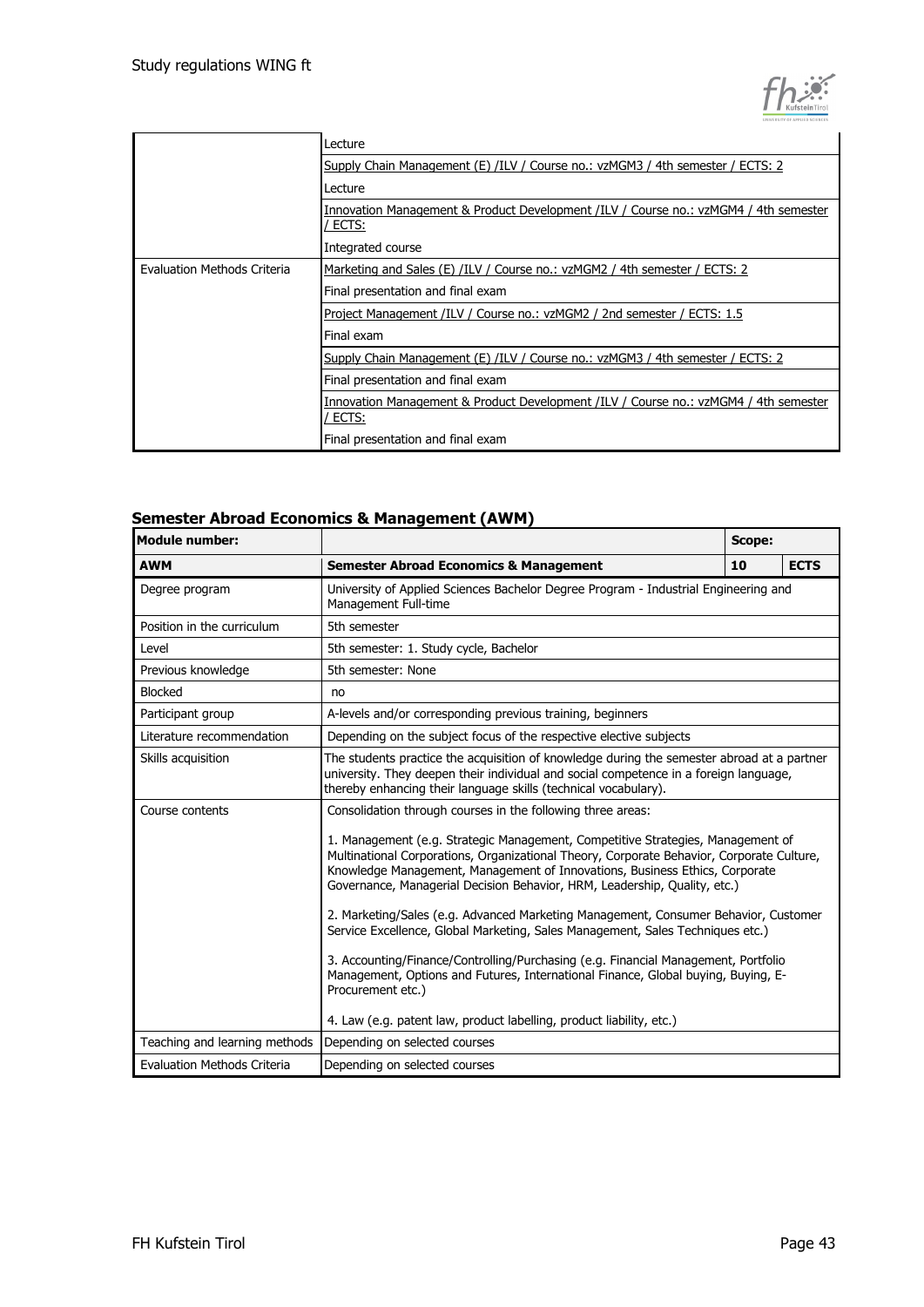

## **Product Development (PEE)**

| <b>Module number:</b>                      |                                                                                                                                                                                                                                                                                                                                                                                                                                                                                                                                                                                                                                                                                                                                                                                                                                                                                                                                                                                                                                                                                                                                                                                                                                                                                                                                                                                                              | Scope: |             |
|--------------------------------------------|--------------------------------------------------------------------------------------------------------------------------------------------------------------------------------------------------------------------------------------------------------------------------------------------------------------------------------------------------------------------------------------------------------------------------------------------------------------------------------------------------------------------------------------------------------------------------------------------------------------------------------------------------------------------------------------------------------------------------------------------------------------------------------------------------------------------------------------------------------------------------------------------------------------------------------------------------------------------------------------------------------------------------------------------------------------------------------------------------------------------------------------------------------------------------------------------------------------------------------------------------------------------------------------------------------------------------------------------------------------------------------------------------------------|--------|-------------|
| <b>PEE</b>                                 | <b>Product Development</b>                                                                                                                                                                                                                                                                                                                                                                                                                                                                                                                                                                                                                                                                                                                                                                                                                                                                                                                                                                                                                                                                                                                                                                                                                                                                                                                                                                                   | 9      | <b>ECTS</b> |
| Degree program                             | University of Applied Sciences Bachelor Degree Program - Industrial Engineering and<br>Management Full-time                                                                                                                                                                                                                                                                                                                                                                                                                                                                                                                                                                                                                                                                                                                                                                                                                                                                                                                                                                                                                                                                                                                                                                                                                                                                                                  |        |             |
| 3rd semester<br>Position in the curriculum |                                                                                                                                                                                                                                                                                                                                                                                                                                                                                                                                                                                                                                                                                                                                                                                                                                                                                                                                                                                                                                                                                                                                                                                                                                                                                                                                                                                                              |        |             |
|                                            | 4th semester                                                                                                                                                                                                                                                                                                                                                                                                                                                                                                                                                                                                                                                                                                                                                                                                                                                                                                                                                                                                                                                                                                                                                                                                                                                                                                                                                                                                 |        |             |
| Level                                      | 3rd semester: 1. Study cycle, Bachelor / 4th semester: 1. Study cycle, Bachelor                                                                                                                                                                                                                                                                                                                                                                                                                                                                                                                                                                                                                                                                                                                                                                                                                                                                                                                                                                                                                                                                                                                                                                                                                                                                                                                              |        |             |
| Previous knowledge                         | None                                                                                                                                                                                                                                                                                                                                                                                                                                                                                                                                                                                                                                                                                                                                                                                                                                                                                                                                                                                                                                                                                                                                                                                                                                                                                                                                                                                                         |        |             |
| <b>Blocked</b>                             | no                                                                                                                                                                                                                                                                                                                                                                                                                                                                                                                                                                                                                                                                                                                                                                                                                                                                                                                                                                                                                                                                                                                                                                                                                                                                                                                                                                                                           |        |             |
| Participant group                          | A-levels and/or corresponding previous training, beginners                                                                                                                                                                                                                                                                                                                                                                                                                                                                                                                                                                                                                                                                                                                                                                                                                                                                                                                                                                                                                                                                                                                                                                                                                                                                                                                                                   |        |             |
| Literature recommendation                  | Design Project - Product Development (O) /ILV / Course no.: vzPEE1 / 3rd semester / ECTS:<br>3<br>Corsten, et al. (2006): Grundlagen des Innovationsmanagements, Vahlen Verlag<br>$\bullet$<br>Munich<br>Conrad (2005): Grundlagen der Konstruktionslehre: Methoden und Beispiele für<br>٠<br>den Maschinenbau, 3rd Edition, Carl Hanser Publisher Munich<br>Dolmetsch (2011): Metalltechnik Fachbildung. Der Werkzeugbau, softcover, 15th<br>٠<br>Edition, Europa Lehrmittelverlag Haan<br>Gebhardt (2007): Generative Fertigungsverfahren, 3rd Edition, Carl Hanser<br>٠<br>Publisher Munich<br>Hauschildt, Salomo (2007): Innovationsmanagement, 4th edition, Vahlen Verlag<br>٠<br>Munich<br>Hoenow, Meissner (2010): Entwerfen und Gestalten im Maschinenbau, Carl Hanser<br>٠<br>Verlag Munich<br>Kief, Roschiwal (2009): CNC-Handbuch, Hanser Verlag Munich<br>٠<br>Morgan, Liker (2006): The Toyota Product Development System: Integrating<br>٠<br>People, Process and Technology, Productivity Press<br>Scheer, et al. (2005): Prozessorientiertes Product Lifecycle Management, Springer<br>٠<br>Verlag Berlin<br>Sendler, Wawer (2007): CAD and PDM: Prozessoptimierung durch Integration, 2nd<br>٠<br>Edition, Carl Hanser Publisher Munich<br>Vogel, Ebel (2009): Pro/Engineer und Pro/Mechanica: Konstruieren und Berechnen<br>٠<br>mit Wildfire 4, 5th Edition, Carl Hanser Publisher Munich |        |             |
|                                            | Information Systems in Product Development (WP) /ILV / Course no.: vzPEE2 / 4th semester<br>/ ECTS: 2.5<br>Sendler, Wawer (2011): Von PDM zu PLM, 3rd Edition, Carl Hanser Publisher<br>٠<br>Munich<br>Gudehus (2012): Logistics 1: Grundlagen, Verfahren und Strategien, 4th Edition,<br>$\bullet$<br>Springer Verlag Berlin<br>Gudehus (2012): Logistics 2: Netzwerke, Systeme und Lieferketten, 4th Edition,<br>٠<br>Springer Verlag Berlin<br>Morgan, Liker (2006): The Toyota Product Development System: Integrating<br>People, Process and Technology, Productivity Press<br>Scheer, et al. (2005): Prozessorientiertes Product Lifecycle Management, Springer<br>Verlag Berlin<br>Sendler, Wawer (2007): CAD and PDM: Prozessoptimierung durch Integration, 2nd<br>٠<br>Edition, Carl Hanser Publisher Munich<br>Gebhardt (2007): Generative Fertigungsverfahren, 3rd Edition, Carl Hanser<br>Publisher Munich                                                                                                                                                                                                                                                                                                                                                                                                                                                                                       |        |             |
|                                            | R&D Management (WP)(E) /ILV / Course no.: vzPEE3 / 4th semester / ECTS: 2<br>Hahn, Häusler, Große Austing (2013): Quantitatives Entwicklungsmanagement,<br>٠<br>Springer Verlag Berlin                                                                                                                                                                                                                                                                                                                                                                                                                                                                                                                                                                                                                                                                                                                                                                                                                                                                                                                                                                                                                                                                                                                                                                                                                       |        |             |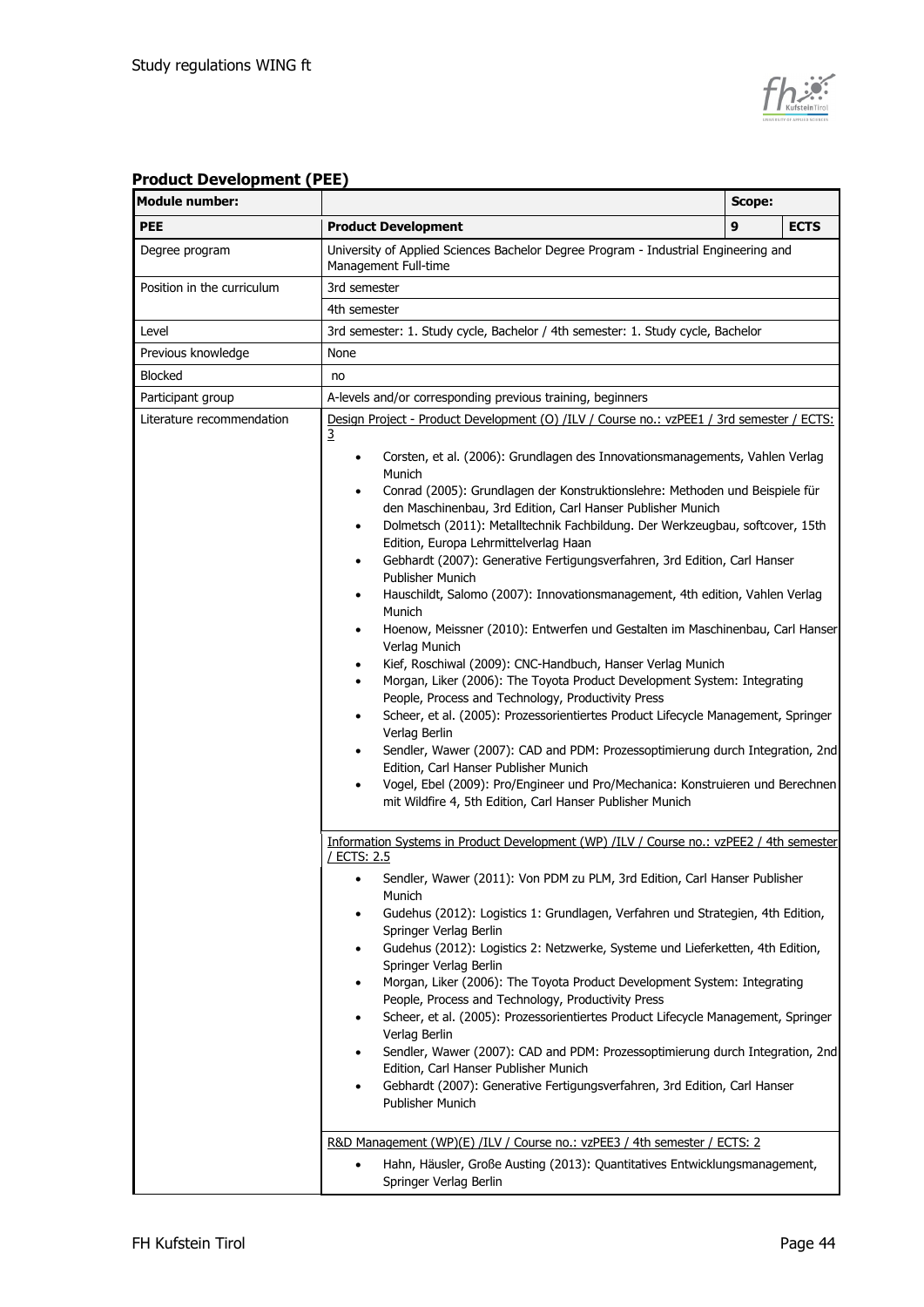

|                    | Reinertsen (2009): The Principles of Product Development Flow: Second Genera-<br>٠<br>tion Lean Product Development, Celeritas Publishing<br>Ries (2011): The Lean Startup: How Constant Innovation Creates Radically Suc-<br>٠<br>cessful Businesses, Portfolio Penguin<br>Brown, Tim: The Lean Startup: How Constant Innovation Creates Radically Suc-<br>٠<br>cessful Businesses<br>Reinertsen (1997): Managing the Design Factory, Free Press<br>٠<br>McGrath (2004): Next Generation Product Development: How to Increase Produc-<br>٠<br>tivity, Cut Costs, and Reduce Cycle Times, McGraw-Hill Education<br>Cooper (2002): Portfolio Management For New Products, 2nd edition, Basic Books<br>Trends in R&D (WP)(E) /VO / Course no.: vzPEE4 / 4th semester / ECTS: 1.5                                                                                                      |
|--------------------|-------------------------------------------------------------------------------------------------------------------------------------------------------------------------------------------------------------------------------------------------------------------------------------------------------------------------------------------------------------------------------------------------------------------------------------------------------------------------------------------------------------------------------------------------------------------------------------------------------------------------------------------------------------------------------------------------------------------------------------------------------------------------------------------------------------------------------------------------------------------------------------|
|                    | Depending on the trend identified, identify                                                                                                                                                                                                                                                                                                                                                                                                                                                                                                                                                                                                                                                                                                                                                                                                                                         |
| Skills acquisition | Design Project - Product Development (O) /ILV / Course no.: vzPEE1 / 3rd semester / ECTS:<br>3<br>The students are able to:<br>Understand the fundamentals of the design process and be able to apply them.<br>Evaluate and analyze design methods.<br>Plan, clarify and design a product using the relevant<br>requirements analysis, concept development, evaluation of solutions and designs<br>Develop a product in a structured manner and according to standards and norms,<br>$\bullet$<br>taking safeguards into account.<br>Decide on and evaluate special features for individual and mass production, taking<br>$\bullet$<br>production, assembly and costs into account.<br>Create the complete documentation for a design (e.g. specifications, functional<br>٠<br>analysis, specifications, parts lists, technical drawing, assembly instructions,<br>documentation). |
|                    | Information Systems in Product Development (WP) /ILV / Course no.: vzPEE2 / 4th semester<br><b>ECTS: 2.5</b><br>The students are able to:<br>Analyze and structure business processes of product development.<br>Record actual data and identify interfaces.<br>Check best practices.<br>$\bullet$<br>Verify organizational forms and data in the system.<br>Optimize product development processes through system support and apply<br>modern methods.<br>Evaluate and analyze product data and prepare it for transfer to production.<br>Classify the basic functions of production data management.<br>Identify interfaces to other systems (e.g. CAD, Office, assemblies, ).<br>and analyze them.<br>Evaluate CAx (computer-aided) data.<br>Understand the introduction of a PDM system.                                                                                        |
|                    | R&D Management (WP)(E) /ILV / Course no.: vzPEE3 / 4th semester / ECTS: 2<br>The students are able to:<br>Analyze core processes in the development area and assess their status.<br>Define goals using suitable key figures and follow them up using methods and<br>tools (QM approaches).<br>Derive measures against the background of networking core processes and<br>$\bullet$<br>interpret their effects.                                                                                                                                                                                                                                                                                                                                                                                                                                                                     |
|                    | Trends in R&D (WP)(E) /VO / Course no.: vzPEE4 / 4th semester / ECTS: 1.5<br>The students are able to:<br>Identify current trends in development.<br>$\bullet$<br>Describe the impact of these trends on development.<br>Recognize the current challenges of the market and implement them in product<br>development.                                                                                                                                                                                                                                                                                                                                                                                                                                                                                                                                                               |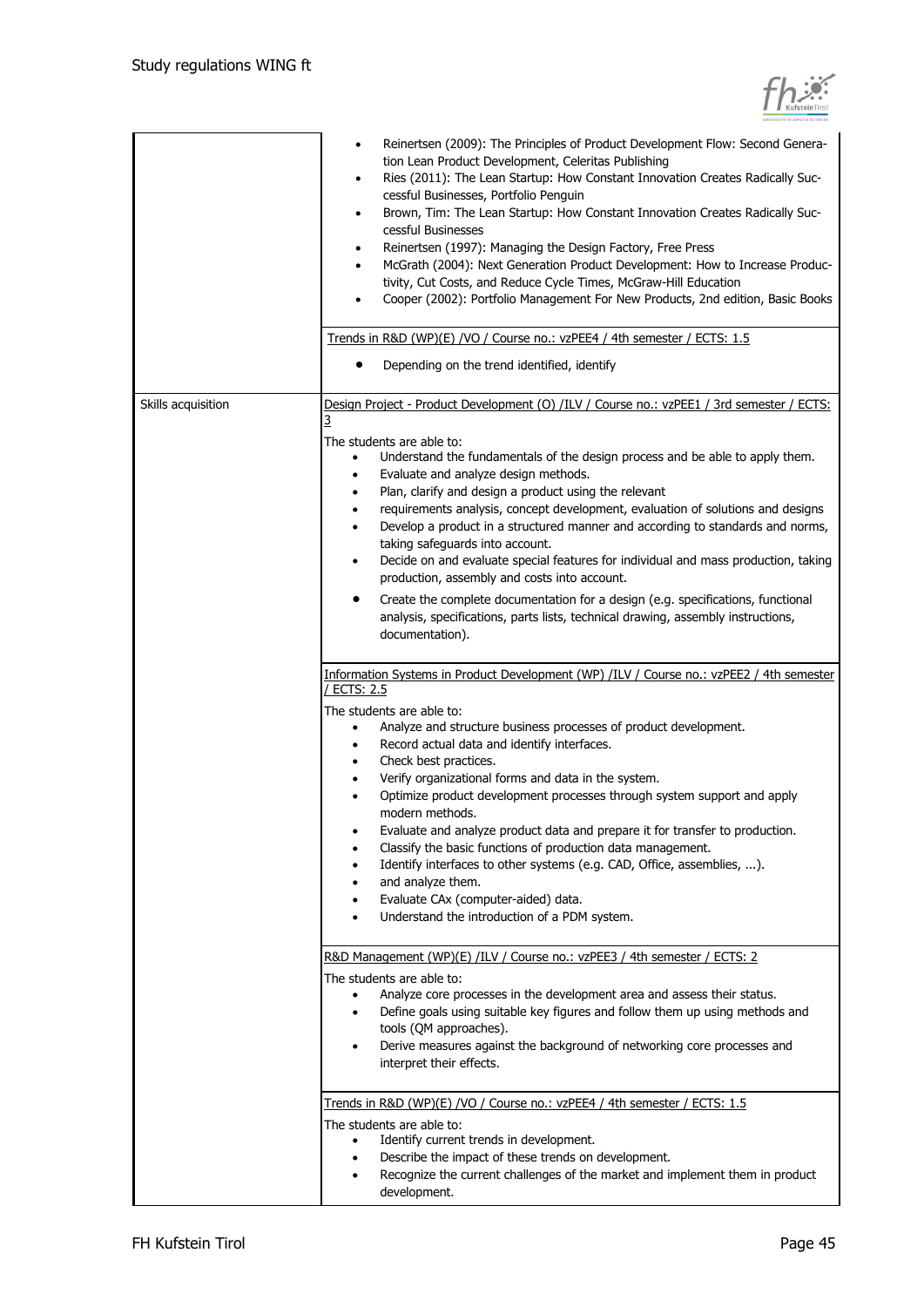

|                 | Analyze current trends with regard to their impact on products and define<br>measures.<br>Identify and derive new marketing opportunities for products and identify their<br>٠<br>impact on product development.<br>Define requirements for new products and develop concept proposals using<br>methods learned.                                                                                                                                                                                                                                                                                                                                                                                                                                                                                                                                                                                                                                                                                                                                                                                                                                                                                                                                                           |
|-----------------|----------------------------------------------------------------------------------------------------------------------------------------------------------------------------------------------------------------------------------------------------------------------------------------------------------------------------------------------------------------------------------------------------------------------------------------------------------------------------------------------------------------------------------------------------------------------------------------------------------------------------------------------------------------------------------------------------------------------------------------------------------------------------------------------------------------------------------------------------------------------------------------------------------------------------------------------------------------------------------------------------------------------------------------------------------------------------------------------------------------------------------------------------------------------------------------------------------------------------------------------------------------------------|
| Course contents | Design Project - Product Development (O) /ILV / Course no.: vzPEE1 / 3rd semester / ECTS:<br>3<br>Practical design and calculation exercises using practical examples, in particular for the<br>design of simple connecting elements, axles and shafts, as well as sliding and rolling bearing<br>technology, shaft-hub connections, couplings, belt drives and gear drives, elements for<br>supporting, carrying machine components and torque transmission:<br>Functions and design rules as well as calculation bases for axes and shafts<br>Design fundamentals and calculation bases of hydrodynamic plain bearings<br>$\bullet$<br>Bearing types, areas of application, bearing concepts and calculation bases for<br>٠<br>rolling bearings<br>Elements for sealing machine components<br>٠<br>Elastic springs: Spring types, design rules and calculation bases for springs<br>٠<br>Clutches and brakes: Design, functions, mode of operation and calculation bases<br>٠<br>of selected clutch and brake types<br>Belt drives: Design principles and calculation bases for flat and V-belt drives and<br>٠<br>timing belt drives<br>Gear drives: Gear types and design, gearing law, design and calculation bases for<br>straight, helical, bevel and helical gears |
|                 | Information Systems in Product Development (WP) /ILV / Course no.: vzPEE2 / 4th semester<br>/ ECTS: 2.5<br>Best practice processes and KPIs for product development<br>$\bullet$<br>Authorization concept<br>٠<br>Product lifecycle management<br>٠<br>Product data management (PDM) - various systems<br>٠<br>Interfaces CAD, PDM, PLM and ERP<br>$\bullet$<br>Product development system, Windchill<br>٠<br>Production planning and control<br>٠<br>Support through ERP Enterprise resource planning systems<br>٠<br>Special features of SCM Supply Chain Management during product development<br>Influence of customers on product development viewed under consideration of<br><b>Customer Relation Management (CRM)</b><br>Effects of integration and networking on product development (smart products)<br>Application integration, long-term archiving                                                                                                                                                                                                                                                                                                                                                                                                             |
|                 | R&D Management (WP)(E) /ILV / Course no.: vzPEE3 / 4th semester / ECTS: 2<br>Core processes in the development area<br>Challenges in the development area against the background of existing market<br>requirements<br>Levels of development management (strategic, tactical, operational)<br>٠<br>Management of the development area with qualitative and quantitative approaches<br>٠<br>(Lean Engineering, Model Based System Engineering). QM etc.)                                                                                                                                                                                                                                                                                                                                                                                                                                                                                                                                                                                                                                                                                                                                                                                                                    |
|                 | Trends in R&D (WP)(E) /VO / Course no.: vzPEE4 / 4th semester / ECTS: 1.5<br>Methods of structured development of products using modern tools<br>$\bullet$<br>Product development process and effects on it through global requirements<br>٠<br>Changes in the product development process through new integrated, global<br>٠<br>networks, technical developments (e.g. sensor technology, web, mobile devices,<br>smart devices, )<br>State of the art methods of product development<br>Fundamentals of innovation in product development                                                                                                                                                                                                                                                                                                                                                                                                                                                                                                                                                                                                                                                                                                                               |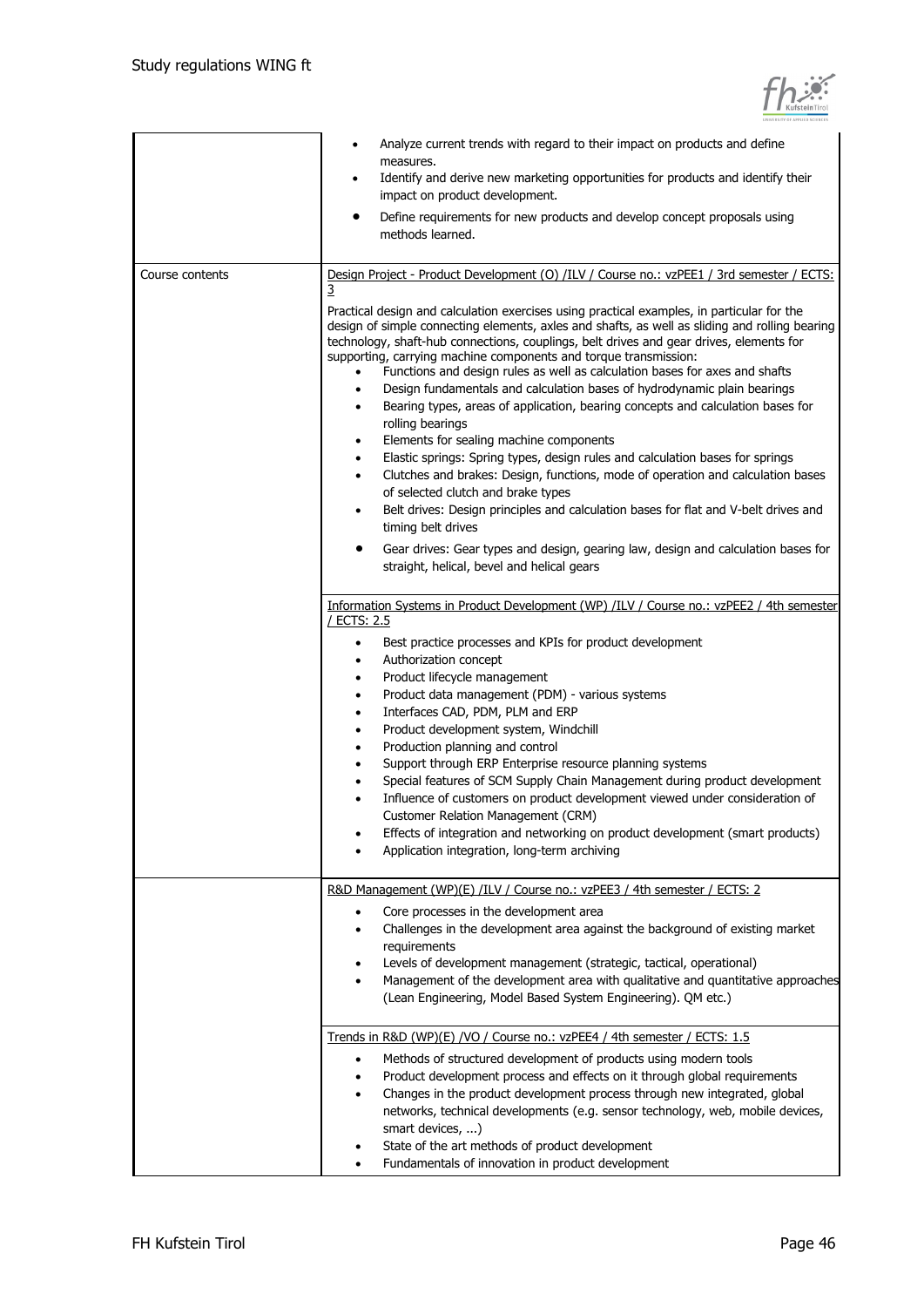|                               | Current, influential trends in product development are presented and discussed in<br>this course. This ensures that the students have their finger on the pulse of the<br>times with their respective specialization. |
|-------------------------------|-----------------------------------------------------------------------------------------------------------------------------------------------------------------------------------------------------------------------|
| Teaching and learning methods | Design Project - Product Development (O) /ILV / Course no.: vzPEE1 / 3rd semester / ECTS:<br>3<br>Integrated course,                                                                                                  |
|                               | Information Systems in Product Development (WP) /ILV / Course no.: vzPEE2 / 4th semester<br>/ ECTS: 2.5<br>Integrated course                                                                                          |
|                               | R&D Management (WP)(E) /ILV / Course no.: vzPEE3 / 4th semester / ECTS: 2<br>Integrated course                                                                                                                        |
|                               | Trends in R&D (WP)(E) /VO / Course no.: vzPEE4 / 4th semester / ECTS: 1.5<br>Lecture                                                                                                                                  |
| Evaluation Methods Criteria   | Design Project - Product Development (O) /ILV / Course no.: vzPEE1 / 3rd semester / ECTS:<br>3<br>Final presentation                                                                                                  |
|                               | Information Systems in Product Development (WP) /ILV / Course no.: vzPEE2 / 4th semester<br><b>ECTS: 2.5</b><br>Project documentation and final presentation, final report                                            |
|                               | R&D Management (WP)(E) /ILV / Course no.: vzPEE3 / 4th semester / ECTS: 2<br>Final presentation and final exam                                                                                                        |
|                               | Trends in R&D (WP)(E) /VO / Course no.: vzPEE4 / 4th semester / ECTS: 1.5<br>Project documentation                                                                                                                    |

#### **Production (PEP)**

| Module number:             | Scope:                                                                                                                                                                                                                                                                                                                                                                                                                                                                                                                                                                                                                                                                                                                                                                                                                                                                                               |   |             |
|----------------------------|------------------------------------------------------------------------------------------------------------------------------------------------------------------------------------------------------------------------------------------------------------------------------------------------------------------------------------------------------------------------------------------------------------------------------------------------------------------------------------------------------------------------------------------------------------------------------------------------------------------------------------------------------------------------------------------------------------------------------------------------------------------------------------------------------------------------------------------------------------------------------------------------------|---|-------------|
| <b>PEP</b>                 | <b>Production</b>                                                                                                                                                                                                                                                                                                                                                                                                                                                                                                                                                                                                                                                                                                                                                                                                                                                                                    | 9 | <b>ECTS</b> |
| Degree program             | University of Applied Sciences Bachelor Degree Program - Industrial Engineering and<br>Management Full-time                                                                                                                                                                                                                                                                                                                                                                                                                                                                                                                                                                                                                                                                                                                                                                                          |   |             |
| Position in the curriculum | 3rd semester                                                                                                                                                                                                                                                                                                                                                                                                                                                                                                                                                                                                                                                                                                                                                                                                                                                                                         |   |             |
|                            | 4th semester                                                                                                                                                                                                                                                                                                                                                                                                                                                                                                                                                                                                                                                                                                                                                                                                                                                                                         |   |             |
| Level                      | 3rd semester: 1. Study cycle, Bachelor / 4th semester: 1. Study cycle, Bachelor                                                                                                                                                                                                                                                                                                                                                                                                                                                                                                                                                                                                                                                                                                                                                                                                                      |   |             |
| Previous knowledge         | 3rd semester: None / 4th semester: None / 4th semester: None                                                                                                                                                                                                                                                                                                                                                                                                                                                                                                                                                                                                                                                                                                                                                                                                                                         |   |             |
| <b>Blocked</b>             | no                                                                                                                                                                                                                                                                                                                                                                                                                                                                                                                                                                                                                                                                                                                                                                                                                                                                                                   |   |             |
| Participant group          | A-levels and/or corresponding previous training, beginners                                                                                                                                                                                                                                                                                                                                                                                                                                                                                                                                                                                                                                                                                                                                                                                                                                           |   |             |
| Literature recommendation  | Design Project - Production (O) /ILV / Course no.: vzPEP1 / 3rd semester / ECTS: 3                                                                                                                                                                                                                                                                                                                                                                                                                                                                                                                                                                                                                                                                                                                                                                                                                   |   |             |
|                            | Corsten, et al. (2006): Grundlagen des Innovationsmanagements, Vahlen Verlag<br>٠<br>Munich<br>Conrad (2005): Grundlagen der Konstruktionslehre: Methoden und Beispiele für<br>٠<br>den Maschinenbau, 3rd Edition, Carl Hanser Publisher Munich<br>Dolmetsch (2011): Metalltechnik Fachbildung. Der Werkzeugbau, softcover, 15th<br>٠<br>Edition, Europa Lehrmittelverlag Haan<br>Gebhardt (2007): Generative Fertigungsverfahren, 3rd Edition, Carl Hanser<br>$\bullet$<br><b>Publisher Munich</b><br>Hauschildt, Salomo (2007): Innovationsmanagement, 4th edition, Vahlen Verlag<br>Munich<br>Hoenow, Meissner (2010): Entwerfen und Gestalten im Maschinenbau, Carl Hanser<br>Verlag Munich<br>Kief, Roschiwal (2009): CNC-Handbuch, Hanser Verlag Munich<br>Morgan, Liker (2006): The Toyota Product Development System: Integrating<br>٠<br>People, Process and Technology, Productivity Press |   |             |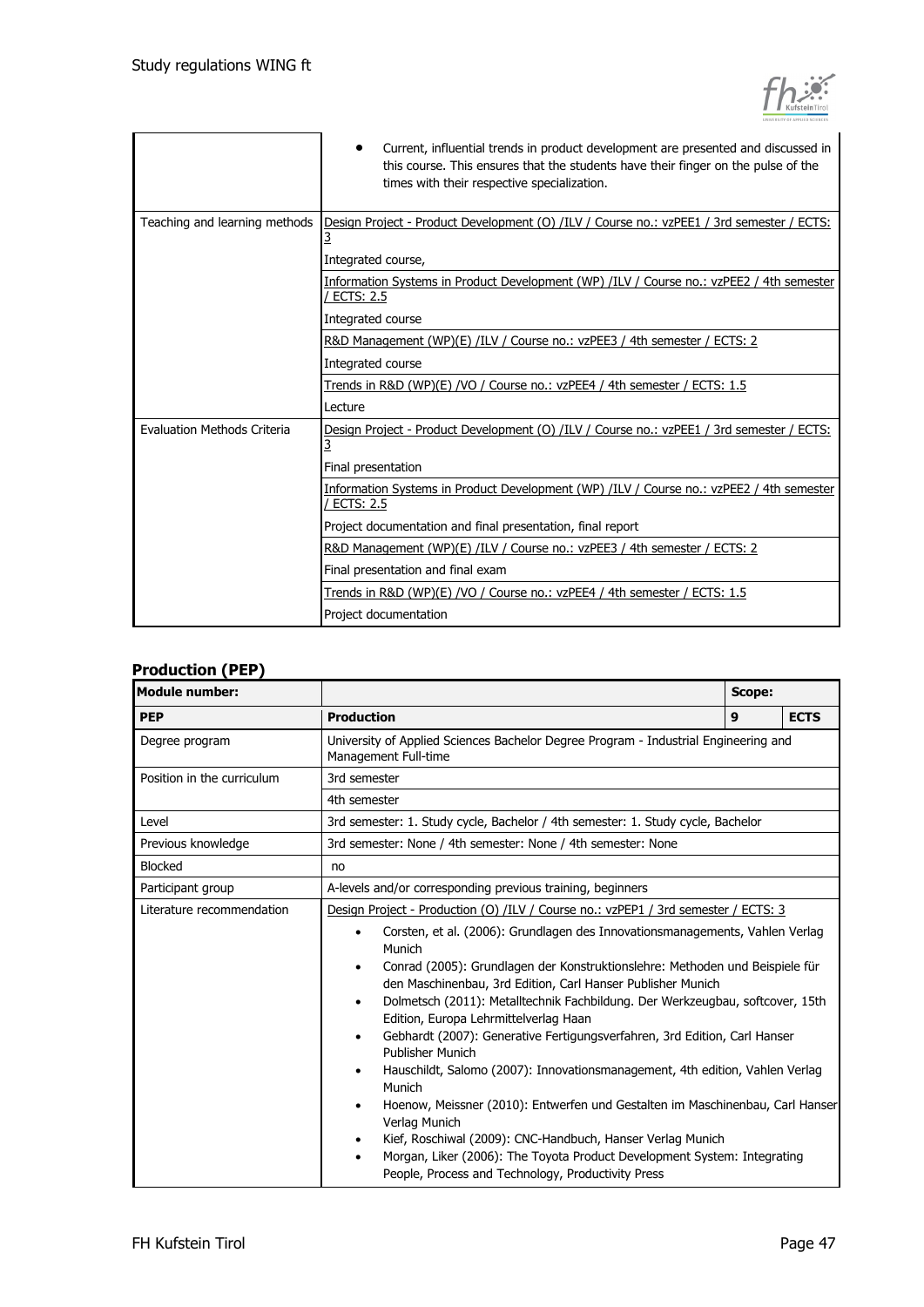

|                    | Scheer, et al. (2005): Prozessorientiertes Product Lifecycle Management, Springer<br>Verlag Berlin                                                                      |
|--------------------|-------------------------------------------------------------------------------------------------------------------------------------------------------------------------|
|                    | Sendler, Wawer (2007): CAD and PDM: Prozessoptimierung durch Integration, 2nd<br>٠<br>Edition, Carl Hanser Publisher Munich                                             |
|                    | Vogel, Ebel (2009): Pro/Engineer und Pro/Mechanica: Konstruieren und Berechnen<br>٠                                                                                     |
|                    | mit Wildfire 4, 5th Edition, Carl Hanser Publisher Munich                                                                                                               |
|                    | Information Systems in Production (WP) /ILV / Course no.: vzPEP2 / 4th semester / ECTS:<br>2.5                                                                          |
|                    | Gudehus (2012): Logistics 1: Grundlagen, Verfahren und Strategien, 4th Edition,<br>$\bullet$                                                                            |
|                    | Springer Verlag Berlin<br>Gudehus (2012): Logistics 2: Netzwerke, Systeme und Lieferketten, 4th Edition,<br>٠                                                           |
|                    | Springer Verlag Berlin<br>Morgan, Liker (2006): The Toyota Product Development System: Integrating<br>٠                                                                 |
|                    | People, Process and Technology, Productivity Press                                                                                                                      |
|                    | Scheer, et al. (2005): Prozessorientiertes Product Lifecycle Management, Springer<br>٠<br>Verlag Berlin                                                                 |
|                    | Sendler, Wawer (2007): CAD and PDM: Prozessoptimierung durch Integration, 2nd<br>$\bullet$<br>Edition, Carl Hanser Publisher Munich                                     |
|                    | Gebhardt (2007): Generative Fertigungsverfahren, 3rd Edition, Carl Hanser<br>٠<br>Publisher Munich                                                                      |
|                    | Production Management (WP)(E) /ILV / Course no.: vzPEP3 / 4th semester / ECTS: 2                                                                                        |
|                    | Gummersbach, et al. (2012): Produktionsmanagement: Lehr- und Nachschlage-<br>$\bullet$<br>werk, 5th edition, Verlag Handwerk und Technik Hamburg                        |
|                    | Schmid, et al. (2013): Produktionsorganisation: Qualitätsmanagement und<br>٠                                                                                            |
|                    | Produktpolitik, 8th Edition, Europa Lehrmittelverlag Haan<br>Voigt (2008): Industrielles Management: Industriebetriebslehre aus<br>$\bullet$                            |
|                    | prozessorientierter Sicht, 1st Edition, Springer Verlag Berlin                                                                                                          |
|                    | Schuh, Schmidt (2014): Produktionsmanagement: Handbuch Produktion und<br>٠                                                                                              |
|                    | Management 5, 2nd Edition, Springer Vieweg Verlag Wiesbaden<br>Kiener, et al. (2012): Produktions-Management: Grundlagen der<br>$\bullet$                               |
|                    | Produktionsplanung und - steuerung, 10th edition, Oldenbourg Verlag Munich                                                                                              |
|                    | Abele, Kluge (2010): Handbuch globale Produktion, 2nd Edition, Carl Hanser<br>٠<br>Publisher Munich                                                                     |
|                    | Trends in Production (WP)(E) /VO / Course no.: vzPEP4 / 4th semester / ECTS: 1.5                                                                                        |
|                    | Depending on the trend identified, identify                                                                                                                             |
| Skills acquisition | Design Project - Production (O) /ILV / Course no.: vzPEP1 / 3rd semester / ECTS: 3                                                                                      |
|                    | The students are able to:                                                                                                                                               |
|                    | Know the fundamentals of the design process and apply them.<br>$\bullet$<br>Evaluate and analyze the design methods.<br>$\bullet$                                       |
|                    | Differentiate machines and plants.<br>٠                                                                                                                                 |
|                    | Construct plants also as a union of machine groups under consideration of<br>٠                                                                                          |
|                    | additional requirements like e.g. conveyor systems and conveying aids.<br>The special features of a plant take into account the interaction of components,<br>$\bullet$ |
|                    | service and assembly.                                                                                                                                                   |
|                    | Plan, define and design an entire plant and plant components or machine groups.<br>٠<br>Consider and document the respective work step (e.g. requirement determination, |
|                    | concept development, evaluation of solutions, design).<br>Develop a plant in a structured manner and in accordance with standards and<br>٠                              |
|                    | norms, taking safety into account.                                                                                                                                      |
|                    | Consider and evaluate the possibility of variants as well as set-ups and                                                                                                |
|                    | conversions, taking into account production, assembly and costs.<br>Create the complete documentation for the entire design in interaction (e.g.                        |
|                    | requirement specification, functional analysis, requirements specification, parts<br>lists, technical drawing, assembly instructions, documentation).                   |
|                    |                                                                                                                                                                         |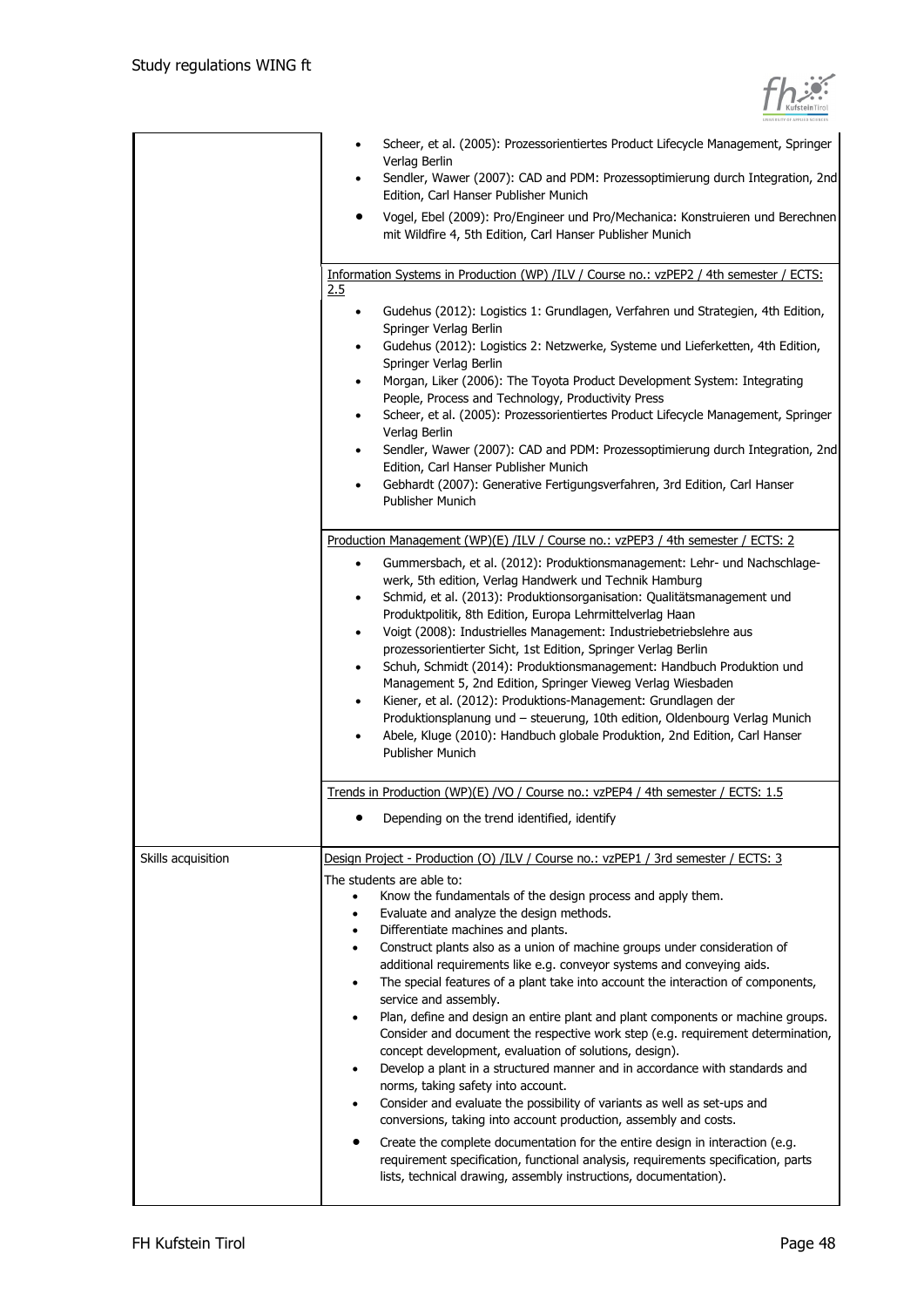|                 | Information Systems in Production (WP) /ILV / Course no.: vzPEP2 / 4th semester / ECTS:<br>2.5                                                                       |
|-----------------|----------------------------------------------------------------------------------------------------------------------------------------------------------------------|
|                 | The students are able to:                                                                                                                                            |
|                 | Analyze and structure business processes in production.<br>$\bullet$                                                                                                 |
|                 | Record actual data and identify interfaces.<br>٠                                                                                                                     |
|                 | Verify best practices in production processes.                                                                                                                       |
|                 | Verify organizational forms and data in the system.<br>٠                                                                                                             |
|                 | Optimize processes through system support and apply modern methods (e.g.<br>٠                                                                                        |
|                 | Lean, Kanban, ) with system support.                                                                                                                                 |
|                 | Identify, analyze and classify interfaces internally and externally.                                                                                                 |
|                 | Record data structures.                                                                                                                                              |
|                 | Ensure quality requirements during implementation.                                                                                                                   |
|                 | Be familiar with the advantages and disadvantages of different providers.                                                                                            |
|                 | Production Management (WP)(E) /ILV / Course no.: vzPEP3 / 4th semester / ECTS: 2                                                                                     |
|                 |                                                                                                                                                                      |
|                 | The students are able to:                                                                                                                                            |
|                 | Analyze core processes in the production area and assess their status.<br>$\bullet$<br>Define goals using suitable key figures and follow them up using methods and  |
|                 | ٠<br>tools (QM approaches).                                                                                                                                          |
|                 | Derive measures against the background of networking core processes and                                                                                              |
|                 | interpret their effects.                                                                                                                                             |
|                 |                                                                                                                                                                      |
|                 | Trends in Production (WP)(E) /VO / Course no.: vzPEP4 / 4th semester / ECTS: 1.5                                                                                     |
|                 | The students are able to:                                                                                                                                            |
|                 | Understand the history of the product processes and the current status (PLM, PPS,<br>$\bullet$                                                                       |
|                 | CIM, etc.).                                                                                                                                                          |
|                 | Recognize the current challenges of the market and be able to implement<br>٠                                                                                         |
|                 | production requirements.                                                                                                                                             |
|                 | Analyze current trends with regard to their impact on production (automation,<br>٠                                                                                   |
|                 | networking).                                                                                                                                                         |
|                 | Identify and derive new, global methods of production and identify the effects on<br>$\bullet$                                                                       |
|                 | innovative production.                                                                                                                                               |
|                 | Identify current trends in production.<br>٠                                                                                                                          |
|                 | Describe the impact of these trends on production.                                                                                                                   |
|                 | Define actions regarding these trends.                                                                                                                               |
| Course contents | Design Project - Production (O) /ILV / Course no.: vzPEP1 / 3rd semester / ECTS: 3                                                                                   |
|                 | Practical design and calculation exercises using practical examples, in particular for<br>the design of connecting elements, conveyor systems, machine components as |
|                 | well as axles, shafts and bearings; connections and couplings and gears. For the<br>interaction, particular emphasis should be placed on elements for supporting,    |
|                 | carrying machine components, torque transmission and conveying:                                                                                                      |
|                 | Types, functions and design rules as well as calculation bases for axes, shafts,                                                                                     |
|                 | bearings and springs.                                                                                                                                                |
|                 | Elements for sealing machine components                                                                                                                              |
|                 | All elements which are also relevant for connections and conveyor technology:                                                                                        |
|                 | Clutches and brakes: Design, functions, mode of operation and calculation bases                                                                                      |
|                 | of selected clutch and brake types                                                                                                                                   |
|                 | Belt drives: Design principles and calculation bases for flat and V-belt drives and                                                                                  |
|                 | timing belt drives                                                                                                                                                   |
|                 | Gear drives: Gear types and design, gearing law, design and calculation bases for                                                                                    |
|                 | straight, helical, bevel and helical gears                                                                                                                           |
|                 | Information Systems in Production (WP) /ILV / Course no.: vzPEP2 / 4th semester / ECTS:                                                                              |
|                 | 2.5                                                                                                                                                                  |
|                 | Best practice processes and KPIs for production                                                                                                                      |
|                 | Authorization concept                                                                                                                                                |
|                 | Product lifecycle management                                                                                                                                         |
|                 | Production planning and control                                                                                                                                      |
|                 |                                                                                                                                                                      |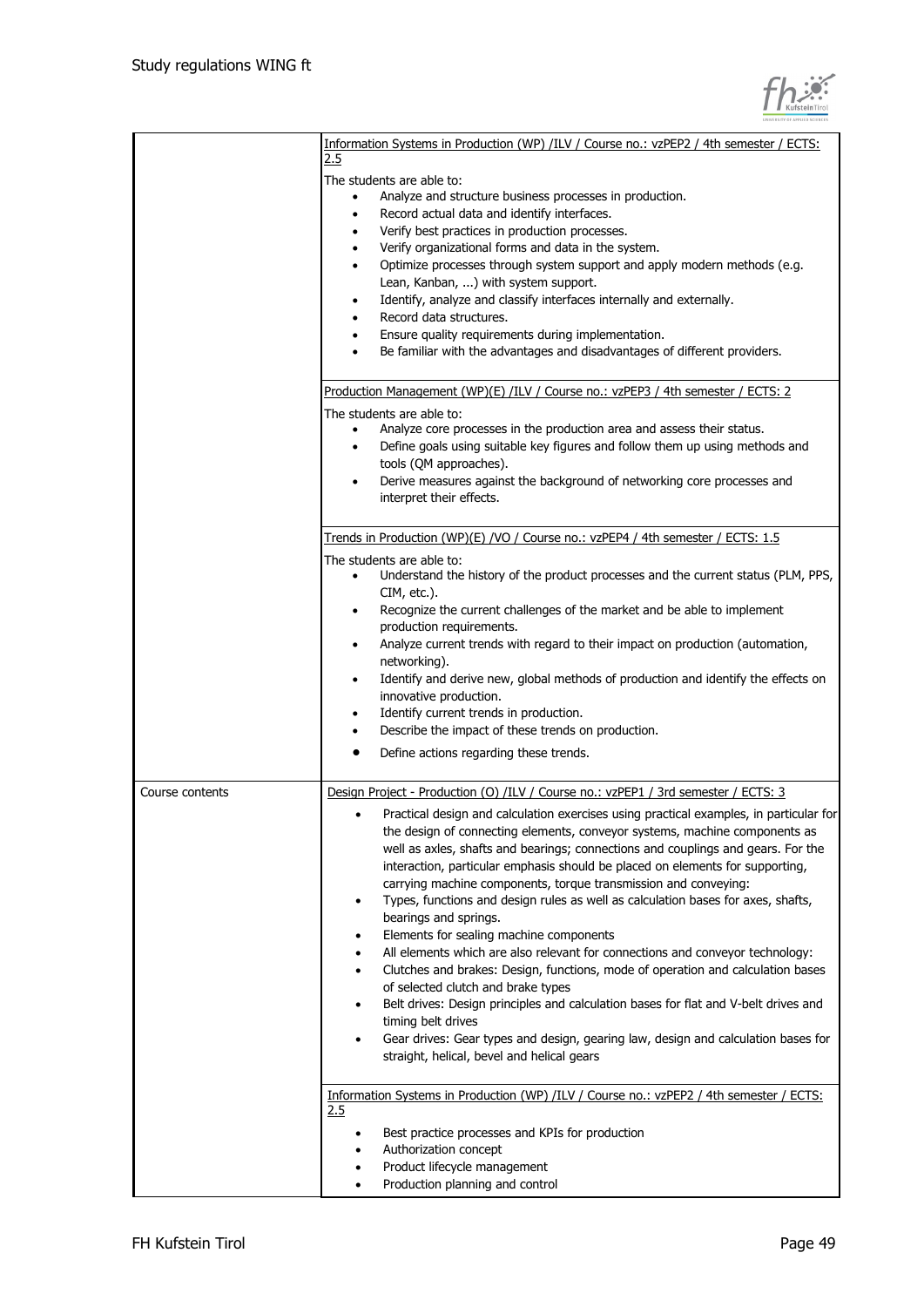

|                                    | Enterprise structures and master data structures.<br>Support through ERP (Enterprise Resource Planning) systems<br>Integration of SCM (Supply Chain Management) and CRM (Customer Relationship<br>Management) with the production process<br>Support methods for optimizing production through information systems, including<br>٠<br>web applications and mobile devices.<br>Reporting<br>Design and customizing of the system to ensure quality and integration<br>Application integration, long-term archiving                                                                                                                               |
|------------------------------------|-------------------------------------------------------------------------------------------------------------------------------------------------------------------------------------------------------------------------------------------------------------------------------------------------------------------------------------------------------------------------------------------------------------------------------------------------------------------------------------------------------------------------------------------------------------------------------------------------------------------------------------------------|
|                                    | Production Management (WP)(E) /ILV / Course no.: vzPEP3 / 4th semester / ECTS: 2<br>Core processes in the production area<br>٠<br>Challenges in the production area against the background of existing market<br>requirements<br>Levels of production management (strategic, tactical, operational) such as location<br>٠<br>decision, in-house and external production, order management, work system<br>design, production planning and control (PPS), personnel management<br>Lean management<br>Management of the production area with qualitative and quantitative approaches<br>(QM approaches)                                           |
|                                    | Trends in Production (WP)(E) /VO / Course no.: vzPEP4 / 4th semester / ECTS: 1.5<br>Current, influential trends in production will be presented and discussed during this<br>$\bullet$<br>course. This ensures that the students have their finger on the pulse of the times<br>with their respective specialization.<br>Best practices in production<br>٠<br>Production process and impact of global requirements<br>٠<br>Changes in the production process through new integrated global networks,<br>٠<br>technical developments (e.g. automated Lean, Kanban, )<br>KPIs in modern production<br>Methods and modern tools in production<br>٠ |
| Teaching and learning methods      | Design Project - Production (O) /ILV / Course no.: vzPEP1 / 3rd semester / ECTS: 3<br>Integrated course,                                                                                                                                                                                                                                                                                                                                                                                                                                                                                                                                        |
|                                    | Information Systems in Production (WP) /ILV / Course no.: vzPEP2 / 4th semester / ECTS:<br>2.5<br>Integrated course<br>Production Management (WP)(E) /ILV / Course no.: vzPEP3 / 4th semester / ECTS: 2<br>Integrated course<br>Trends in Production (WP)(E) /VO / Course no.: vzPEP4 / 4th semester / ECTS: 1.5<br>Lecture                                                                                                                                                                                                                                                                                                                     |
| <b>Evaluation Methods Criteria</b> | Design Project - Production (O) /ILV / Course no.: vzPEP1 / 3rd semester / ECTS: 3<br>Final presentation<br>Information Systems in Production (WP) /ILV / Course no.: vzPEP2 / 4th semester / ECTS:<br><u>2.5</u><br>Project documentation and final presentation, final report                                                                                                                                                                                                                                                                                                                                                                 |
|                                    | Production Management (WP)(E) /ILV / Course no.: vzPEP3 / 4th semester / ECTS: 2<br>Final presentation and final exam<br>Trends in Production (WP)(E) /VO / Course no.: vzPEP4 / 4th semester / ECTS: 1.5<br>Final report                                                                                                                                                                                                                                                                                                                                                                                                                       |

#### **Practical Projects (PRA)**

| Module number: |                           | Scope: |             |
|----------------|---------------------------|--------|-------------|
| <b>PRA</b>     | <b>Practical Projects</b> |        | <b>ECTS</b> |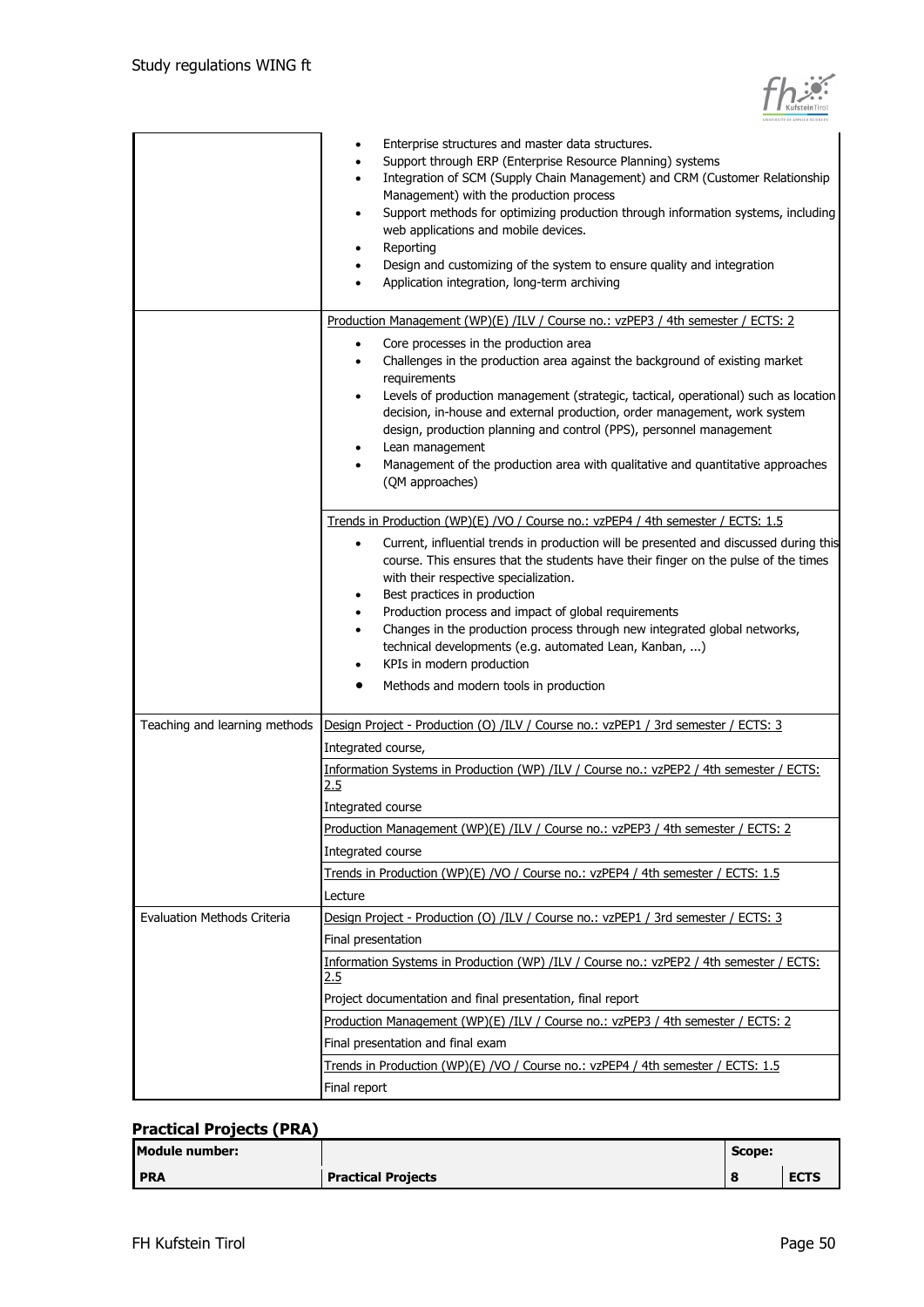| Degree program                | University of Applied Sciences Bachelor Degree Program - Industrial Engineering and<br>Management Full-time                                                                                                                                                                                                                                                                                                                                                                                                                                                                                                                                                                                                                                                                                                                                                                                                                                                                                                                                                                                                                                                                       |
|-------------------------------|-----------------------------------------------------------------------------------------------------------------------------------------------------------------------------------------------------------------------------------------------------------------------------------------------------------------------------------------------------------------------------------------------------------------------------------------------------------------------------------------------------------------------------------------------------------------------------------------------------------------------------------------------------------------------------------------------------------------------------------------------------------------------------------------------------------------------------------------------------------------------------------------------------------------------------------------------------------------------------------------------------------------------------------------------------------------------------------------------------------------------------------------------------------------------------------|
| Position in the curriculum    | 3rd semester                                                                                                                                                                                                                                                                                                                                                                                                                                                                                                                                                                                                                                                                                                                                                                                                                                                                                                                                                                                                                                                                                                                                                                      |
|                               | 4th semester                                                                                                                                                                                                                                                                                                                                                                                                                                                                                                                                                                                                                                                                                                                                                                                                                                                                                                                                                                                                                                                                                                                                                                      |
| Level                         | 3rd semester: 1. Study cycle, Bachelor / 4th semester: 1. Study cycle, Bachelor                                                                                                                                                                                                                                                                                                                                                                                                                                                                                                                                                                                                                                                                                                                                                                                                                                                                                                                                                                                                                                                                                                   |
| Previous knowledge            | 3rd semester: None / 4th semester: None                                                                                                                                                                                                                                                                                                                                                                                                                                                                                                                                                                                                                                                                                                                                                                                                                                                                                                                                                                                                                                                                                                                                           |
| <b>Blocked</b>                | no                                                                                                                                                                                                                                                                                                                                                                                                                                                                                                                                                                                                                                                                                                                                                                                                                                                                                                                                                                                                                                                                                                                                                                                |
| Participant group             | A-levels and/or corresponding previous training, beginners                                                                                                                                                                                                                                                                                                                                                                                                                                                                                                                                                                                                                                                                                                                                                                                                                                                                                                                                                                                                                                                                                                                        |
| Literature recommendation     | Practical Project 1 /PT / Course no.: vzPRA1 / 3rd semester / ECTS: 4                                                                                                                                                                                                                                                                                                                                                                                                                                                                                                                                                                                                                                                                                                                                                                                                                                                                                                                                                                                                                                                                                                             |
|                               | Depending on the specific task                                                                                                                                                                                                                                                                                                                                                                                                                                                                                                                                                                                                                                                                                                                                                                                                                                                                                                                                                                                                                                                                                                                                                    |
|                               | Practical Project 2 /PT / Course no.: vzPRA2 / 4th semester / ECTS: 4                                                                                                                                                                                                                                                                                                                                                                                                                                                                                                                                                                                                                                                                                                                                                                                                                                                                                                                                                                                                                                                                                                             |
|                               | Depending on the specific task                                                                                                                                                                                                                                                                                                                                                                                                                                                                                                                                                                                                                                                                                                                                                                                                                                                                                                                                                                                                                                                                                                                                                    |
| Skills acquisition            | Practical Project 1 /PT / Course no.: vzPRA1 / 3rd semester / ECTS: 4                                                                                                                                                                                                                                                                                                                                                                                                                                                                                                                                                                                                                                                                                                                                                                                                                                                                                                                                                                                                                                                                                                             |
|                               | The students are able to:<br>Carry out a project on the basis of professional project management.<br>Master the systematic, technically sound and on-schedule handling of projects.<br>$\bullet$<br>Identify the specific roles within a project.<br>Assess the importance of project communication in all directions (conversations,<br>$\bullet$<br>documentation, descriptions, presentations) and act accordingly.<br>Use expertise to solve specific problems.                                                                                                                                                                                                                                                                                                                                                                                                                                                                                                                                                                                                                                                                                                               |
|                               | Practical Project 2 /PT / Course no.: vzPRA2 / 4th semester / ECTS: 4<br>The students are able to:<br>Carry out a project on the basis of professional project management.<br>Master the systematic, technically sound and on-schedule handling of projects.<br>$\bullet$<br>Identify the specific roles within a project.<br>٠<br>Assess the importance of project communication in all directions (conversations,<br>٠<br>documentation, descriptions, presentations) and act accordingly.<br>Use expertise to solve specific problems.                                                                                                                                                                                                                                                                                                                                                                                                                                                                                                                                                                                                                                         |
| Course contents               | Practical Project 1 /PT / Course no.: vzPRA1 / 3rd semester / ECTS: 4                                                                                                                                                                                                                                                                                                                                                                                                                                                                                                                                                                                                                                                                                                                                                                                                                                                                                                                                                                                                                                                                                                             |
|                               | To prepare the students optimally for problems in working life, practical tasks are worked on<br>in groups, preferably on the basis of commissions from partners from industry or public<br>institutions, or field experiences are obtained under the guidance of the course leader. The<br>students contribute their acquired knowledge and compare it with observations and<br>experiences in the context of the practical project. While students can deepen and improve<br>their subject-specific competences, complementary competences such as social competence,<br>risk management, budgeting competence and economically responsible decision-making<br>competence are also solidified.<br>Based on a client briefing (by the course instructor or external partners such as associations<br>and companies), the students work on the presented projects independently, only quided by<br>the course instructor if necessary: Planning, coordination, budgeting, control, evaluation and<br>final reporting are in the hands of the students. The role of the course leader is focused on<br>project coaching. Practical project I or II must process a technical topic. |
|                               | Practical Project 2 /PT / Course no.: vzPRA2 / 4th semester / ECTS: 4                                                                                                                                                                                                                                                                                                                                                                                                                                                                                                                                                                                                                                                                                                                                                                                                                                                                                                                                                                                                                                                                                                             |
|                               | Building on the experience gained in the practical project I and on the further knowledge<br>and skills acquired in specialist teaching events, the students have the opportunity to apply<br>their acquired knowledge to real projects - above all, the competences in the area of project<br>and quality management, as well as the subject-specific problem-solving competence, are to<br>be consolidated and made applicable in this way. In cooperation with companies or other<br>institutions, problems from the areas of the study course are dealt with within the framework<br>of projects. The planning, implementation, budgeting and evaluation of the projects are<br>carried out independently - both the formation of the project team and the implementation<br>of quality management are carried out by the students themselves in order to promote<br>decision-making competence and communicate real consequences. Practical project I or II<br>must process a technical topic.                                                                                                                                                                               |
| Teaching and learning methods | Practical Project 1 /PT / Course no.: vzPRA1 / 3rd semester / ECTS: 4                                                                                                                                                                                                                                                                                                                                                                                                                                                                                                                                                                                                                                                                                                                                                                                                                                                                                                                                                                                                                                                                                                             |
|                               | Project documentation and final presentation                                                                                                                                                                                                                                                                                                                                                                                                                                                                                                                                                                                                                                                                                                                                                                                                                                                                                                                                                                                                                                                                                                                                      |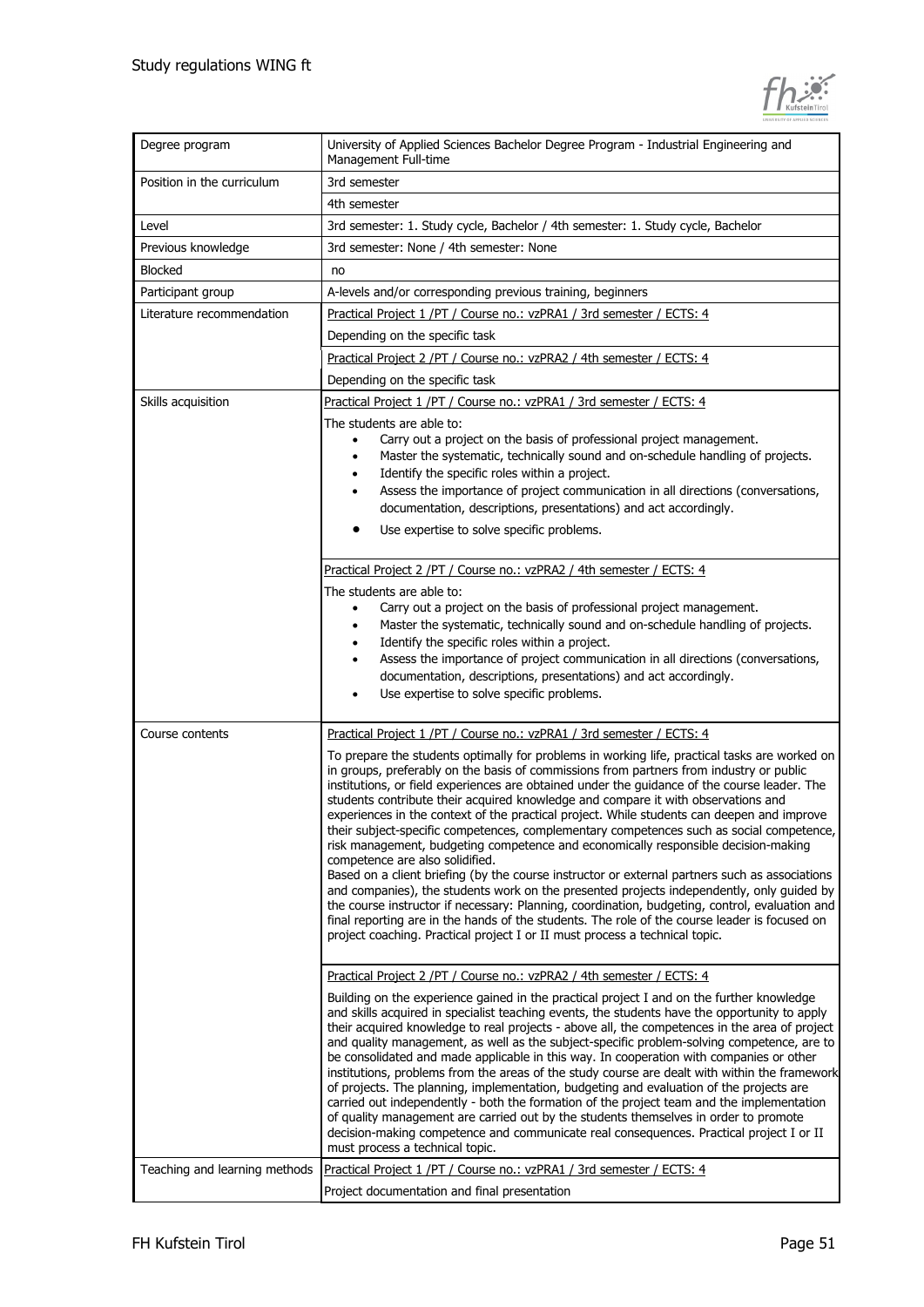

|                             | Practical Project 2 /PT / Course no.: vzPRA2 / 4th semester / ECTS: 4 |
|-----------------------------|-----------------------------------------------------------------------|
|                             | Project documentation                                                 |
| Evaluation Methods Criteria | Practical Project 1/PT / Course no.: vzPRA1 / 3rd semester / ECTS: 4  |
|                             | Project documentation and final presentation                          |
|                             | Practical Project 2 /PT / Course no.: vzPRA2 / 4th semester / ECTS: 4 |
|                             | Project documentation and final presentation                          |

### **Bachelor Thesis and Bachelor Thesis Seminar (BAS)**

| <b>Module number:</b>              |                                                                                                                                                                                                                                                                                                                                                                                                                                                                                                                                                                                                                                                                                                                                                                                                                                                                                                                                                                                                                                                                                                      | Scope: |             |
|------------------------------------|------------------------------------------------------------------------------------------------------------------------------------------------------------------------------------------------------------------------------------------------------------------------------------------------------------------------------------------------------------------------------------------------------------------------------------------------------------------------------------------------------------------------------------------------------------------------------------------------------------------------------------------------------------------------------------------------------------------------------------------------------------------------------------------------------------------------------------------------------------------------------------------------------------------------------------------------------------------------------------------------------------------------------------------------------------------------------------------------------|--------|-------------|
| <b>BAS</b>                         | <b>Bachelor Thesis and Bachelor Thesis Seminar</b>                                                                                                                                                                                                                                                                                                                                                                                                                                                                                                                                                                                                                                                                                                                                                                                                                                                                                                                                                                                                                                                   | 10     | <b>ECTS</b> |
| Degree program                     | University of Applied Sciences Bachelor Degree Program - Industrial Engineering and<br>Management Full-time                                                                                                                                                                                                                                                                                                                                                                                                                                                                                                                                                                                                                                                                                                                                                                                                                                                                                                                                                                                          |        |             |
| Position in the curriculum         | 6th semester                                                                                                                                                                                                                                                                                                                                                                                                                                                                                                                                                                                                                                                                                                                                                                                                                                                                                                                                                                                                                                                                                         |        |             |
| Level                              | 6th semester: 1. Study cycle, Bachelor                                                                                                                                                                                                                                                                                                                                                                                                                                                                                                                                                                                                                                                                                                                                                                                                                                                                                                                                                                                                                                                               |        |             |
| Previous knowledge                 | 6th semester: None                                                                                                                                                                                                                                                                                                                                                                                                                                                                                                                                                                                                                                                                                                                                                                                                                                                                                                                                                                                                                                                                                   |        |             |
| <b>Blocked</b>                     | no                                                                                                                                                                                                                                                                                                                                                                                                                                                                                                                                                                                                                                                                                                                                                                                                                                                                                                                                                                                                                                                                                                   |        |             |
| Participant group                  | A-levels and/or corresponding previous training, beginners                                                                                                                                                                                                                                                                                                                                                                                                                                                                                                                                                                                                                                                                                                                                                                                                                                                                                                                                                                                                                                           |        |             |
| Literature recommendation          | Bachelor Thesis Seminar / SE / Course no.: vzBAS1 / 6th semester / ECTS: 10                                                                                                                                                                                                                                                                                                                                                                                                                                                                                                                                                                                                                                                                                                                                                                                                                                                                                                                                                                                                                          |        |             |
|                                    | Sandberg (2013): Wissenschaftliches Arbeiten von Abbildung bis Zitat, 2. Edition,<br>$\bullet$<br>Oldenbourg Publishers Munich<br>Bänsch (2003): Wissenschaftliches Arbeiten: Seminar- und Diplomarbeiten, 8.Aufl.,<br>٠<br>Oldenbourg Verlag Munich<br>Chalmers (2007): Wege der Wissenschaft: Einführung in die wissenschaftstheorie,<br>٠<br>6th Edition, Springer Verlag Berlin<br>Eco (2010): Wie man eine wissenschaftliche Abschlussarbeit schreibt, 13th<br>٠<br>edition., UTB Facultas Universitätsverlag Stuttgart<br>Karmasin, Ribing (2010): Die Gestaltung wissenschaftlicher Arbeiten, 5th edition.,<br>$\bullet$<br>UTB Facultas Universitätsverlag Stuttgart<br>Leopold-Wildburger, Schütz (2010): Verfassen und Vortragen: Wissenschaftliche<br>٠<br>Arbeiten und Vorträge leicht gemacht, 2nd Edition, Springer Verlag Berlin<br>Rössl (Ed.) (2008): Die Diplomarbeit in der Betriebswirtschaftslehre: Ein Leitfaden<br>٠<br>zur Erstellung einer Laureatsarbeit, Bachelorarbeit, Diplomarbeit, Masterarbeit,<br>Dissertation, 4th edition, Facultas WUV Universtiätsverlag Vienna |        |             |
| Skills acquisition                 | Bachelor Thesis Seminar / SE / Course no.: vzBAS1 / 6th semester / ECTS: 10                                                                                                                                                                                                                                                                                                                                                                                                                                                                                                                                                                                                                                                                                                                                                                                                                                                                                                                                                                                                                          |        |             |
|                                    | The students are able to:<br>Scientifically prepare a topic from the faculty of industrial engineering and to develop a<br>central question independently. The students' self-organization and time management skills<br>are encouraged. The students learn the ability to apply theoretical knowledge from their<br>studies in the Bachelor theses. The students have analytical and academic reflection skills for<br>company-specific problems. They also learn how to present academic papers to a research<br>community.<br>Self-organization                                                                                                                                                                                                                                                                                                                                                                                                                                                                                                                                                   |        |             |
| Course contents                    | Bachelor Thesis Seminar / SE / Course no.: vzBAS1 / 6th semester / ECTS: 10                                                                                                                                                                                                                                                                                                                                                                                                                                                                                                                                                                                                                                                                                                                                                                                                                                                                                                                                                                                                                          |        |             |
|                                    | Writing an outline for the Bachelor thesis<br>$\bullet$<br>Setting up the structure for the Bachelor thesis<br>Research of relevant literature for the selected topic of the Bachelor thesis<br>(physical and digital literature search)<br>Development and implementation of a research design<br>Writing an academically oriented Bachelor thesis                                                                                                                                                                                                                                                                                                                                                                                                                                                                                                                                                                                                                                                                                                                                                  |        |             |
| Teaching and learning methods      | Bachelor Thesis Seminar / SE / Course no.: vzBAS1 / 6th semester / ECTS: 10<br>Seminar                                                                                                                                                                                                                                                                                                                                                                                                                                                                                                                                                                                                                                                                                                                                                                                                                                                                                                                                                                                                               |        |             |
| <b>Evaluation Methods Criteria</b> | Bachelor Thesis Seminar / SE / Course no.: vzBAS1 / 6th semester / ECTS: 10                                                                                                                                                                                                                                                                                                                                                                                                                                                                                                                                                                                                                                                                                                                                                                                                                                                                                                                                                                                                                          |        |             |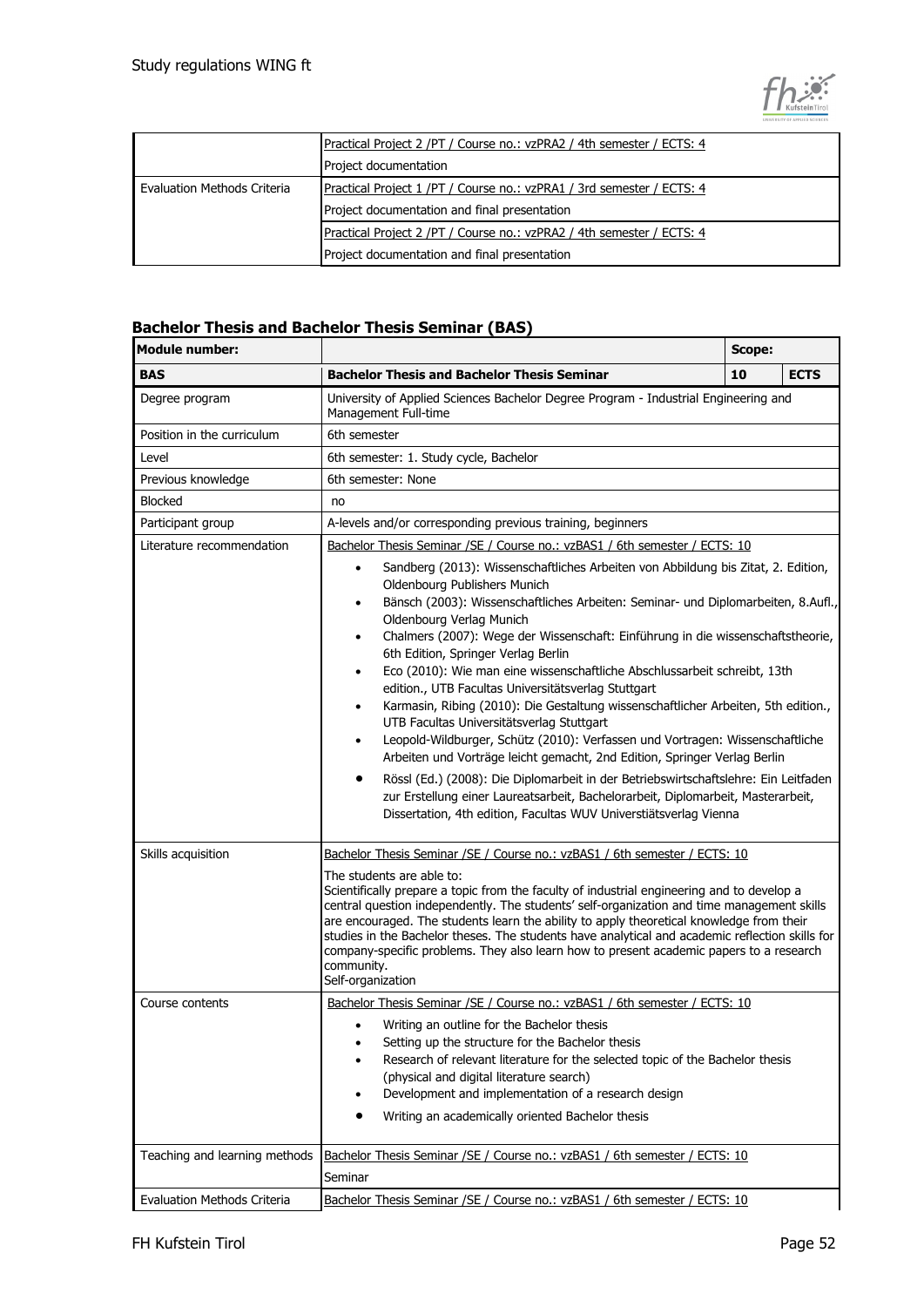

#### **Internship (BPR)**

| <b>Module number:</b>              |                                                                                                                                                                                                                                                                                                                                                                                                                                                                                                                                                                                                                                                                                                         | Scope: |             |
|------------------------------------|---------------------------------------------------------------------------------------------------------------------------------------------------------------------------------------------------------------------------------------------------------------------------------------------------------------------------------------------------------------------------------------------------------------------------------------------------------------------------------------------------------------------------------------------------------------------------------------------------------------------------------------------------------------------------------------------------------|--------|-------------|
| <b>BRP</b>                         | <b>Internship</b>                                                                                                                                                                                                                                                                                                                                                                                                                                                                                                                                                                                                                                                                                       | 20     | <b>ECTS</b> |
| Degree program                     | University of Applied Sciences Bachelor Degree Program - Industrial Engineering and<br>Management Full-time                                                                                                                                                                                                                                                                                                                                                                                                                                                                                                                                                                                             |        |             |
| Position in the curriculum         | 6th semester                                                                                                                                                                                                                                                                                                                                                                                                                                                                                                                                                                                                                                                                                            |        |             |
| Level                              | 6th semester: 1. Study cycle, Bachelor                                                                                                                                                                                                                                                                                                                                                                                                                                                                                                                                                                                                                                                                  |        |             |
| Previous knowledge                 | 6th semester: None                                                                                                                                                                                                                                                                                                                                                                                                                                                                                                                                                                                                                                                                                      |        |             |
| <b>Blocked</b>                     | no                                                                                                                                                                                                                                                                                                                                                                                                                                                                                                                                                                                                                                                                                                      |        |             |
| Participant group                  | A-levels and/or corresponding previous training, beginners                                                                                                                                                                                                                                                                                                                                                                                                                                                                                                                                                                                                                                              |        |             |
| Literature recommendation          | Internship /PT / Course no.: vzBPR / 6th semester / ECTS: 20                                                                                                                                                                                                                                                                                                                                                                                                                                                                                                                                                                                                                                            |        |             |
|                                    | Brenner, D. (2007): Schön, dass Sie da sind!: Karrierestart nach dem Studium, BW<br>Verlag Nuremberg                                                                                                                                                                                                                                                                                                                                                                                                                                                                                                                                                                                                    |        |             |
| Skills acquisition                 | Internship /PT / Course no.: vzBPR / 6th semester / ECTS: 20                                                                                                                                                                                                                                                                                                                                                                                                                                                                                                                                                                                                                                            |        |             |
|                                    | The students are able to:<br>Apply their acquired knowledge in professional practice.<br>Understand processes in the professional environment.<br>$\bullet$<br>Solve problems and implement solutions within the framework of professional<br>٠<br>projects (practical competence).<br>Work out and further develop arguments, problem solutions and strategies<br>independently (problem solving competence).<br>Deepen, further develop and profitably implement the knowledge of<br>communication with superiors, employees and colleagues (social competence).                                                                                                                                      |        |             |
| Course contents                    | Internship /PT / Course no.: vzBPR / 6th semester / ECTS: 20                                                                                                                                                                                                                                                                                                                                                                                                                                                                                                                                                                                                                                            |        |             |
|                                    | Supplementing the theoretical knowledge of the students with practical activities<br>$\bullet$<br>and questions of commercial law in practice.<br>At least 600 working hours at an external company with full employment.<br>$\bullet$<br>The internship ensures that the students navigate their way into their professional<br>$\bullet$<br>life and gain confidence in the implementation of their acquired knowledge<br>through the experience they have already gained.<br>Processes, workflows and situations in the professional environment should be<br>learned and understood.<br>Support of the students during their internship: Reflection, discussion of problems<br>and success stories. |        |             |
|                                    | Teaching and learning methods   Internship / PT / Course no.: vzBPR / 6th semester / ECTS: 20                                                                                                                                                                                                                                                                                                                                                                                                                                                                                                                                                                                                           |        |             |
|                                    | Internship                                                                                                                                                                                                                                                                                                                                                                                                                                                                                                                                                                                                                                                                                              |        |             |
| <b>Evaluation Methods Criteria</b> | Internship /PT / Course no.: vzBPR / 6th semester / ECTS: 20                                                                                                                                                                                                                                                                                                                                                                                                                                                                                                                                                                                                                                            |        |             |
|                                    | Final report                                                                                                                                                                                                                                                                                                                                                                                                                                                                                                                                                                                                                                                                                            |        |             |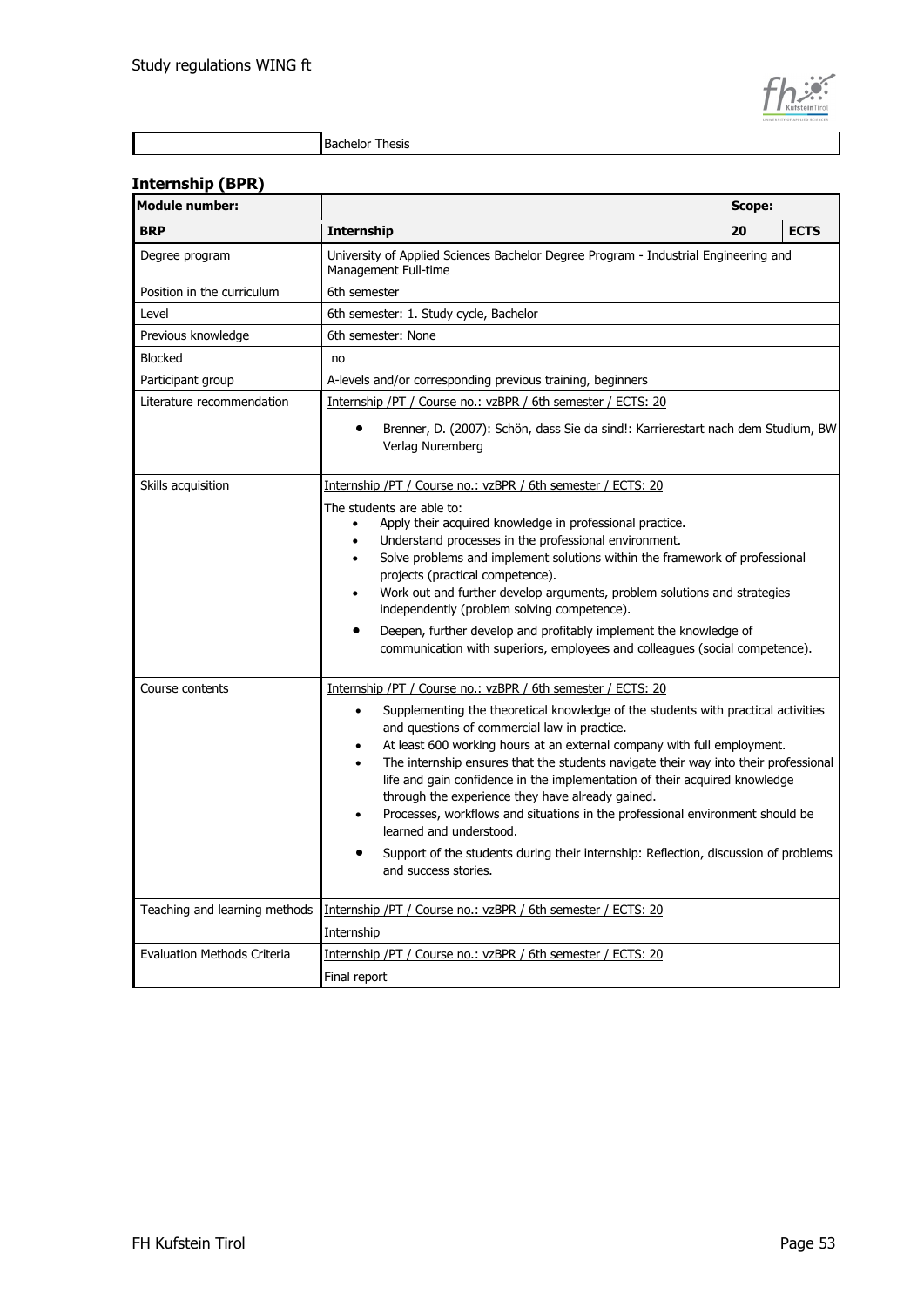

#### **Languages (SPR)**

| <b>Module number:</b>      |                                                                                                                                                                                                                                                                    | Scope: |             |  |
|----------------------------|--------------------------------------------------------------------------------------------------------------------------------------------------------------------------------------------------------------------------------------------------------------------|--------|-------------|--|
| <b>SPR</b>                 | <b>Foreign languages</b>                                                                                                                                                                                                                                           | 12     | <b>ECTS</b> |  |
| Degree program             | University of Applied Sciences Bachelor Programme - Web Business & Technology Full-time                                                                                                                                                                            |        |             |  |
| Position in the curriculum | 1st semester                                                                                                                                                                                                                                                       |        |             |  |
|                            | 2nd semester                                                                                                                                                                                                                                                       |        |             |  |
|                            | 3rd semester                                                                                                                                                                                                                                                       |        |             |  |
| Level                      | 1st semester: A1 to C2 (GER) / 2nd semester: A1 to C2 (GER) / 3rd semester: A1 to C2<br>(GER)                                                                                                                                                                      |        |             |  |
| Previous knowledge         | 1st semester: French, Italian, Spanish<br>Module with objective A2: no previous knowledge allowed<br>Module with objective B2: Previous knowledge required                                                                                                         |        |             |  |
|                            | Chinese, Russian<br>Module with objective A2: no previous knowledge allowed                                                                                                                                                                                        |        |             |  |
|                            | English, German<br>Module with objective B2: Level B1 (GER) or English advanced course required<br>Module with objective C1: Level B2 (GER) required<br>Module with objective C2: Level C1 (GER) required                                                          |        |             |  |
|                            | 2nd semester: French, Italian, Spanish<br>Module with objective A2: no previous knowledge allowed<br>Module with objective B2: Previous knowledge required                                                                                                         |        |             |  |
|                            | Chinese, Russian<br>Module with objective A2: no previous knowledge allowed                                                                                                                                                                                        |        |             |  |
|                            | English, German<br>Module with objective B2: Level B1 (GER) or English advanced course required<br>Module with objective C1: Level B2 (GER) required<br>Module with objective C2: Level C1 (GER) required                                                          |        |             |  |
|                            | 3rd semester: French, Italian, Spanish<br>Module with objective A2: no previous knowledge allowed<br>Module with objective B2: Previous knowledge required                                                                                                         |        |             |  |
|                            | Chinese, Russian<br>Module with objective A2: no previous knowledge allowed                                                                                                                                                                                        |        |             |  |
|                            | English, German<br>Module with objective B2: Level B1 (GER) or English advanced course required<br>Module with objective C1: Level B2 (GER) required<br>Module with objective C2: Level C1 (GER) required                                                          |        |             |  |
| <b>Blocked</b>             | no                                                                                                                                                                                                                                                                 |        |             |  |
| Participant group          | A-levels and/or corresponding previous training, beginners                                                                                                                                                                                                         |        |             |  |
| Literature recommendation  | Foreign Language I /ILV / Course no.: SPR1 / 1st semester / ECTS: 3                                                                                                                                                                                                |        |             |  |
|                            | All modules and levels:<br>Course book - by arrangement; authentic materials, e.g. from English language journals<br>(including specialist journals), newspapers and online media                                                                                  |        |             |  |
|                            | Foreign Language II /ILV / Course no.: SPR2 / 2nd semester / ECTS: 5                                                                                                                                                                                               |        |             |  |
|                            | All modules and levels:<br>Course book - by arrangement; authentic materials, e.g. from English language journals<br>(including specialist journals), newspapers and online media                                                                                  |        |             |  |
|                            | Foreign Language III /ILV / Course no.: SPR3 / 3rd semester / ECTS: 4                                                                                                                                                                                              |        |             |  |
|                            | All modules and levels:<br>Course book - by arrangement; authentic materials, e.g. from English language journals<br>(including specialist journals), newspapers and online media                                                                                  |        |             |  |
| Skills acquisition         | Foreign Language I /ILV / Course no.: SPR1 / 1st semester / ECTS: 3                                                                                                                                                                                                |        |             |  |
|                            | The modules are designed according to the Common European Framework of Reference for<br>Languages (CEFR). In the modules, students will acquire the language skills and develop the<br>skills necessary for a business-oriented professional or academic activity. |        |             |  |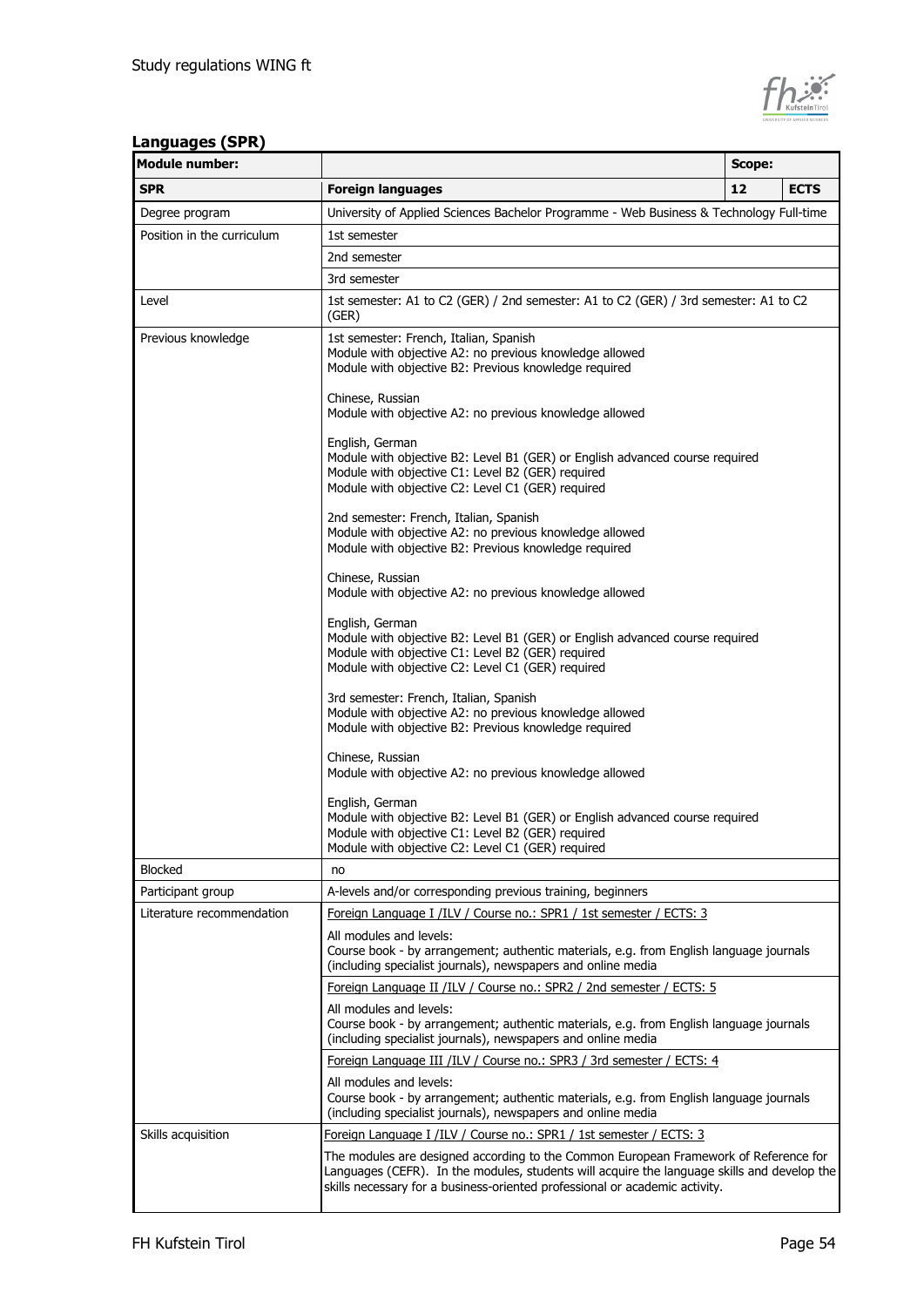| KufsteinTirol |
|---------------|

|                    | The following competences are taught according to CEFR, i.e. after completion of the<br>module, successful graduates will have mastered the following activities:                                                                                                                                                                                                                                                                                                                                                                                   |
|--------------------|-----------------------------------------------------------------------------------------------------------------------------------------------------------------------------------------------------------------------------------------------------------------------------------------------------------------------------------------------------------------------------------------------------------------------------------------------------------------------------------------------------------------------------------------------------|
| Skills acquisition | A1 - Beginner<br>Can understand and use familiar everyday expressions and very simple sentences aimed at<br>satisfying specific needs. Can introduce him/herself and others and ask other people<br>questions about him/herself - e.g. where he/she lives, people he/she knows or things he/she<br>has - and can answer questions of this kind. Can communicate in a simple way if the<br>interlocutors speak slowly and clearly and are willing to help.                                                                                           |
|                    | A2 - Basic knowledge<br>Can understand sentences and frequently used expressions related to areas of most<br>immediate relevance (e.g. personal and family information, shopping, work, local area). Can<br>communicate in simple, routine situations involving a simple and direct exchange of<br>information on familiar and common matters. Can describe with simple language his/her own<br>background and education, immediate environment and things related to immediate needs.                                                              |
|                    | B1 - Advanced language use<br>Can understand the main points when clear standard language is used and when it comes to<br>familiar matters from work, school, leisure, etc. Can cope with most situations encountered<br>when travelling in the area where the language is spoken. Can express himself/herself simply<br>and coherently on familiar topics and personal areas of interest. Can report on experiences<br>and events, describe dreams, hopes and goals and give brief reasons or explanations for<br>plans and views.                 |
|                    | B2 - Independent use of language<br>Can understand the main contents of complex texts on concrete and abstract topics; also<br>understands technical discussions in his/her own special field. Can communicate so<br>spontaneously and fluently that a normal conversation with native speakers is possible<br>without much effort on both sides. Can express himself/herself clearly and in detail on a wide<br>range of topics, explain a point of view on a topical issue and indicate the advantages and<br>disadvantages of different options. |
|                    | C1 - Expert language skills<br>Can understand a wide range of demanding, longer texts and also grasp implicit meanings.<br>Can express him/herself fluently and spontaneously without having to search for words more<br>often. Can use the language effectively and flexibly in social and professional life or in<br>education and studies. Can express himself/herself clearly, in a structured and detailed<br>manner on complex matters, using various means of text linking as appropriate.                                                   |
|                    | C2 - Approximate mother-tongue knowledge<br>Can easily understand practically anything he/she reads or hears. Can summarize<br>information from various written and oral sources, presenting reasons and explanations in a<br>coherent presentation. Can express himself/herself spontaneously, very fluently and<br>precisely, and can also make clear finer nuances of meaning in more complex situations.                                                                                                                                        |
|                    | Foreign Language II /ILV / Course no.: SPR2 / 2nd semester / ECTS: 5                                                                                                                                                                                                                                                                                                                                                                                                                                                                                |
|                    | The modules are designed according to the Common European Framework of Reference for<br>Languages (CEFR). In the modules, students will acquire the language skills and develop the<br>skills necessary for a business-oriented professional or academic activity.                                                                                                                                                                                                                                                                                  |
|                    | The following competences are taught according to CEFR, i.e. after completion of the<br>module, successful graduates will have mastered the following activities:                                                                                                                                                                                                                                                                                                                                                                                   |
|                    | A1 - Beginner<br>Can understand and use familiar everyday expressions and very simple sentences aimed at<br>satisfying specific needs. Can introduce him/herself and others and ask other people<br>questions about him/herself - e.g. where he/she lives, people he/she knows or things he/she<br>has - and can answer questions of this kind. Can communicate in a simple way if the<br>interlocutors speak slowly and clearly and are willing to help.                                                                                           |
|                    | A2 - Basic knowledge<br>Can understand sentences and frequently used expressions related to areas of most<br>immediate relevance (e.g. personal and family information, shopping, work, local area). Can<br>communicate in simple, routine situations involving a simple and direct exchange of<br>information on familiar and common matters. Can describe with simple language his/her own<br>background and education, immediate environment and things related to immediate needs.                                                              |
| Skills acquisition | B1 - Advanced language use<br>Can understand the main points when clear standard language is used and when it comes to<br>familiar matters from work, school, leisure, etc. Can cope with most situations encountered<br>when travelling in the area where the language is spoken. Can express himself/herself simply                                                                                                                                                                                                                               |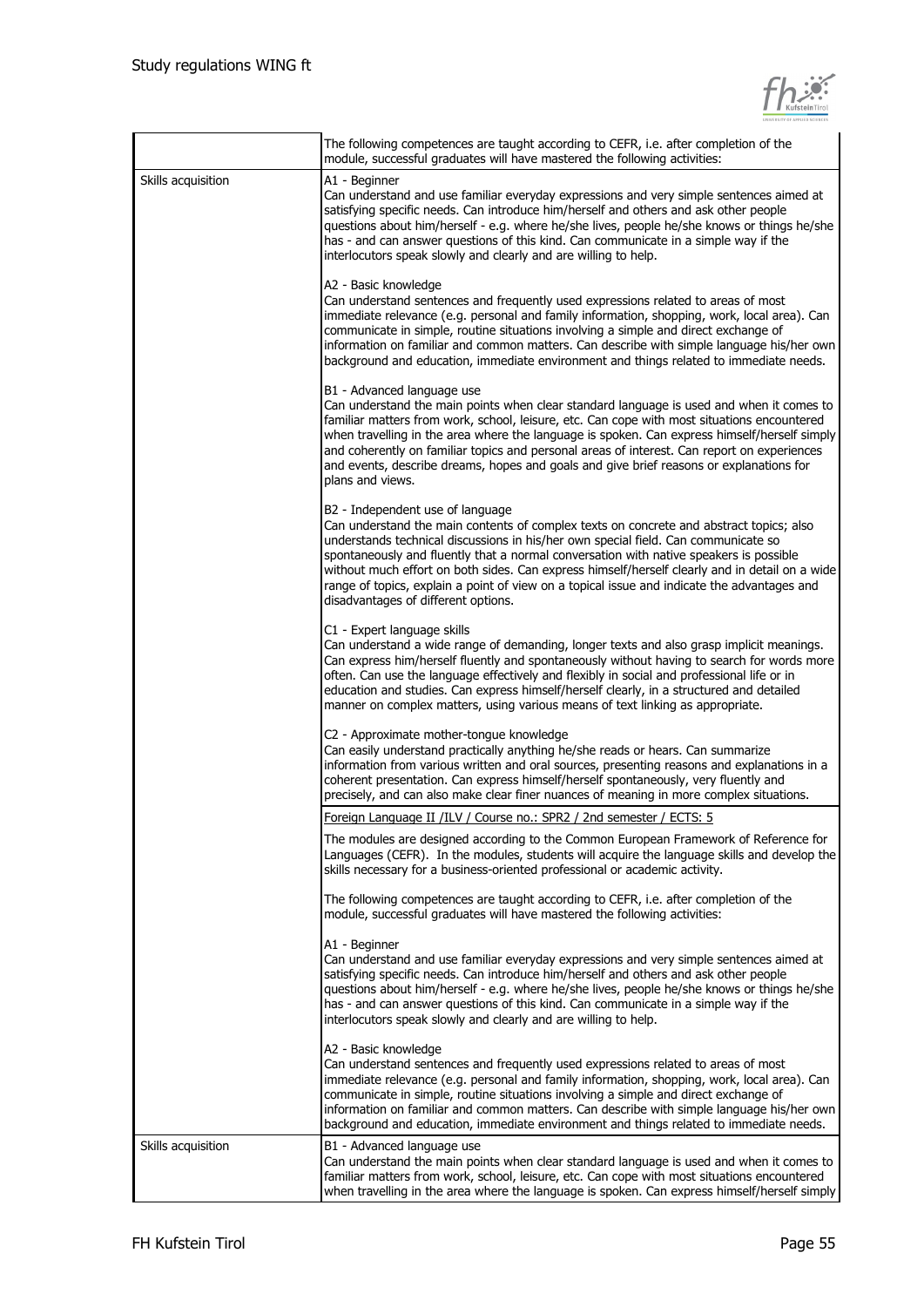

|                    | and coherently on familiar topics and personal areas of interest. Can report on experiences<br>and events, describe dreams, hopes and goals and give brief reasons or explanations for<br>plans and views.                                                                                                                                                                                                                                                                                                                                          |
|--------------------|-----------------------------------------------------------------------------------------------------------------------------------------------------------------------------------------------------------------------------------------------------------------------------------------------------------------------------------------------------------------------------------------------------------------------------------------------------------------------------------------------------------------------------------------------------|
|                    | B2 - Independent use of language<br>Can understand the main contents of complex texts on concrete and abstract topics; also<br>understands technical discussions in his/her own special field. Can communicate so<br>spontaneously and fluently that a normal conversation with native speakers is possible<br>without much effort on both sides. Can express himself/herself clearly and in detail on a wide<br>range of topics, explain a point of view on a topical issue and indicate the advantages and<br>disadvantages of different options. |
|                    | C1 - Expert language skills<br>Can understand a wide range of demanding, longer texts and also grasp implicit meanings.<br>Can express him/herself fluently and spontaneously without having to search for words more<br>often. Can use the language effectively and flexibly in social and professional life or in<br>education and studies. Can express himself/herself clearly, in a structured and detailed<br>manner on complex matters, using various means of text linking as appropriate.                                                   |
|                    | C2 - Approximate mother-tongue knowledge<br>Can easily understand practically anything he/she reads or hears. Can summarize<br>information from various written and oral sources, presenting reasons and explanations in a<br>coherent presentation. Can express himself/herself spontaneously, very fluently and<br>precisely, and can also make clear finer nuances of meaning in more complex situations.                                                                                                                                        |
|                    | Foreign Language III /ILV / Course no.: SPR3 / 3rd semester / ECTS: 4                                                                                                                                                                                                                                                                                                                                                                                                                                                                               |
|                    | The modules are designed according to the Common European Framework of Reference for<br>Languages (CEFR). In the modules, students will acquire the language skills and develop the<br>skills necessary for a business-oriented professional or academic activity.                                                                                                                                                                                                                                                                                  |
|                    | The following competences are taught according to CEFR, i.e. after completion of the<br>module, successful graduates will have mastered the following activities:                                                                                                                                                                                                                                                                                                                                                                                   |
|                    | A1 - Beginner<br>Can understand and use familiar everyday expressions and very simple sentences aimed at<br>satisfying specific needs. Can introduce him/herself and others and ask other people<br>questions about him/herself - e.g. where he/she lives, people he/she knows or things he/she<br>has - and can answer questions of this kind. Can communicate in a simple way if the<br>interlocutors speak slowly and clearly and are willing to help.                                                                                           |
|                    | A2 - Basic knowledge<br>Can understand sentences and frequently used expressions related to areas of most<br>immediate relevance (e.g. personal and family information, shopping, work, local area). Can<br>communicate in simple, routine situations involving a simple and direct exchange of<br>information on familiar and common matters. Can describe with simple language his/her own<br>background and education, immediate environment and things related to immediate needs.                                                              |
|                    | B1 - Advanced language use<br>Can understand the main points when clear standard language is used and when it comes to<br>familiar matters from work, school, leisure, etc. Can cope with most situations encountered<br>when travelling in the area where the language is spoken. Can express himself/herself simply<br>and coherently on familiar topics and personal areas of interest. Can report on experiences<br>and events, describe dreams, hopes and goals and give brief reasons or explanations for<br>plans and views.                 |
|                    | B2 - Independent use of language<br>Can understand the main contents of complex texts on concrete and abstract topics; also<br>understands technical discussions in his/her own special field. Can communicate so<br>spontaneously and fluently that a normal conversation with native speakers is possible<br>without much effort on both sides. Can express himself/herself clearly and in detail on a wide<br>range of topics, explain a point of view on a topical issue and indicate the advantages and<br>disadvantages of different options. |
|                    | C1 - Expert language skills                                                                                                                                                                                                                                                                                                                                                                                                                                                                                                                         |
| Skills acquisition | Can understand a wide range of demanding, longer texts and also grasp implicit meanings.<br>Can express him/herself fluently and spontaneously without having to search for words more<br>often. Can use the language effectively and flexibly in social and professional life or in<br>education and studies. Can express himself/herself clearly, in a structured and detailed<br>manner on complex matters, using various means of text linking as appropriate.                                                                                  |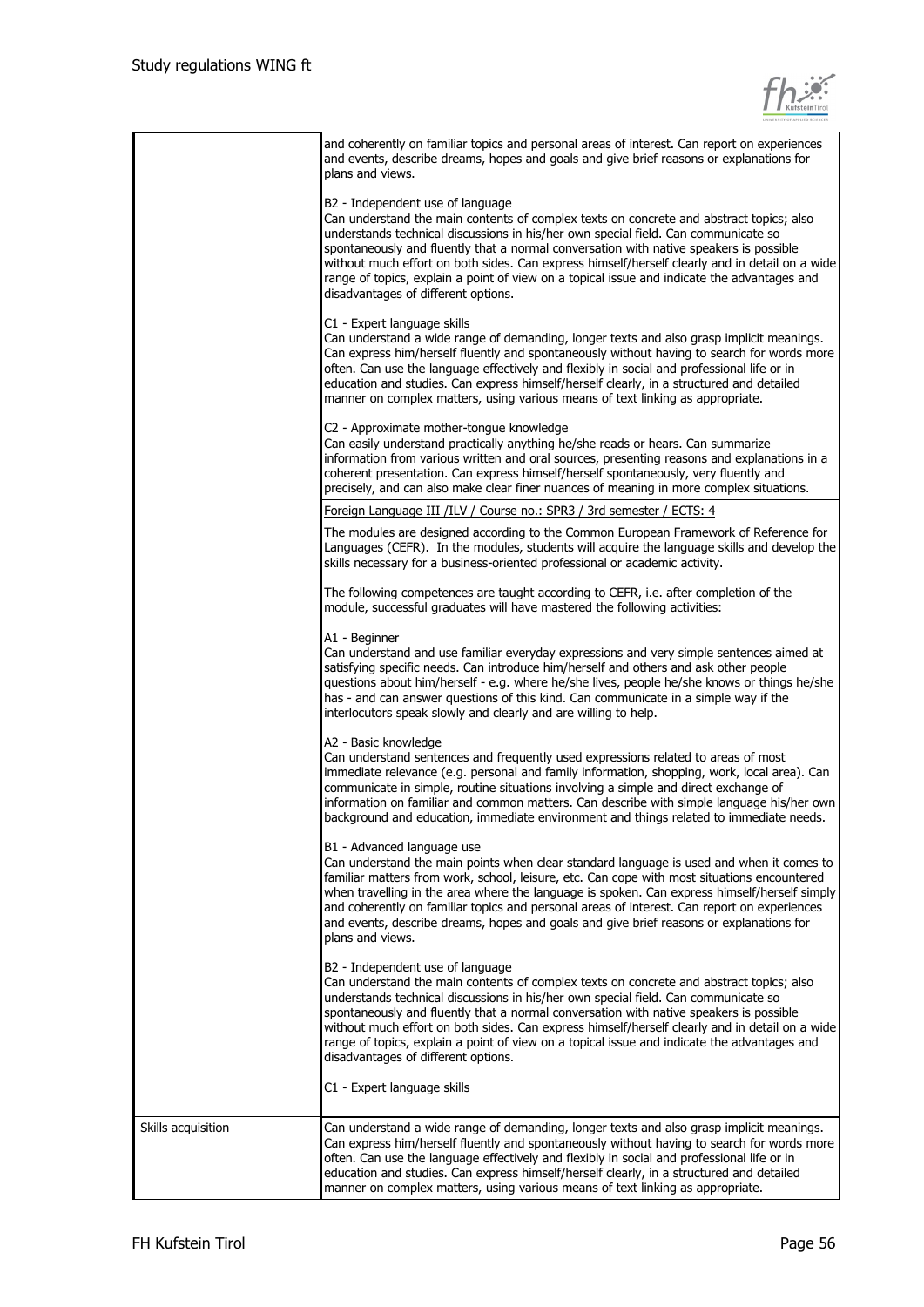

|                 | C2 - Approximate mother-tongue knowledge<br>Can easily understand practically anything he/she reads or hears. Can summarize<br>information from various written and oral sources, presenting reasons and explanations in a<br>coherent presentation. Can express himself/herself spontaneously, very fluently and<br>precisely, and can also make clear finer nuances of meaning in more complex situations.                                                                                                                       |
|-----------------|------------------------------------------------------------------------------------------------------------------------------------------------------------------------------------------------------------------------------------------------------------------------------------------------------------------------------------------------------------------------------------------------------------------------------------------------------------------------------------------------------------------------------------|
| Course contents | Foreign Language I /ILV / Course no.: SPR1 / 1st semester / ECTS: 3                                                                                                                                                                                                                                                                                                                                                                                                                                                                |
|                 | A1 - Beginner<br>Understand and use familiar everyday expressions and very simple sentences aimed at<br>satisfying specific needs. Introduce himself/herself and others and ask other people<br>questions about him/herself - e.g. where he/she lives, people he/she knows or things he/she<br>has - and answer questions of this kind. Communicate in a simple way if the interlocutors<br>speak slowly and clearly and are willing to help.                                                                                      |
|                 | A2 - Basic knowledge<br>Understand sentences and frequently used expressions related to areas of most immediate<br>relevance (e.g. personal and family information, shopping, work, local area). Communicate in<br>simple, routine situations involving a simple and direct exchange of information on familiar<br>and common matters. Describe with simple language his/her own background and<br>education, immediate environment and things related to immediate needs.                                                         |
|                 | B1 - Advanced language use<br>Use clear standard language and communicate on familiar matters from work, school,<br>leisure, etc. Apply relevant conversation skills for travel in the area in which the language is<br>spoken. Express himself/herself simply and coherently on familiar topics and personal areas<br>of interest. Report on experiences and events, describe dreams, hopes and goals and give<br>brief reasons or explanations for plans and views.                                                              |
|                 | B2 - Independent use of language<br>Express the main contents of complex texts on concrete and abstract topics; participate in<br>technical discussions in his/her own special field. Communicate so spontaneously and<br>fluently that a normal conversation with native speakers is possible without much effort on<br>both sides. Express himself/herself clearly and in detail on a wide range of topics, explain a<br>point of view on a topical issue and indicate the advantages and disadvantages of different<br>options. |
|                 | C1 - Expert language skills<br>Understand a wide range of demanding, longer texts and also grasp implicit meanings.<br>Express himself/herself fluently and spontaneously without having to search for words more<br>often. Use the language effectively and flexibly in social and professional life or in education<br>and studies. Express himself/herself clearly, in a structured and detailed manner on complex<br>matters, using various means of text linking as appropriate.                                              |
|                 | C2 - Approximate mother-tongue knowledge<br>Effortless communication in all language situations. Summarize information from various<br>written and oral sources, presenting reasons and explanations in a coherent presentation.<br>Express himself/herself spontaneously, very fluently and precisely, and can also make clear<br>finer nuances of meaning in more complex situations.                                                                                                                                            |
|                 | Foreign Language II /ILV / Course no.: SPR2 / 2nd semester / ECTS: 5<br>A1 - Beginner<br>Understand and use familiar everyday expressions and very simple sentences aimed at<br>satisfying specific needs. Introduce himself/herself and others and ask other people<br>questions about him/herself - e.g. where he/she lives, people he/she knows or things he/she<br>has - and answer questions of this kind. Communicate in a simple way if the interlocutors<br>speak slowly and clearly and are willing to help.              |
|                 | A2 - Basic knowledge<br>Understand sentences and frequently used expressions related to areas of most immediate<br>relevance (e.g. personal and family information, shopping, work, local area). Communicate in<br>simple, routine situations, involving                                                                                                                                                                                                                                                                           |
| Course contents | a simple and direct exchange of information on familiar and common matters. Describe with<br>simple language his/her own background and education, immediate environment and things<br>related to immediate needs.                                                                                                                                                                                                                                                                                                                 |
|                 | B1 - Advanced language use<br>Use clear standard language and communicate on familiar matters from work, school,<br>leisure, etc. Apply relevant conversation skills for travel in the area in which the language is<br>spoken. Express himself/herself simply and coherently on familiar topics and personal areas<br>of interest. Report on experiences and events, describe dreams, hopes and goals and give                                                                                                                    |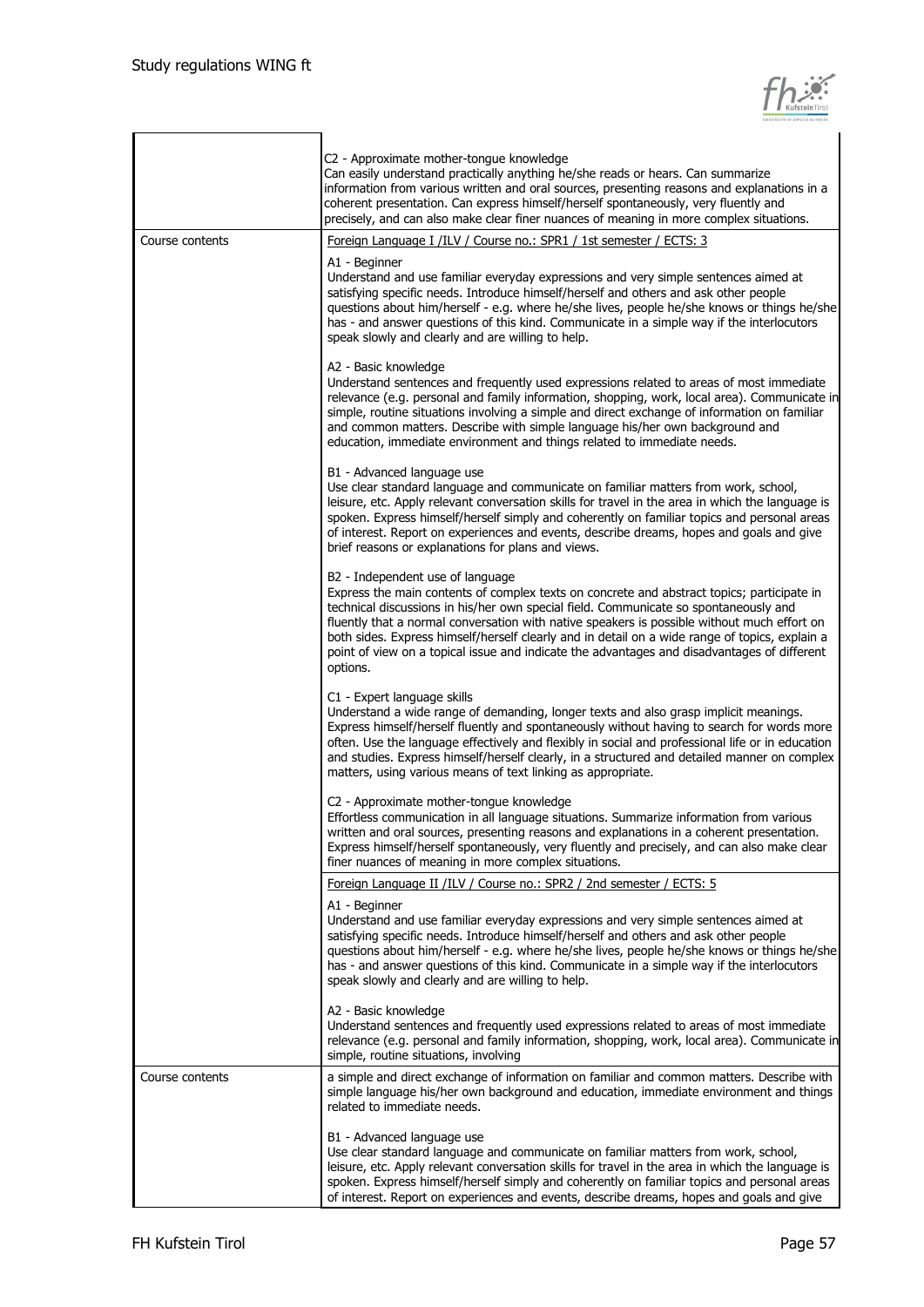

|                               | brief reasons or explanations for plans and views.                                                                                                                                                                                                                                                                                                                                                                                                                                                                                             |
|-------------------------------|------------------------------------------------------------------------------------------------------------------------------------------------------------------------------------------------------------------------------------------------------------------------------------------------------------------------------------------------------------------------------------------------------------------------------------------------------------------------------------------------------------------------------------------------|
|                               | B2 - Independent use of language□<br>Express the main contents of complex texts on concrete and abstract topics; participate in<br>technical discussions in his/her own special field. Communicate so spontaneously and<br>fluently that a normal conversation with native speakers is possible without much effort on<br>both sides. Express himself/herself clearly and in detail on a wide range of topics, explain a<br>point of view on a topical issue and indicate the advantages and disadvantages of different<br>options.            |
|                               | C1 - Expert language skills<br>Understand a wide range of demanding, longer texts and also grasp implicit meanings.<br>Express himself/herself fluently and spontaneously without having to search for words more<br>often. Use the language effectively and flexibly in social and professional life or in education<br>and studies. Express himself/herself clearly, in a structured and detailed manner on complex<br>matters, using various means of text linking as appropriate.                                                          |
|                               | C2 - Approximate mother-tongue knowledge<br>Effortless communication in all language situations. Summarize information from various<br>written and oral sources, presenting reasons and explanations in a coherent presentation.<br>Express himself/herself spontaneously, very fluently and precisely, and can also make clear<br>finer nuances of meaning in more complex situations.                                                                                                                                                        |
|                               | Foreign Language III /ILV / Course no.: SPR3 / 3rd semester / ECTS: 4                                                                                                                                                                                                                                                                                                                                                                                                                                                                          |
|                               | A1 - Beginner<br>Understand and use familiar everyday expressions and very simple sentences aimed at<br>satisfying specific needs. Introduce himself/herself and others and ask other people<br>questions about him/herself - e.g. where he/she lives, people he/she knows or things he/she<br>has - and answer questions of this kind. Communicate in a simple way if the interlocutors<br>speak slowly and clearly and are willing to help.                                                                                                  |
|                               | A2 - Basic knowledge<br>Understand sentences and frequently used expressions related to areas of most immediate<br>relevance (e.g. personal and family information, shopping, work, local area). Communicate in<br>simple, routine situations involving a simple and direct exchange of information on familiar<br>and common matters. Describe with simple language his/her own background and<br>education, immediate environment and things related to immediate needs.                                                                     |
|                               | B1 - Advanced language use<br>Use clear standard language and communicate on familiar matters from work, school,<br>leisure, etc. Apply relevant conversation skills for travel in the area in which the language is<br>spoken. Express himself/herself simply and coherently on familiar topics and personal areas<br>of interest. Report on experiences and events, describe dreams, hopes and goals and give<br>brief reasons or explanations for plans and views.                                                                          |
|                               | B <sub>2</sub> - Independent use of language<br>Express the main contents of complex texts on concrete and abstract topics; participate in<br>technical discussions in his/her own special field. Communicate so spontaneously and<br>fluently that a normal conversation with native speakers is possible without much effort on<br>both sides. Express himself/herself clearly and in detail on a wide range of topics, explain a<br>point of view on a topical issue and indicate the advantages and disadvantages of different<br>options. |
|                               | C1 - Expert language skills<br>Understand a wide range of demanding, longer texts and also grasp implicit meanings.<br>Express himself/herself fluently and spontaneously without having to search for words more<br>often. Use the language effectively and flexibly in social and professional life or in education<br>and studies. Express himself/herself clearly, in a structured and detailed manner on complex<br>matters, using various means of text linking as appropriate.                                                          |
| Course contents               | C2 - Approximate mother-tongue knowledge<br>Effortless communication in all language situations. Summarize information from various<br>written and oral sources, presenting reasons and explanations in a coherent presentation.<br>Express himself/herself spontaneously, very fluently and precisely, and can also make clear<br>finer nuances of meaning in more complex situations.                                                                                                                                                        |
| Teaching and learning methods | <u>Foreign Language I /ILV / Course no.: SPR1 / 1st semester / ECTS: 3</u>                                                                                                                                                                                                                                                                                                                                                                                                                                                                     |
|                               | ILV is designed according to a communicative, action-oriented approach                                                                                                                                                                                                                                                                                                                                                                                                                                                                         |
|                               | Foreign Language II /ILV / Course no.: SPR2 / 2nd semester / ECTS: 5                                                                                                                                                                                                                                                                                                                                                                                                                                                                           |
|                               | ILV is designed according to a communicative, action-oriented approach                                                                                                                                                                                                                                                                                                                                                                                                                                                                         |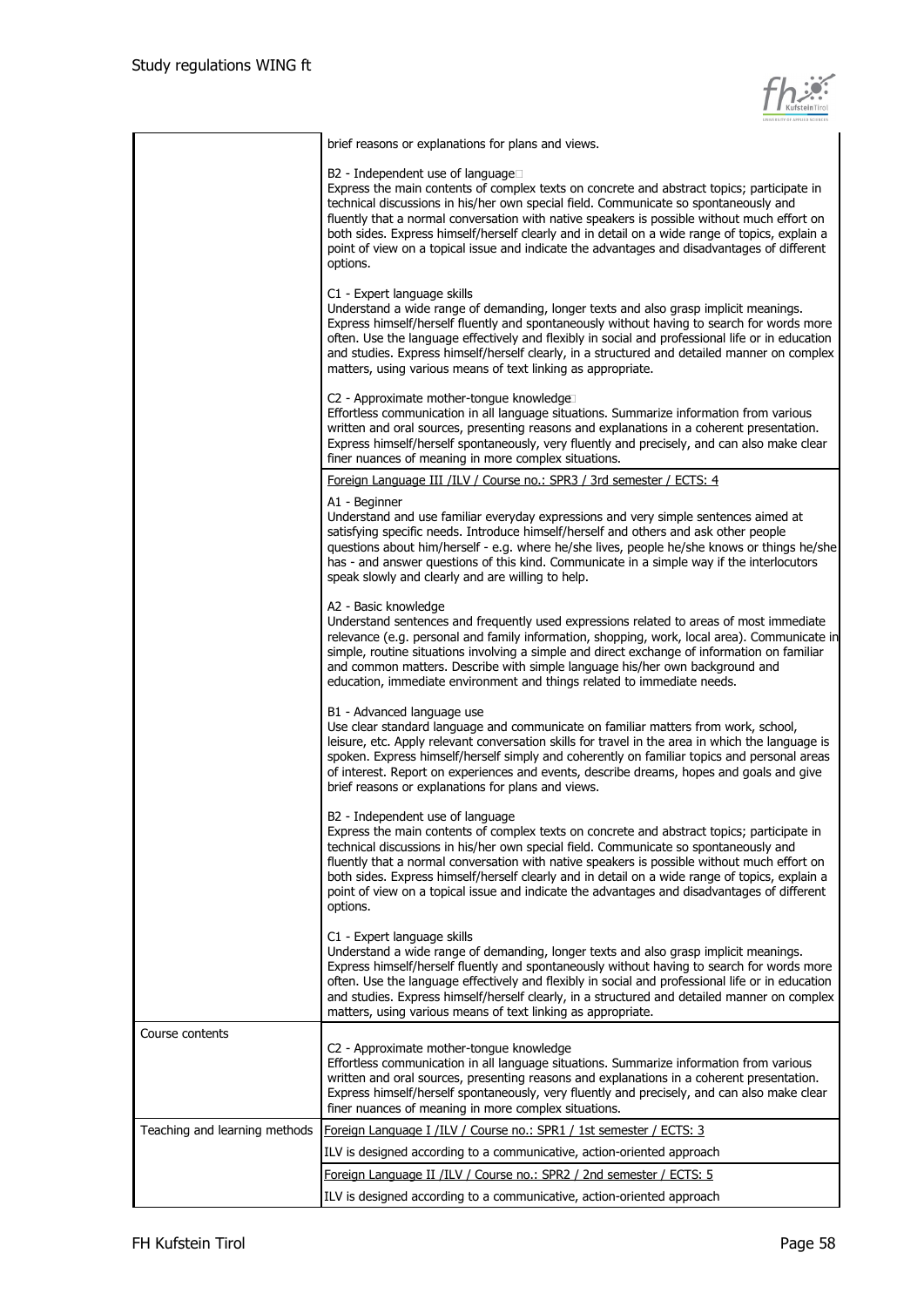

|                             | Foreign Language III /ILV / Course no.: SPR3 / 3rd semester / ECTS: 4                                                                                                                                                                     |
|-----------------------------|-------------------------------------------------------------------------------------------------------------------------------------------------------------------------------------------------------------------------------------------|
|                             | ILV is designed according to a communicative, action-oriented approach                                                                                                                                                                    |
| Evaluation Methods Criteria | Foreign Language I /ILV / Course no.: SPR1 / 1st semester / ECTS: 3                                                                                                                                                                       |
|                             | The performance and competence of the students in reading comprehension, listening<br>comprehension, written expression, oral expression and the quality of their cooperation (also<br>online) are taken into account for the assessment. |
|                             | Foreign Language II /ILV / Course no.: SPR2 / 2nd semester / ECTS: 5                                                                                                                                                                      |
|                             | The performance and competence of the students in reading comprehension, listening<br>comprehension, written expression, oral expression and the quality of their cooperation (also<br>online) are taken into account for the assessment. |
|                             | Foreign Language III /ILV / Course no.: SPR3 / 3rd semester / ECTS: 4                                                                                                                                                                     |
|                             | The performance and competence of the students in reading comprehension, listening<br>comprehension, written expression, oral expression and the quality of their cooperation (also<br>online) are taken into account for the assessment. |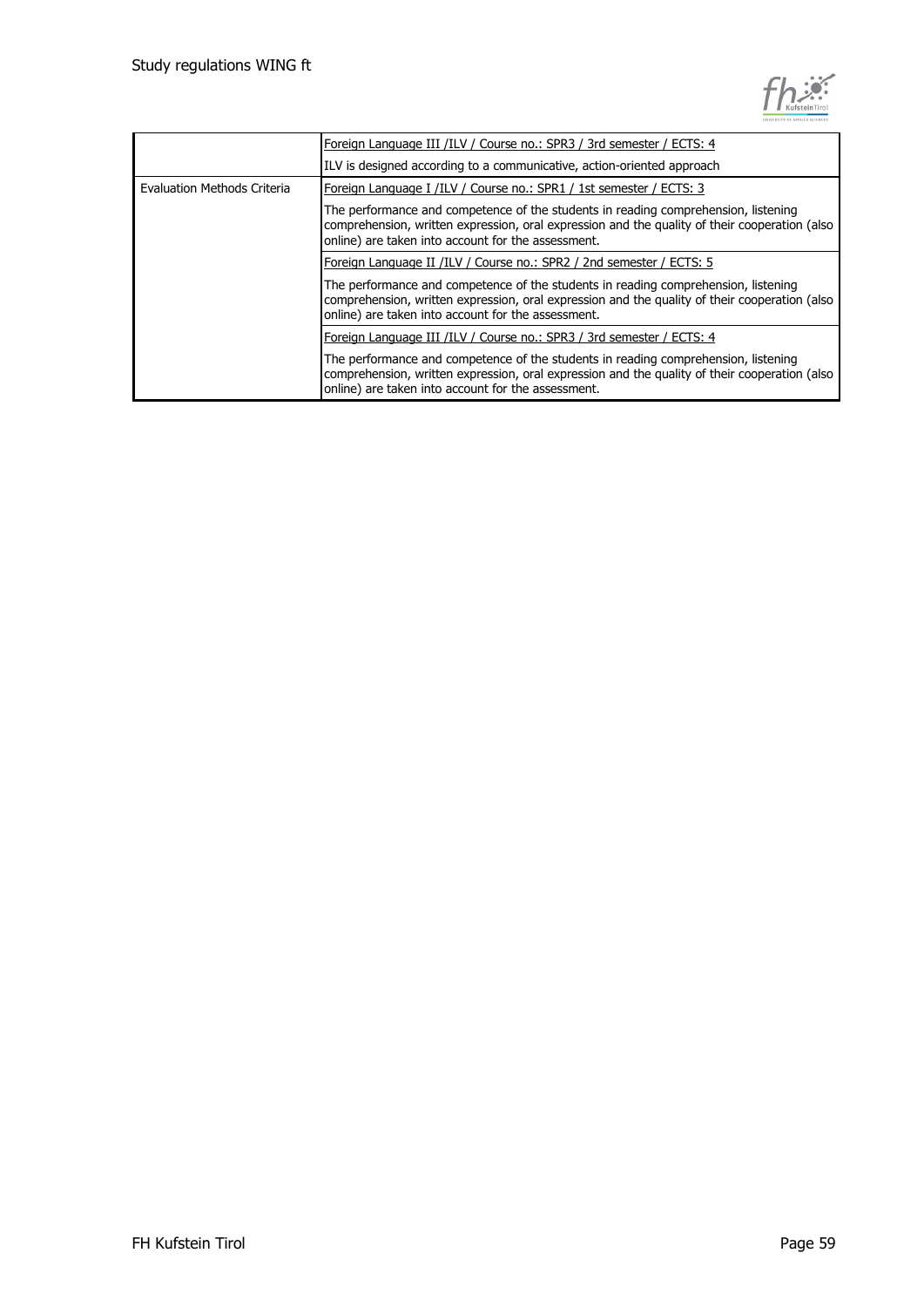

### **Individual and Social Skills (ISK)**

| <b>Module number:</b>                                                                                                                                                                                                                                                                                   | Scope:                                                                                                                                                                                                                                                                                                                                                                                                                                                                                                                                                                                                                                                                                                                                                                                                                                                                                                                                                                                                                                                                                                                                                                                                                                                                                                                              |     |             |
|---------------------------------------------------------------------------------------------------------------------------------------------------------------------------------------------------------------------------------------------------------------------------------------------------------|-------------------------------------------------------------------------------------------------------------------------------------------------------------------------------------------------------------------------------------------------------------------------------------------------------------------------------------------------------------------------------------------------------------------------------------------------------------------------------------------------------------------------------------------------------------------------------------------------------------------------------------------------------------------------------------------------------------------------------------------------------------------------------------------------------------------------------------------------------------------------------------------------------------------------------------------------------------------------------------------------------------------------------------------------------------------------------------------------------------------------------------------------------------------------------------------------------------------------------------------------------------------------------------------------------------------------------------|-----|-------------|
| <b>ISK</b>                                                                                                                                                                                                                                                                                              | <b>Individual and Social Skills</b>                                                                                                                                                                                                                                                                                                                                                                                                                                                                                                                                                                                                                                                                                                                                                                                                                                                                                                                                                                                                                                                                                                                                                                                                                                                                                                 | 5.5 | <b>ECTS</b> |
| Degree program                                                                                                                                                                                                                                                                                          | University of Applied Sciences Bachelor Degree Program - Industrial Engineering and<br>Management Full-time                                                                                                                                                                                                                                                                                                                                                                                                                                                                                                                                                                                                                                                                                                                                                                                                                                                                                                                                                                                                                                                                                                                                                                                                                         |     |             |
| Position in the curriculum                                                                                                                                                                                                                                                                              | 1st semester                                                                                                                                                                                                                                                                                                                                                                                                                                                                                                                                                                                                                                                                                                                                                                                                                                                                                                                                                                                                                                                                                                                                                                                                                                                                                                                        |     |             |
|                                                                                                                                                                                                                                                                                                         | 2nd semester                                                                                                                                                                                                                                                                                                                                                                                                                                                                                                                                                                                                                                                                                                                                                                                                                                                                                                                                                                                                                                                                                                                                                                                                                                                                                                                        |     |             |
| Level                                                                                                                                                                                                                                                                                                   | 1st semester: 1. Study cycle, Bachelor / 2nd semester: 1. Study cycle, Bachelor                                                                                                                                                                                                                                                                                                                                                                                                                                                                                                                                                                                                                                                                                                                                                                                                                                                                                                                                                                                                                                                                                                                                                                                                                                                     |     |             |
| Previous knowledge                                                                                                                                                                                                                                                                                      | 1st semester: None / 2nd semester: None                                                                                                                                                                                                                                                                                                                                                                                                                                                                                                                                                                                                                                                                                                                                                                                                                                                                                                                                                                                                                                                                                                                                                                                                                                                                                             |     |             |
| <b>Blocked</b>                                                                                                                                                                                                                                                                                          | no                                                                                                                                                                                                                                                                                                                                                                                                                                                                                                                                                                                                                                                                                                                                                                                                                                                                                                                                                                                                                                                                                                                                                                                                                                                                                                                                  |     |             |
| Participant group                                                                                                                                                                                                                                                                                       | A-levels and/or corresponding previous training, beginners                                                                                                                                                                                                                                                                                                                                                                                                                                                                                                                                                                                                                                                                                                                                                                                                                                                                                                                                                                                                                                                                                                                                                                                                                                                                          |     |             |
| Literature recommendation                                                                                                                                                                                                                                                                               | Problem Solving in a Team /ILV / Course no.: vzISK1 / 1st semester / ECTS: 2<br>Hillmer (2007): Schlüsselkompetenzen für Ingenieure & Naturwissenschaftler:<br>Chapter - Gestaltung von Teamprozessen von Christof Fink, 1st ed., Studia<br>Universitätsbuchhandlung Innsbruck<br>Hillmer (2007): Schlüsselkompetenzen für Ingenieure & Naturwissenschaftler:<br>٠<br>Chapter - Gesprächsführung und Verhandlungstechnik von Christof Fink, 1st ed.,<br>Studia Universitätsbuchhandlung Innsbruck<br>Lencioni (2008): Mein Traum-Team: oder die Kunst, Menschen zu idealer<br>٠<br>Zusammenarbeit zu führen, 1st ed., Campus Verlag Frankfurt/Main<br>Schweizer (2008): Systematisch Lösungen finden: Eine Denkschule für Praktiker,<br>٠<br>3rd ed., vdf Hochschulverlag Zürich<br>Sell, Schimweg (2013): Probleme lösen: In komplexen Zusammenhängen denken,<br>٠<br>6th Edition, Springer Verlag Berlin<br>Fischer, Pfeffel (2013): Systematische Problemlösung in Unternehmen: Ein Ansatz<br>zur strukturierten Analyse und Lösungsentwicklung, 2nd Edition, Springer Gabler<br>Publisher Wiesbaden<br>Presentation Techniques and Communication /ILV / Course no.: vzISK2 / 2nd semester /<br><u>ECTS: 2</u><br>Berkun (2010): Bekenntnisse eines Redners - oder die Kunst, gehört zu werden,<br>٠<br>1st ed., O'Reilly Verlag |     |             |
|                                                                                                                                                                                                                                                                                                         | Gallo (2011): Überzeugen wie Steve Jobs: Das Erfolgsgeheimnis seiner<br>$\bullet$<br>Präsentationen, 1st ed., Ariston Verlag<br>Thiele (2010): Präsentieren ohne Stress: Wie Sie Lampenfieber in Auftrittsfreude<br>٠<br>verwandeln, 1st ed., Frankfurter Allgemeine Buch<br>Tracy, Scheelen (2008): Speak to Win - Wie Sie zu einem ausgezeichneten Redner<br>werden vor großem und kleinem Publikum, 1st ed., GABAL Verlag<br>Schulz von Thun (2010): Miteinander reden, Rowohlt Verlag Leibzig<br>Rosenberg (2012): Gewaltfreie Kommunikation: Eine Sprache des Lebens, 10th<br>ed., Junfermann Verlag Paderborn                                                                                                                                                                                                                                                                                                                                                                                                                                                                                                                                                                                                                                                                                                                 |     |             |
|                                                                                                                                                                                                                                                                                                         | Academic Research /ILV / Course no.: vzISK3 / 2nd semester / ECTS: 1.5                                                                                                                                                                                                                                                                                                                                                                                                                                                                                                                                                                                                                                                                                                                                                                                                                                                                                                                                                                                                                                                                                                                                                                                                                                                              |     |             |
|                                                                                                                                                                                                                                                                                                         | Sandberg (2013): Wissenschaftliches Arbeiten von Abbildung bis Zitat, 2. Edition,<br>٠<br>Oldenbourg Publishers Munich<br>Bänsch (2003): Wissenschaftliches Arbeiten: Seminar- und Diplomarbeiten, 8.Aufl.,<br>٠<br>Oldenbourg Verlag Munich<br>Chalmers (2007): Wege der Wissenschaft: Einführung in die wissenschaftstheorie,<br>٠<br>6th Edition, Springer Verlag Berlin<br>Eco (2010): Wie man eine wissenschaftliche Abschlussarbeit schreibt, 13th<br>٠<br>edition., UTB Facultas Universitätsverlag Stuttgart                                                                                                                                                                                                                                                                                                                                                                                                                                                                                                                                                                                                                                                                                                                                                                                                                |     |             |
| Karmasin, Ribing (2010): Die Gestaltung wissenschaftlicher Arbeiten, 5th edition.,<br>٠<br>UTB Facultas Universitätsverlag Stuttgart<br>Leopold-Wildburger, Schütz (2010): Verfassen und Vortragen: Wissenschaftliche<br>٠<br>Arbeiten und Vorträge leicht gemacht, 2nd Edition, Springer Verlag Berlin |                                                                                                                                                                                                                                                                                                                                                                                                                                                                                                                                                                                                                                                                                                                                                                                                                                                                                                                                                                                                                                                                                                                                                                                                                                                                                                                                     |     |             |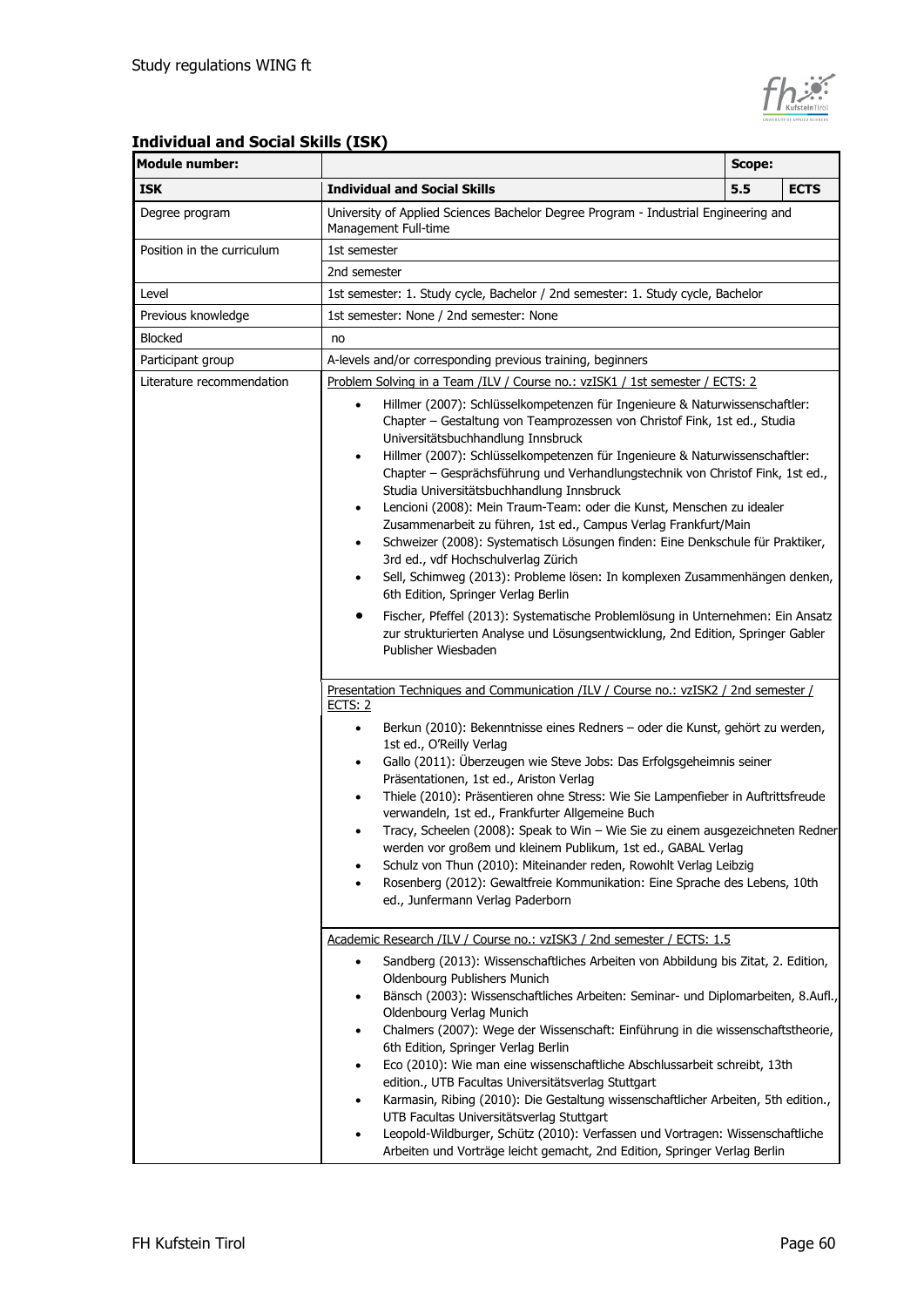

|                    | Rössl (Ed.) (2008): Die Diplomarbeit in der Betriebswirtschaftslehre: Ein Leitfaden<br>$\bullet$<br>zur Erstellung einer Laureatsarbeit, Bachelorarbeit, Diplomarbeit, Masterarbeit,<br>Dissertation, 4th edition, Facultas WUV Universtiätsverlag Vienna                                                                                                                                                                                                                                                                                                                                                                                                            |
|--------------------|----------------------------------------------------------------------------------------------------------------------------------------------------------------------------------------------------------------------------------------------------------------------------------------------------------------------------------------------------------------------------------------------------------------------------------------------------------------------------------------------------------------------------------------------------------------------------------------------------------------------------------------------------------------------|
| Skills acquisition | Problem Solving in a Team /ILV / Course no.: vzISK1 / 1st semester / ECTS: 2                                                                                                                                                                                                                                                                                                                                                                                                                                                                                                                                                                                         |
|                    | The students are able to:<br>Perceive and understand group and team processes and work on team problems<br>$\bullet$<br>in practice in a solution-oriented way.<br>Understand team roles, assess team members and deploy them according to<br>٠<br>individual strengths.<br>Take responsibility for the group or the team, delegate and communicate tasks<br>٠<br>efficiently for team members.<br>Solve conflicts within the team in a structured way.<br>٠<br>Understand, select and apply team-building methods for use in companies and<br>organizations.<br>Analyze problems and, building on this, select and apply a suitable approach with<br>tools/methods. |
|                    | Presentation Techniques and Communication /ILV / Course no.: vzISK2 / 2nd semester /                                                                                                                                                                                                                                                                                                                                                                                                                                                                                                                                                                                 |
|                    | <b>ECTS: 2</b>                                                                                                                                                                                                                                                                                                                                                                                                                                                                                                                                                                                                                                                       |
|                    | The students are able to:<br>Use voice, body language and wording confidently during presentation.<br>Select and use presentation structures in a targeted manner.<br>Prepare and implement a good introduction and conclusion.<br>Speak freely in front of a group and present content.                                                                                                                                                                                                                                                                                                                                                                             |
|                    | Academic Research /ILV / Course no.: vzISK3 / 2nd semester / ECTS: 1.5                                                                                                                                                                                                                                                                                                                                                                                                                                                                                                                                                                                               |
|                    | Students are able to:<br>formulate research questions in an appropriate manner.<br>plan methodical approaches to answering research questions.<br>research, evaluate and quote from specialist literature.<br>plan and carry out a relatively short piece of academic writing of medium<br>complexity.                                                                                                                                                                                                                                                                                                                                                               |
| Course contents    | Problem Solving in a Team /ILV / Course no.: vzISK1 / 1st semester / ECTS: 2                                                                                                                                                                                                                                                                                                                                                                                                                                                                                                                                                                                         |
|                    | Leading and guiding teams<br>Controlling team processes; basic elements of moderation<br>Roles in the team; Team phases<br>٠<br>Conflicts in the team<br>٠<br>Classification of problem types<br>٠<br>General problem-solving process<br>٠<br>Tools for problem solving<br>٠<br>Creativity methods<br>٠<br>Exercises and outdoor elements<br>Presentation Techniques and Communication /ILV / Course no.: vzISK2 / 2nd semester /<br><b>ECTS: 2</b><br>Presentation and lecture techniques<br>$\bullet$<br>Structure and arrangement of presentations<br>٠<br>Use of media for presentations<br>٠<br>Exercises and video analysis<br>$\bullet$                       |
|                    | Academic Research /ILV / Course no.: vzISK3 / 2nd semester / ECTS: 1.5                                                                                                                                                                                                                                                                                                                                                                                                                                                                                                                                                                                               |
|                    | In the introductory course on academic research, the main aim is to familiarize<br>$\bullet$<br>students with the special features, rules and principles of science and academic<br>research. The focus here is on learning hermeneutic text analysis to control team<br>processes; basic elements of moderation                                                                                                                                                                                                                                                                                                                                                     |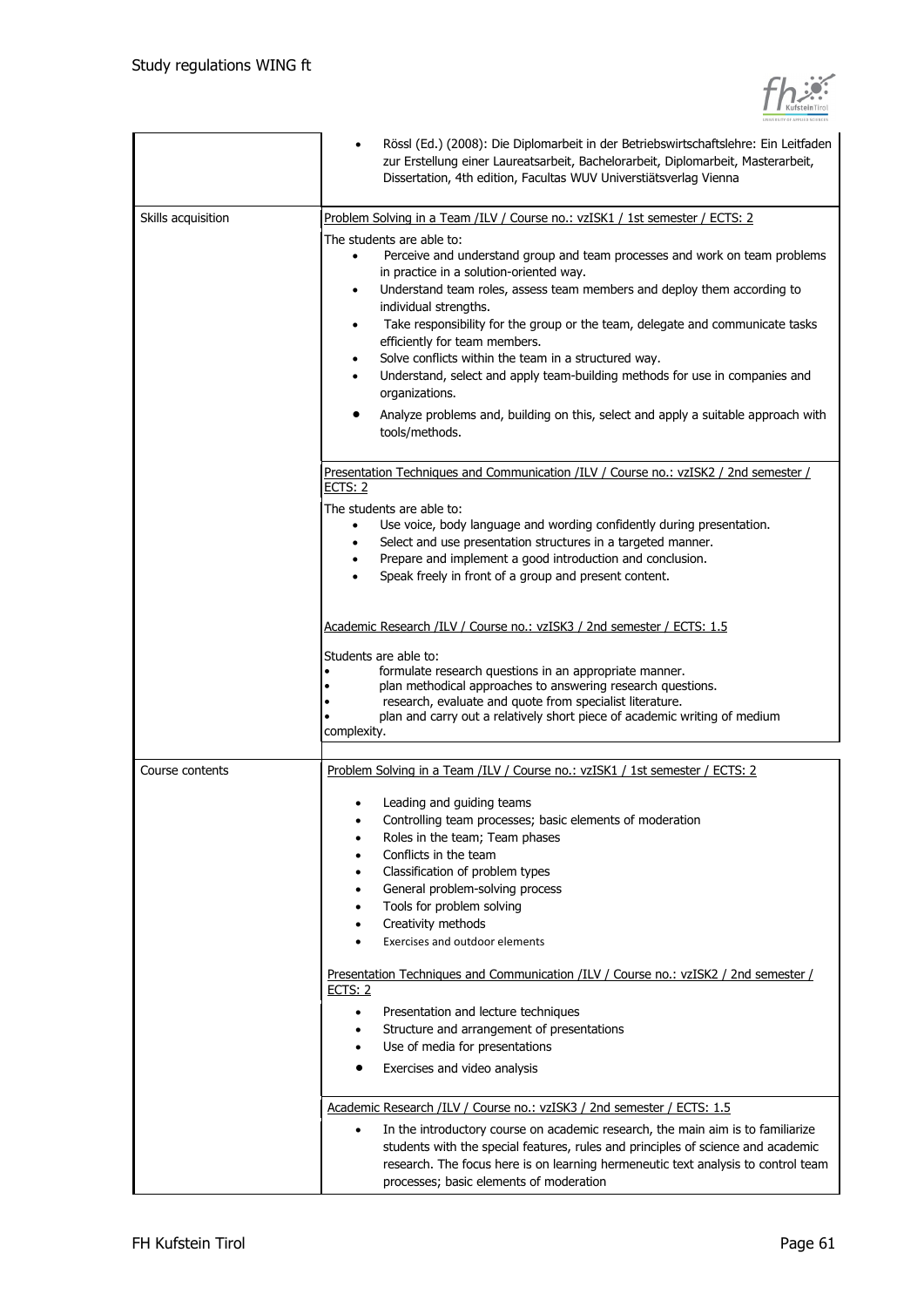

|                               | Students are prepared to write seminar papers independently and at a high<br>academic level. This preparation includes a focus on dealing with literature as well<br>as discussions about the quality of academic research - especially the concepts of<br>intellectual honesty and intersubjective comprehensibility. |  |  |
|-------------------------------|------------------------------------------------------------------------------------------------------------------------------------------------------------------------------------------------------------------------------------------------------------------------------------------------------------------------|--|--|
|                               |                                                                                                                                                                                                                                                                                                                        |  |  |
| Teaching and learning methods | Problem Solving in a Team /ILV / Course no.: vzISK1 / 1st semester / ECTS:2<br>Integrated course                                                                                                                                                                                                                       |  |  |
|                               | Presentation Techniques and Communication /ILV / Course no.: vzISK2 / 2nd semester /<br>ECTS: 2                                                                                                                                                                                                                        |  |  |
|                               | Integrated course                                                                                                                                                                                                                                                                                                      |  |  |
|                               | Academic Research /ILV / Course no.: vzISK3 / 2nd semester / ECTS: 1.5                                                                                                                                                                                                                                                 |  |  |
|                               | Lecture                                                                                                                                                                                                                                                                                                                |  |  |
|                               |                                                                                                                                                                                                                                                                                                                        |  |  |
| Evaluation Methods Criteria   | Problem Solving in a Team /ILV / Course no.: vzISK1 / 1st semester / ECTS: 2<br>Project report                                                                                                                                                                                                                         |  |  |
|                               | Presentation Techniques and Communication /ILV / Course no.: vzISK2 / 2nd semester /<br>ECTS: 2                                                                                                                                                                                                                        |  |  |
|                               | Term papers, final presentation                                                                                                                                                                                                                                                                                        |  |  |
|                               | Academic Research /ILV / Course no.: vzISK3 / 2nd semester / ECTS: 1.5                                                                                                                                                                                                                                                 |  |  |
|                               | Final presentation, final exam                                                                                                                                                                                                                                                                                         |  |  |

#### **Semester abroad Individual and Social Skills (AIS)**

| <b>Module number:</b>              | Scope:                                                                                                                                                                                                                                                 |   |             |
|------------------------------------|--------------------------------------------------------------------------------------------------------------------------------------------------------------------------------------------------------------------------------------------------------|---|-------------|
| <b>AIS</b>                         | <b>Semester abroad Individual and Social Skills</b>                                                                                                                                                                                                    | 5 | <b>ECTS</b> |
| Degree program                     | University of Applied Sciences Bachelor Degree Program - Industrial Engineering and<br>Management Full-time                                                                                                                                            |   |             |
| Position in the curriculum         | 5th semester                                                                                                                                                                                                                                           |   |             |
| Level                              | 5th semester: 1. Study cycle, Bachelor                                                                                                                                                                                                                 |   |             |
| Previous knowledge                 | 5th semester: None                                                                                                                                                                                                                                     |   |             |
| Blocked                            | no                                                                                                                                                                                                                                                     |   |             |
| Participant group                  | A-levels and/or corresponding previous training, beginners                                                                                                                                                                                             |   |             |
| Literature recommendation          | Depending on the subject focus of the respective elective subjects                                                                                                                                                                                     |   |             |
| Skills acquisition                 | The students practice the acquisition of knowledge during the semester abroad at a partner<br>university. They deepen their individual and social competence in a foreign language,<br>thereby enhancing their language skills (technical vocabulary). |   |             |
| Course contents                    | Consolidation through courses such as Business Communication, Negotiation and Conflict<br>Resolution, International Business Communication, Bargaining Behavior.                                                                                       |   |             |
| Teaching and learning methods      | The teaching and learning methods are based on the curricula or specifications of the<br>partner universities concerned.                                                                                                                               |   |             |
| <b>Evaluation Methods Criteria</b> | The evaluation methods and evaluation criteria are based on the curricula or specifications of<br>the partner universities concerned.                                                                                                                  |   |             |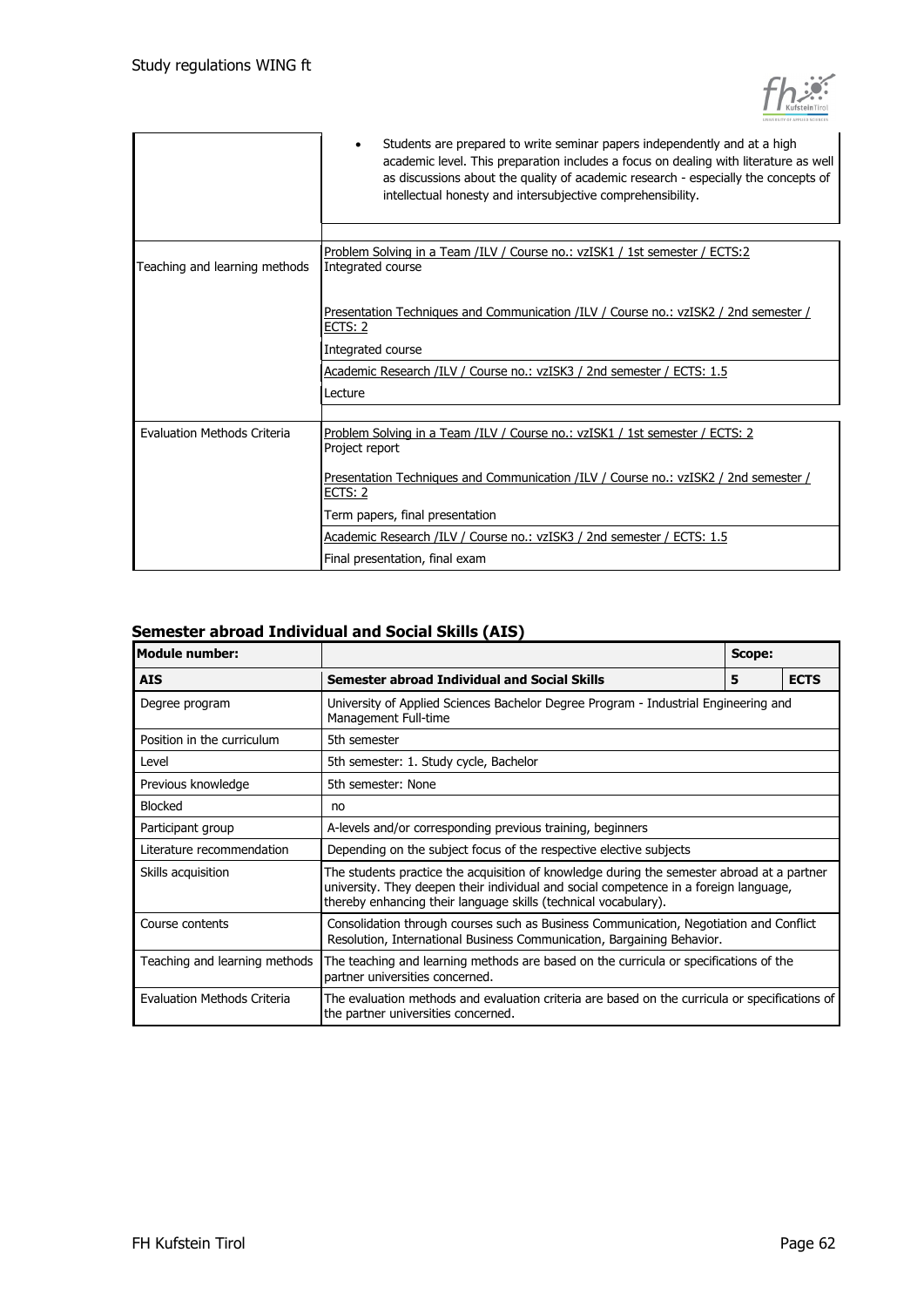

## <span id="page-62-0"></span>**2.4 Internship**

The students choose an internship independently. They can draw on the extensive range of internship advertisements offered by the Kufstein University of Applied Sciences. The Director of Studies checks the professional correspondence of the internship activities with the contents of the course and the qualification profiles of the course of studies. Subsequently, the Director of Studies checks whether the internship corresponds to the training objectives of the program and whether the student can be employed according to his/her level of qualification. If these requirements are met, the organizational processing is carried out by the International Relations Office (IRO). A detailed internship guide supports students in organizing their internship semester; students can also contact the IRO and the Director of Studies if they have any questions or need support.

Students must apply for the internship using the form  $(=$  job description). The form contains the central data of the student and the internship supervision as well as the goals and the tasks/activities in the company providing the internship. The internship is confirmed or approved by the signatures of the Director of Studies and the internship supervisor.

The student must reflect, document and present the experiences and findings gathered and evaluate the internship. Conversely, the internship supervisor must evaluate the students. The student must prepare an interim report, a final report and a presentation and complete an evaluation form. At the beginning of the internship, he/she will receive an internship guide which lists the points to be worked on. A key requirement is to compare the agreed objectives with the achieved ones. The documentation prepared by the student and the supervisor is evaluated by the Director of Studies. If the achievement of the goals and the adaptation to the qualification level of the student are not guaranteed, the corresponding internship position is excluded for the future. A list and reports on the internships are available to subsequent students via the Moodle teaching platform.

## <span id="page-62-1"></span>**2.5 Semester Abroad**

The students complete a "semester abroad" in the 5th semester at a partner university of the Kufstein University of Applied Sciences. A total workload of 30 ECTS must be demonstrated at the partner university in question.

In the course of preparation for their studies abroad, students of the Industrial Engineering and Management degree program are given selected institutions which are particularly suitable for the degree program. The list of institutions is based on many years of historical experience. Care is taken to ensure that the institutions offer sufficient technical subjects.

This ensures that students are given an in-depth knowledge of the relevant subjects so that the desired competences can be developed. Intercultural and linguistic competences, which are highly relevant in practice, are also developed during the studies abroad. Students are also encouraged to organize most of their stay abroad independently (e.g. search for accommodation, registration with the partner university, obtaining the necessary documents for registration and travel to the country in question, etc.).

The allocation of the study places themselves takes place in the ranking order of the grade average. First, the first preference is assigned to the student with the lowest average grade. Subsequently by the student with the second lowest grade average etc. If the first preference of a student cannot be assigned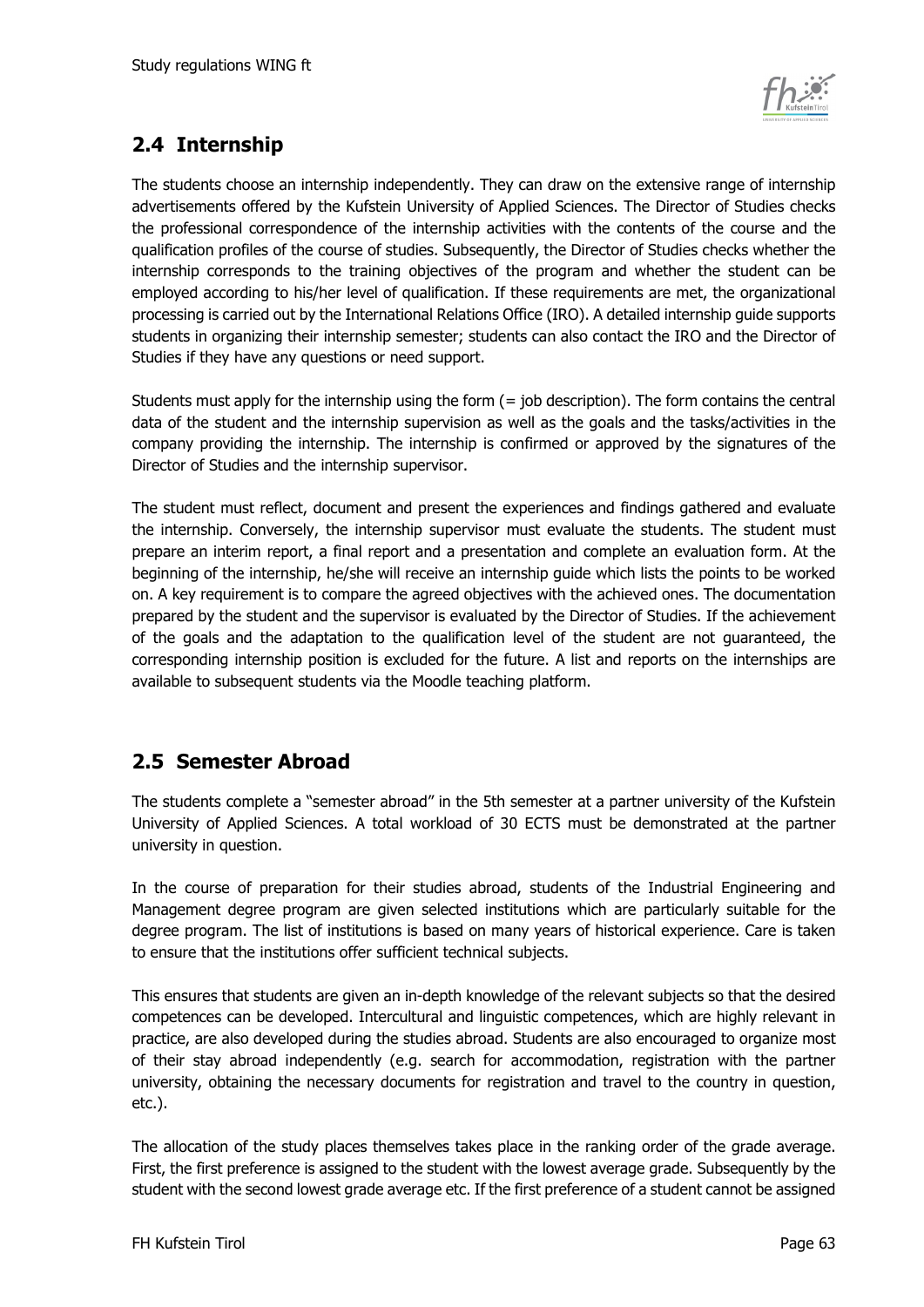

(because it is already occupied by a student with a lower grade average), the second preference is assigned. If this preference has already been assigned, the third preference is assigned. If this is also already assigned, this student will be placed in a second round.

The International Relations Office (IRO) is available for all information, questions and concerns relating to studying abroad; agreements are made in agreement with the Director of Studies (STGL).

#### **Procedure for studying abroad**

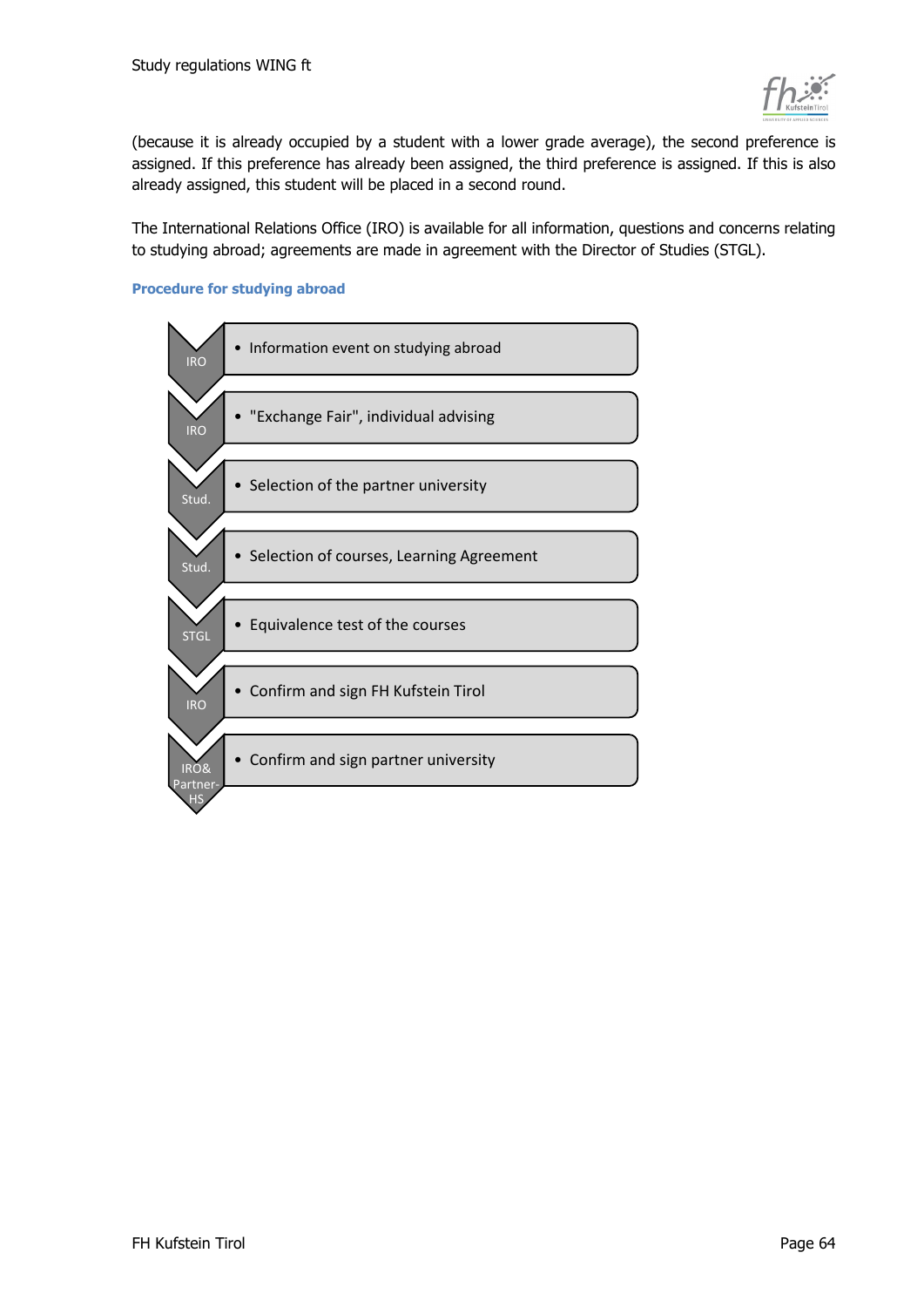

## <span id="page-64-0"></span>**3 ADMISSION REQUIREMENTS**

The admission requirements at the FH Kufstein Tirol are regulated according to the following terms:

1. The general admission requirements are regulated by § 4 FHStG as amended; it applies to **persons with a general university entrance qualification**.

2. **Persons without a school-leaving certificate** must take a **university entrance examination** according to § 64 a UG 2002 as amended. These persons acquire the general university entrance qualification for Bachelor studies in a specialization group by passing the university entrance examination in accordance with an ordinance issued by the Rector's Office of a University. The successful completion of the university entrance examination thus entitles the holder to admission to all studies in the specialization group for which the university entrance qualification was acquired. The university entrance examination can be obtained for certain groups of subjects in accordance with an ordinance of the Rector's Office of a university, whereby the following group of subjects is relevant for the FH Kufstein:

Social and economic studies (e.g. Business Administration, Economic Education, Statistics, Sociology).

Applicants who have completed a 3-year **vocational, middle school**, a **training in the dual system** or a **subject-relevant German advanced technical college certificate** obtain the entitlement to study at the FH Kufstein Tirol through additional examinations in the subjects German, English and Mathematics. In the case of the German advanced technical college certificate, the additional examination must only be taken in those of the three subjects in which the grade is "inadequate" or worse. All additional examinations must be passed before the start of the third semester.

3. For **individuals with relevant dual training** the **apprenticeship certificate** in one of the following **special fields** according to the respectively valid announcement of the Federal Ministry of Economics, Family and Youth is valid as an admission requirement:

- Construction and building services
- Office, Administration, Organization
- Chemistry and Plastics
- Electrical Engineering, Electronics
- Trade
- Information and Communication Technology
- Metal Technology and Mechanical Engineering
- Media Design and Photography
- Paper Production, Paper Processing, Printing
- Transport and Storage

4. **Persons with a degree** from one of the relevant **vocational middle schools** listed below may also be admitted:

- Commercial, technical and arts and crafts colleges
- Vocational schools for economic professions
- Secondary school for economic professions
- Secondary school for technical professions
- Commercial schools

Newly emerging apprenticeships in similar fields must be recognized accordingly.